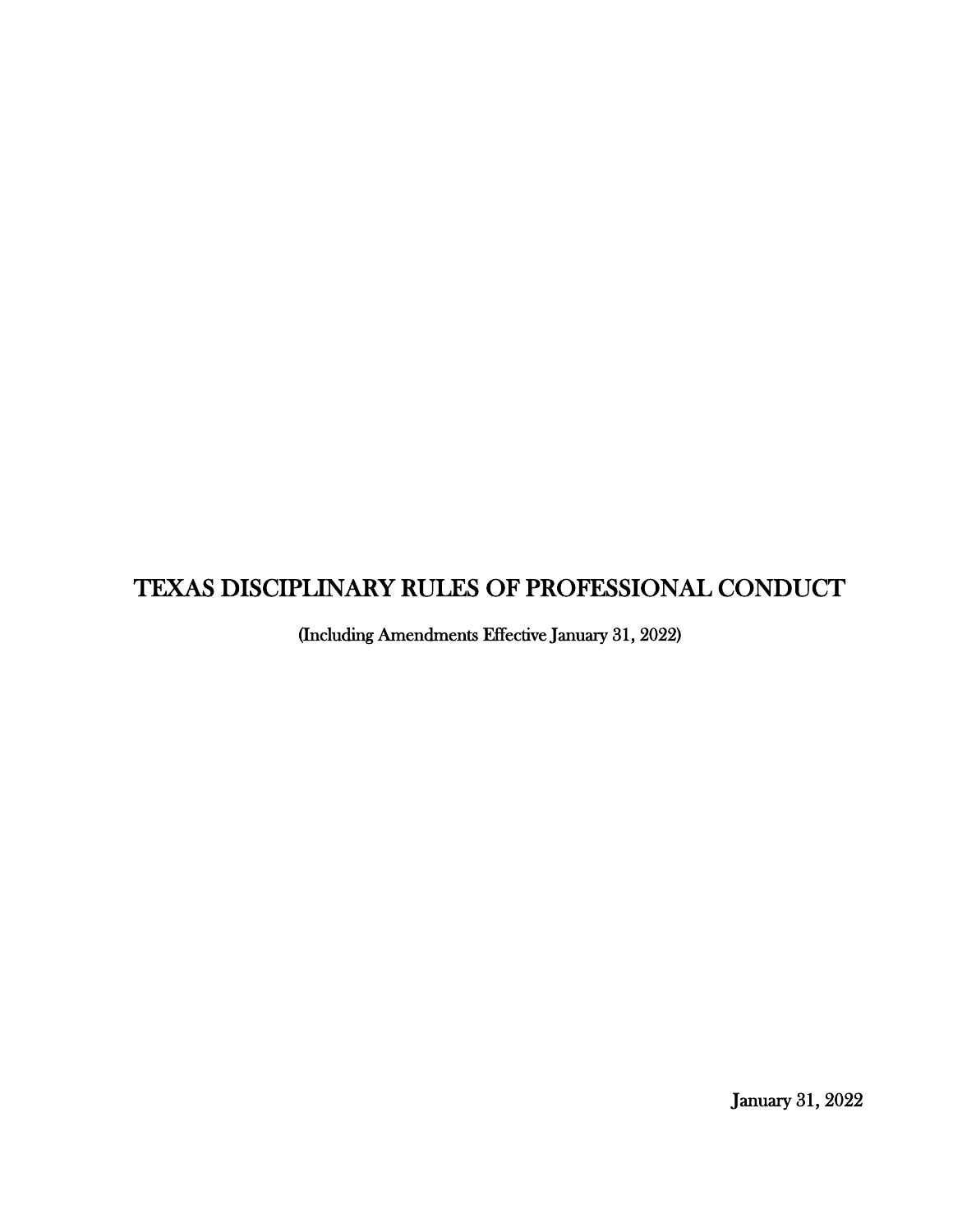# **Table of Contents**

|                                                            | Page |
|------------------------------------------------------------|------|
| Preamble: A Lawyer's Responsibilities                      | 5    |
| Preamble: Scope                                            | 6    |
| Terminology                                                | 9    |
| <b>I. CLIENT-LAWYER RELATIONSHIP</b>                       | 10   |
| Rule 1.01. Competent and Diligent Representation           | 10   |
| Rule 1.02. Scope and Objectives of Representation          | 12   |
| Rule 1.03. Communication                                   | 15   |
| Rule 1.04. Fees                                            | 16   |
| Rule 1.05. Confidentiality of Information                  | 22   |
| Rule 1.06. Conflict of Interest: General Rule              | 29   |
| Rule 1.07. Conflict of Interest: Intermediary              | 34   |
| Rule 1.08. Conflict of Interest: Prohibited Transactions   | 36   |
| Rule 1.09. Conflict of Interest: Former Client             | 39   |
| Rule 1.10. Successive Government and Private Employment    | 42   |
| Rule 1.11. Adjudicatory Official or Law Clerk              | 45   |
| Rule 1.12. Organization as a Client                        | 46   |
| Rule 1.13. Conflicts: Public Interests Activities          | 49   |
| Rule 1.14. Safekeeping Property                            | 50   |
| Rule 1.15. Declining or Terminating Representation         | 52   |
| Rule 1.16. Clients with Diminished Capacity                | 54   |
| <b>II. COUNSELOR</b>                                       | 57   |
| Rule 2.01. Advisor                                         | 57   |
| Rule 2.02. Evaluation for Use by Third Persons             | 59   |
| <b>III. ADVOCATE</b>                                       | 60   |
| Rule 3.01. Meritorious Claims and Contentions              | 60   |
| Rule 3.02. Minimizing the Burdens and Delays of Litigation | 61   |
| Rule 3.03. Candor Toward the Tribunal                      | 62   |
| Rule 3.04. Fairness in Adjudicatory Proceedings            | 66   |
| Rule 3.05. Maintaining Impartiality of Tribunal            | 69   |
| Rule 3.06. Maintaining Integrity of Jury System            | 70   |
| Rule 3.07. Trial Publicity                                 | 71   |
| Rule 3.08. Lawyer as Witness                               | 74   |
| Rule 3.09. Special Responsibilities of a Prosecutor        | 76   |
| Rule 3.10. Advocate in Nonadjudicative Proceedings         | 78   |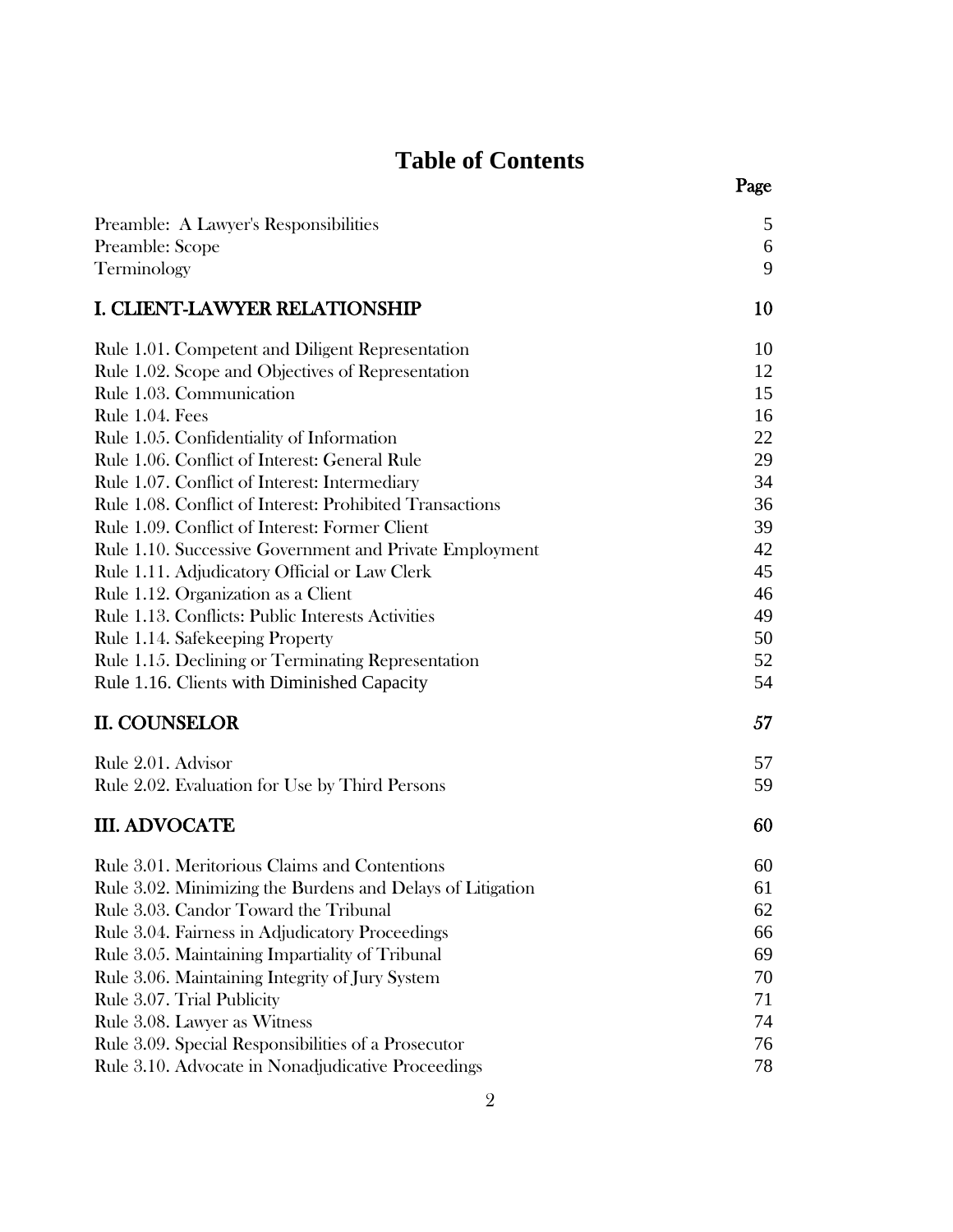| IV. NON-CLIENT RELATIONSHIPS                                                                                                                                                                                                                                                                                                                                                                                      | 78                                           |
|-------------------------------------------------------------------------------------------------------------------------------------------------------------------------------------------------------------------------------------------------------------------------------------------------------------------------------------------------------------------------------------------------------------------|----------------------------------------------|
| Rule 4.01. Truthfulness in Statements to Others<br>Rule 4.02. Communication with One Represented by Counsel<br>Rule 4.03. Dealing With Unrepresented Person<br>Rule 4.04. Respect for Rights of Third Persons                                                                                                                                                                                                     | 78<br>80<br>81<br>82                         |
| V. LAW FIRMS AND ASSOCIATIONS                                                                                                                                                                                                                                                                                                                                                                                     | 82                                           |
| Rule 5.01. Responsibilities of a Partner or Supervisory Lawyer<br>Rule 5.02. Responsibilities of a Supervised Lawyer<br>Rule 5.03. Responsibilities Regarding Nonlawyer Assistants<br>Rule 5.04. Professional Independence of a Lawyer<br>Rule 5.05. Unauthorized Practice of Law<br>Rule 5.06. Restrictions on Right to Practice<br><b>Rule 5.07. [Blank]</b><br>Rule 5.08. Prohibited Discriminatory Activities | 82<br>84<br>85<br>86<br>88<br>90<br>90<br>90 |
| VI. PUBLIC SERVICE                                                                                                                                                                                                                                                                                                                                                                                                | 91                                           |
| Rule 6.01. Accepting Appointments by a Tribunal<br>Rule 6.02. [Blank]<br>Rule 6.03. [Blank]<br>Rule 6.04. [Blank]<br>Rule 6.05. Conflict of Interest Exceptions for Nonprofit and Limited Pro Bono Legal<br>Services                                                                                                                                                                                              | 91<br>93<br>93<br>93<br>93                   |
| VII. INFORMATION ABOUT LEGAL SERVICES                                                                                                                                                                                                                                                                                                                                                                             | 96                                           |
| Rule 7.01. Communications Concerning a Lawyer's Services<br>Rule 7.02. Advertisements<br>Rule 7.03. Solicitation and Other Prohibited Communications<br>Rule 7.04. Filing Requirements for Advertisements and Solicitation Communications<br>Rule 7.05. Communications Exempt from Filing Requirements<br>Rule 7.06. Prohibited Employment                                                                        | 96<br>100<br>101<br>106<br>108<br>110        |
| VIII. MAINTAINING THE INTEGRITY OF THE PROFESSION                                                                                                                                                                                                                                                                                                                                                                 | 111                                          |
| Rule 8.01. Bar Admission, Reinstatement, and Disciplinary Matters<br>Rule 8.02. Judicial and Legal Officials<br>Rule 8.03. Reporting Professional Misconduct<br>Rule 8.04. Misconduct<br>Rule 8.05. Jurisdiction                                                                                                                                                                                                  | 111<br>112<br>113<br>115<br>116              |
|                                                                                                                                                                                                                                                                                                                                                                                                                   |                                              |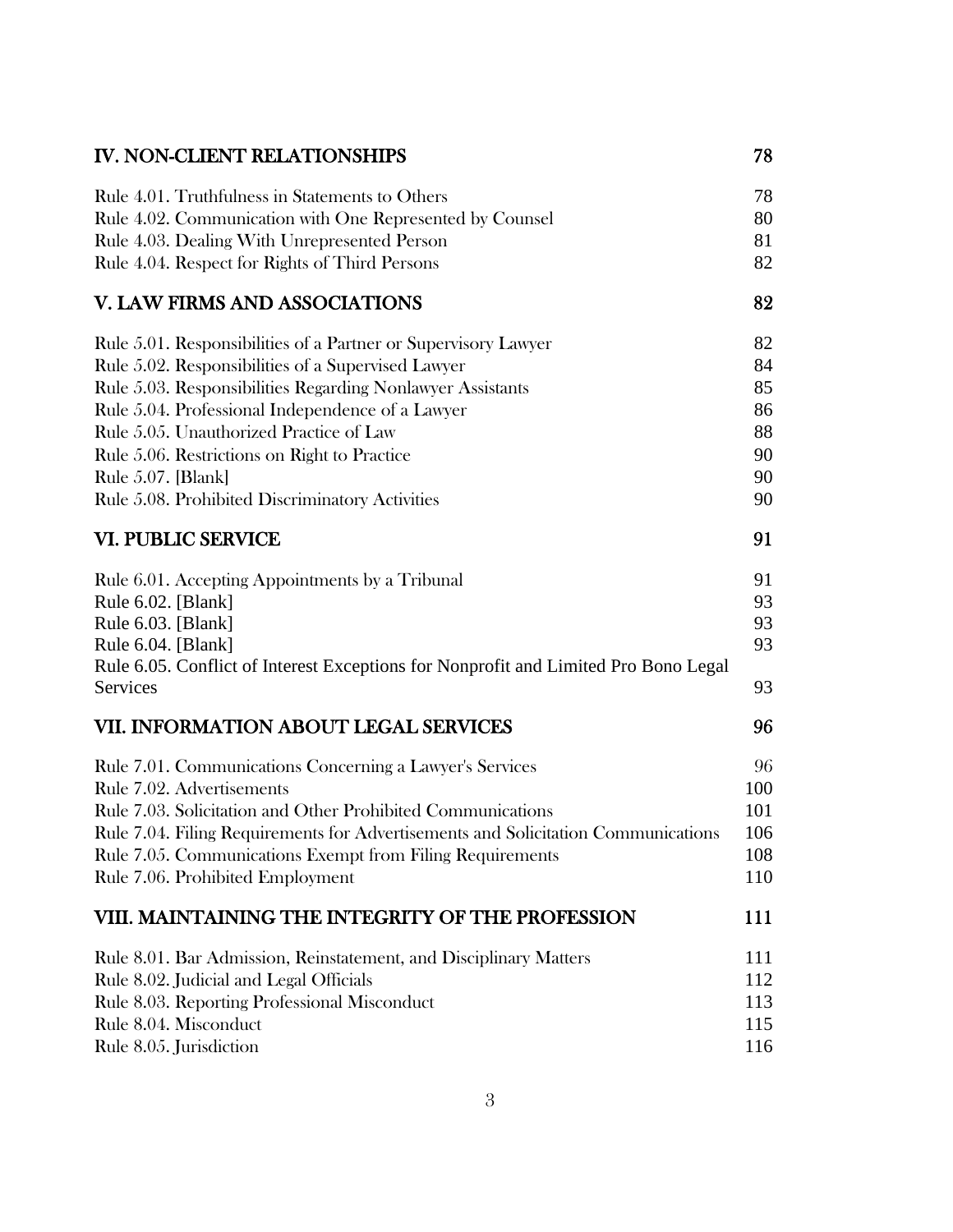| IX. SEVERABILITY OF RULES | -117 |
|---------------------------|------|
| Rule 9.01. Severability   | -117 |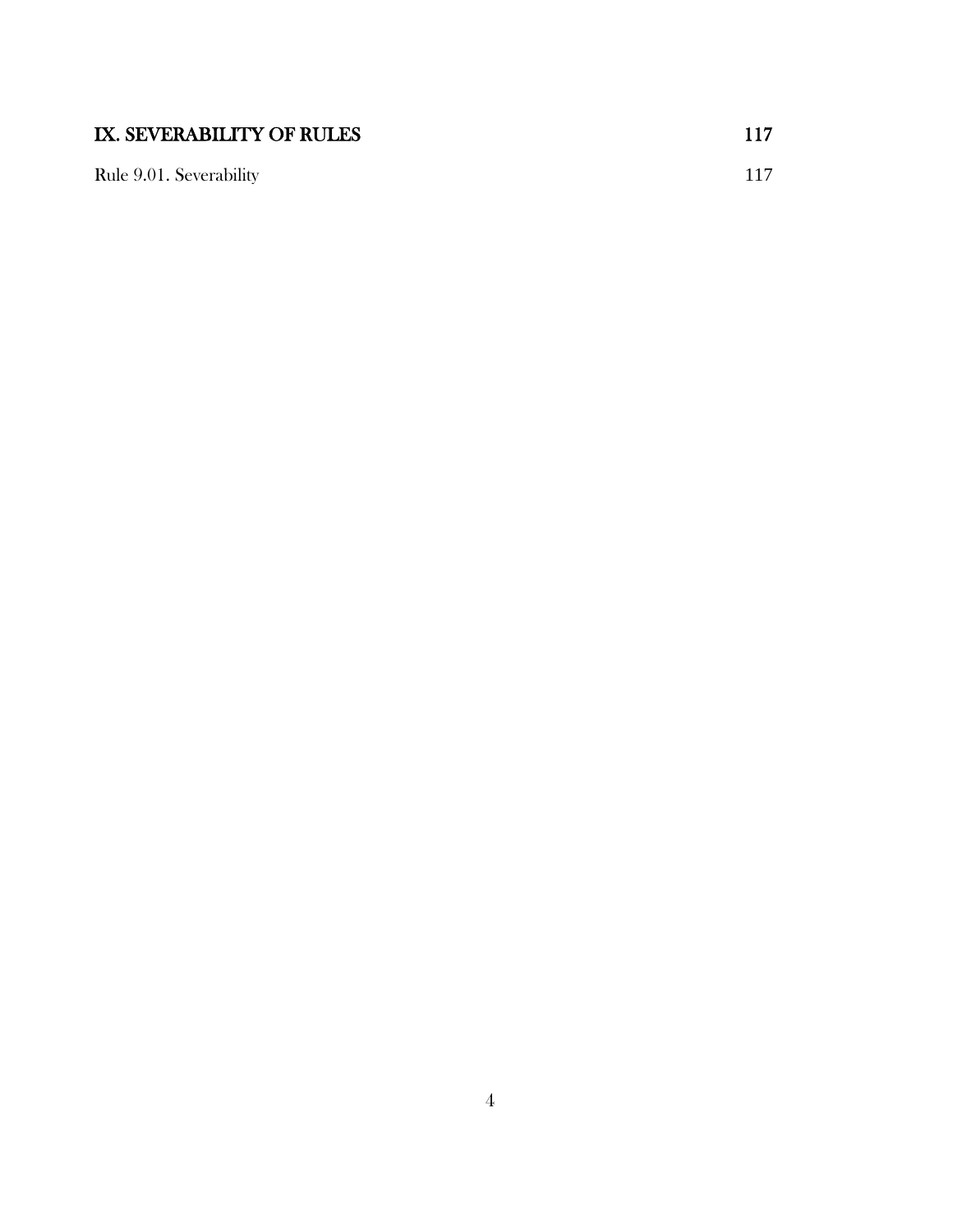# TEXAS DISCIPLINARY RULES OF PROFESSIONAL CONDUCT

# Preamble: A Lawyer's Responsibilities

1. A lawyer is a representative of clients, an officer of the legal system and a public citizen having special responsibility for the quality of justice. Lawyers, as guardians of the law, play a vital role in the preservation of society. The fulfillment of this role requires an understanding by lawyers of their relationship with and function in our legal system. A consequent obligation of lawyers is to maintain the highest standards of ethical conduct.

2. As a representative of clients, a lawyer performs various functions. As advisor, a lawyer provides a client with an informed understanding of the client's legal rights and obligations and explains their practical implications. As advocate, a lawyer zealously asserts the client's position under the rules of the adversary system. As negotiator, a lawyer seeks a result advantageous to the client but consistent with requirements of honest dealing with others. As intermediary between clients, a lawyer seeks to reconcile their divergent interests as an advisor and, to a limited extent, as a spokesperson for each client. A lawyer acts as evaluator by examining a client's affairs and reporting about them to the client or to others.

3. In all professional functions, a lawyer should zealously pursue clients' interests within the bounds of the law. In doing so, a lawyer should be competent, prompt and diligent. A lawyer should maintain communication with a client concerning the representation. A lawyer should keep in confidence information relating to representation of a client except so far as disclosure is required or permitted by the Texas Disciplinary Rules of Professional Conduct or other law.

4. A lawyer's conduct should conform to the requirements of the law, both in professional service to clients and in the lawyer's business and personal affairs. A lawyer should use the law's procedures only for legitimate purposes and not to harass or intimidate others. A lawyer should demonstrate respect for the legal system and for those who serve it, including judges, other lawyers and public officials. While it is a lawyer's duty, when necessary, to challenge the rectitude of official action, it is also a lawyer's duty to uphold legal process.

5. As a public citizen, a lawyer should seek improvement of the law, the administration of justice and the quality of service rendered by the legal profession. As a member of a learned profession, a lawyer should cultivate knowledge of the law beyond its use for clients, employ that knowledge in reform of the law and work to strengthen legal education. A lawyer should be mindful of deficiencies in the administration of justice and of the fact that the poor, and sometimes persons who are not poor, cannot afford adequate legal assistance, and should therefore devote professional time and civic influence in their behalf. A lawyer should aid the legal profession in pursuing these objectives and should help the bar regulate itself in the public interest.

6. A lawyer should render public interest legal service. The basic responsibility for providing legal services for those unable to pay ultimately rests upon the individual lawyer, and personal involvement in the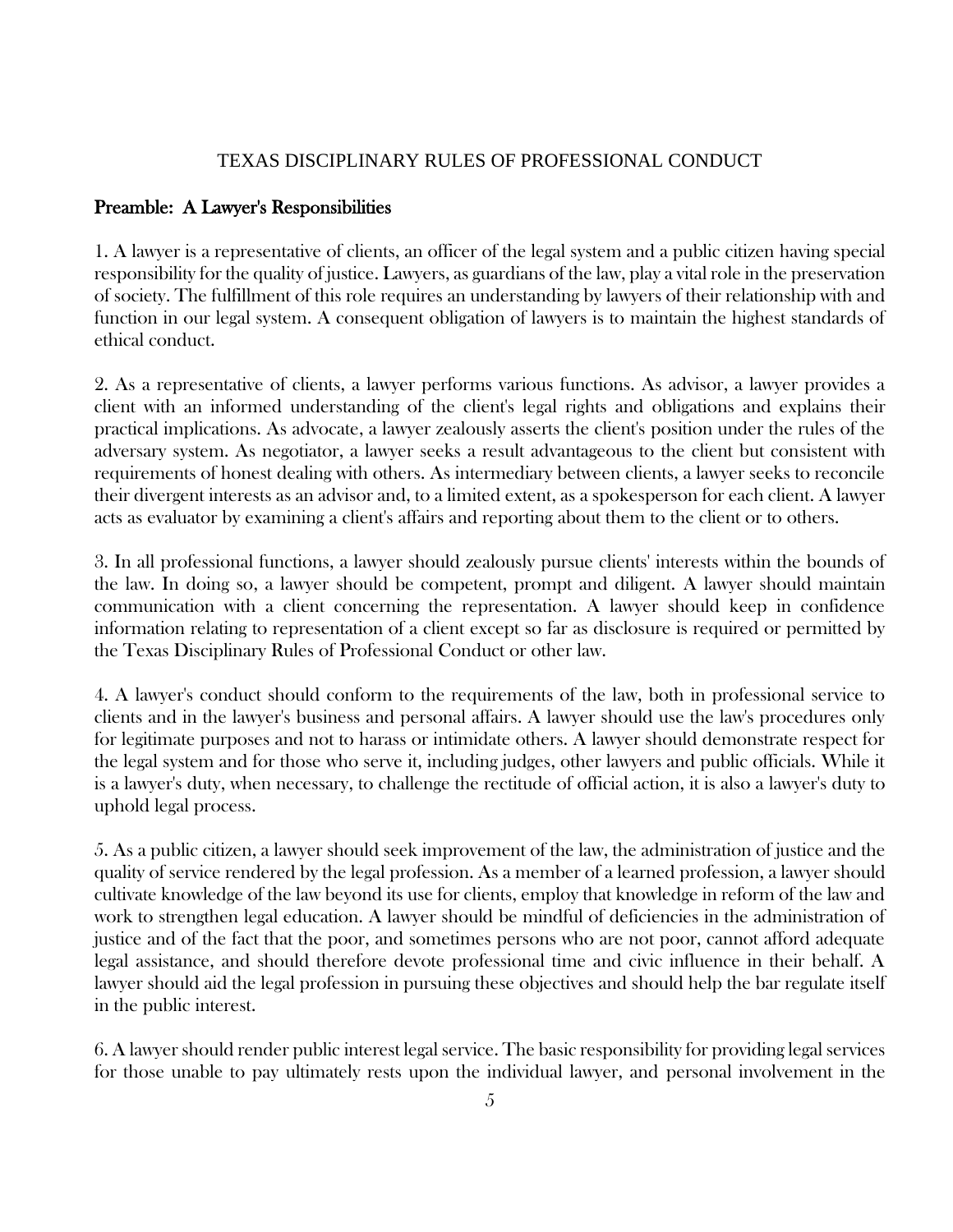problems of the disadvantaged can be one of the most rewarding experiences in the life of a lawyer. Every lawyer, regardless of professional prominence or professional workload, should find time to participate in or otherwise support the provision of legal services to the disadvantaged. The provision of free legal services to those unable to pay reasonable fees is a moral obligation of each lawyer as well as the profession generally. A lawyer may discharge this basic responsibility by providing public interest legal services without fee, or at a substantially reduced fee, in one or more of the following areas: poverty law, civil rights law, public rights law, charitable organization representation, the administration of justice, and by financial support for organizations that provide legal services to persons of limited means.

7. In the nature of law practice, conflicting responsibilities are encountered. Virtually all difficult ethical problems arise from apparent conflict between a lawyer's responsibilities to clients, to the legal system and to the lawyer's own interests. The Texas Disciplinary Rules of Professional Conduct prescribe terms for resolving such tensions. They do so by stating minimum standards of conduct below which no lawyer can fall without being subject to disciplinary action. Within the framework of these Rules many difficult issues of professional discretion can arise. The Rules and their Comments constitute a body of principles upon which the lawyer can rely for guidance in resolving such issues through the exercise of sensitive professional and moral judgment. In applying these rules, lawyers may find interpretive guidance in the principles developed in the Comments.

8. The legal profession has a responsibility to assure that its regulation is undertaken in the public interest rather than in furtherance of parochial or self-interested concerns of the bar, and to insist that every lawyer both comply with its minimum disciplinary standards and aid in securing their observance by other lawyers. Neglect of these responsibilities compromises the independence of the profession and the public interest which it serves.

9. Each lawyer's own conscience is the touchstone against which to test the extent to which his actions may rise above the disciplinary standards prescribed by these rules. The desire for the respect and confidence of the members of the profession and of the society which it serves provides the lawyer the incentive to attain the highest possible degree of ethical conduct. The possible loss of that respect and confidence is the ultimate sanction. So long as its practitioners are guided by these principles, the law will continue to be a noble profession. This is its greatness and its strength, which permit of no compromise.

# Preamble: Scope

10. The Texas Disciplinary Rules of Professional Conduct are rules of reason. The Texas Rules of Professional Conduct define proper conduct for purposes of professional discipline. They are imperatives, cast in the terms "shall" or "shall not." The Comments are cast often in the terms of "may" or "should" and are permissive, defining areas in which the lawyer has professional discretion. When a lawyer exercises such discretion, whether by acting or not acting, no disciplinary action may be taken. The Comments also frequently illustrate or explain applications of the rules, in order to provide guidance for interpreting the rules and for practicing in compliance with the spirit of the rules. The Comments do not, however, add obligations to the rules and no disciplinary action may be taken for failure to conform to the Comments.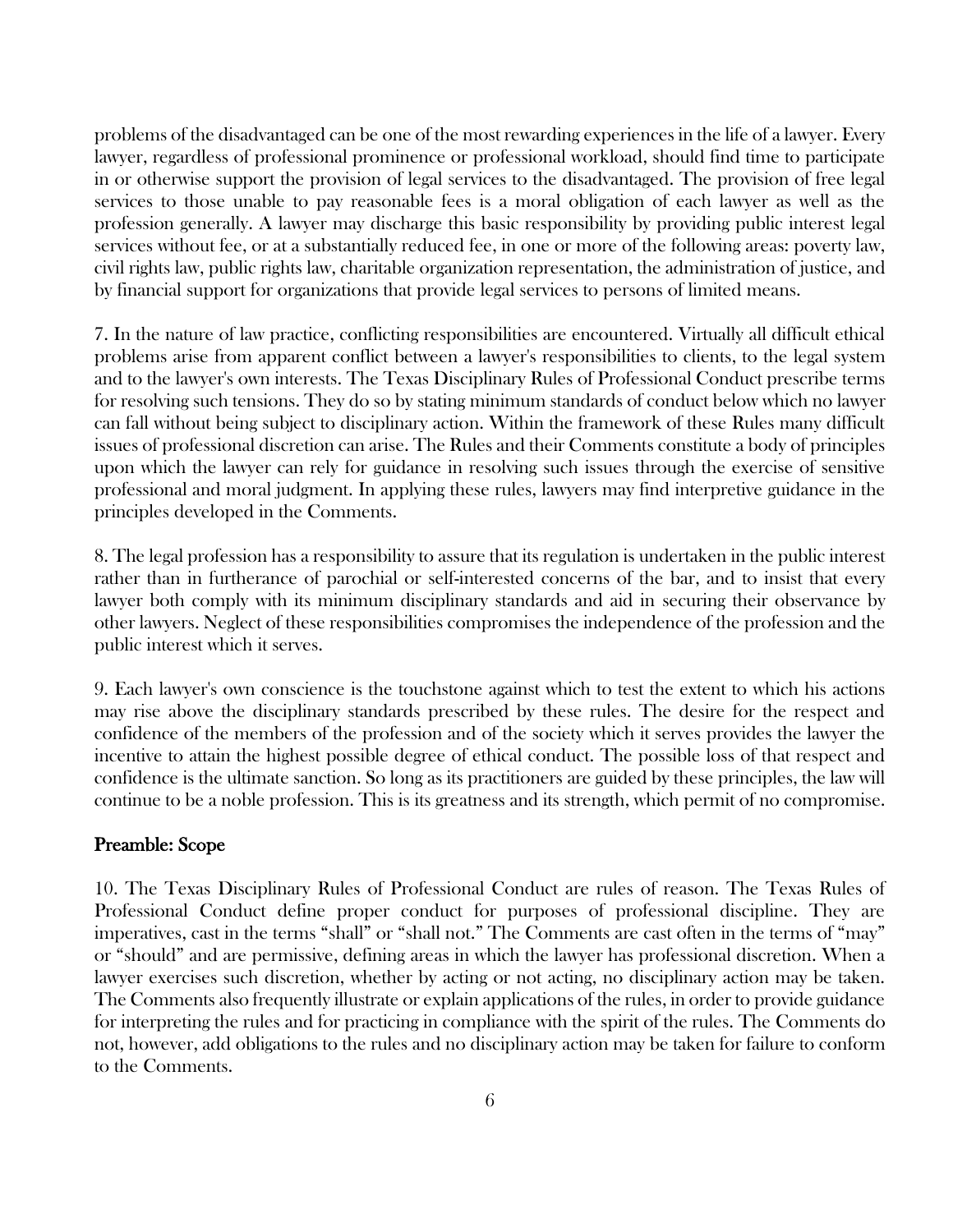11. The rules presuppose a larger legal context shaping the lawyer's role. That context includes court rules and statutes relating to matters of licensure, laws defining specific obligations of lawyers and substantive and procedural law in general. Compliance with the rules, as with all law in an open society, depends primarily upon understanding and voluntary compliance, secondarily upon reinforcement by peer and public opinion and finally, when necessary, upon enforcement through disciplinary proceedings. The rules and Comments do not, however, exhaust the moral and ethical considerations that should guide a lawyer, for no worthwhile human activity can be completely defined by legal rules.

12. Most of the duties flowing from the client-lawyer relationship attach only after the client has requested the lawyer to render legal services and the lawyer has agreed to do so. For purposes of determining the lawyer's authority and responsibility, individual circumstances and principles of substantive law external to these rules determine whether a client-lawyer relationship may be found to exist. But there are some duties, such as of that of confidentiality, that may attach before a client-lawyer relationship has been established.

13. The responsibilities of government lawyers, under various legal provisions, including constitutional, statutory and common law, may include authority concerning legal matters that ordinarily reposes in the client in private client-lawyer relationships. For example, a lawyer for a government agency may have authority on behalf of the government to decide upon settlement or whether to appeal from an adverse judgment. Such authority in various respects is generally vested in the attorney general and the state's attorney in state government, and their federal counterparts, and the same may be true of other government law officers. Also, lawyers under the supervision of these officers may be authorized to represent several government agencies in intragovernmental legal controversies in circumstances where a private lawyer could not represent multiple private clients. They also may have authority to represent the "public interest" in circumstances where a private lawyer would not be authorized to do so. These rules do not abrogate any such authority.

14. These rules make no attempt to prescribe either disciplinary procedures or penalties for violation of a rule.

15. These rules do not undertake to define standards of civil liability of lawyers for professional conduct. Violation of a rule does not give rise to a private cause of action nor does it create any presumption that a legal duty to a client has been breached. Likewise, these rules are not designed to be standards for procedural decisions. Furthermore, the purpose of these rules can be abused when they are invoked by opposing parties as procedural weapons. The fact that a rule is a just basis for a lawyer's self-assessment, or for sanctioning a lawyer under the administration of a disciplinary authority, does not imply that an antagonist in a collateral proceeding or transaction has standing to seek enforcement of the rule. Accordingly, nothing in the rules should be deemed to augment any substantive legal duty of lawyers or the extra-disciplinary consequences of violating such a duty.

16. Moreover, these rules are not intended to govern or affect judicial application of either the attorneyclient or work product privilege. The fact that in exceptional situations the lawyer under the Rules has a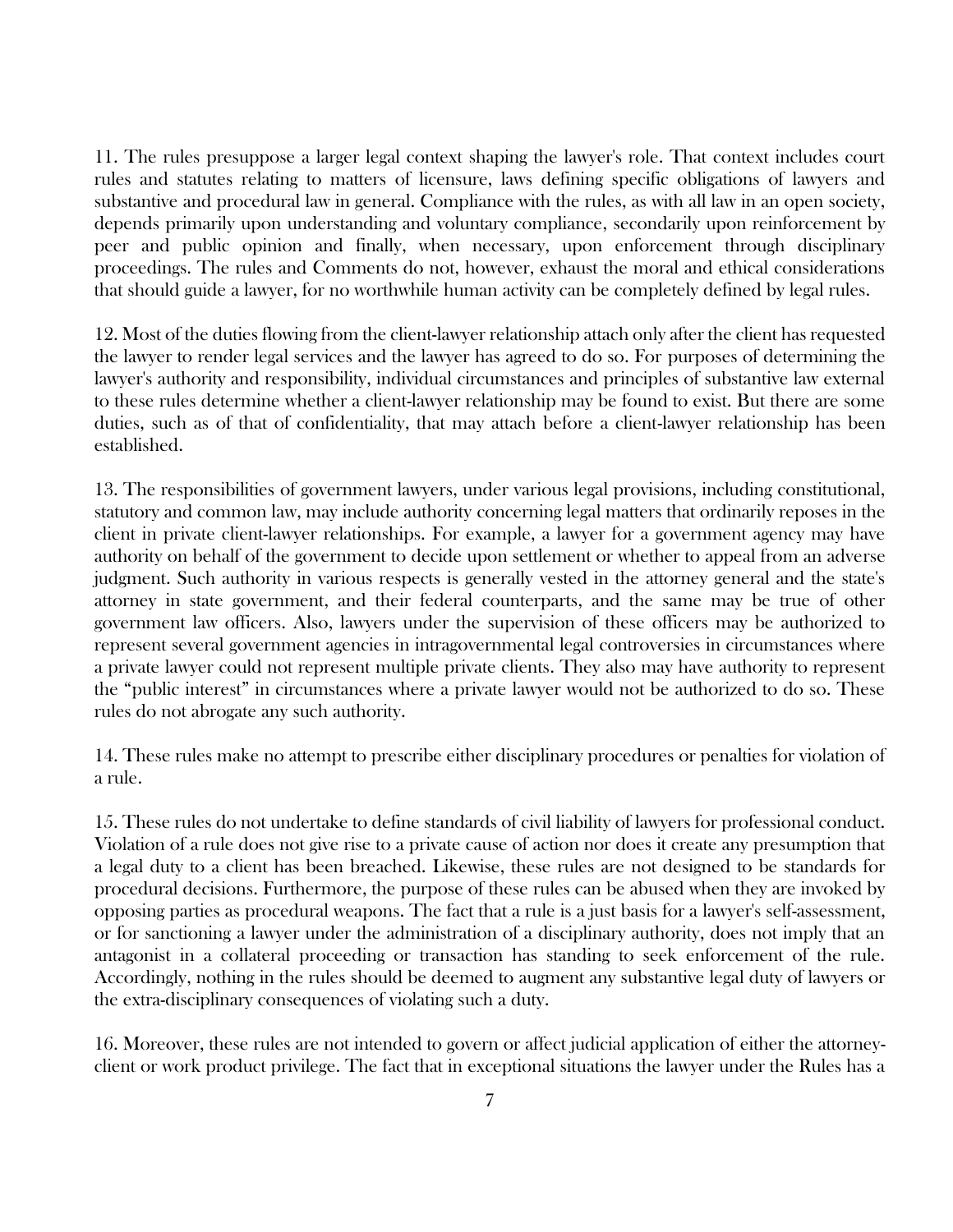limited discretion to disclose a client confidence does not vitiate the proposition that, as a general matter, the client has a reasonable expectation that information relating to the client will not be voluntarily disclosed and that disclosure of such information may be judicially compelled only in accordance with recognized exceptions to the attorney-client and work product privileges.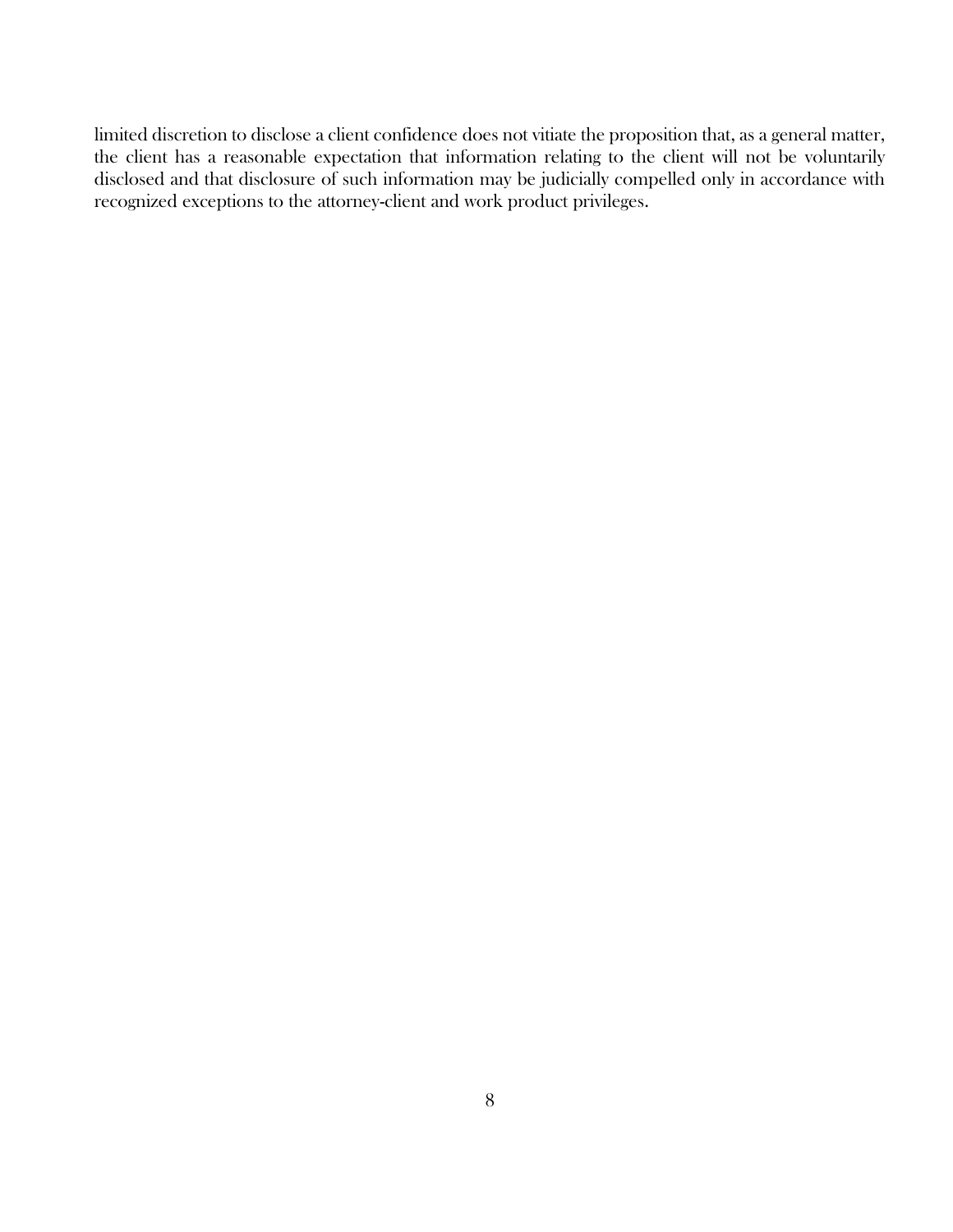# **Terminology**

"Adjudicatory Official" denotes a person who serves on a Tribunal.

"Adjudicatory Proceeding" denotes the consideration of a matter by a Tribunal.

"Belief" or "Believes" denotes that the person involved actually supposed the fact in question to be true. A person's belief may be inferred from circumstances.

"Competent" or "Competence" denotes possession or the ability to timely acquire the legal knowledge, skill, and training reasonably necessary for the representation of the client.

"Consult" or "Consultation" denotes communication of information and advice reasonably sufficient to permit the client to appreciate the significance of the matter in question.

"Firm" or "Law firm" denotes a lawyer or lawyers in a private firm; or a lawyer or lawyers employed in the legal department of a corporation, legal services organization, or other organization, or in a unit of government.

"Fitness" denotes those qualities of physical, mental and psychological health that enable a person to discharge a lawyer's responsibilities to clients in conformity with the Texas Disciplinary Rules of Professional Conduct. Normally a lack of fitness is indicated most clearly by a persistent inability to discharge, or unreliability in carrying out, significant obligations.

"Fraud" or "Fraudulent" denotes conduct having a purpose to deceive and not merely negligent misrepresentation or failure to apprise another of relevant information.

"Knowingly," "Known," or "Knows" denotes actual knowledge of the fact in question. A person's knowledge may be inferred from circumstances.

"Law firm": see "Firm."

"Partner" denotes an individual or corporate member of a partnership or a shareholder in a law firm organized as a professional corporation.

"Person" includes a legal entity as well as an individual.

"Reasonable" or "Reasonably" when used in relation to conduct by a lawyer denotes the conduct of a reasonably prudent and competent lawyer.

"Reasonable belief" or "Reasonably believes" when used in reference to a lawyer denotes that the lawyer believes the matter in question and that the circumstances are such that the belief is reasonable.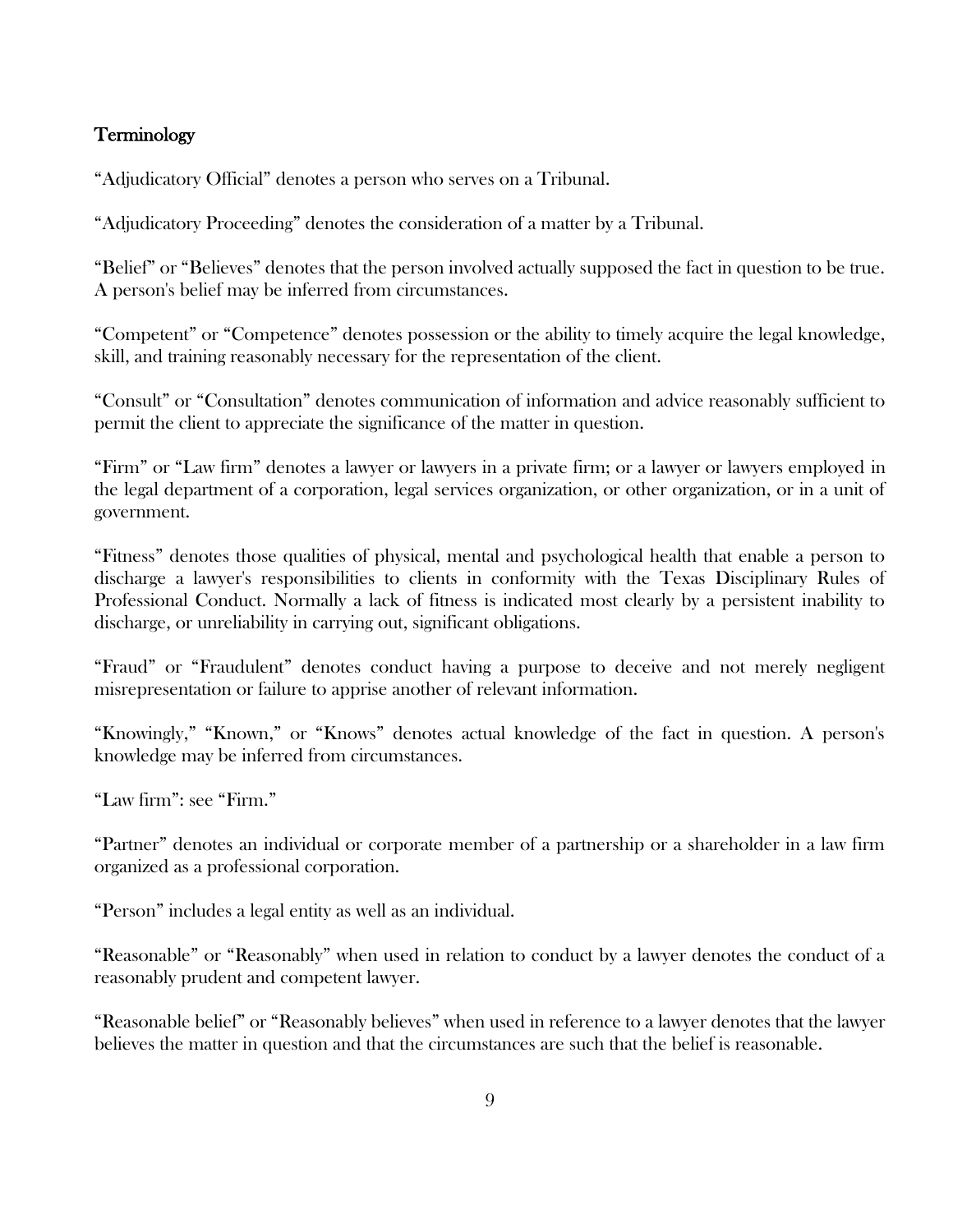"Should know" when used in reference to a lawyer denotes that a reasonable lawyer under the same or similar circumstances would know the matter in question.

"Substantial" when used in reference to degree or extent denotes a matter of meaningful significance or involvement.

"Tribunal" denotes any governmental body or official or any other person engaged in a process of resolving a particular dispute or controversy. "Tribunal" includes such institutions as courts and administrative agencies when engaging in adjudicatory or licensing activities as defined by applicable law or rules of practice or procedure, as well as judges, magistrates, special masters, referees, arbitrators, mediators, hearing officers and comparable persons empowered to resolve or to recommend a resolution of a particular matter; but it does not include jurors, prospective jurors, legislative bodies or their committees, members or staffs, nor does it include other governmental bodies when acting in a legislative or rule-making capacity.

# I. CLIENT-LAWYER RELATIONSHIP

## Rule 1.01. Competent and Diligent Representation

(a) A lawyer shall not accept or continue employment in a legal matter which the lawyer knows or should know is beyond the lawyer's competence, unless:

(1) another lawyer who is competent to handle the matter is, with the prior informed consent of the client, associated in the matter; or

(2) the advice or assistance of the lawyer is reasonably required in an emergency and the lawyer limits the advice and assistance to that which is reasonably necessary in the circumstances.

(b) In representing a client, a lawyer shall not:

(1) neglect a legal matter entrusted to the lawyer; or

(2) frequently fail to carry out completely the obligations that the lawyer owes to a client or clients.

(c) As used in this Rule, "neglect" signifies inattentiveness involving a conscious disregard for the responsibilities owed to a client or clients.

## Comment:

## Accepting Employment

1. A lawyer generally should not accept or continue employment in any area of the law in which the lawyer is not and will not be prepared to render competent legal services. "Competence" is defined in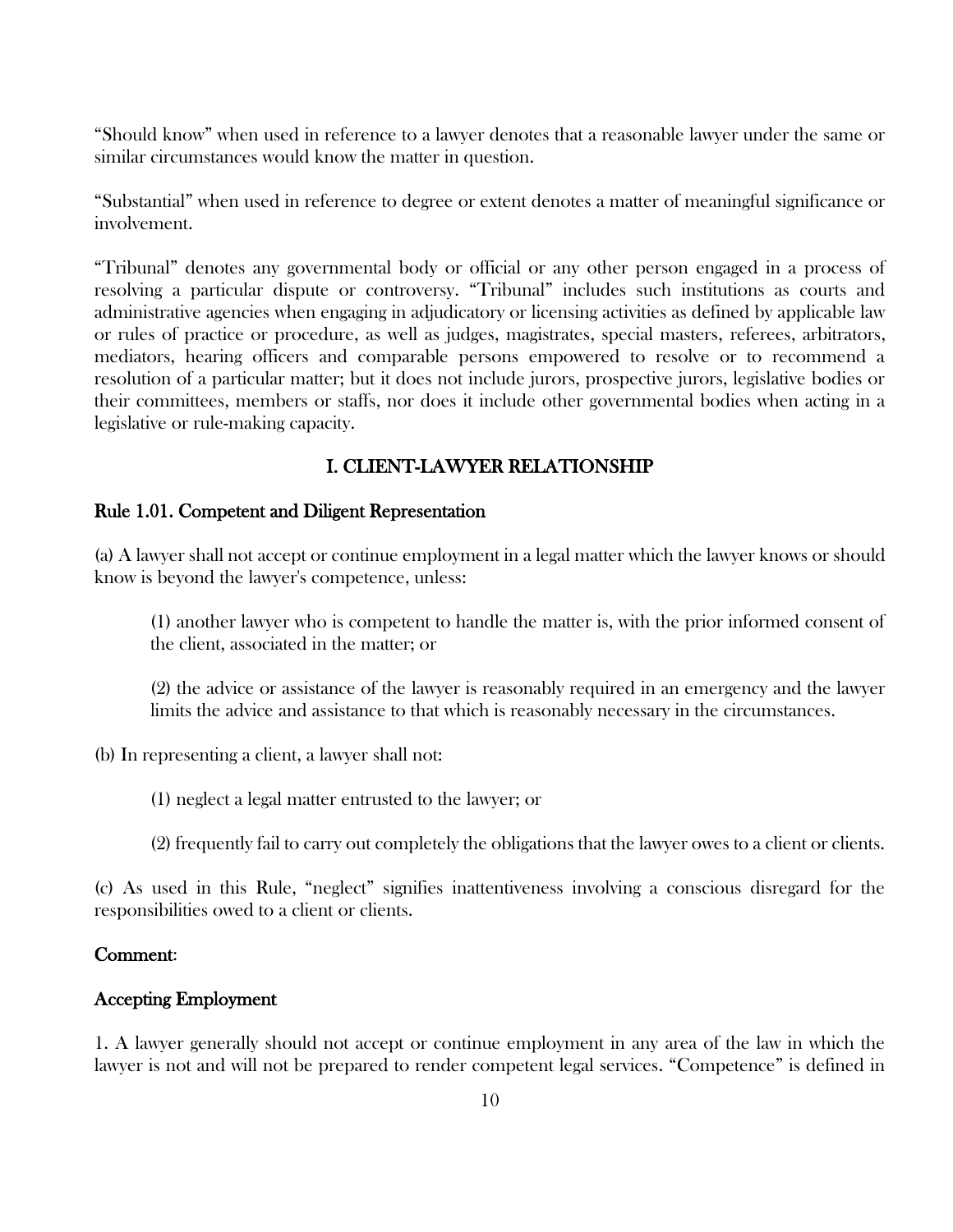Terminology as possession of the legal knowledge, skill, and training reasonably necessary for the representation. Competent representation contemplates appropriate application by the lawyer of that legal knowledge, skill and training, reasonable thoroughness in the study and analysis of the law and facts, and reasonable attentiveness to the responsibilities owed to the client.

2. In determining whether a matter is beyond a lawyer's competence, relevant factors include the relative complexity and specialized nature of the matter, the lawyer's general experience in the field in question, the preparation and study the lawyer will be able to give the matter, and whether it is feasible either to refer the matter to or associate a lawyer of established competence in the field in question. The required attention and preparation are determined in part by what is at stake; major litigation and complex transactions ordinarily require more elaborate treatment than matters of lesser consequences.

3. A lawyer may not need to have special training or prior experience to accept employment to handle legal problems of a type with which the lawyer is unfamiliar. Although expertise in a particular field of law may be useful in some circumstances, the appropriate proficiency in many instances is that of a general practitioner. A newly admitted lawyer can be as competent in some matters as a practitioner with long experience. Some important legal skills, such as the analysis of precedent, the evaluation of evidence and legal drafting, are required in all legal problems. Perhaps the most fundamental legal skill consists of determining what kind of legal problems a situation may involve, a skill that necessarily transcends any particular specialized knowledge.

4. A lawyer possessing the normal skill and training reasonably necessary for the representation of a client in an area of law is not subject to discipline for accepting employment in a matter in which, in order to represent the client properly, the lawyer must become more competent in regard to relevant legal knowledge by additional study and investigation. If the additional study and preparation will result in unusual delay or expense to the client, the lawyer should not accept employment except with the informed consent of the client.

5. A lawyer offered employment or employed in a matter beyond the lawyer's competence generally must decline or withdraw from the employment or, with the prior informed consent of the client, associate a lawyer who is competent in the matter. Paragraph (a)(2) permits a lawyer, however, to give advice or assistance in an emergency in a matter even though the lawyer does not have the skill ordinarily required if referral to or consultation with another lawyer would be impractical and if the assistance is limited to that which is reasonably necessary in the circumstances.

## Competent and Diligent Representation

6. Having accepted employment, a lawyer should act with competence, commitment and dedication to the interest of the client and with zeal in advocacy upon the client's behalf. A lawyer should feel a moral or professional obligation to pursue a matter on behalf of a client with reasonable diligence and promptness despite opposition, obstruction or personal inconvenience to the lawyer. A lawyer's workload should be controlled so that each matter can be handled with diligence and competence. As provided in paragraph (a), an incompetent lawyer is subject to discipline.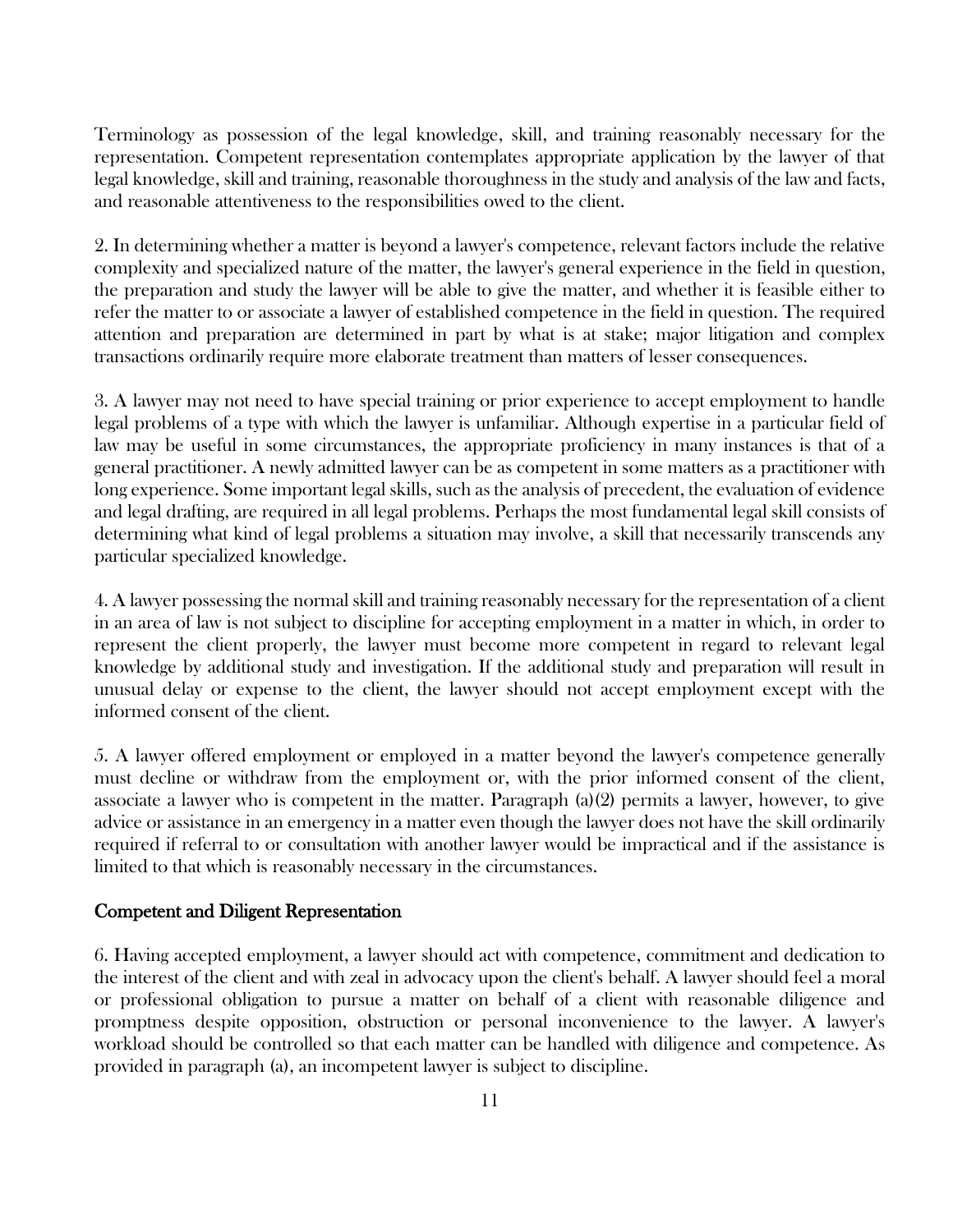# **Neglect**

7. Perhaps no professional shortcoming is more widely resented than procrastination. A client's interests often can be adversely affected by the passage of time or the change of conditions; in extreme instances, as when a lawyer overlooks a statute of limitations, the client's legal position may be destroyed. Under paragraph (b), a lawyer is subject to professional discipline for neglecting a particular legal matter as well as for frequent failures to carry out fully the obligations owed to one or more clients. A lawyer who acts in good faith is not subject to discipline, under those provisions for an isolated inadvertent or unskilled act or omission, tactical error, or error of judgment. Because delay can cause a client needless anxiety and undermine confidence in the lawyer's trustworthiness, there is a duty to communicate reasonably with clients; see Rule 1.03.

#### Maintaining Competence

8. Because of the vital role of lawyers in the legal process, each lawyer should strive to become and remain proficient and competent in the practice of law, including the benefits and risks associated with relevant technology. To maintain the requisite knowledge and skill of a competent practitioner, a lawyer should engage in continuing study and education. If a system of peer review has been established, the lawyer should consider making use of it in appropriate circumstances. Isolated instances of faulty conduct or decision should be identified for purposes of additional study or instruction.

#### Rule 1.02. Scope and Objectives of Representation

(a) Subject to paragraphs (b), (c), (d), (e), and (f), a lawyer shall abide by a client's decisions:

(1) concerning the objectives and general methods of representation;

(2) whether to accept an offer of settlement of a matter, except as otherwise authorized by law;

(3) In a criminal case, after consultation with the lawyer, as to a plea to be entered, whether to waive jury trial, and whether the client will testify.

(b) A lawyer may limit the scope, objectives and general methods of the representation if the client consents after consultation.

(c) A lawyer shall not assist or counsel a client to engage in conduct that the lawyer knows is criminal or fraudulent. A lawyer may discuss the legal consequences of any proposed course of conduct with a client and may counsel and represent a client in connection with the making of a good faith effort to determine the validity, scope, meaning or application of the law.

(d) When a lawyer has confidential information clearly establishing that a client is likely to commit a criminal or fraudulent act that is likely to result in substantial injury to the financial interests or property of another, the lawyer shall promptly make reasonable efforts under the circumstances to dissuade the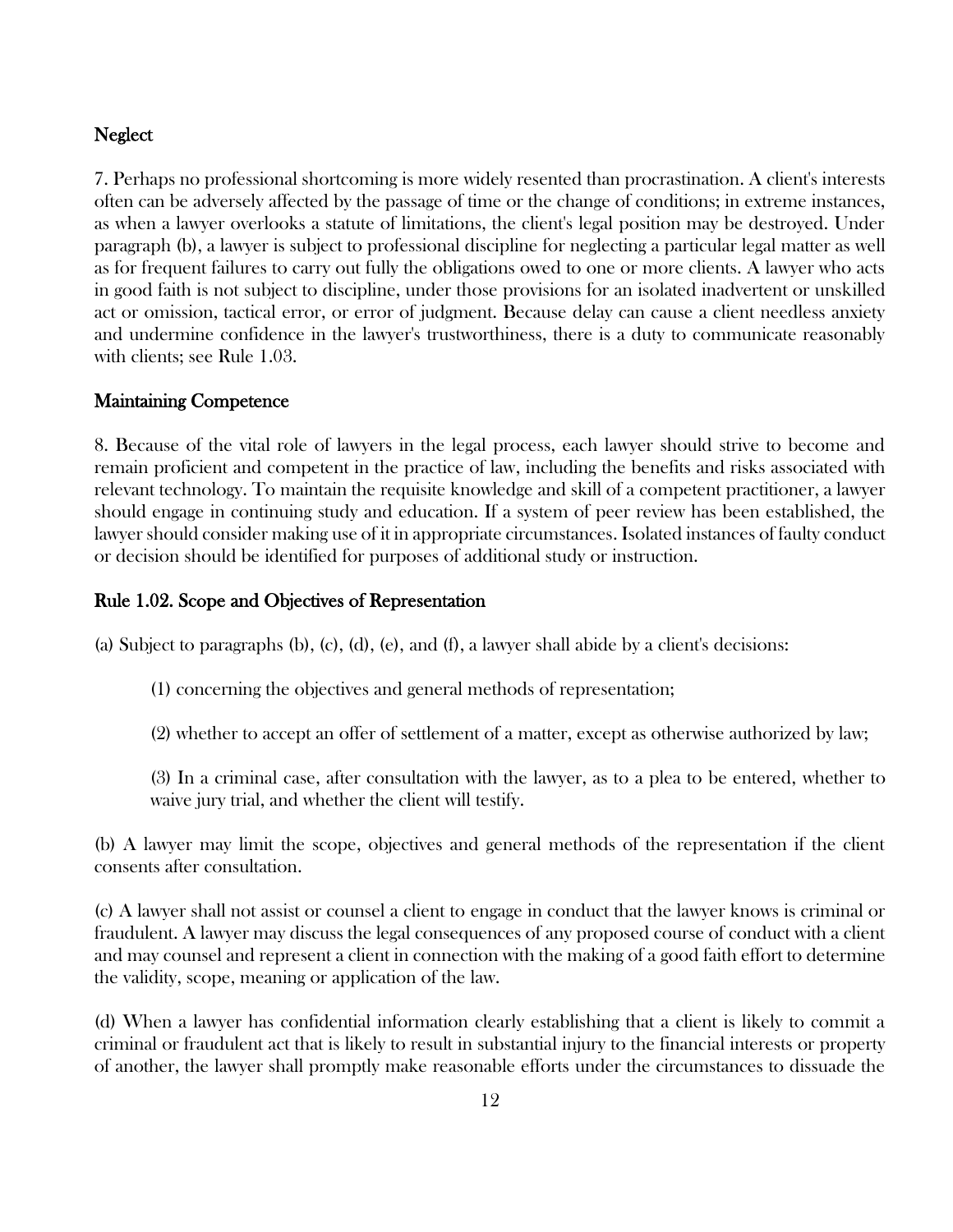client from committing the crime or fraud.

(e) When a lawyer has confidential information clearly establishing that the lawyer's client has committed a criminal or fraudulent act in the commission of which the lawyer's services have been used, the lawyer shall make reasonable efforts under the circumstances to persuade the client to take corrective action.

(f) When a lawyer knows that a client expects representation not permitted by the rules of professional conduct or other law, the lawyer shall consult with the client regarding the relevant limitations on the lawyer's conduct.

# Comment:

# Scope of Representation

1. Both lawyer and client have authority and responsibility in the objectives and means of representation. The client has ultimate authority to determine the objectives to be served by legal representation, within the limits imposed by law, the lawyer's professional obligations, and the agreed scope of representation. Within those limits, a client also has a right to consult with the lawyer about the general methods to be used in pursuing those objectives. The lawyer should assume responsibility for the means by which the client's objectives are best achieved. Thus, a lawyer has very broad discretion to determine technical and legal tactics, subject to the client's wishes regarding such matters as the expense to be incurred and concern for third persons who might be adversely affected.

2. Except where prior communications have made it clear that a particular proposal would be unacceptable to the client, a lawyer is obligated to communicate any settlement offer to the client in a civil case; and a lawyer has a comparable responsibility with respect to a proposed plea bargain in a criminal case.

3. A lawyer should consult with the client concerning any such proposal, and generally it is for the client to decide whether or not to accept it. This principle is subject to several exceptions or qualifications. First, in class actions a lawyer may recommend a settlement of the matter to the court over the objections of named plaintiffs in the case. Second, in insurance defense cases a lawyer's ability to implement an insured client's wishes with respect to settlement may be qualified by the contractual rights of the insurer under its policy. Finally, a lawyer's normal deference to a client's wishes concerning settlement may be abrogated if the client has validly relinquished to a third party any rights to pass upon settlement offers. Whether any such waiver is enforceable is a question largely beyond the scope of these rules. But see comment 5 below. A lawyer reasonably relying on any of these exceptions in not implementing a client's desires concerning settlement is, however, not subject to discipline under this Rule.

# Limited Scope of Representation

4. The scope of representation provided by a lawyer may be limited by agreement with the client or by the terms under which the lawyer's services are made available to the client. For example, a retainer may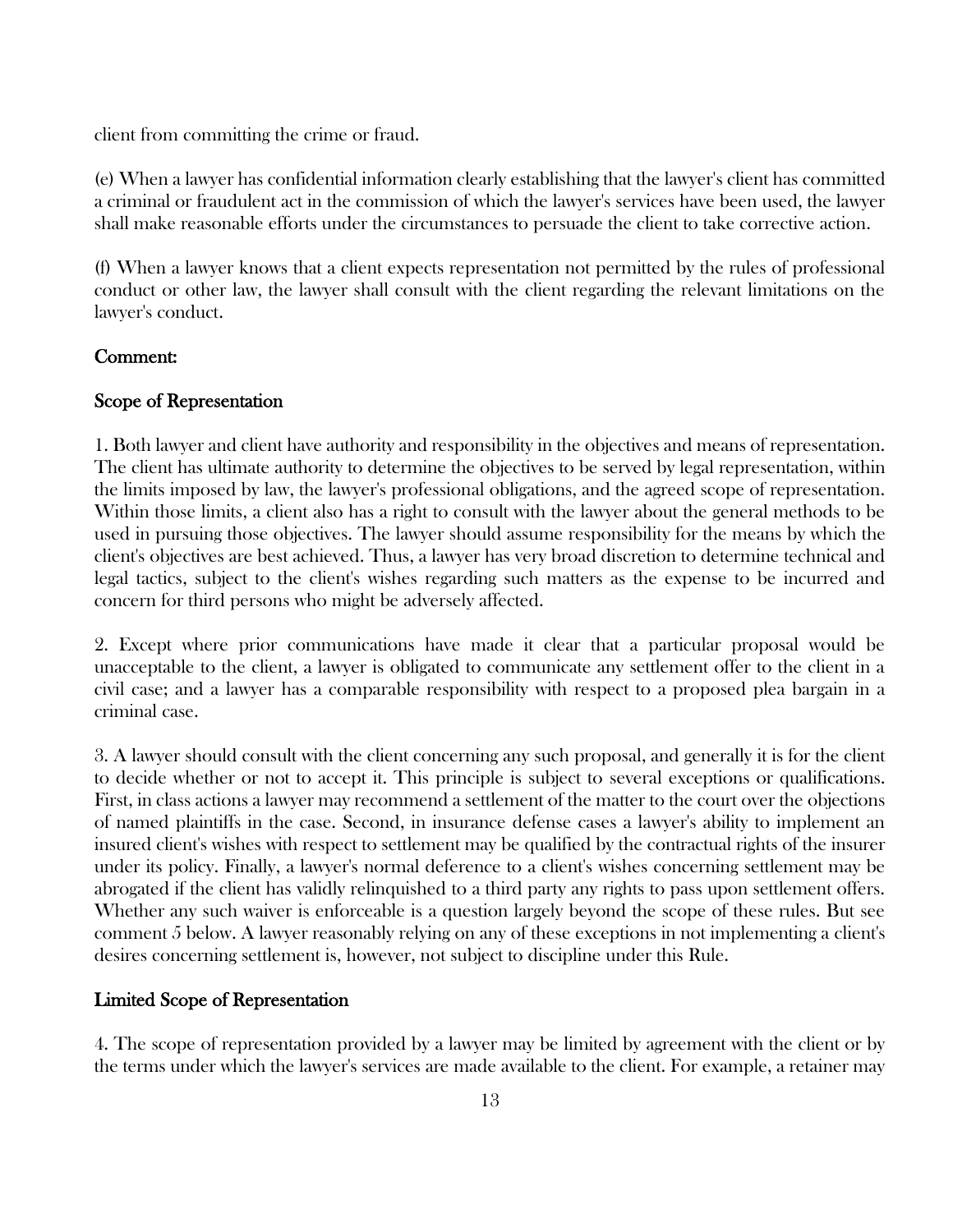be for a specifically defined objective. Likewise, representation provided through a legal aid agency may be subject to limitations on the types of cases the agency handles. Similarly, when a lawyer has been retained by an insurer to represent an insured, the representation may be limited to matters related to the insurance coverage. The scope within which the representation is undertaken also may exclude specific objectives or means, such as those that the lawyer or client regards as repugnant or imprudent.

5. An agreement concerning the scope of representation must accord with the Disciplinary Rules of Professional Conduct and other law. Thus, the client may not be asked to agree to representation so limited in scope as to violate Rule 1.01, or to surrender the right to terminate the lawyer's services or the right to settle or continue litigation that the lawyer might wish to handle differently.

6. Unless the representation is terminated as provided in Rule 1.15, a lawyer should carry through to conclusion all matters undertaken for a client. If a lawyer's representation is limited to a specific matter or matters, the relationship terminates when the matter has been resolved. If a lawyer has represented a client over a substantial period in a variety of matters, the client may sometimes assume that the lawyer will continue to serve on a continuing basis unless the lawyer gives notice to the contrary. Doubt about whether a client-lawyer relationship still exists should be clarified by the lawyer, preferably in writing, so that the client will not mistakenly suppose the lawyer is looking after the client's affairs when the lawyer has ceased to do so. For example, if a lawyer has handled a judicial or administrative proceeding that produced a result adverse to the client but has not been specifically instructed concerning pursuit of an appeal, the lawyer should advise the client of the possibility of appeal before relinquishing responsibility for the matter.

## Criminal, Fraudulent and Prohibited Transactions

7. A lawyer is required to give an honest opinion about the actual consequences that appear likely to result from a client's conduct. The fact that a client uses advice in a course of action that is criminal or fraudulent does not, of itself, make a lawyer a party to the course of action. However, a lawyer may not knowingly assist a client in criminal or fraudulent conduct. There is a critical distinction between presenting an analysis of legal aspects of questionable conduct and recommending the means by which a crime or fraud might be committed with impunity.

8. When a client's course of action has already begun and is continuing, the lawyer's responsibility is especially delicate. The lawyer may not reveal the client's wrongdoing, except as permitted or required by Rule 1.05. However, the lawyer also must avoid furthering the client's unlawful purpose, for example, by suggesting how it might be concealed. A lawyer may not continue assisting a client in conduct that the lawyer originally supposes is legally proper but then discovers is criminal or fraudulent. Withdrawal from the representation, therefore, may be required. See Rule  $1.15(a)(1)$ .

9. Paragraph (c) is violated when a lawyer accepts a general retainer for legal services to an enterprise known to be unlawful. Paragraph (c) does not, however, preclude undertaking a criminal defense incident to a general retainer for legal services to a lawful enterprise.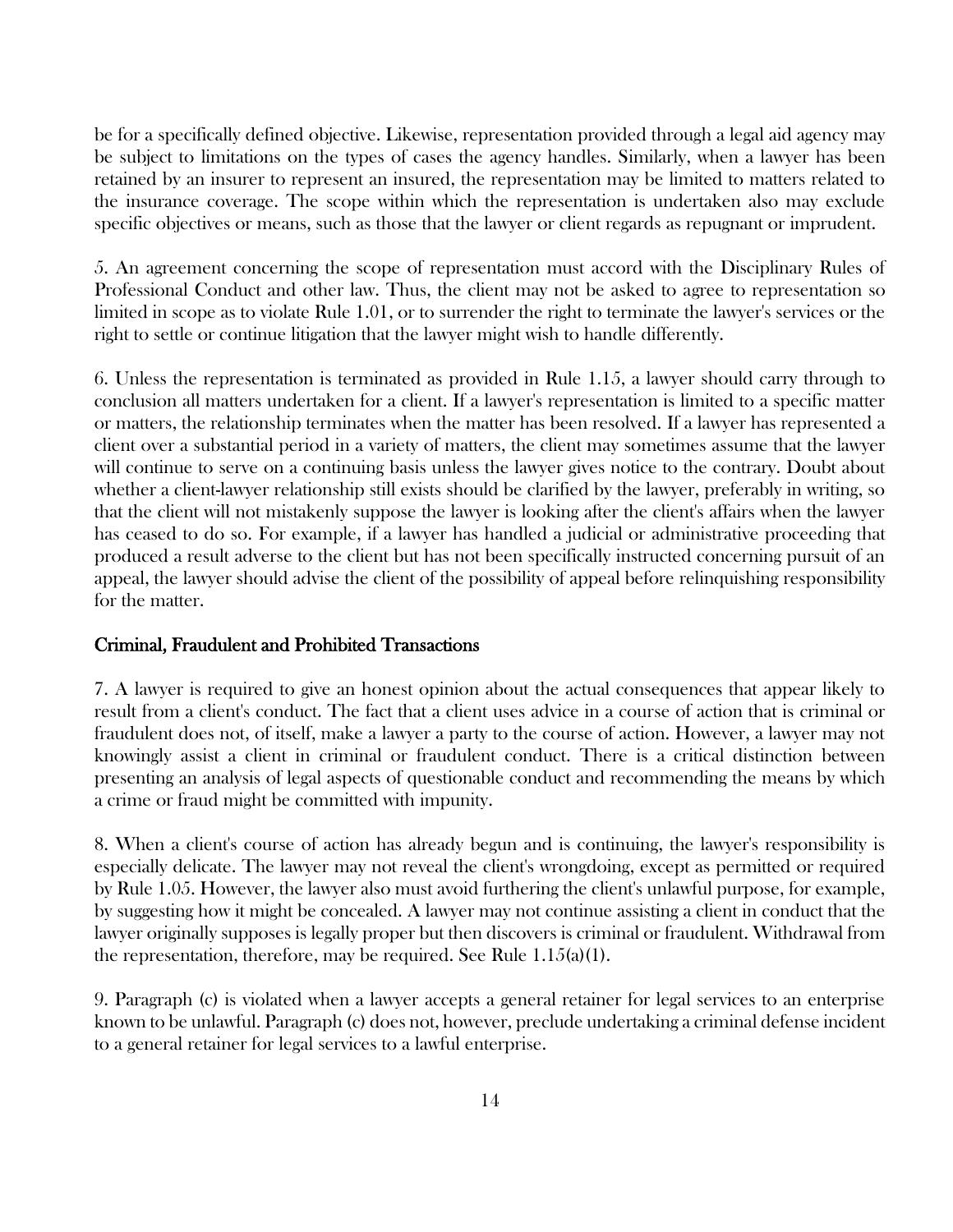10. The last clause of paragraph (c) recognizes that determining the validity or interpretation of a statute or regulation may require a course of action involving disobedience of the statute or regulation or of the interpretation placed upon it by governmental authorities.

11. Paragraph (d) requires a lawyer in certain instances to use reasonable efforts to dissuade a client from committing a crime or fraud. If the services of the lawyer were used by the client in committing a crime or fraud, paragraph (e) requires the lawyer to use reasonable efforts to persuade the client to take corrective action.

# Rule 1.03. Communication

(a) A lawyer shall keep a client reasonably informed about the status of a matter and promptly comply with reasonable requests for information.

(b) A lawyer shall explain a matter to the extent reasonably necessary to permit the client to make informed decisions regarding the representation.

#### Comment:

1. The client should have sufficient information to participate intelligently in decisions concerning the objectives of the representation and the means by which they are to be pursued to the extent the client is willing and able to do so. For example, a lawyer negotiating on behalf of a client should provide the client with facts relevant to the matter, inform the client of communications from another party and take other reasonable steps to permit the client to make a decision regarding a serious offer from another party. A lawyer who receives from opposing counsel either an offer of settlement in a civil controversy or a proffered plea bargain in a criminal case should promptly inform the client of its substance unless prior discussions with the client have left it clear that the proposal will be unacceptable. See Comment 2 to Rule 1.02.

2. Adequacy of communication depends in part on the kind of advice or assistance involved. For example, in negotiations where there is time to explain a proposal the lawyer should review all important provisions with the client before proceeding to an agreement. In litigation a lawyer should explain the general strategy and prospects of success and ordinarily should consult the client on tactics that might injure or coerce others. On the other hand a lawyer ordinarily cannot be expected to describe trial or negotiation strategy in detail. Moreover, in certain situations practical exigency may require a lawyer to act for a client without prior consultation. The guiding principle is that the lawyer should reasonably fulfill client expectations for information consistent with the duty to act in the client's best interests, and the client's overall requirements as to the character of representation.

3. Ordinarily, a lawyer should provide to the client information that would be appropriate for a comprehending and responsible adult. However, communicating such information may be impractical if the client is a child or suffers from diminished capacity; see paragraph 5 and Rule 1.16. When the client is an organization or group, it is often impossible or inappropriate to inform every one of its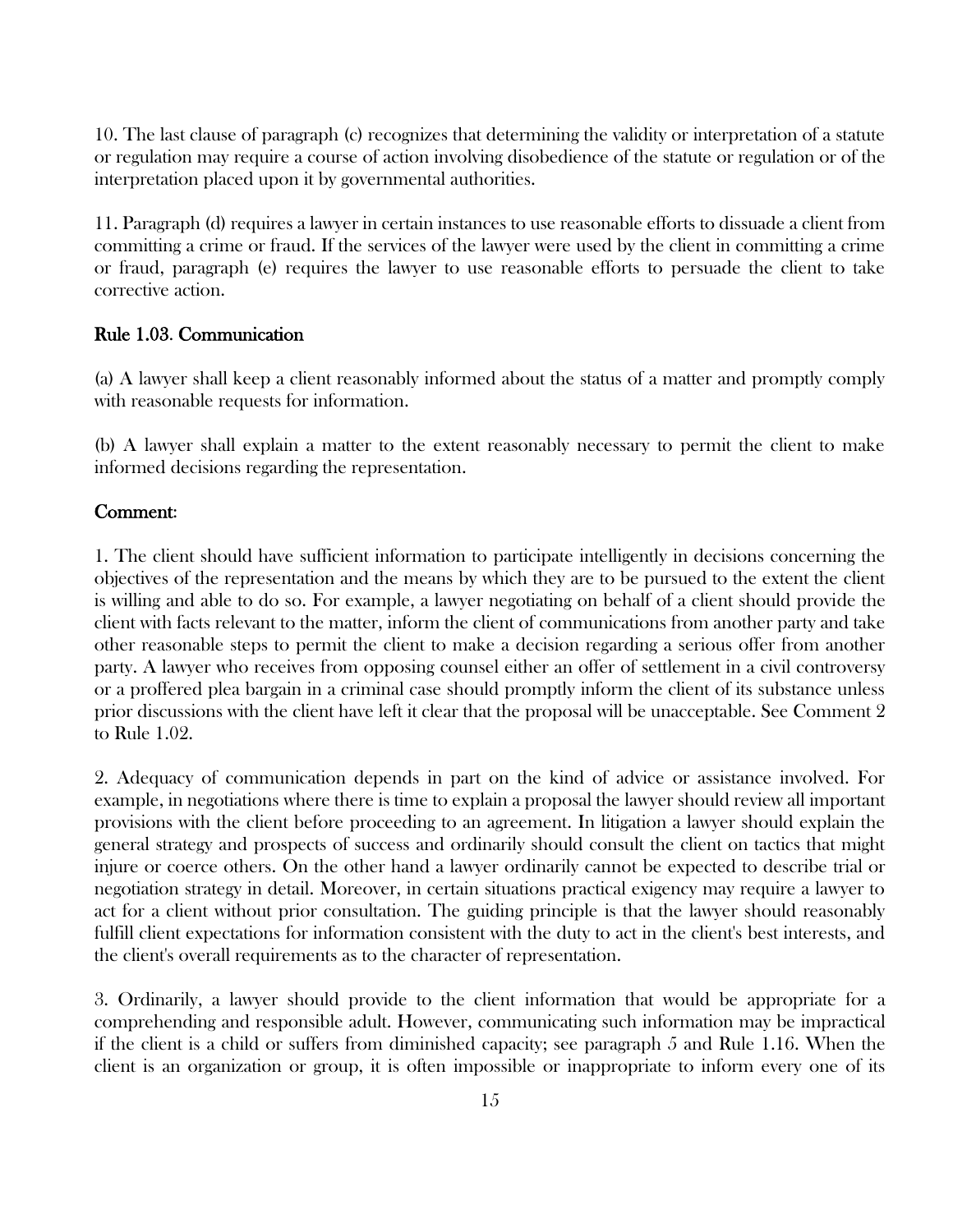members about its legal affairs; ordinarily, the lawyer should address communications to the appropriate officials of the organization. See Rule 1.12. Where many routine matters are involved, a system of limited or occasional reporting may be arranged with the client.

# Withholding Information

4. In some circumstances, a lawyer may be justified in delaying transmission of information when the lawyer reasonably believes the client would be likely to react imprudently to an immediate communication. Thus, a lawyer might withhold a psychiatric diagnosis of a client when the examining psychiatrist indicates that disclosure would harm the client. Similarly, rules or court orders governing litigation may provide that information supplied to a lawyer may not be disclosed to the client. Rule 3.04(d) sets forth the lawyer's obligations with respect to such rules or orders. A lawyer may not, however, withhold information to serve the lawyer's own interest or convenience.

# Client with Diminished Capacity

5. If a client appears to suffer from diminished capacity, a lawyer should communicate with any legal representative and seek to maintain reasonable communication with the client, insofar as possible. Even if the client suffers from diminished capacity, it may be possible to maintain some aspects of a normal attorney-client relationship. The client may have the ability to understand, deliberate upon, and reach conclusions about some matters affecting the client's own well-being. Children's opinions regarding their own custody are given some weight. Regardless of whether a client suffers from diminished capacity, a client should always be treated with attention and respect. See also Rule 1.16 and Rule 1.05, Comment 17.

# Rule 1.04. Fees

(a) A lawyer shall not enter into an arrangement for, charge, or collect an illegal fee or unconscionable fee. A fee is unconscionable if a competent lawyer could not form a reasonable belief that the fee is reasonable.

(b) Factors that may be considered in determining the reasonableness of a fee include, but not to the exclusion of other relevant factors, the following:

(1) the time and labor required, the novelty and difficulty of the questions involved, and the skill requisite to perform the legal service properly;

(2) the likelihood, if apparent to the client, that the acceptance of the particular employment will preclude other employment by the lawyer;

(3) the fee customarily charged in the locality for similar legal services;

(4) the amount involved and the results obtained;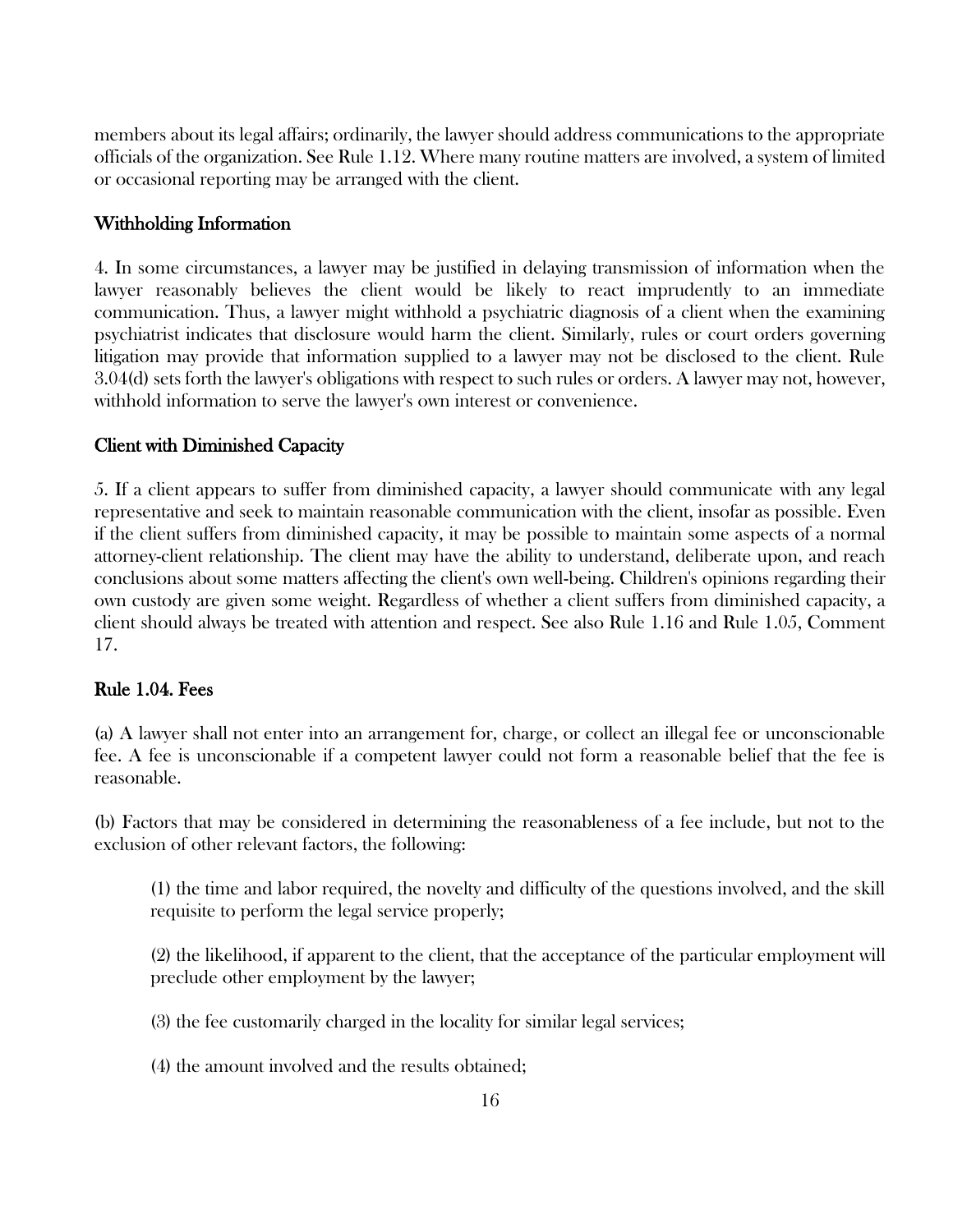(5) the time limitations imposed by the client or by the circumstances;

(6) the nature and length of the professional relationship with the client;

(7) the experience, reputation, and ability of the lawyer or lawyers performing the services; and

(8) whether the fee is fixed or contingent on results obtained or uncertainty of collection before the legal services have been rendered.

(c) When the lawyer has not regularly represented the client, the basis or rate of the fee shall be communicated to the client, preferably in writing, before or within a reasonable time after commencing the representation.

(d) A fee may be contingent on the outcome of the matter for which the service is rendered, except in a matter in which a contingent fee is prohibited by paragraph (e) or other law. A contingent fee agreement shall be in writing and shall state the method by which the fee is to be determined. If there is to be a differentiation in the percentage or percentages that shall accrue to the lawyer in the event of settlement, trial or appeal, the percentage for each shall be stated. The agreement shall state the litigation and other expenses to be deducted from the recovery, and whether such expenses are to be deducted before or after the contingent fee is calculated. Upon conclusion of a contingent fee matter, the lawyer shall provide the client with a written statement describing the outcome of the matter and, if there is a recovery, showing the remittance to the client and the method of its determination.

(e) A lawyer shall not enter into an arrangement for, charge, or collect a contingent fee for representing a defendant in a criminal case.

(f) A division or arrangement for division of a fee between lawyers who are not in the same firm may be made only if:

(1) the division is:

(i) in proportion to the professional services performed by each lawyer; or

(ii) made between lawyers who assume joint responsibility for the representation; and

(2) the client consents in writing to the terms of the arrangement prior to the time of the association or referral proposed, including:

(i) the identity of all lawyers or law firms who will participate in the fee-sharing agreement, and

(ii) whether fees will be divided based on the proportion of services performed or by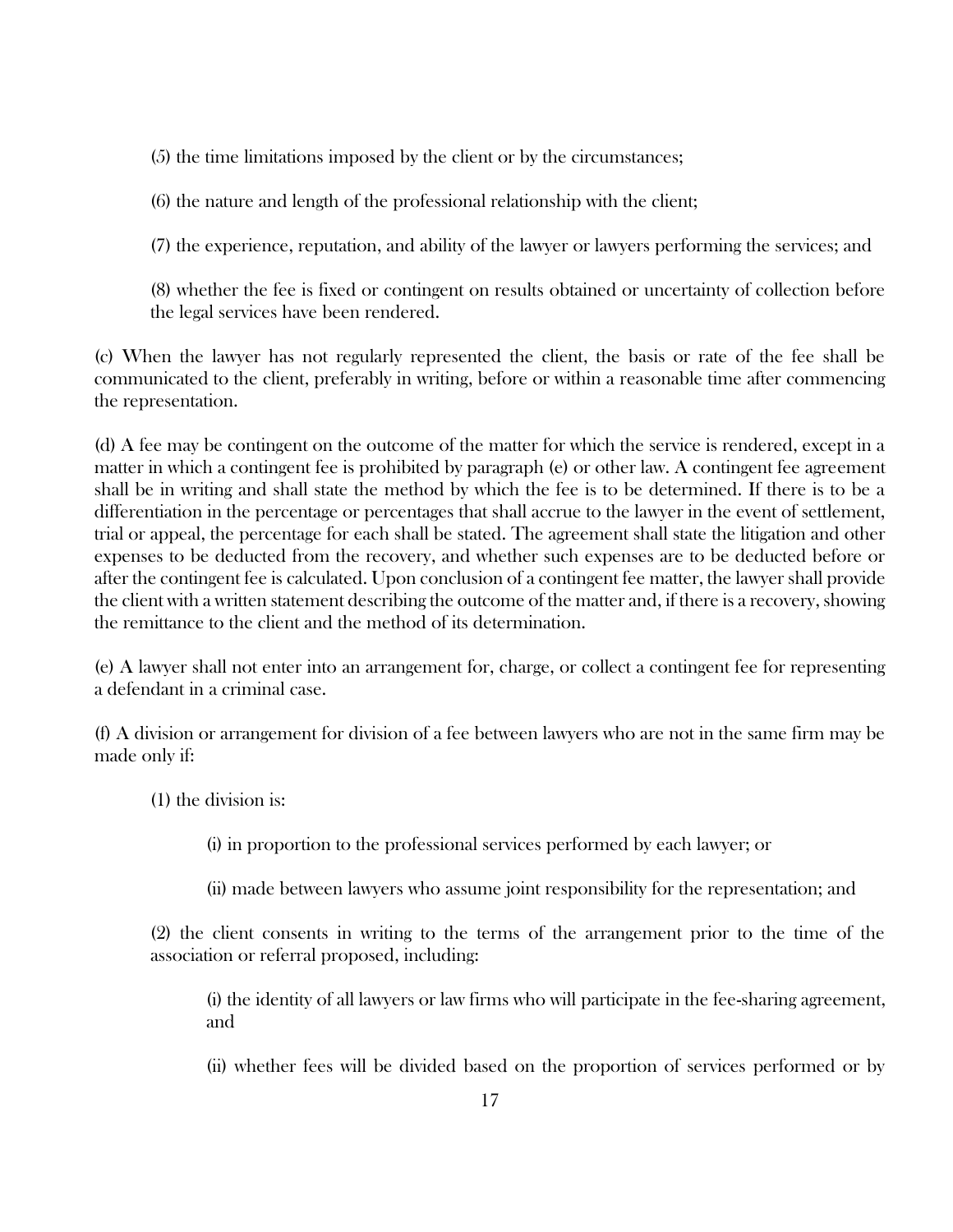lawyers agreeing to assume joint responsibility for the representation, and

(iii) the share of the fee that each lawyer or law firm will receive or, if the division is based on the proportion of services performed, the basis on which the division will be made; and

(3) the aggregate fee does not violate paragraph (a).

(g) Every agreement that allows a lawyer or law firm to associate other counsel in the representation of a person, or to refer the person to other counsel for such representation, and that results in such an association with or referral to a different law firm or a lawyer in such a different firm, shall be confirmed by an arrangement conforming to paragraph (f). Consent by a client or a prospective client without knowledge of the information specified in subparagraph (f)(2) does not constitute a confirmation within the meaning of this rule. No attorney shall collect or seek to collect fees or expenses in connection with any such agreement that is not confirmed in that way, except for:

(1) the reasonable value of legal services provided to that person; and

(2) the reasonable and necessary expenses actually incurred on behalf of that person.

(h) Paragraph (f) of this rule does not apply to payment to a former partner or associate pursuant to a separation or retirement agreement, or to a lawyer referral program certified by the State Bar of Texas in accordance with the Texas Lawyer Referral Service Quality Act, [Tex. Occ. Code 952.001 et seq.,](http://www.westlaw.com/Find/Default.wl?rs=dfa1.0&vr=2.0&DB=1016178&DocName=TXOCS952.001&FindType=L) or any amendments or recodifications thereof.

#### Comment:

1. A lawyer in good conscience should not charge or collect more than a reasonable fee, although he may charge less or no fee at all. The determination of the reasonableness of a fee, or of the range of reasonableness, can be a difficult question, and a standard of "reasonableness" is too vague and uncertain to be an appropriate standard in a disciplinary action. For this reason, paragraph (a) adopts, for disciplinary purposes only, a clearer standard: the lawyer is subject to discipline for an illegal fee or an unconscionable fee. Paragraph (a) defines an unconscionable fee in terms of the reasonableness of the fee but in a way to eliminate factual disputes as to the fee's reasonableness. The Rule's "unconscionable" standard, however, does not preclude use of the "reasonableness" standard of paragraph (b) in other settings.

#### Basis or Rate of Fee

2. When the lawyer has regularly represented a client, they ordinarily will have evolved an understanding concerning the basis or rate of the fee. If, however, the basis or rate of fee being charged to a regularly represented client differs from the understanding that has evolved, the lawyer should so advise the client. In a new client-lawyer relationship, an understanding as to the fee should be promptly established. It is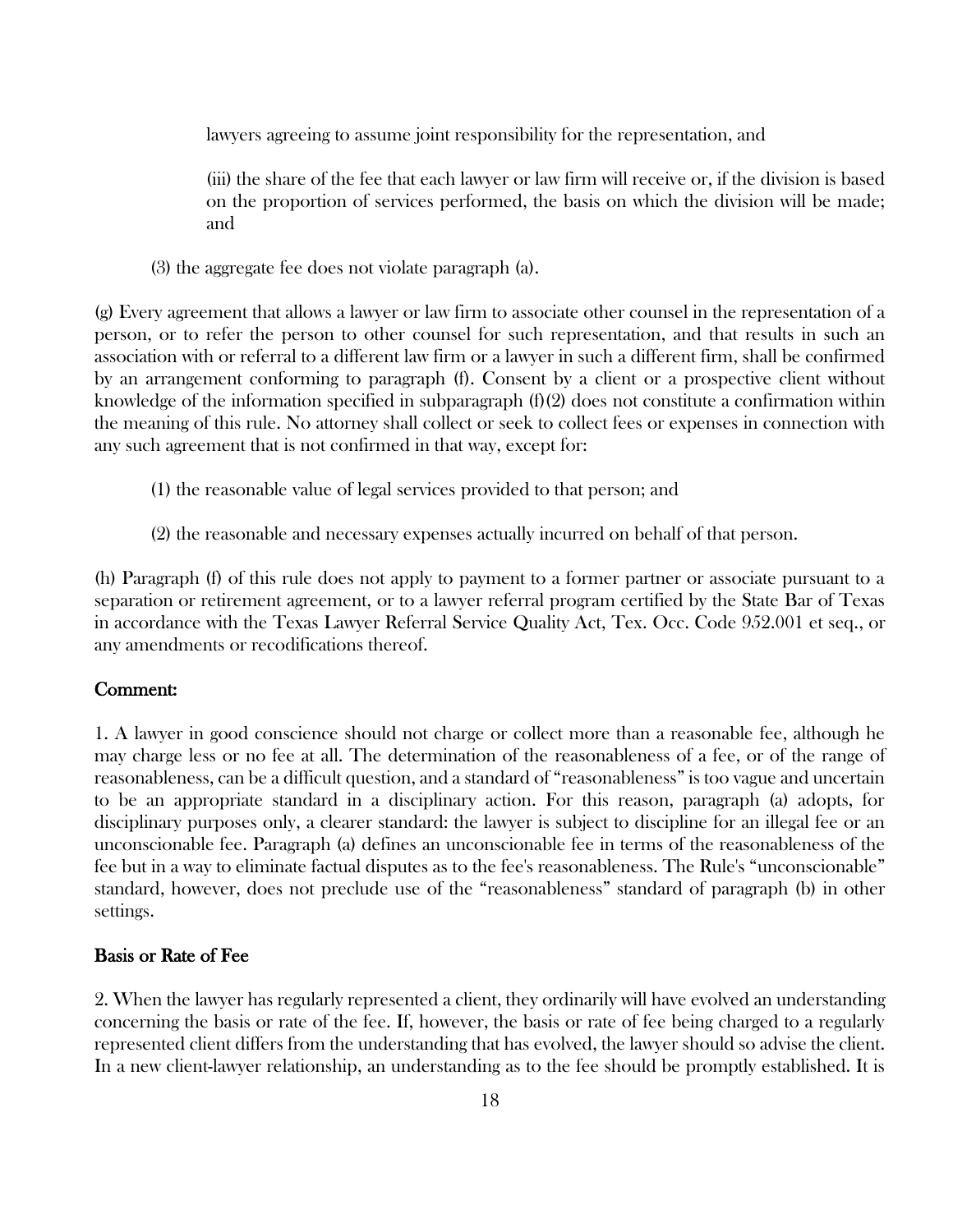not necessary to recite all the factors that underlie the basis of the fee, but only those that are directly involved in its computation. It is sufficient, for example, to state that the basic rate is an hourly charge or a fixed amount or an estimated amount, in order to identity the factors that may be taken into account in finally fixing the fee. When developments occur during the representation that render an earlier estimate substantially inaccurate, a revised estimate should be provided to the client. A written statement concerning the fee reduces the possibility of misunderstanding, and when the lawyer has not regularly represented the client it is preferable for the basis or rate of the fee to be communicated to the client in writing. Furnishing the client with a simple memorandum or a copy of the lawyer's customary fee schedule is sufficient if the basis or rate of the fee is set forth. In the case of a contingent fee, a written agreement is mandatory.

# Types of Fees

3. Historically lawyers have determined what fees to charge by a variety of methods. Commonly employed are percentage fees and contingent fees (which may vary in accordance with the amount at stake or recovered), hourly rates, and flat fee arrangements, or combinations thereof.

4. The determination of a proper fee requires consideration of the interests of both client and lawyer. The determination of reasonableness requires consideration of all relevant circumstances, including those stated in paragraph (b). Obviously, in a particular situation not all of the factors listed in paragraph (b) may be relevant and factors not listed could be relevant. The fees of a lawyer will vary according to many factors, including the time required, the lawyer's experience, ability and reputation, the nature of the employment, the responsibility involved, and the results obtained.

5. When there is a doubt whether a particular fee arrangement is consistent with the client's best interest, the lawyer should discuss with the client alternative bases for the fee and explain their implications.

6. Once a fee arrangement is agreed to, a lawyer should not handle the matter so as to further the lawyer's financial interests to the detriment of the client. For example, a lawyer should not abuse a fee arrangement based primarily on hourly charges by using wasteful procedures.

## Unconscionable Fees

7. Two principal circumstances combine to make it difficult to determine whether a particular fee is unconscionable within the disciplinary test provided by paragraph (a) of this Rule. The first is the subjectivity of a number of the factors relied on to determine the reasonableness of fees under paragraph (b). Because those factors do not permit more than an approximation of a range of fees that might be found reasonable in any given case, there is a corresponding degree of uncertainty in determining whether a given fee is unconscionable. Secondly, fee arrangements normally are made at the outset of representation, a time when many uncertainties and contingencies exist, while claims of unconscionability are made in hindsight when the contingencies have been resolved. The "unconscionability" standard adopts that difference in perspective and requires that a lawyer be given the benefit of any such uncertainties for disciplinary purposes only. Except in very unusual situations, therefore, the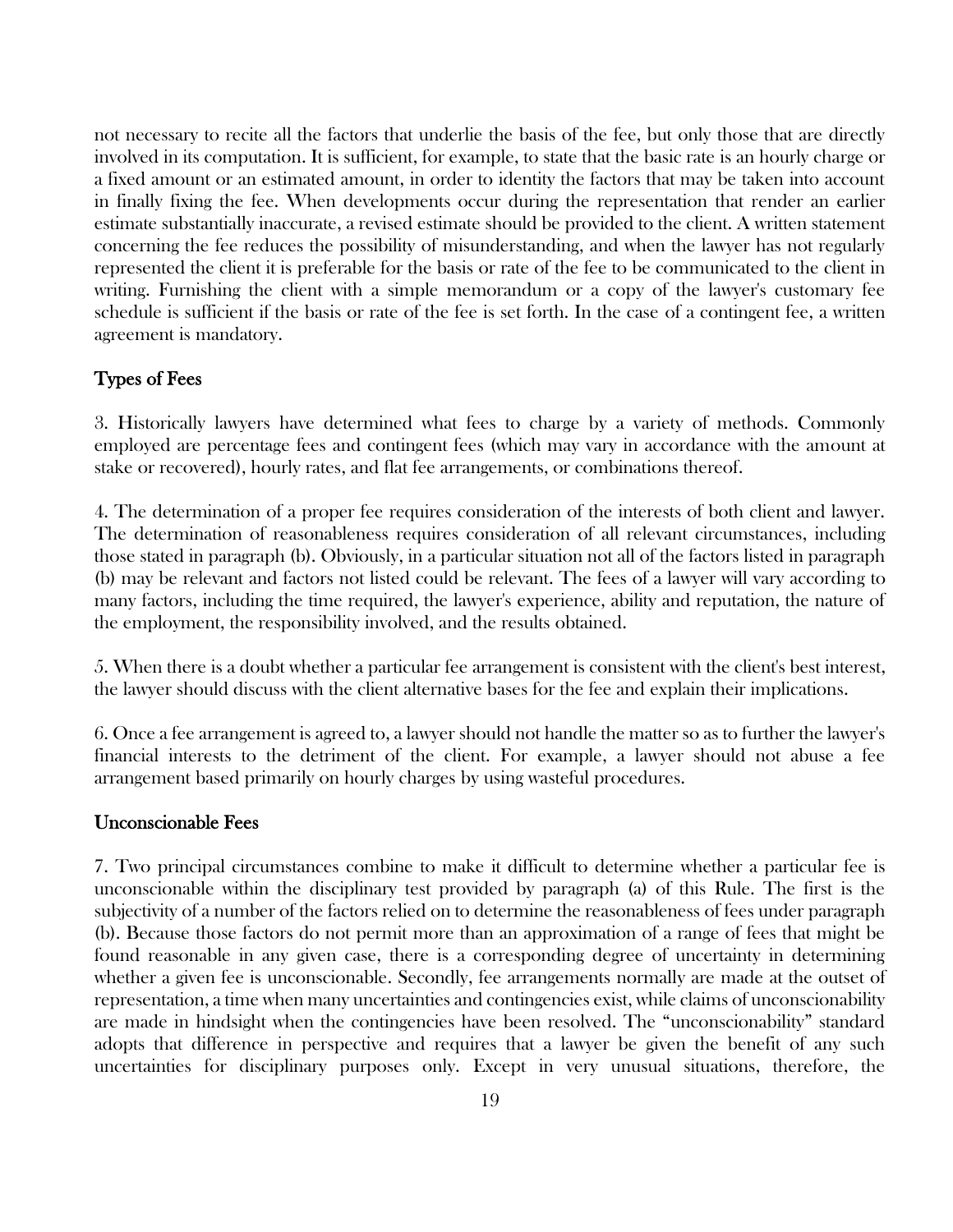circumstances at the time a fee arrangement is made should control in determining a question of unconscionability.

8. Two factors in otherwise borderline cases might indicate a fee may be unconscionable. The first is overreaching by a lawyer, particularly of a client who was unusually susceptible to such overreaching. The second is a failure of the lawyer to give at the outset a clear and accurate explanation of how a fee was to be calculated. For example, a fee arrangement negotiated at arm's length with an experienced business client would rarely be subject to question. On the other hand, a fee arrangement with an uneducated or unsophisticated individual having no prior experience in such matters should be more carefully scrutinized for overreaching. While the fact that a client was at a marked disadvantage in bargaining with a lawyer over fees will not make a fee unconscionable, application of the disciplinary test may require some consideration of the personal circumstances of the individuals involved.

## Fees in Family Law Matters

9. Contingent and percentage fees in family law matters may tend to promote divorce and may be inconsistent with a lawyer's obligation to encourage reconciliation. Such fee arrangements also may tend to create a conflict of interest between lawyer and client regarding the appraisal of assets obtained for client. See also Rule 1.08(h). In certain family law matters, such as child custody and adoption, no res is created to fund a fee. Because of the human relationships involved and the unique character of the proceedings, contingent fee arrangements in domestic relations cases are rarely justified.

#### Division of Fees

10. A division of fees is a single billing to a client covering the fee of two or more lawyers who are not in the same firm. A division of fees facilitates association of more than one lawyer in a matter in which neither alone could serve the client as well, and most often is used when the fee is contingent and the division is between a referring or associating lawyer initially retained by the client and a trial specialist, but it applies in all cases in which two or more lawyers are representing a single client in the same matter, and without regard to whether litigation is involved. Paragraph (f) permits the lawyers to divide a fee either on the basis of the proportion of services they render or if each lawyer assumes joint responsibility for the representation.

11. Contingent fee agreements must be in a writing signed by the client and must otherwise comply with paragraph (d) of this Rule.

12. A division of a fee based on the proportion of services rendered by two or more lawyers contemplates that each lawyer is performing substantial legal services on behalf of the client with respect to the matter. In particular, it requires that each lawyer who participates in the fee have performed services beyond those involved in initially seeking to acquire and being engaged by the client. There must be a reasonable correlation between the amount or value of services rendered and responsibility assumed, and the share of the fee to be received. However, if each participating lawyer performs substantial legal services on behalf of the client, the agreed division should control even though the division is not directly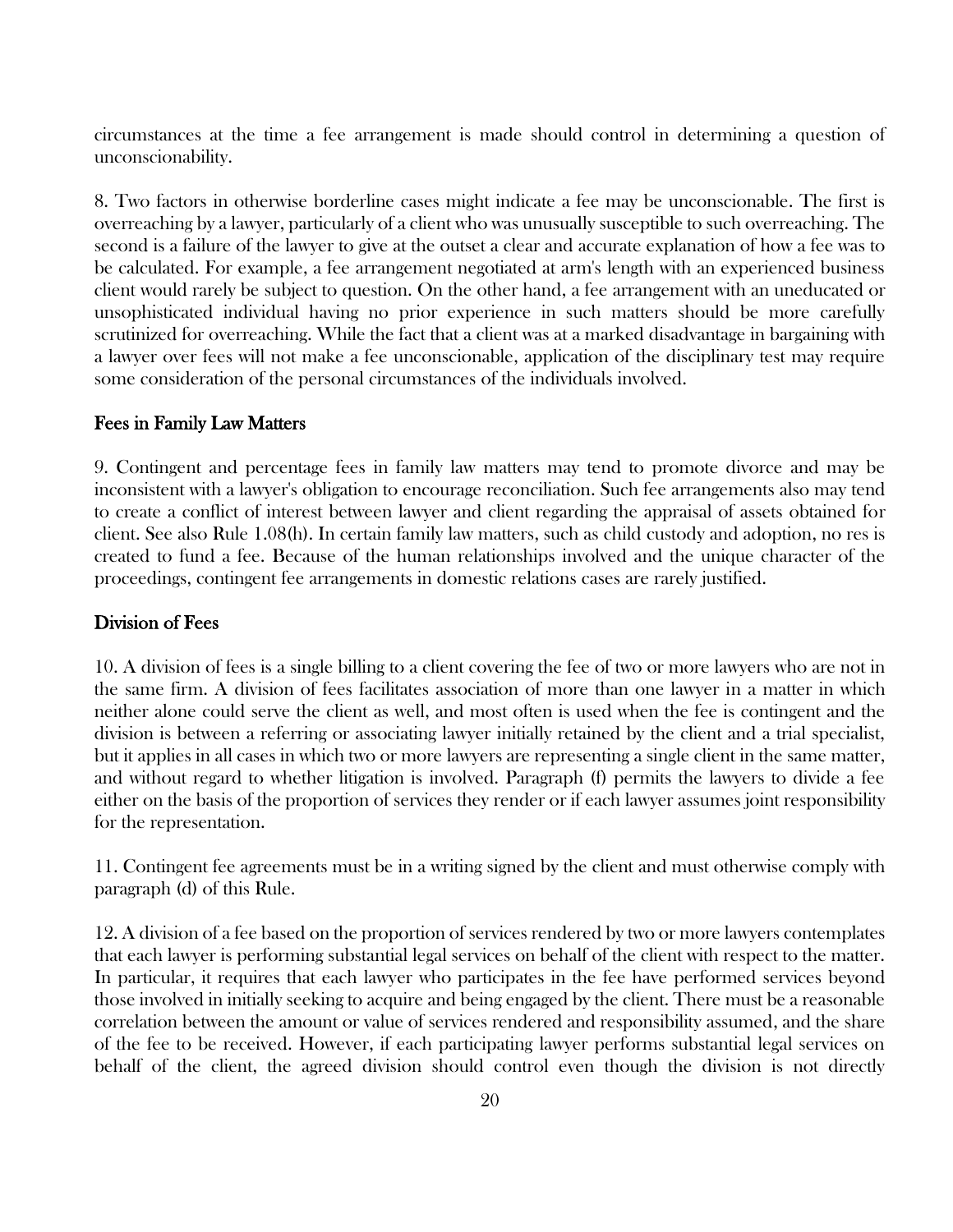proportional to actual work performed. If a division of fee is to be based on the proportion of services rendered, the arrangement may provide that the allocation not be made until the end of the representation. When the allocation is deferred until the end of the representation, the terms of the arrangement must include the basis by which the division will be made.

13. Joint responsibility for the representation entails ethical and perhaps financial responsibility for the representation. The ethical responsibility assumed requires that a referring or associating lawyer make reasonable efforts to assure adequacy of representation and to provide adequate client communication. Adequacy of representation requires that the referring or associating lawyer conduct a reasonable investigation of the client's legal matter and refer the matter to a lawyer whom the referring or associating lawyer reasonably believes is competent to handle it. See Rule 1.01. Adequate attorney-client communication requires that a referring or associating lawyer monitor the matter throughout the representation and ensure that the client is informed of those matters that come to that lawyer's attention and that a reasonable lawyer would believe the client should be aware. See Rule 1.03. Attending all depositions and hearings or requiring that copies of all pleadings and correspondence be provided a referring or associating lawyer is not necessary in order to meet the monitoring requirement proposed by this rule. These types of activities may increase the transactional costs, which ultimately the client will bear and unless some benefit will be derived by the client, they should be avoided. The monitoring requirement is only that the referring lawyer be reasonably informed of the matter, respond to client questions, and assist the handling lawyer when necessary. Any referral or association of other counsel should be made based solely on the client's best interest.

14. In the aggregate, the minimum activities that must be undertaken by referring or associating lawyers pursuant to an arrangement for a division of fees are substantially greater than those assumed by a lawyer who forwarded a matter to other counsel, undertook no ongoing obligations with respect to it, and yet received a portion of the handling lawyer's fee once the matter was concluded, as was permitted under the prior version of this rule. Whether such activities, or any additional activities that a lawyer might agree to undertake, suffice to make one lawyer participating in such an arrangement responsible for the professional misconduct of another lawyer who is participating in it and, if so, to what extent, are intended to be resolved by Texas Civil Practice and Remedies Code, ch. 33, or other applicable law.

15. A client must consent in writing to the terms of the arrangement prior to the time of the association or referral proposed. For this consent to be effective, the client must have been advised of at least the key features of that arrangement. Those essential terms, which are specified in subparagraph (f)(2), are 1) the identity of all lawyers or law firms who will participate in the fee-sharing agreement, 2) whether fees will be divided based on the proportion of services performed or by lawyers agreeing to assume joint responsibility for the representation, and 3) the share of the fee that each lawyer or law firm will receive or the basis on which the division will be made if the division is based on proportion of service performed. Consent by a client or prospective client to the referral to or association of other counsel, made prior to any actual such referral or association, but without knowledge of the information specified in subparagraph (f)(2) does not constitute sufficient client confirmation within the meaning of this rule. The referring or associating lawyer or any other lawyer who employs another lawyer to assist in the representation has the primary duty to ensure full disclosure and compliance with this rule.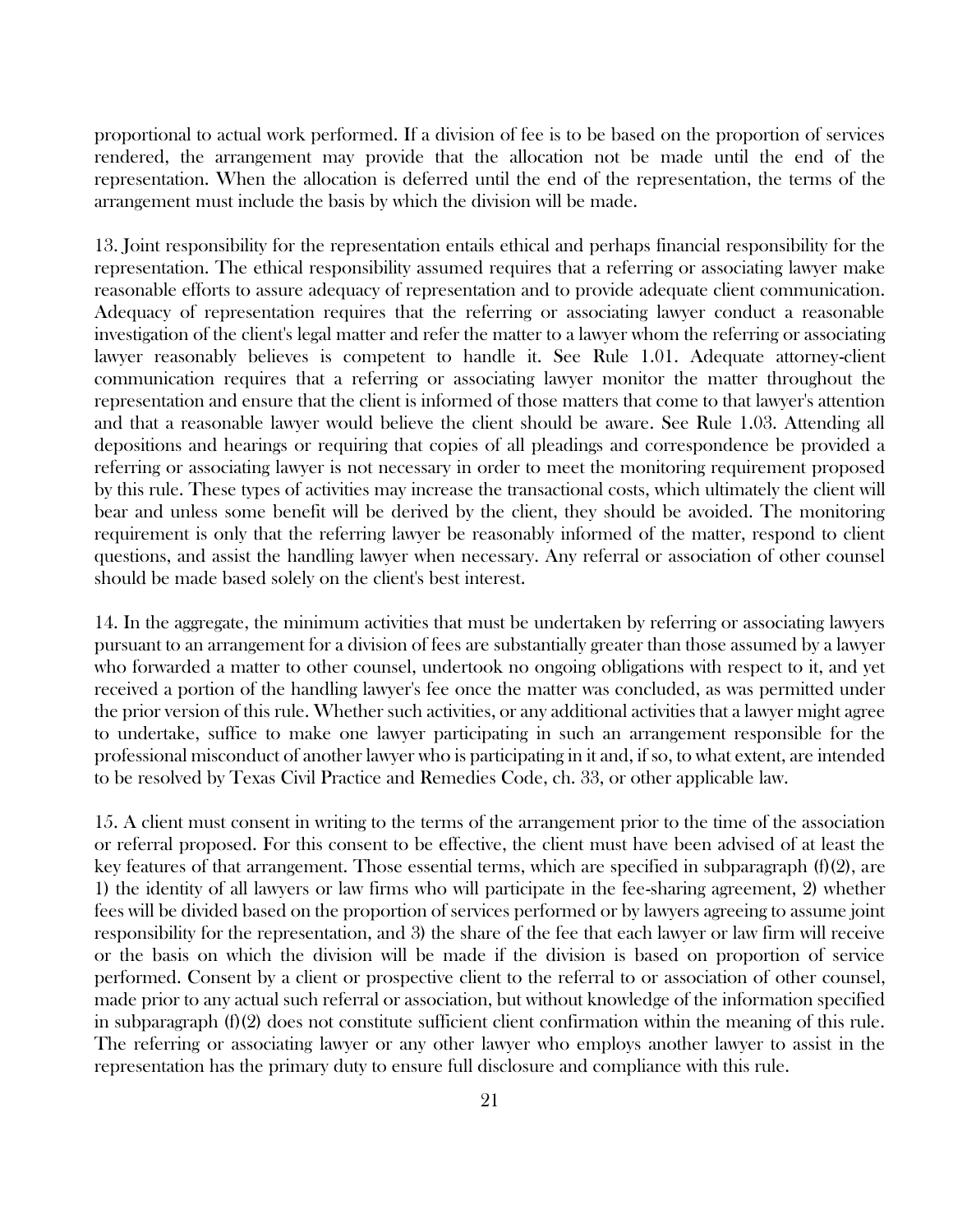16. Paragraph (g) facilitates the enforcement of the requirements of paragraph (f). It does so by providing that agreements that authorize an attorney either to refer a person's case to another lawyer, or to associate other counsel in the handling of a client's case, and that actually result in such a referral or association with counsel in a different law firm from the one entering into the agreement, must be confirmed by an arrangement between the person and the lawyers involved that conforms to paragraph (f). As noted there, that arrangement must be presented to and agreed to by the person before the referral or association between the lawyers involved occurs. See subparagraph (f)(2). Because paragraph (g) refers to the party whose matter is involved as a "person" rather than as a "client," it is not possible to evade its requirements by having a referring lawyer not formally enter into an attorney-client relationship with the person involved before referring that person's matter to other counsel. Paragraph (g) does provide, however, for recovery in quantum meruit in instances where its requirements are not met. See subparagraphs  $(g(1))$ and  $(g)(2).P$ 

17. What should be done with any otherwise agreed-to fee that is forfeited in whole or in part due to a lawyer's failure to comply with paragraph (g) is not resolved by these rules.

18. Subparagraph (f)(3) requires that the aggregate fee charged to clients in connection with a given matter by all of the lawyers involved meet the standards of paragraph (a)--that is, not be unconscionable.

# Fee Disputes and Determinations

19. If a procedure has been established for resolution of fee disputes, such as an arbitration or mediation procedure established by a bar association, the lawyer should conscientiously consider submitting to it. Law may prescribe a procedure for determining a lawyer's fee, for example, in representation of an executor or administrator, or when a class or a person is entitled to recover a reasonable attorney's fee as part of the measure of damages. All involved lawyers should comply with any prescribed procedures.

## Rule 1.05. Confidentiality of Information

(a) "Confidential information" includes both "privileged information" and "unprivileged client information." "Privileged information" refers to the information of a client protected by the lawyer-client privilege of Rule 503 of the Texas Rules of Evidence or of Rule 503 of the Texas Rules of Criminal Evidence or by the principles of attorney-client privilege governed by Rule 501 of the Federal Rules of Evidence for United States Courts and Magistrates. "Unprivileged client information" means all information relating to a client or furnished by the client, other than privileged information, acquired by the lawyer during the course of or by reason of the representation of the client.

(b) Except as permitted by paragraphs (c) and (d), or as required by paragraphs (e) and (f), a lawyer shall not knowingly:

(1) Reveal confidential information of a client or a former client to: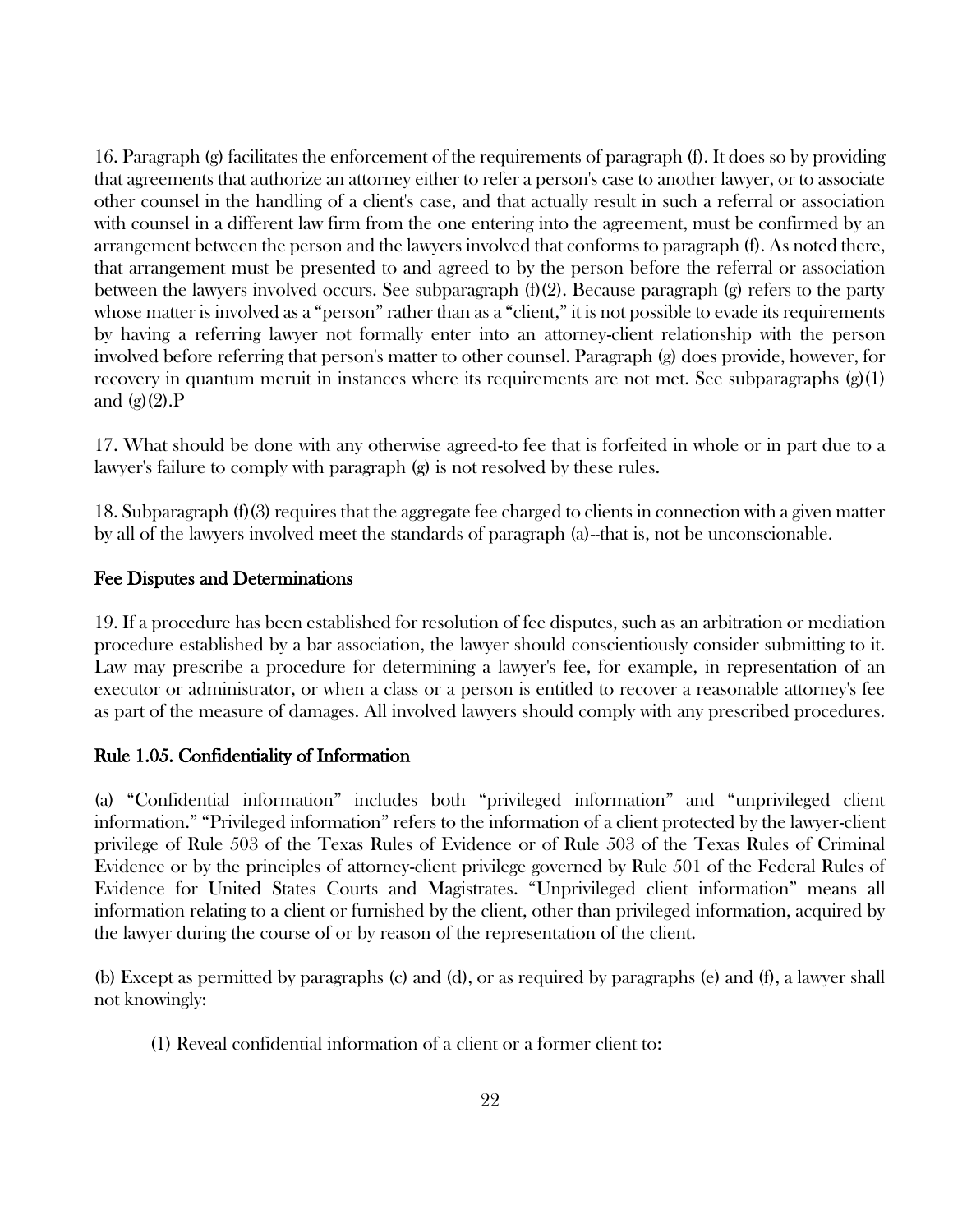(i) a person that the client has instructed is not to receive the information; or

(ii) anyone else, other than the client, the client's representatives, or the members, associates, or employees of the lawyer's law firm.

(2) Use confidential information of a client to the disadvantage of the client unless the client consents after consultation.

(3) Use confidential information of a former client to the disadvantage of the former client after the representation is concluded unless the former client consents after consultation or the confidential information has become generally known.

(4) Use privileged information of a client for the advantage of the lawyer or of a third person, unless the client consents after consultation.

(c) A lawyer may reveal confidential information:

(1) When the lawyer has been expressly authorized to do so in order to carry out the representation.

(2) When the client consents after consultation.

(3) To the client, the client's representatives, or the members, associates, and employees of the lawyer's firm, except when otherwise instructed by the client.

(4) When the lawyer has reason to believe it is necessary to do so in order to comply with a court order, a Texas Disciplinary Rules of Professional Conduct, or other law.

(5) To the extent reasonably necessary to enforce a claim or establish a defense on behalf of the lawyer in a controversy between the lawyer and the client.

(6) To establish a defense to a criminal charge, civil claim or disciplinary complaint against the lawyer or the lawyer's associates based upon conduct involving the client or the representation of the client.

(7) When the lawyer has reason to believe it is necessary to do so in order to prevent the client from committing a criminal or fraudulent act.

(8) To the extent revelation reasonably appears necessary to rectify the consequences of a client's criminal or fraudulent act in the commission of which the lawyer's services had been used.

(9) To secure legal advice about the lawyer's compliance with these Rules.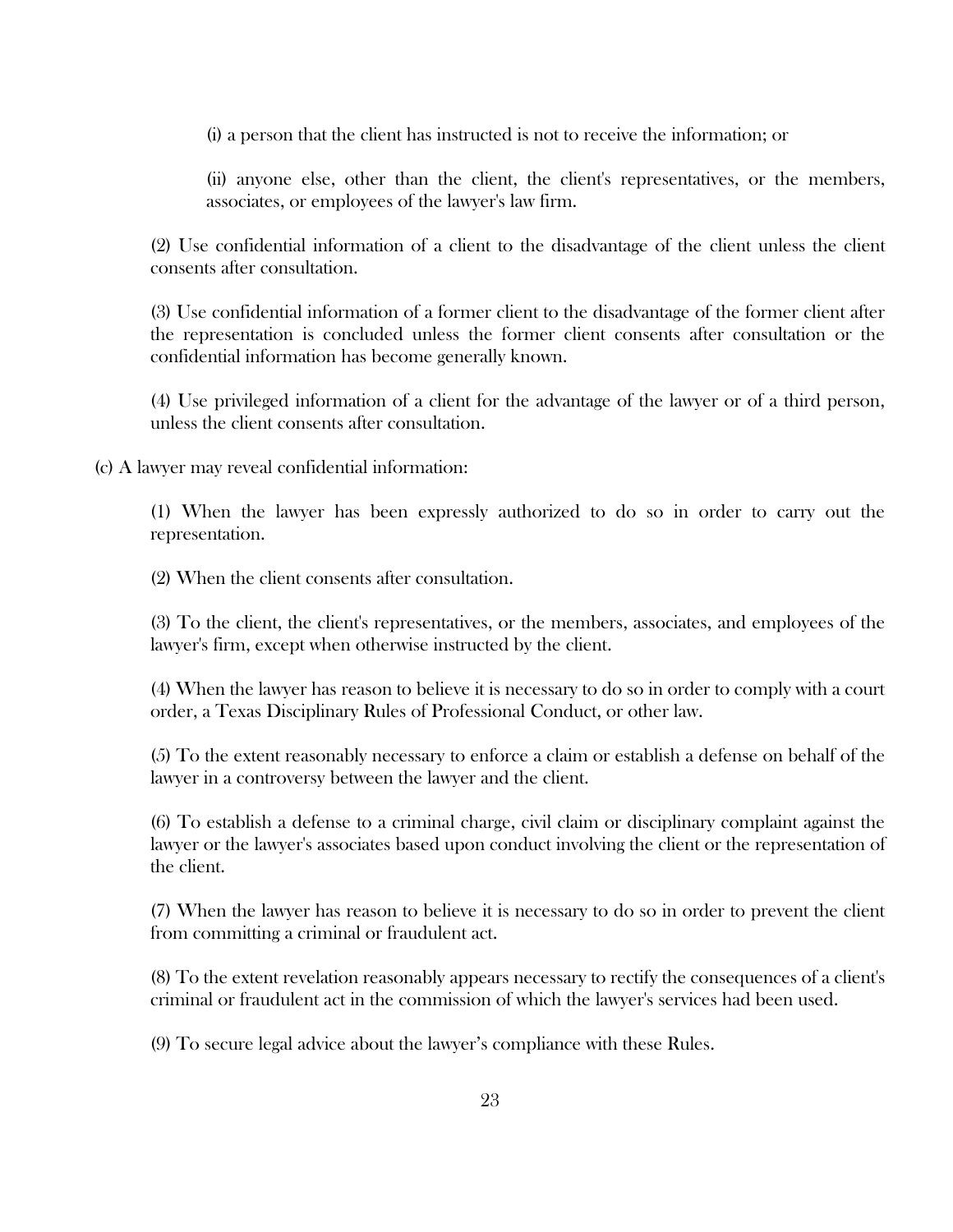(10) When the lawyer has reason to believe it is necessary to do so in order to prevent the client from dying by suicide.

(d) A lawyer also may reveal unprivileged client information:

(1) When impliedly authorized to do so in order to carry out the representation.

(2) When the lawyer has reason to believe it is necessary to do so in order to:

(i) carry out the representation effectively;

(ii) defend the lawyer or the lawyer's employees or associates against a claim of wrongful conduct;

(iii) respond to allegations in any proceeding concerning the lawyer's representation of the client; or

(iv) prove the services rendered to a client, or the reasonable value thereof, or both, in an action against another person or organization responsible for the payment of the fee for services rendered to the client.

(e) When a lawyer has confidential information clearly establishing that a client is likely to commit a criminal or fraudulent act that is likely to result in death or substantial bodily harm to a person, the lawyer shall reveal confidential information to the extent revelation reasonably appears necessary to prevent the client from committing the criminal or fraudulent act.

(f) A lawyer shall reveal confidential information when required to do so by Rule 3.03(a)(2), 3.03(b), or by [Rule 4.01\(](http://www.westlaw.com/Find/Default.wl?rs=dfa1.0&vr=2.0&DB=1003812&DocName=TXSTRPCR4.01&FindType=L)b).

# Comment:

# Confidentiality Generally

1. Both the fiduciary relationship existing between lawyer and client and the proper functioning of the legal system require the preservation by the lawyer of confidential information of one who has employed or sought to employ the lawyer. Free discussion should prevail between lawyer and client in order for the lawyer to be fully informed and for the client to obtain the full benefit of the legal system. The ethical obligation of the lawyer to protect the confidential information of the client not only facilitates the proper representation of the client but also encourages potential clients to seek early legal assistance.

2. Subject to the mandatory disclosure requirements of paragraphs (e) and (f) the lawyer generally should be required to maintain confidentiality of information acquired by the lawyer during the course of or by reason of the representation of the client. This principle involves an ethical obligation not to use the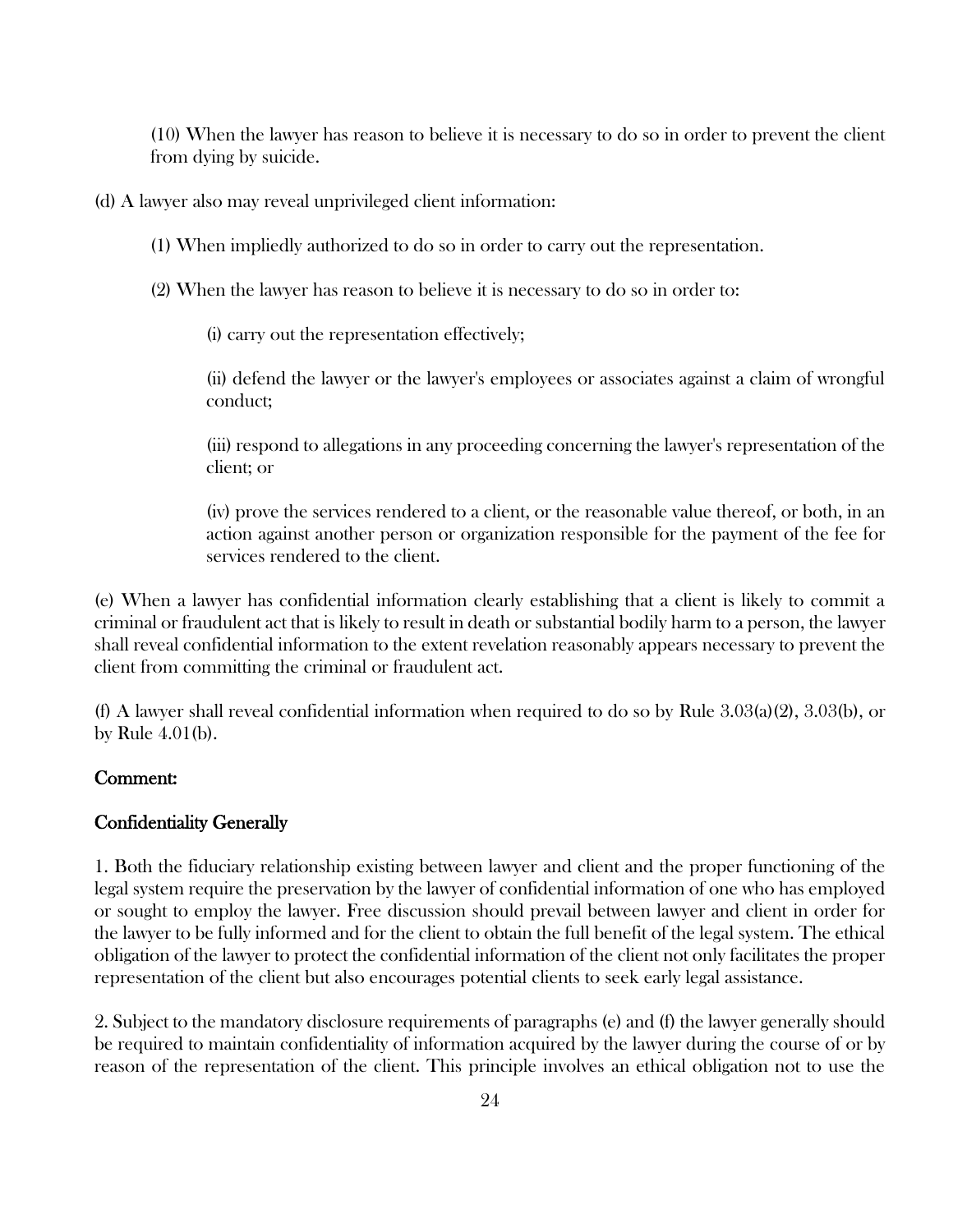information to the detriment of the client or for the benefit of the lawyer or a third person. In regard to an evaluation of a matter affecting a client for use by a third person, see Rule 2.02.

3. The principle of confidentiality is given effect not only in the Texas Disciplinary Rules of Professional Conduct but also in the law of evidence regarding the attorney-client privilege and in the law of agency. The attorney-client privilege, developed through many decades, provides the client a right to prevent certain confidential communications from being revealed by compulsion of law. Several sound exceptions to confidentiality have been developed in the evidence law of privilege. Exceptions exist in evidence law where the services of the lawyer were sought or used by a client in planning or committing a crime or fraud as well as where issues have arisen as to breach of duty by the lawyer or by the client to the other.

4. Rule 1.05 reinforces the principles of evidence law relating to the attorney-client privilege. Rule 1.05 also furnishes considerable protection to other information falling outside the scope of the privilege. Rule 1.05 extends ethical protection generally to unprivileged information relating to the client or furnished by the client during the course of or by reason of the representation of the client. In this respect Rule 1.05 accords with general fiduciary principles of agency.

5. The requirement of confidentiality applies to government lawyers who may disagree with the policy goals that their representation is designed to advance.

# Disclosure for Benefit of Client

6. A lawyer may be expressly authorized to make disclosures to carry out the representation and generally is recognized as having implied-in-fact authority to make disclosures about a client when appropriate in carrying out the representation to the extent that the client's instructions do not limit that authority. In litigation, for example, a lawyer may disclose information by admitting a fact that cannot properly be disputed, or in negotiation by making a disclosure that facilitates a satisfactory conclusion. The effect of Rule 1.05 is to require the lawyer to invoke, for the client, the attorney-client privilege when applicable; but if the court improperly denies the privilege, under paragraph (c)(4) the lawyer may testify as ordered by the court or may test the ruling as permitted by Rule 3.04(d).

7. In the course of a firm's practice, lawyers may disclose to each other and to appropriate employees information relating to a client, unless the client has instructed that particular information be confined to specified lawyers. Sub-paragraphs (b)(1) and (c)(3) continue these practices concerning disclosure of confidential information within the firm.

## Use of Information

8. Following sound principles of agency law, subparagraphs (b)(2) and (4) subject a lawyer to discipline for using information relating to the representation in a manner disadvantageous to the client or beneficial to the lawyer or a third person, absent the informed consent of the client. The duty not to misuse client information continues after the client-lawyer relationship has terminated. Therefore, the lawyer is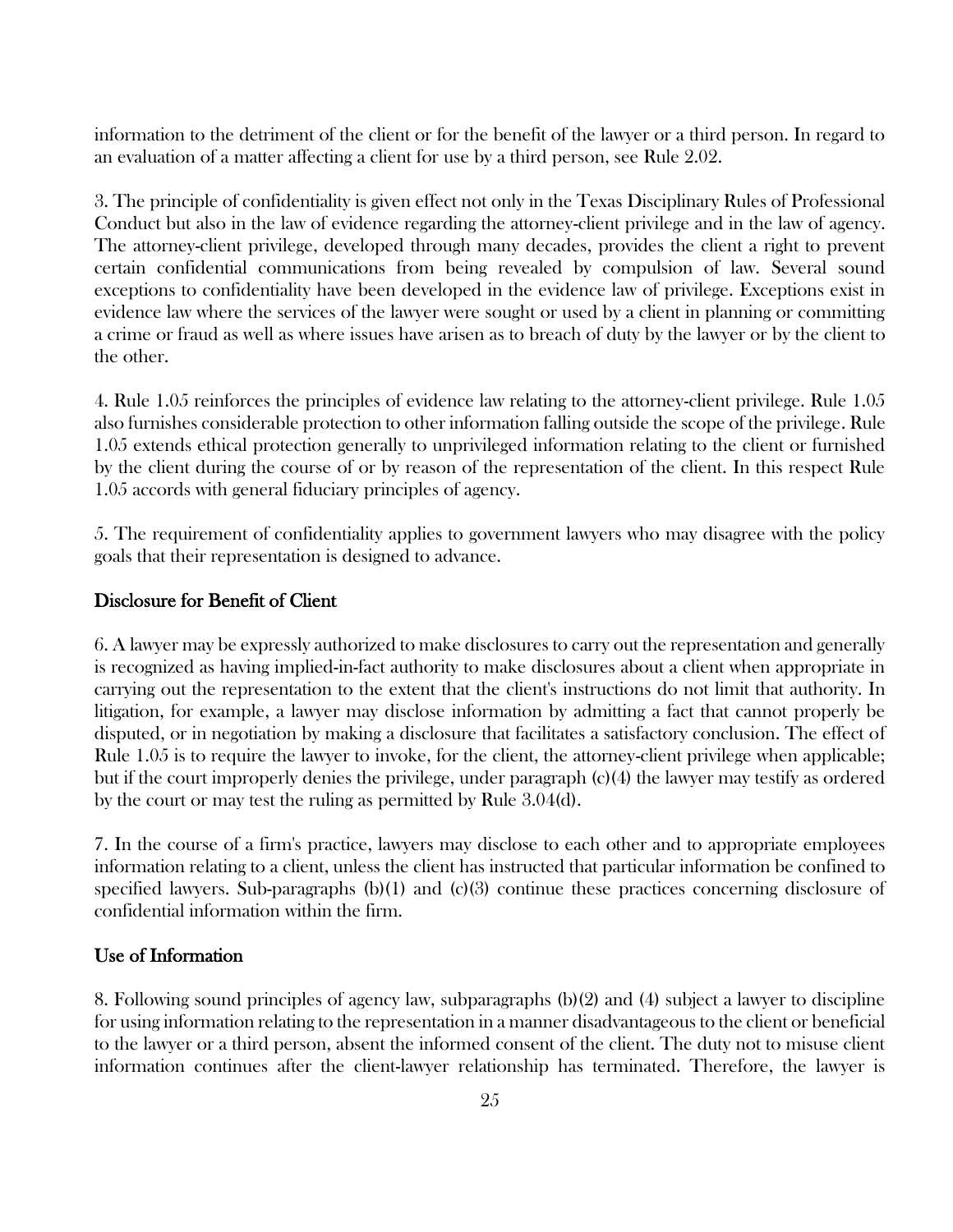forbidden by subparagraph (b)(3) to use, in absence of the client's informed consent, confidential information of the former client to the client's disadvantage, unless the information is generally known.

#### Discretionary Disclosure Adverse to Client

9. In becoming privy to information about a client, a lawyer may foresee that the client intends serious and perhaps irreparable harm. To the extent a lawyer is prohibited from making disclosure, the interests of the potential victim are sacrificed in favor of preserving the client's information--usually unprivileged information--even though the client's purpose is wrongful. On the other hand, a client who knows or believes that a lawyer is required or permitted to disclose a client's wrongful purposes may be inhibited from revealing facts which would enable the lawyer to counsel effectively against wrongful action. Rule 1.05 thus involves balancing the interests of one group of potential victims against those of another. The criteria provided by the Rule are discussed below.

10. [Rule 503\(d\)\(1\), Texas Rules of Civil Evidence](http://www.westlaw.com/Find/Default.wl?rs=dfa1.0&vr=2.0&DB=1003819&DocName=TXRRRL503&FindType=L) (Tex.R.Civ.Evid.), and Rule 503(d)(1), Texas Rules of Criminal Evidence (Tex.R.Crim.Evid.), indicate the underlying public policy of furnishing no protection to client information where the client seeks or uses the services of the lawyer to aid in the commission of a crime or fraud. That public policy governs the dictates of Rule 1.05. Where the client is planning or engaging in criminal or fraudulent conduct or where the culpability of the lawyer's conduct is involved, full protection of client information is not justified.

11. Several other situations must be distinguished. First, the lawyer may not counsel or assist a client in conduct that is criminal or fraudulent. See Rule 1.02(c). As noted in the Comment to that Rule, there can be situations where the lawyer may have to reveal information relating to the representation in order to avoid assisting a client's criminal or fraudulent conduct, and sub-paragraph (c)(4) permits doing so. A lawyer's duty under Rule 3.03(a) not to use false or fabricated evidence is a special instance of the duty prescribed in Rule 1.02(c) to avoid assisting a client in criminal or fraudulent conduct, and sub-paragraph (c)(4) permits revealing information necessary to comply with Rule 3.03(a) or (b). The same is true of compliance with Rule 4.01. See also paragraph (f).

12. Second, the lawyer may have been innocently involved in past conduct by the client that was criminal or fraudulent. In such a situation the lawyer has not violated Rule 1.02(c), because to "counsel or assist" criminal or fraudulent conduct requires knowing that the conduct is of that character. Since the lawyer's services were made an instrument of the client's crime or fraud, the lawyer has a legitimate interest both in rectifying the consequences of such conduct and in avoiding charges that the lawyer's participation was culpable. Sub-paragraph (c)(6) and (8) give the lawyer professional discretion to reveal both unprivileged and privileged information in order to serve those interests. See paragraph (g). In view of Tex.R.Civ.Evid. Rule 503(d)(1), and Tex.R.Crim.Evid. 503(d)(1), however, rarely will such information be privileged.

13. Third, the lawyer may learn that a client intends prospective conduct that is criminal or fraudulent. The lawyer's knowledge of the client's purpose may enable the lawyer to prevent commission of the prospective crime or fraud. When the threatened injury is grave, the lawyer's interest in preventing the harm may be more compelling than the interest in preserving confidentiality of information. As stated in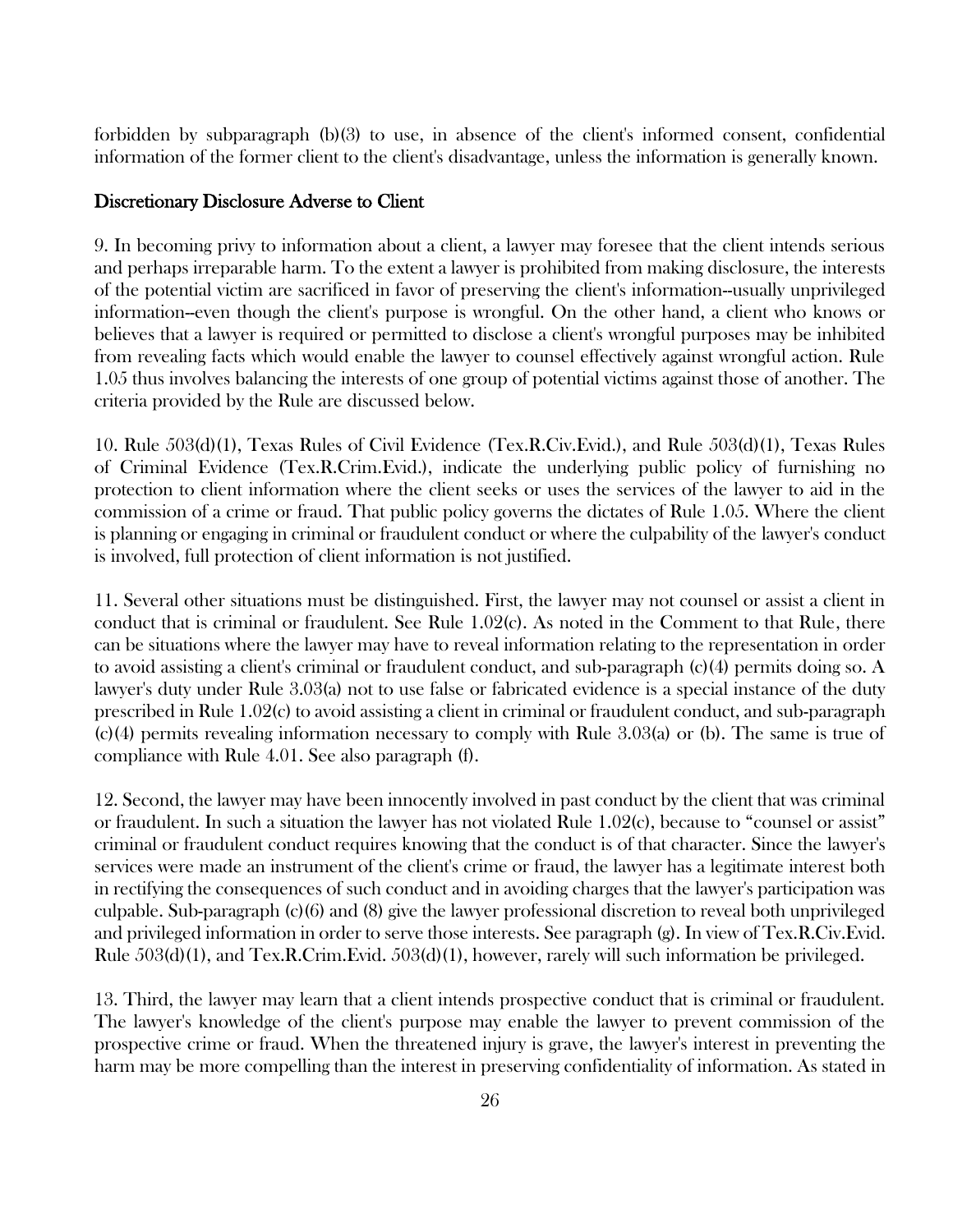sub-paragraph (c)(7), the lawyer has professional discretion, based on reasonable appearances, to reveal both privileged and unprivileged information in order to prevent the client's commission of any criminal or fraudulent act. In some situations of this sort, disclosure is mandatory. See paragraph (e) and Comments 18-20.

14. The lawyer's exercise of discretion under paragraphs (c) and (d) involves consideration of such factors as the magnitude, proximity, and likelihood of the contemplated wrong, the nature of the lawyer's relationship with the client and with those who might be injured by the client, the lawyer's own involvement in the transaction, and factors that may extenuate the client's conduct in question. In any case, a disclosure adverse to the client's interest should be no greater than the lawyer believes necessary to the purpose. Although preventive action is permitted by paragraphs (c) and (d), failure to take preventive action does not violate those paragraphs. But see paragraphs (e) and (f). Because these rules do not define standards of civil liability of lawyers for professional conduct, paragraphs (c) and (d) do not create a duty on the lawyer to make any disclosure and no civil liability is intended to arise from the failure to make such disclosure.

15. A lawyer entitled to a fee necessarily must be permitted to prove the services rendered in an action to collect it, and this necessity is recognized by sub-paragraphs  $(c)(5)$  and  $(d)(2)(iv)$ . This aspect of the rule, in regard to privileged information, expresses the principle that the beneficiary of a fiduciary relationship may not exploit the relationship to the detriment of the fiduciary. Any disclosure by the lawyer, however, should be as protective of the client's interests as possible.

16. If the client is an organization, a lawyer also should refer to Rule 1.12 in order to determine the appropriate conduct in connection with this Rule.

# Client with Diminished Capacity

17. When representing a client who may have diminished capacity, a lawyer should review Rule 1.16, which, under limited circumstances, permits a lawyer to disclose confidential information to protect the client's interests.

## Mandatory Disclosure Adverse to Client

18. Rule 1.05(e) and (f) place upon a lawyer professional obligations in certain situations to make disclosure in order to prevent certain serious crimes by a client or to prevent involvement by the lawyer in a client's crimes or frauds. Except when death or serious bodily harm is likely to result, a lawyer's initial obligation is to attempt to dissuade the client from committing the crime or fraud or to persuade the client to take corrective action; see Rule 1.02(d) and (e).

19. Because it is very difficult for a lawyer to know when a client's criminal or fraudulent purpose actually will be carried out, the lawyer is required by paragraph (e) to act only if the lawyer has information "clearly establishing" the likelihood of such acts and consequences. If the information shows clearly that the client's contemplated crime or fraud is likely to result in death or serious injury, the lawyer must seek to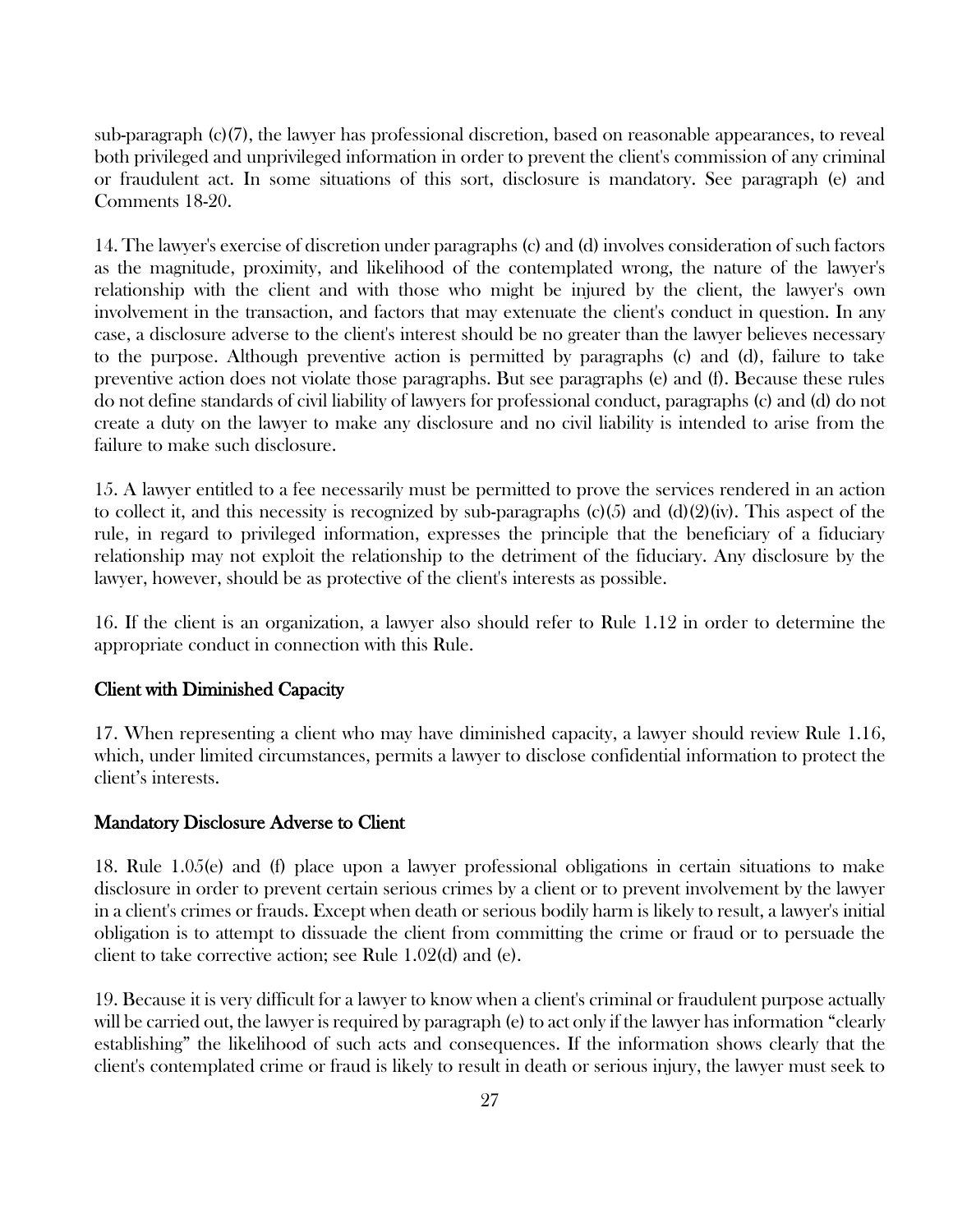avoid those lamentable results by revealing information necessary to prevent the criminal or fraudulent act. When the threatened crime or fraud is likely to have the less serious result of substantial injury to the financial interests or property of another, the lawyer is not required to reveal preventive information but may do so in conformity to paragraph (c)(7). See also paragraph (f); Rule 1.02(d) and (e); and Rule 3.03(b) and (c).

20. Although a violation of paragraph (e) will subject a lawyer to disciplinary action, the lawyer's decisions whether or how to act should not constitute grounds for discipline unless the lawyer's conduct in the light of those decisions was unreasonable under all existing circumstances as they reasonably appeared to the lawyer. This construction necessarily follows from the fact that paragraph (e) bases the lawyer's affirmative duty to act on how the situation "reasonably appears" to the lawyer, while that imposed by paragraph (f) arises only when a lawyer "knows" that the lawyer's services have been misused by the client. See also Rule 3.03(b).

## Withdrawal

21. If the lawyer's services will be used by the client in materially furthering a course of criminal or fraudulent conduct, the lawyer must withdraw, as stated in Rule 1.15(a)(1). After withdrawal, a lawyer's conduct continues to be governed by Rule 1.05. The lawyer's duties of mandatory disclosure under paragraph (e) are not affected by termination of the relationship. If disclosure during the relationship was permissive, disclosure thereafter remains permissive under paragraphs (6), (7), and (8) if the further requirements of such paragraph are met. Neither this Rule nor Rule 1.15 prevents the lawyer from giving notice of the fact of withdrawal, and no rule forbids the lawyer to withdraw or disaffirm any opinion, document, affirmation, or the like.

#### Other Rules

22. Various other Texas Disciplinary Rules of Professional Conduct permit or require a lawyer to disclose information relating to the representation. See Rules 1.07, 1.12, 1.16, 2.02, 3.03 and 4.01. In addition to these provisions, a lawyer may be obligated by other provisions of statutes or other law to give information about a client. Whether another provision of law supersedes Rule 1.05 is a matter of interpretation beyond the scope of these Rules, but sub-paragraph (c)(4) protects the lawyer from discipline who acts on reasonable belief as to the effect of such laws.

#### Permitted Disclosure or Use When the Lawyer Seeks Legal Advice

23. A lawyer's confidentiality obligations do not preclude a lawyer from securing confidential legal advice about the lawyer's responsibility to comply with these Rules. In most situations, disclosing or using confidential information to secure such advice will be impliedly authorized for the lawyer to carry out the representation. Even when the disclosure or use is not impliedly authorized, subparagraph (c)(9) allows such disclosure or use because of the importance of a lawyer's compliance with these Rules. A lawyer who receives confidential information for the purpose of rendering legal advice to another lawyer or law firm under this Rule is subject to the same rules of conduct regarding disclosure or use of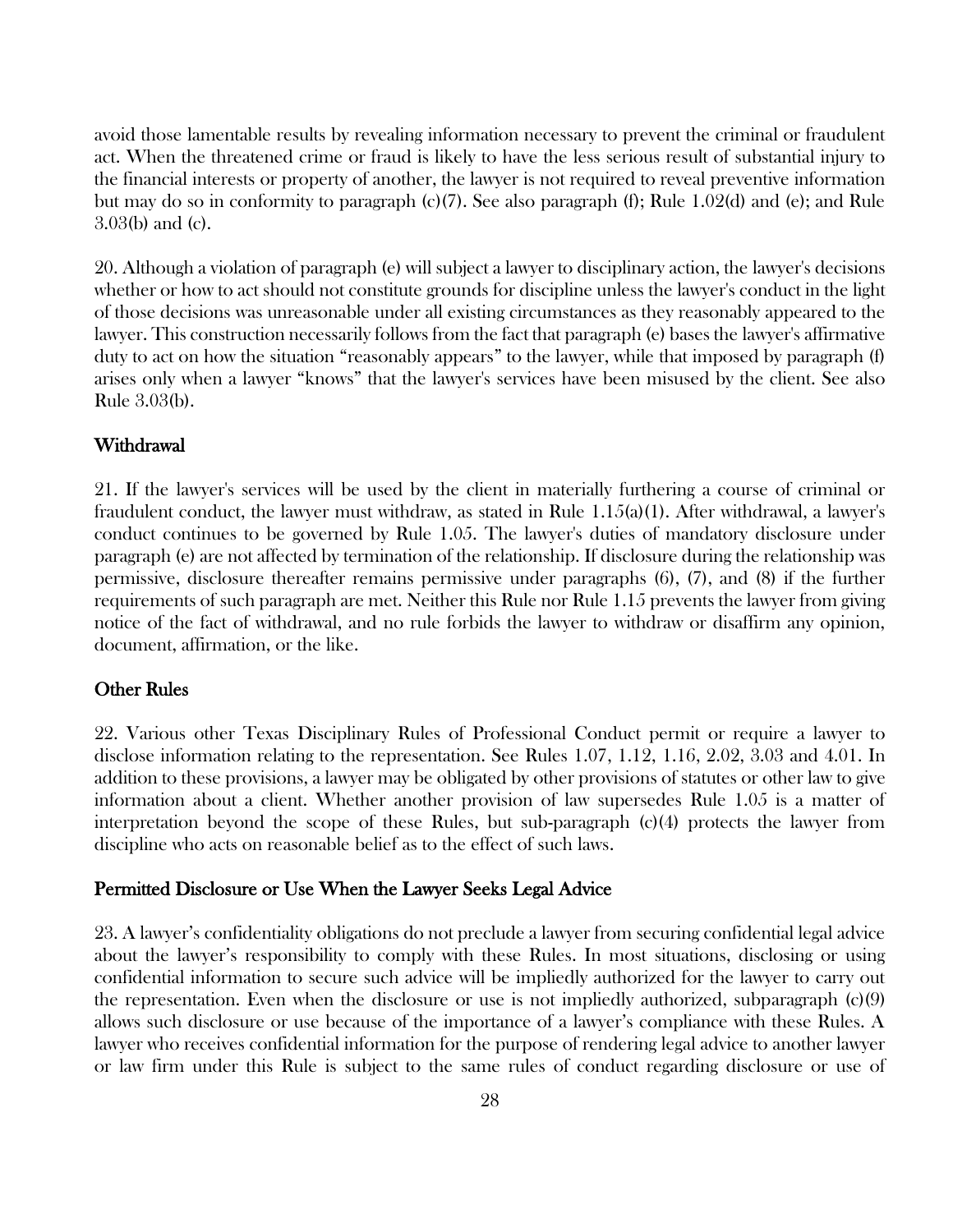confidential information received in a confidential relationship.

# Rule 1.06. Conflict of Interest: General Rule

(a) A lawyer shall not represent opposing parties to the same litigation.

(b) In other situations and except to the extent permitted by paragraph (c), a lawyer shall not represent a person if the representation of that person:

(1) involves a substantially related matter in which that person's interests are materially and directly adverse to the interests of another client of the lawyer or the lawyer's firm; or

(2) reasonably appears to be or become adversely limited by the lawyer's or law firm's responsibilities to another client or to a third person or by the lawyer's or law firm's own interests.

(c) A lawyer may represent a client in the circumstances described in (b) if:

(1) the lawyer reasonably believes the representation of each client will not be materially affected; and

(2) each affected or potentially affected client consents to such representation after full disclosure of the existence, nature, implications, and possible adverse consequences of the common representation and the advantages involved, if any.

(d) A lawyer who has represented multiple parties in a matter shall not thereafter represent any of such parties in a dispute among the parties arising out of the matter, unless prior consent is obtained from all such parties to the dispute.

(e) If a lawyer has accepted representation in violation of this Rule, or if multiple representation properly accepted becomes improper under this Rule, the lawyer shall promptly withdraw from one or more representations to the extent necessary for any remaining representation not to be in violation of these Rules.

(f) If a lawyer would be prohibited by this Rule from engaging in particular conduct, no other lawyer while a member or associated with that lawyer's firm may engage in that conduct.

# Comment:

# Loyalty to a Client

1. Loyalty is an essential element in the lawyer's relationship to a client. An impermissible conflict of interest may exist before representation is undertaken, in which event the representation should be declined. If such a conflict arises after representation has been undertaken, the lawyer must take effective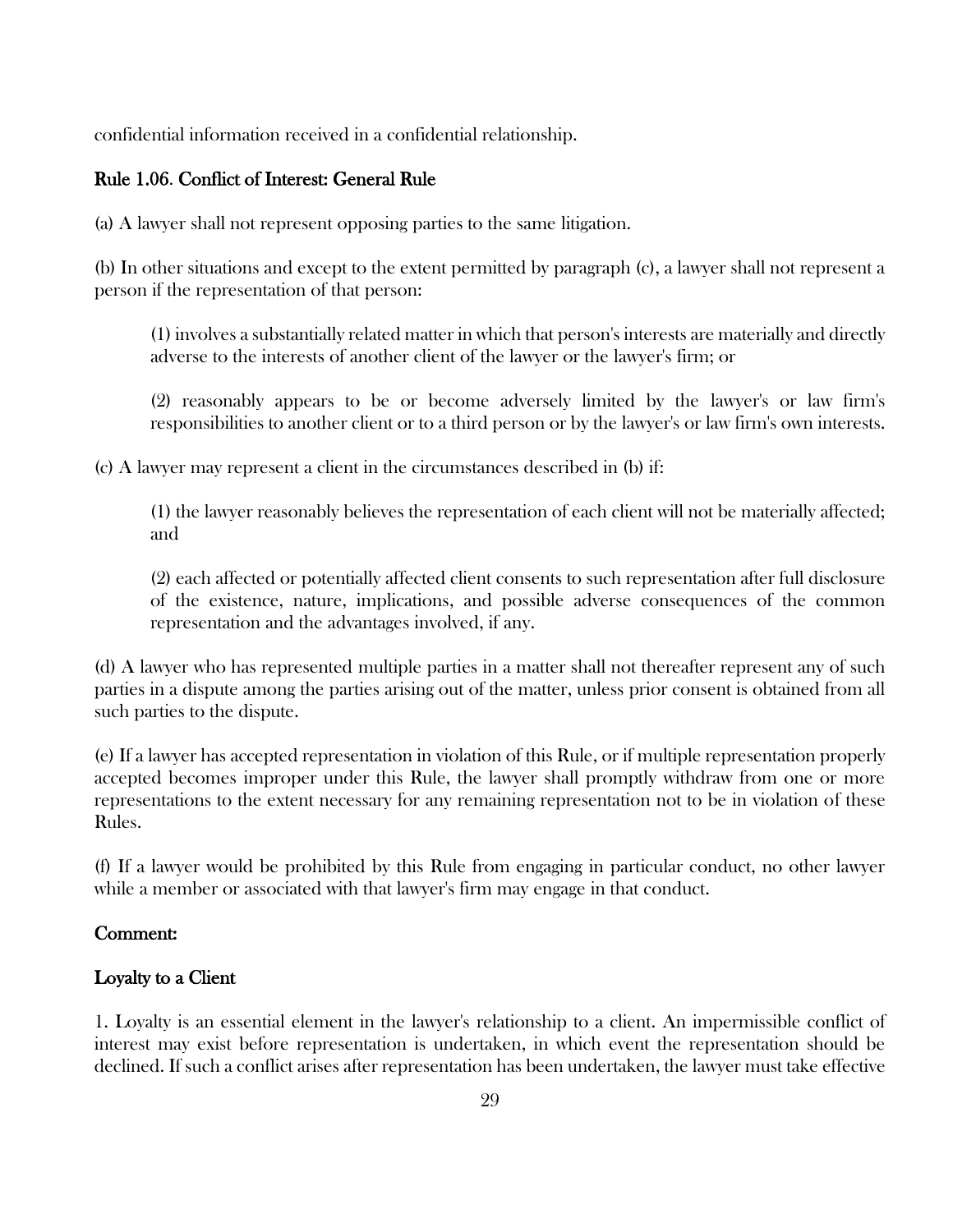action to eliminate the conflict, including withdrawal if necessary to rectify the situation. See also Rule 1.16. When more than one client is involved and the lawyer withdraws because a conflict arises after representation, whether the lawyer may continue to represent any of the clients is determined by this Rule and Rules 1.05 and 1.09. See also Rule 1.07(c). Under this Rule, any conflict that prevents a particular lawyer from undertaking or continuing a representation of a client also prevents any other lawyer who is or becomes a member of or an associate with that lawyer's firm from doing so. See paragraph (f).

2. A fundamental principle recognized by paragraph (a) is that a lawyer may not represent opposing parties in litigation. The term "opposing parties" as used in this Rule contemplates a situation where a judgment favorable to one of the parties will directly impact unfavorably upon the other party. Moreover, as a general proposition loyalty to a client prohibits undertaking representation directly adverse to the representation of that client in a substantially related matter unless that client's fully informed consent is obtained and unless the lawyer reasonably believes that the lawyer's representation will be reasonably protective of that client's interests. Paragraphs (b) and (c) express that general concept.

#### Conflicts in Litigation

3. Paragraph (a) prohibits representation of opposing parties in litigation. Simultaneous representation of parties whose interests in litigation are not actually directly adverse but where the potential for conflict exists, such as co-plaintiffs or co-defendants, is governed by paragraph (b). An impermissible conflict may exist or develop by reason of substantial discrepancy in the parties' testimony, incompatibility in positions in relation to an opposing party or the fact that there are substantially different possibilities of settlement of the claims or liabilities in question. Such conflicts can arise in criminal cases as well as civil. The potential for conflict of interest in representing multiple defendants in a criminal case is so grave that ordinarily a lawyer should decline to represent more than one co-defendant. On the other hand, common representation of persons having similar interests is proper if the risk of adverse effect is minimal and the requirements of paragraph (b) are met. Compare Rule 1.07 involving intermediation between clients.

#### Conflict with Lawyer's Own Interests

4. Loyalty to a client is impaired not only by the representation of opposing parties in situations within paragraphs (a) and (b)(1) but also in any situation when a lawyer may not be able to consider, recommend or carry out an appropriate course of action for one client because of the lawyer's own interests or responsibilities to others. The conflict in effect forecloses alternatives that would otherwise be available to the client. Paragraph (b)(2) addresses such situations. A potential possible conflict does not itself necessarily preclude the representation. The critical questions are the likelihood that a conflict exists or will eventuate and, if it does, whether it will materially and adversely affect the lawyer's independent professional judgment in considering alternatives or foreclose courses of action that reasonably should be pursued on behalf of the client. It is for the client to decide whether the client wishes to accommodate the other interest involved. However, the client's consent to the representation by the lawyer of another whose interests are directly adverse is insufficient unless the lawyer also believes that there will be no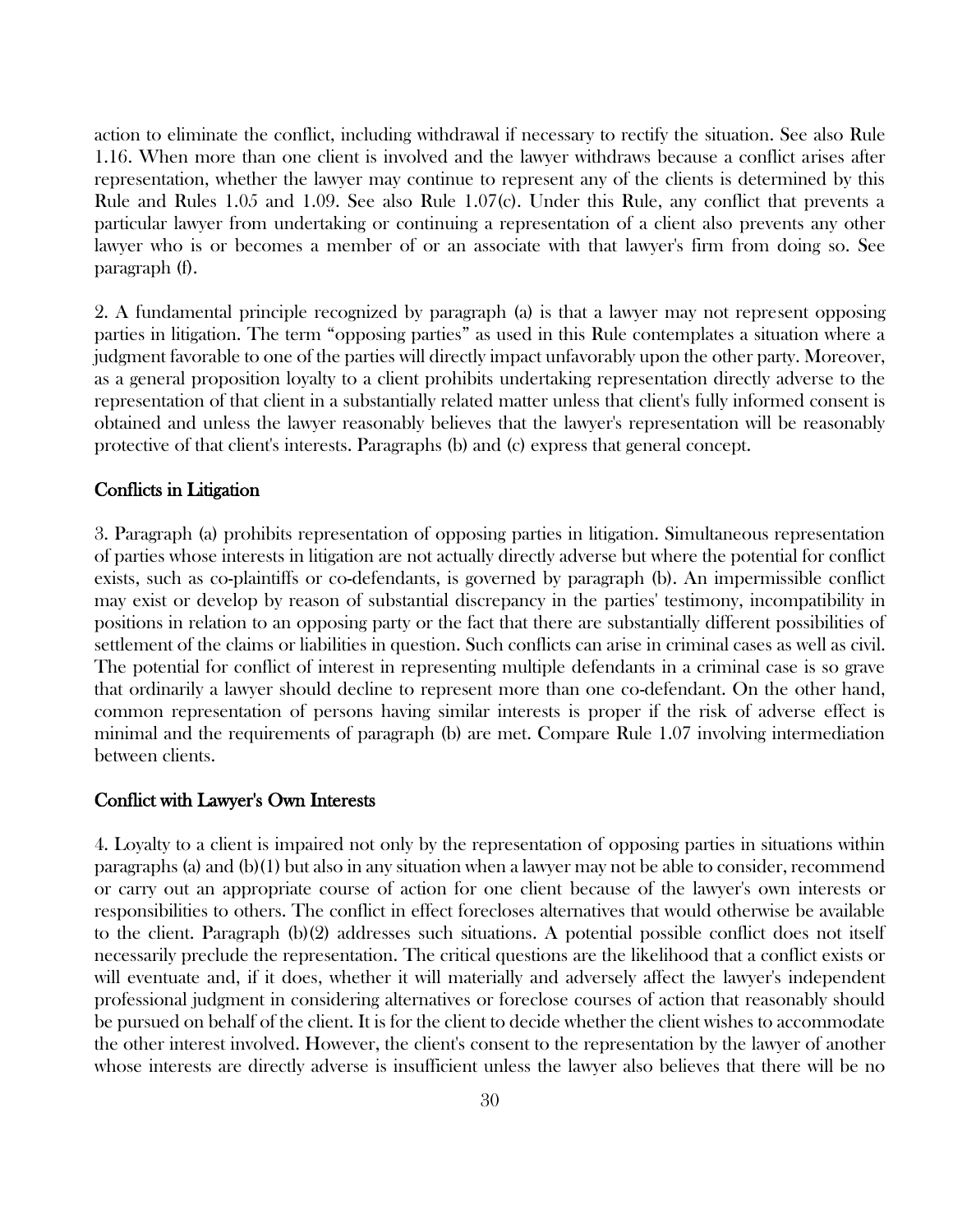materially adverse effect upon the interests of either client. See paragraph (c).

5. The lawyer's own interests should not be permitted to have adverse effect on representation of a client, even where paragraph (b)(2) is not violated. For example, a lawyer's need for income should not lead the lawyer to undertake matters that cannot be handled competently and at a reasonable fee. See Rules 1.01 and 1.04. If the probity of a lawyer's own conduct in a transaction is in question, it may be difficult for the lawyer to give a client detached advice. A lawyer should not allow related business interests to affect representation, for example, by referring clients to an enterprise in which the lawyer has an undisclosed interest.

## Meaning of Directly Adverse

6. Within the meaning of Rule 1.06(b), the representation of one client is "directly adverse" to the representation of another client if the lawyer's independent judgment on behalf of a client or the lawyer's ability or willingness to consider, recommend or carry out a course of action will be or is reasonably likely to be adversely affected by the lawyer's representation of, or responsibilities to, the other client. The dual representation also is directly adverse if the lawyer reasonably appears to be called upon to espouse adverse positions in the same matter or a related matter. On the other hand, simultaneous representation in unrelated matters of clients whose interests are only generally adverse, such as competing economic enterprises, does not constitute the representation of directly adverse interests. Even when neither paragraph (a) nor (b) is applicable, a lawyer should realize that a business rivalry or personal differences between two clients or potential clients may be so important to one or both that one or the other would consider it contrary to its interests to have the same lawyer as its rival even in unrelated matters; and in those situations a wise lawyer would forego the dual representation.

#### Full Disclosure and Informed Consent

7. A client under some circumstances may consent to representation notwithstanding a conflict or potential conflict. However, as indicated in paragraph  $(c)(1)$ , when a disinterested lawyer would conclude that the client should not agree to the representation under the circumstances, the lawyer involved should not ask for such agreement or provide representation on the basis of the client's consent. When more than one client is involved, the question of conflict must be resolved as to each client. Moreover, there may be circumstances where it is impossible to make the full disclosure necessary to obtain informed consent. For example, when the lawyer represents different clients in related matters and one of the clients refuses to consent to the disclosure necessary to permit the other client to make an informed decision, the lawyer cannot properly ask the latter to consent.

8. Disclosure and consent are not formalities. Disclosure sufficient for sophisticated clients may not be sufficient to permit less sophisticated clients to provide fully informed consent. While it is not required that the disclosure and consent be in writing, it would be prudent for the lawyer to provide potential dual clients with at least a written summary of the considerations disclosed.

9. In certain situations, such as in the preparation of loan papers or the preparation of a partnership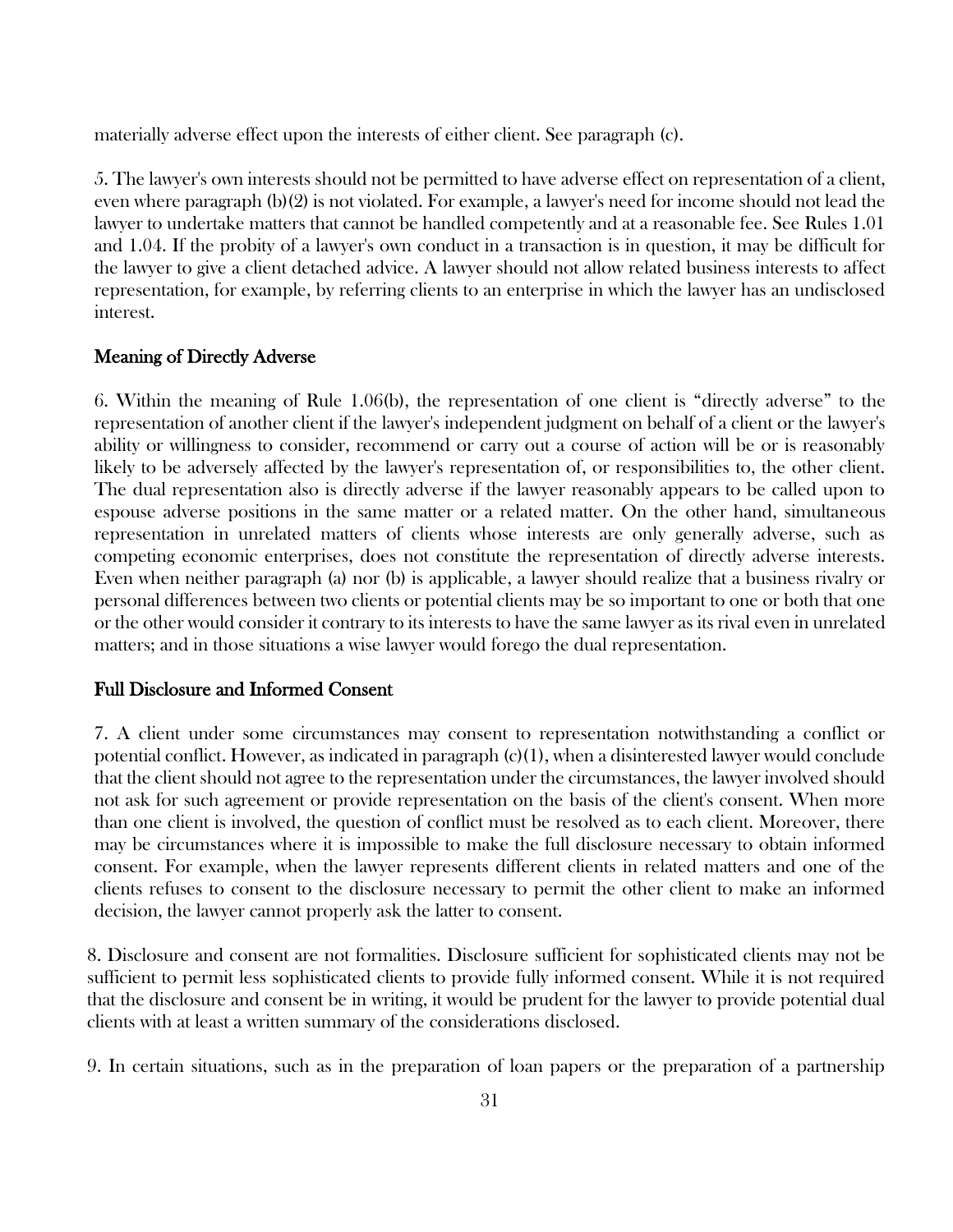agreement, a lawyer might have properly undertaken multiple representation and be confronted subsequently by a dispute among those clients in regard to that matter. Paragraph (d) forbids the representation of any of those parties in regard to that dispute unless informed consent is obtained from all of the parties to the dispute who had been represented by the lawyer in that matter.

10. A lawyer may represent parties having antagonistic positions on a legal question that has arisen in different cases, unless representation of either client would be adversely affected. Thus, it is ordinarily not improper to assert such positions in cases pending in different trial courts, but it may be improper to do so in cases pending at the same time in an appellate court.

11. Ordinarily, it is not advisable for a lawyer to act as advocate against a client the lawyer represents in some other matter, even if the other matter is wholly unrelated and even if paragraphs (a), (b), and (d) are not applicable. However, there are circumstances in which a lawyer may act as advocate against a client, for a lawyer is free to do so unless this Rule or another rule of the Texas Disciplinary Rules of Professional Conduct would be violated. For example, a lawyer representing an enterprise with diverse operations may accept employment as an advocate against the enterprise in a matter unrelated to any matter being handled for the enterprise if the representation of one client is not directly adverse to the representation of the other client. The propriety of concurrent representation can depend on the nature of the litigation. For example, a suit charging fraud entails conflict to a degree not involved in a suit for declaratory judgment concerning statutory interpretation.

## Interest of Person Paying for a Lawyer's Service

12. A lawyer may be paid from a source other than the client, if the client is informed of that fact and consents and the arrangement does not compromise the lawyer's duty of loyalty to the client. See Rule 1.08(e). For example, when an insurer and its insured have conflicting interests in a matter arising from a liability insurance agreement, and the insurer is required to provide special counsel for the insured, the arrangement should assure the special counsel's professional independence. So also, when a corporation and its directors or employees are involved in a controversy in which they have conflicting interests, the corporation may provide funds for separate legal representation of the directors or employees, if the clients consent after consultation and the arrangement ensures the lawyer's professional independence.

#### Non-litigation Conflict Situations

13. Conflicts of interest in contexts other than litigation sometimes may be difficult to assess. Relevant factors in determining whether there is potential for adverse effect include the duration and intimacy of the lawyer's relationship with the client or clients involved, the functions being performed by the lawyer, the likelihood that actual conflict will arise and the likely prejudice to the client from the conflict if it does arise. The question is often one of proximity and degree.

14. For example, a lawyer may not represent multiple parties to a negotiation whose interests are fundamentally antagonistic to each other, but common representation may be permissible where the clients are generally aligned in interest even though there is some difference of interest among them.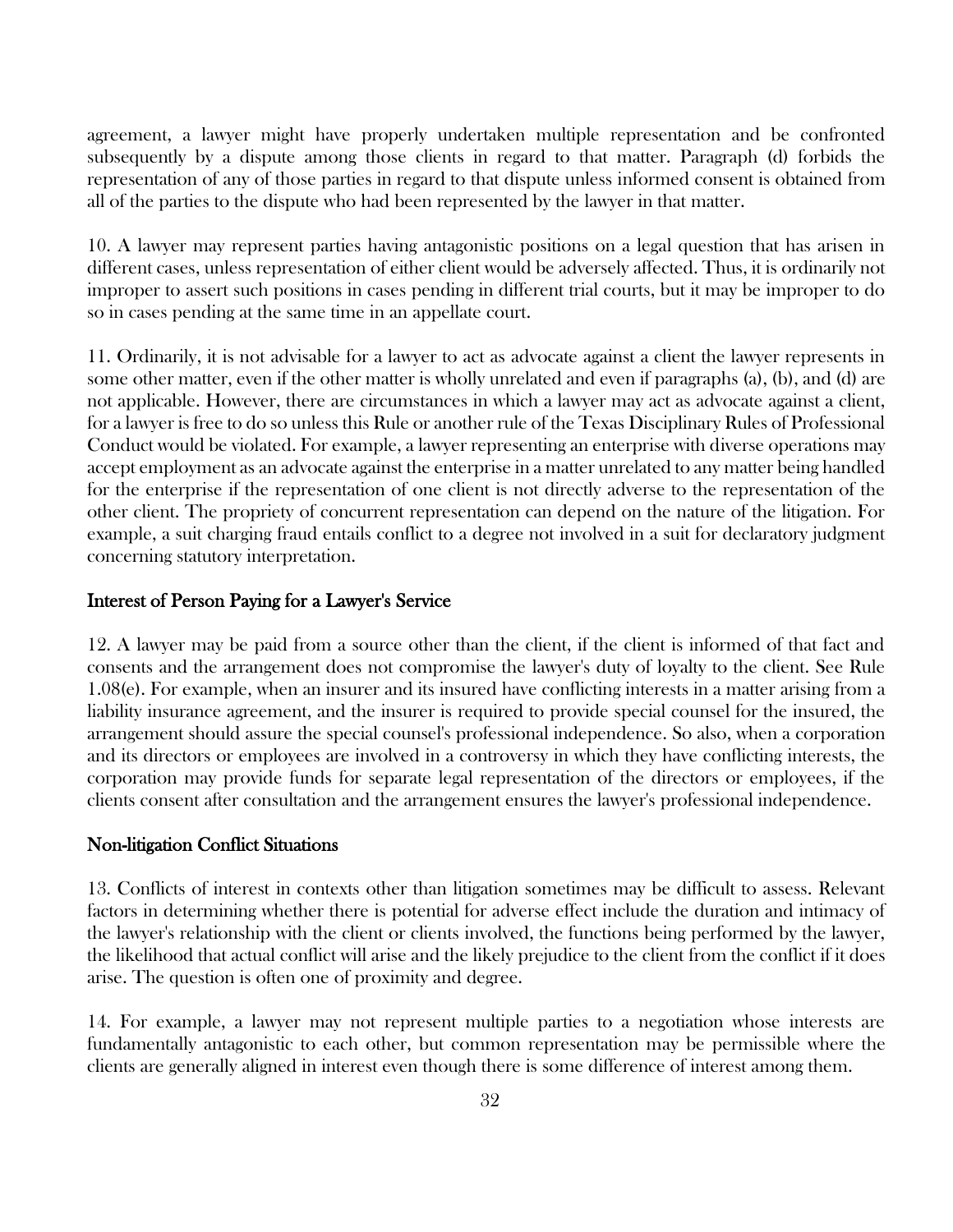15. Conflict questions may also arise in estate planning and estate administration. A lawyer may be called upon to prepare wills for several family members, such as husband and wife, and, depending upon the circumstances, a conflict of interest may arise. In estate administration it may be unclear whether the client is the fiduciary or is the estate or trust, including its beneficiaries. The lawyer should make clear the relationship to the parties involved.

16. A lawyer for a corporation or other organization who is also a member of its board of directors should determine whether the responsibilities of the two roles may conflict. The lawyer may be called on to advise the corporation in matters involving actions of the directors. Consideration should be given to the frequency with which such situations may arise, the potential intensity of the conflict, the effect of the lawyer's resignation from the board and the possibility of the corporation's obtaining legal advice from another lawyer in such situations. If there is material risk that the dual role will compromise the lawyer's independence of professional judgment, the lawyer should not serve as a director.

# Conflict Charged by an Opposing Party

17. Raising questions of conflict of interest is primarily the responsibility of the lawyer undertaking the representation. In litigation, a court may raise the question when there is reason to infer that the lawyer has neglected the responsibility. In a criminal case, inquiry by the court is generally required when a lawyer represents multiple defendants. Where the conflict is such as clearly to call in question the fair or efficient administration of justice, opposing counsel may properly raise the question. Such an objection should be viewed with great caution, however, for it can be misused as a technique of harassment. See Preamble: Scope.

18. Except when the absolute prohibition of this rule applies or in litigation when a court passes upon issues of conflicting interests in determining a question of disqualification of counsel, resolving questions of conflict of interests may require decisions by all affected clients as well as by the lawyer.

# Imputed Conflicts, Nonlawyer Employees, and Lawyers Formerly Employed in a Nonlawyer Role

19. A law firm is not prohibited from representing a client under paragraph (f) merely because a nonlawyer employee of the firm, such as a paralegal or legal secretary, has a conflict of interest arising from prior employment or some other source. Nor is a firm prohibited from representing a client merely because a lawyer of the firm has a conflict of interest arising from events that occurred before the person became a lawyer, such as work that the person did as a law clerk or intern. But the firm must ordinarily screen the person with the conflict from any personal participation in the matter to prevent the person's communicating to others in the firm confidential information that the person and the firm have a legal duty to protect. See Rule 5.03; see also MODEL RULES PROF' L CONDUCT r. 1.10 cmt. 4 (AM. BARASS'N 1983); RESTATEMENT(THIRD) OFTHE LAWGOVERNING LAWYERS § 123 cmt. f (AM. LAW INST. 2000).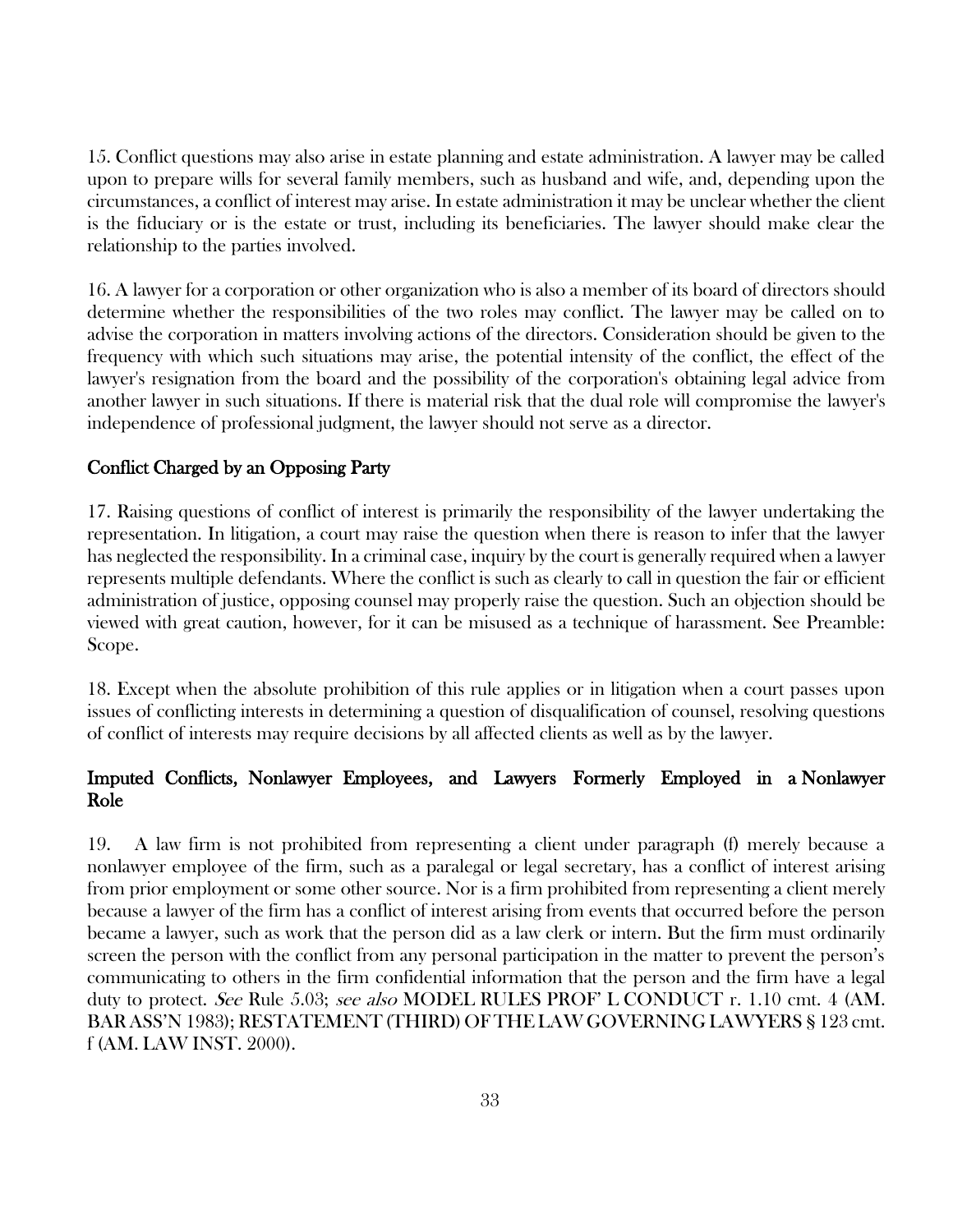# Rule 1.07. Conflict of Interest: Intermediary

(a) A lawyer shall not act as intermediary between clients unless:

(1) the lawyer consults with each client concerning the implications of the common representation, including the advantages and risks involved, and the effect on the attorney-client privileges, and obtains each client's written consent to the common representation;

(2) the lawyer reasonably believes that the matter can be resolved without the necessity of contested litigation on terms compatible with the clients' best interests, that each client will be able to make adequately informed decisions in the matter and that there is little risk of material prejudice to the interests of any of the clients if the contemplated resolution is unsuccessful; and

(3) the lawyer reasonably believes that the common representation can be undertaken impartially and without improper effect on other responsibilities the lawyer has to any of the clients.

(b) While acting as intermediary, the lawyer shall consult with each client concerning the decision to be made and the considerations relevant in making them, so that each client can make adequately informed decisions.

(c) A lawyer shall withdraw as intermediary if any of the clients so requests, or if any of the conditions stated in paragraph (a) is no longer satisfied. Upon withdrawal, the lawyer shall not continue to represent any of the clients in the matter that was the subject of the intermediation.

(d) Within the meaning of this Rule, a lawyer acts as intermediary if the lawyer represents two or more parties with potentially conflicting interests.

(e) If a lawyer would be prohibited by this Rule from engaging in particular conduct, no other lawyer while a member of or associated with that lawyer's firm may engage in that conduct.

# Comment:

1. A lawyer acting as intermediary may seek to establish or adjust a relationship between clients on an amicable and mutually advantageous basis. For example, the lawyer may assist in organizing a business in which two or more clients are entrepreneurs, in working out the financial reorganization of an enterprise in which two or more clients have an interest, in arranging a property distribution in settlement of an estate or in mediating a dispute between clients. The lawyer seeks to resolve potentially conflicting interests by developing the parties' mutual interests. The alternative can be that each party may have to obtain separate representation, with the possibility in some situations of incurring additional cost, complication or even litigation. Given these and other relevant factors, all the clients may prefer that the lawyer act as intermediary.

2. Because confusion can arise as to the lawyer's role where each party is not separately represented, it is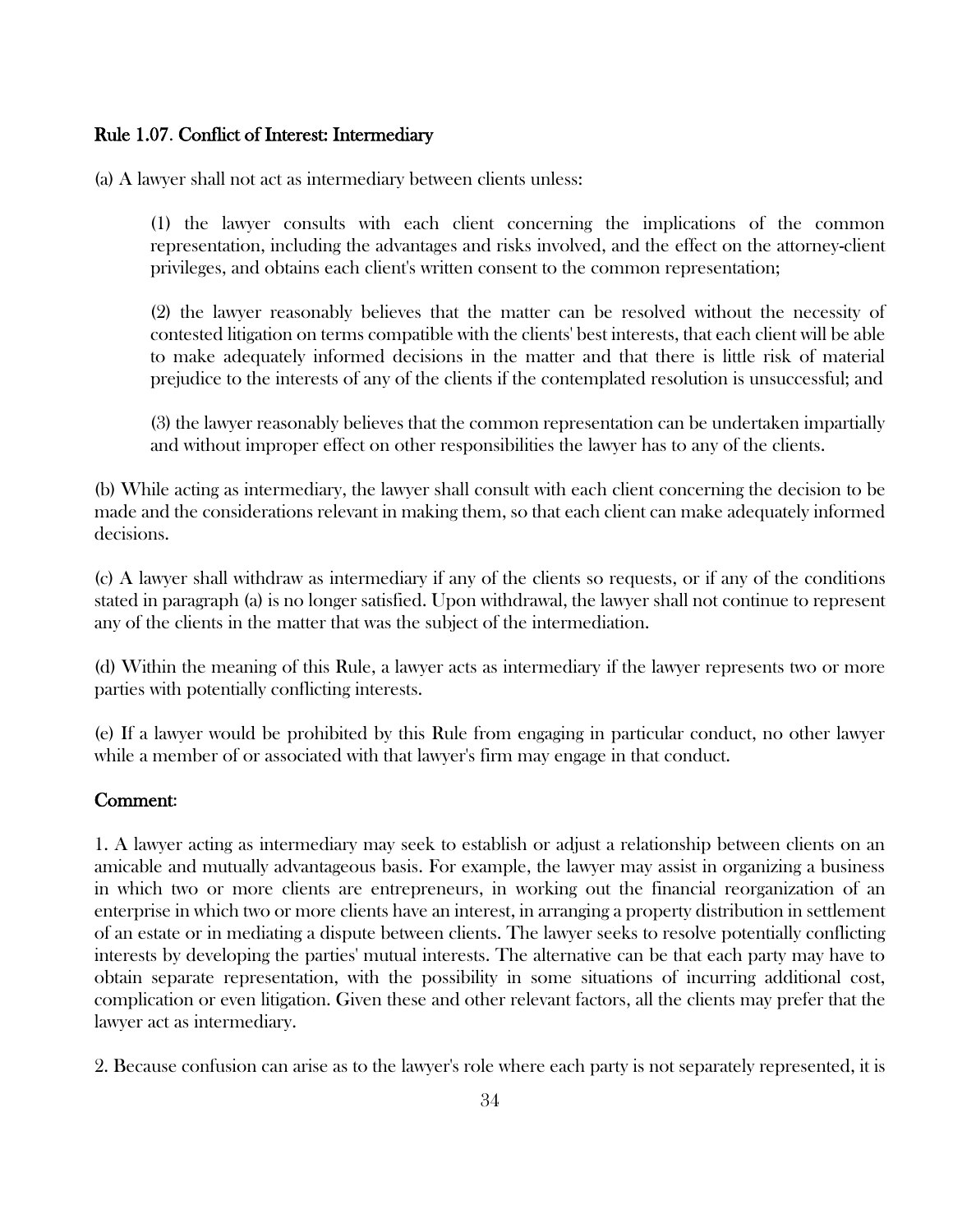important that the lawyer make clear the relationship; hence, the requirement of written consent. Moreover, a lawyer should not permit his personal interests to influence his advice relative to a suggestion by his client that additional counsel be employed. See also Rule 1.06(b).

3. The Rule does not apply to a lawyer acting as arbitrator or mediator between or among parties who are not clients of the lawyer, even where the lawyer has been appointed with the concurrence of the parties. In performing such a role the lawyer may be subject to applicable codes of ethics, such as the Code of Ethics for Arbitration in Commercial Disputes prepared by a joint Committee of the American Bar Association and the American Arbitration Association.

4. In considering whether to act as intermediary between clients, a lawyer should be mindful that if the intermediation fails the result can be additional cost, embarrassment and recrimination. In some situations, the risk of failure is so great that intermediation is plainly impossible. Moreover, a lawyer cannot undertake common representation of clients between whom contested litigation is reasonably expected or who contemplate contentious negotiations. More generally, if the relationship between the parties has already assumed definite antagonism, the possibility that the clients' interests can be adjusted by intermediation ordinarily is not very good.

5. The appropriateness of intermediation can depend on its form. Forms of intermediation range from informal arbitration, where each client's case is presented by the respective client and the lawyer decides the outcome, to mediation, to common representation where the clients' interests are substantially though not entirely compatible. One form may be appropriate in circumstances where another would not. Other relevant factors are whether the lawyer subsequently will represent both parties on a continuing basis and whether the situation involves creating a relationship between the parties or terminating one.

# Confidentiality and Privilege

6. A particularly important factor in determining the appropriateness of intermediation is the effect on client-lawyer confidentiality and the attorney-client privilege. In a common representation, the lawyer is still required both to keep each client adequately informed and to maintain confidentiality of information relating to the representation, except as to such clients. See Rules 1.03 and 1.05. Complying with both requirements while acting as intermediary requires a delicate balance. If the balance cannot be maintained, the common representation is improper. With regard to the attorney-client privilege, the general rule is that as between commonly represented clients the privilege does not attach. Hence, it must be assumed that if litigation eventuates between the clients, the privilege will not protect any such communications, and the clients should be so advised.

7. Since the lawyer is required to be impartial between commonly represented clients, intermediation is improper when that impartiality cannot be maintained. For example, a lawyer who has represented one of the clients for a long period and in a variety of matters might have difficulty being impartial between that client and one to whom the lawyer has only recently been introduced.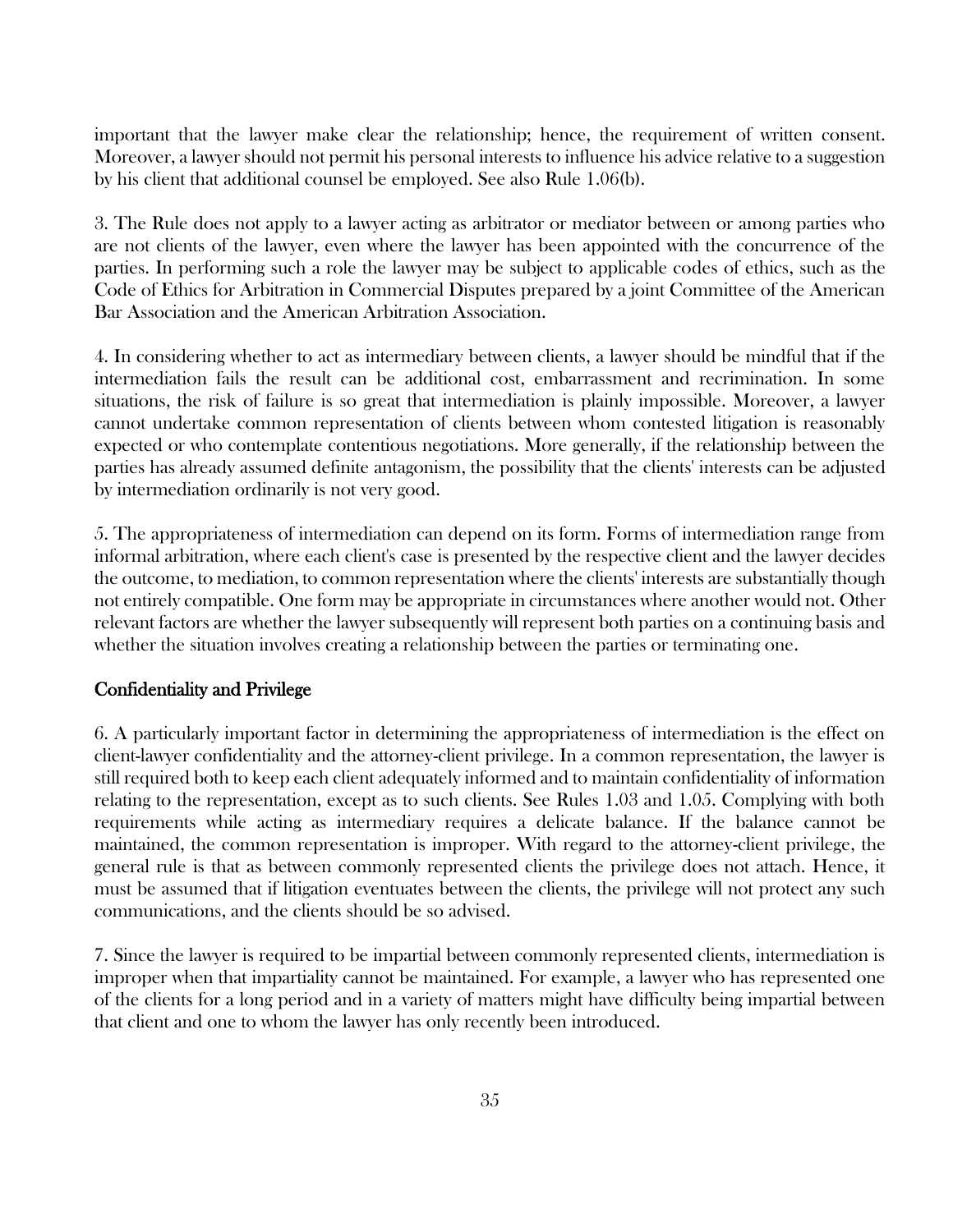# **Consultation**

8. In acting as intermediary between clients, the lawyer should consult with the clients on the implications of doing so, and proceed only upon informed consent based on such a consultation. The consultation should make clear that the lawyer's role is not that of partisanship normally expected in other circumstances.

9. Paragraph (b) is an application of the principle expressed in Rule 1.03. Where the lawyer is intermediary, the clients ordinarily must assume greater responsibility for decisions than when each client is independently represented.

10. Under this Rule, any condition or circumstance that prevents a particular lawyer either from acting as intermediary between clients, or from representing those clients individually in connection with a matter after an unsuccessful intermediation, also prevents any other lawyer who is or becomes a member of or associates with that lawyer's firm from doing so. See paragraphs (c) and (e).

# Withdrawal

11. In the event of withdrawal by one or more parties from the enterprise, the lawyer may continue to act for the remaining parties and the enterprise. See also Rule 1.06(c)(2) which authorizes continuation of the representation with consent.

## Rule 1.08. Conflict of Interest: Prohibited Transactions

(a) A lawyer shall not enter into a business transaction with a client unless:

(1) the transaction and terms on which the lawyer acquires the interest are fair and reasonable to the client and are fully disclosed in a manner which can be reasonably understood by the client;

(2) the client is given a reasonable opportunity to seek the advice of independent counsel in the transaction; and

(3) the client consents in writing thereto.

(b) A lawyer shall not prepare an instrument giving the lawyer or a person related to the lawyer as a parent, child, sibling, or spouse any substantial gift from a client, including a testamentary gift, except where the client is related to the donee.

(c) Prior to the conclusion of all aspects of the matter giving rise to the lawyer's employment, a lawyer shall not make or negotiate an agreement with a client, prospective client, or former client giving the lawyer literary or media rights to a portrayal or account based in substantial part on information relating to the representation.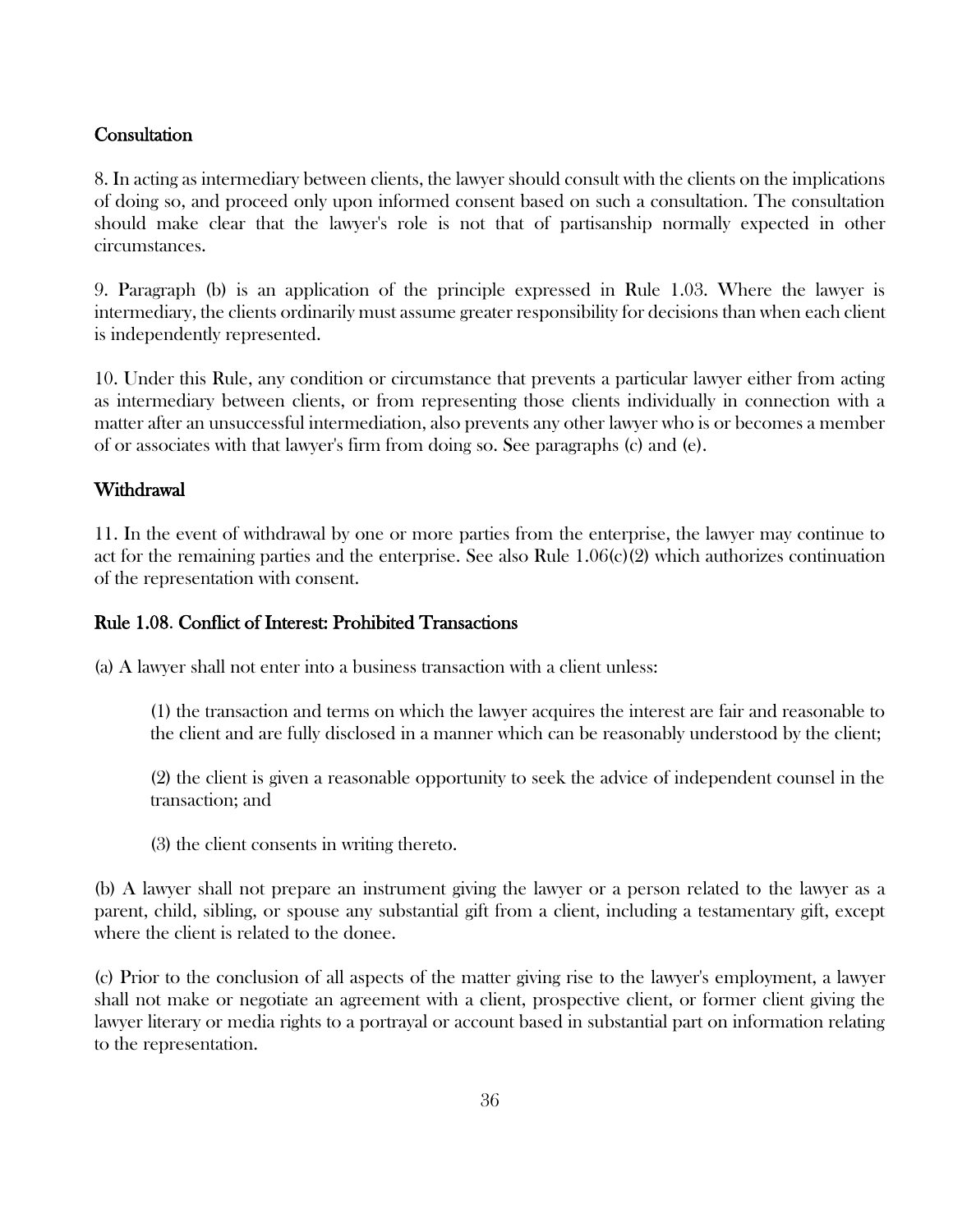(d) A lawyer shall not provide financial assistance to a client in connection with pending or contemplated litigation or administrative proceedings, except that:

(1) a lawyer may advance or guarantee court costs, expenses of litigation or administrative proceedings, and reasonably necessary medical and living expenses, the repayment of which may be contingent on the outcome of the matter; and

(2) a lawyer representing an indigent client may pay court costs and expenses of litigation on behalf of the client.

(e) A lawyer shall not accept compensation for representing a client from one other than the client unless:

(1) the client consents;

(2) there is no interference with the lawyer's independence of professional judgment or with the client-lawyer relationship; and

(3) information relating to representation of a client is protected as required by [Rule 1.05.](http://www.westlaw.com/Find/Default.wl?rs=dfa1.0&vr=2.0&DB=1003812&DocName=TXSTRPCR1.05&FindType=L)

(f) A lawyer who represents two or more clients shall not participate in making an aggregate settlement of the claims of or against the clients, or in a criminal case an aggregated agreement to guilty or nolo contendere pleas, unless each client has consented after consultation, including disclosure of the existence and nature of all the claims or pleas involved and of the nature and extent of the participation of each person in the settlement.

(g) A lawyer shall not make an agreement prospectively limiting the lawyer's liability to a client for malpractice unless permitted by law and the client is independently represented in making the agreement, or settle a claim for such liability with an unrepresented client or former client without first advising that person in writing that independent representation is appropriate in connection therewith.

(h) A lawyer shall not acquire a proprietary interest in the cause of action or subject matter of litigation the lawyer is conducting for a client, except that the lawyer may:

(1) acquire a lien granted by law to secure the lawyer's fee or expenses; and

(2) contract in a civil case with a client for a contingent fee that is permissible under Rule 1.04.

(i) If a lawyer would be prohibited by this Rule from engaging in particular conduct, no other lawyer while a member of or associated with that lawyer's firm may engage in that conduct.

(j) As used in this Rule, "business transactions" does not include standard commercial transactions between the lawyer and the client for products or services that the client generally markets to others.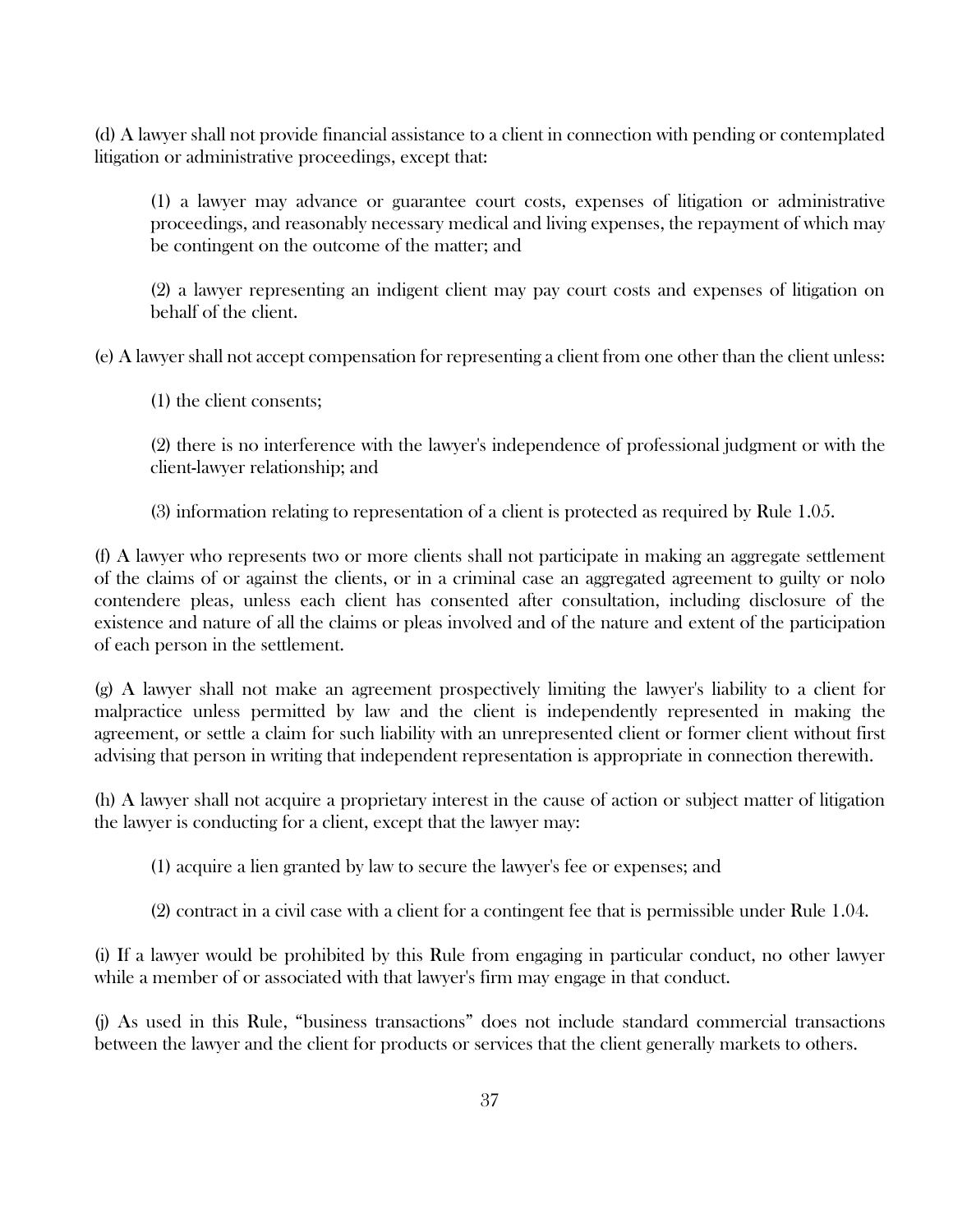# Comment:

# Transactions between Client and Lawyer

1. This rule deals with certain transactions that per se involve unacceptable conflicts of interests.

2. As a general principle, all transactions between client and lawyer should be fair and reasonable to the client. In such transactions a review by independent counsel on behalf of the client is often advisable. Paragraph (a) does not, however, apply to standard commercial transactions between the lawyer and the client for products or services that the client generally markets to others such as banking or brokerage services, medical services, products manufactured or distributed by the client, and utilities services. In such transactions, the lawyer has no advantage in dealing with the client, and the restrictions in paragraph (a) are unnecessary and impracticable.

3. A lawyer may accept a gift from a client, if the transaction meets general standards of fairness. For example, a simple gift such as a present given at a holiday or as a token of appreciation is permitted. If effectuation of a substantial gift requires preparing a legal instrument such as a will or conveyance, however, the client should have the detached advice that another lawyer can provide. Paragraph (b) recognizes an exception where the client is a relative of the donee or the gift is not substantial.

# Literary Rights

4. An agreement by which a lawyer acquires literary or media rights concerning the conduct of representation creates a conflict between the interests of the client and the personal interests of the lawyer. Measures suitable in the representation of the client may detract from the publication value of an account of the representation. Paragraph (c) does not prohibit a lawyer representing a client in a transaction concerning literary property from agreeing that the lawyer's fee shall consist of a share in ownership in the property, if the arrangement conforms to Rule 1.04 and to paragraph (h) of this Rule.

## Person Paying for Lawyer's Services

5. Paragraph (e) requires disclosure to the client of the fact that the lawyer's services are being paid for by a third party. Such an arrangement must also conform to the requirements of Rule 1.05 concerning confidentiality and Rule 1.06 concerning conflict of interest. Where the client is a class, consent may be obtained on behalf of the class by court-supervised procedure. Where an insurance company pays the lawyer's fee for representing an insured, normally the insured has consented to the arrangement by the terms of the insurance contract.

## Prospectively Limiting Liability

6. Paragraph (g) is not intended to apply to customary qualification and limitations in legal opinions and memoranda.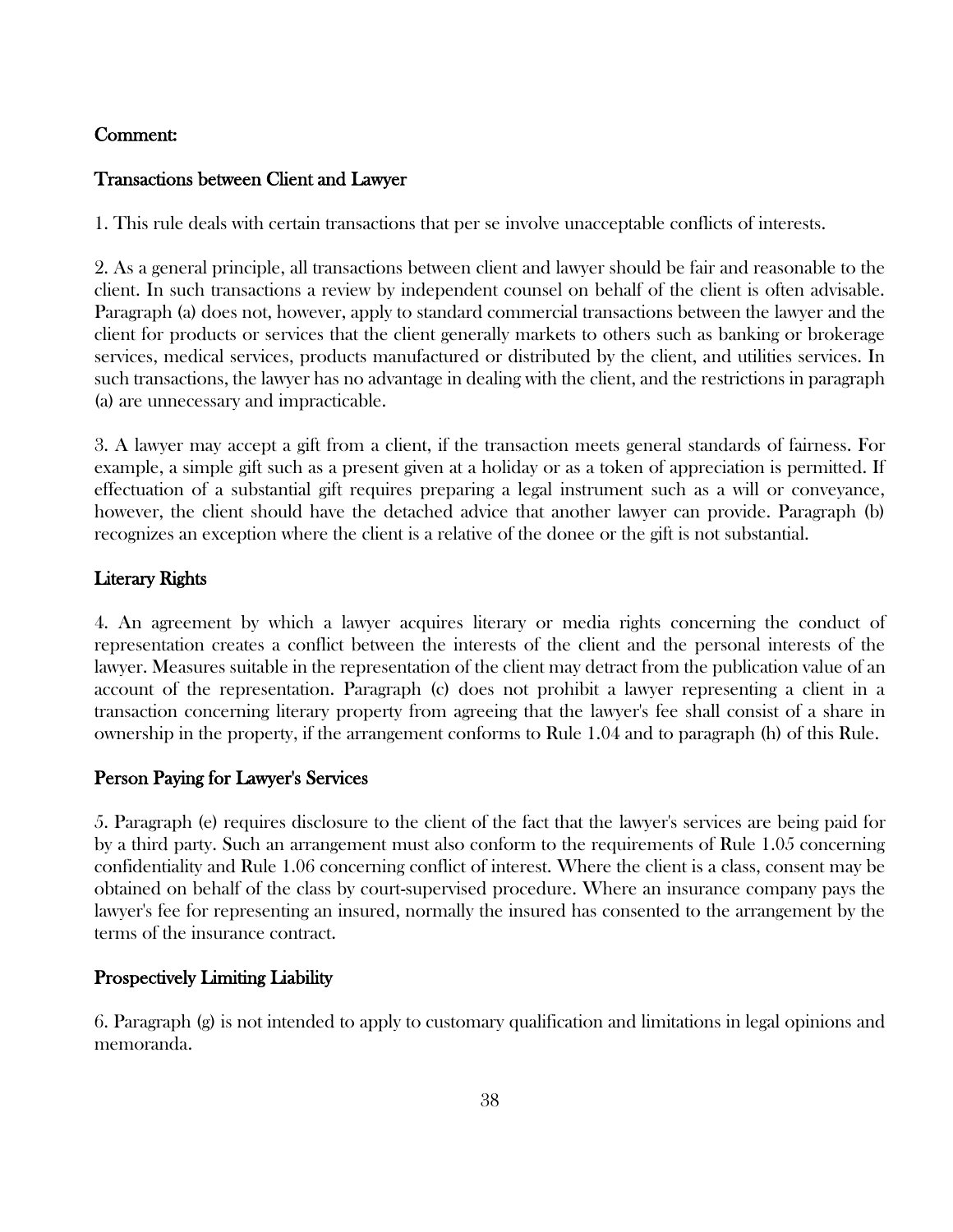### Acquisition of Interest in Litigation

7. This Rule embodies the traditional general precept that lawyers are prohibited from acquiring a proprietary interest in the subject matter of litigation. This general precept, which has its basis in common law champerty and maintenance, is subject to specific exceptions developed in decisional law and continued in these Rules, such as the exception for contingent fees set forth in Rule 1.04 and the exception for certain advances of the costs of litigation set forth in paragraph (d). A special instance arises when a lawyer proposes to incur litigation or other expenses with an entity in which the lawyer has a pecuniary interest. A lawyer should not incur such expenses unless the client has entered into a written agreement complying with paragraph (a) that contains a full disclosure of the nature and amount of the possible expenses and the relationship between the lawyer and the other entity involved.

#### Imputed Disqualifications

8. The prohibitions imposed on an individual lawyer by this Rule are imposed by paragraph (i) upon all other lawyers while practicing with that lawyer's firm.

## Rule 1.09. Conflict of Interest: Former Client

(a) Without prior consent, a lawyer who personally has formerly represented a client in a matter shall not thereafter represent another person in a matter adverse to the former client:

(1) in which such other person questions the validity of the lawyer's services or work product for the former client;

- (2) if the representation in reasonable probability will involve a violation of Rule 1.05; or
- (3) if it is the same or a substantially related matter.

(b) Except to the extent authorized by Rule 1.10, when lawyers are or have become members of or associated with a firm, none of them shall knowingly represent a client if any one of them practicing alone would be prohibited from doing so by paragraph (a).

(c) When the association of a lawyer with a firm has terminated, the lawyers who were then associated with that lawyer shall not knowingly represent a client if the lawyer whose association with that firm has terminated would be prohibited from doing so by paragraph (a)(1) or if the representation in reasonable probability will involve a violation of Rule 1.05.

#### Comment:

1. Rule 1.09 addresses the circumstances in which a lawyer in private practice, and other lawyers who were, are or become members of or associated with a firm in which that lawyer practiced or practices, may represent a client against a former client of that lawyer or the lawyer's former firm. Whether a lawyer,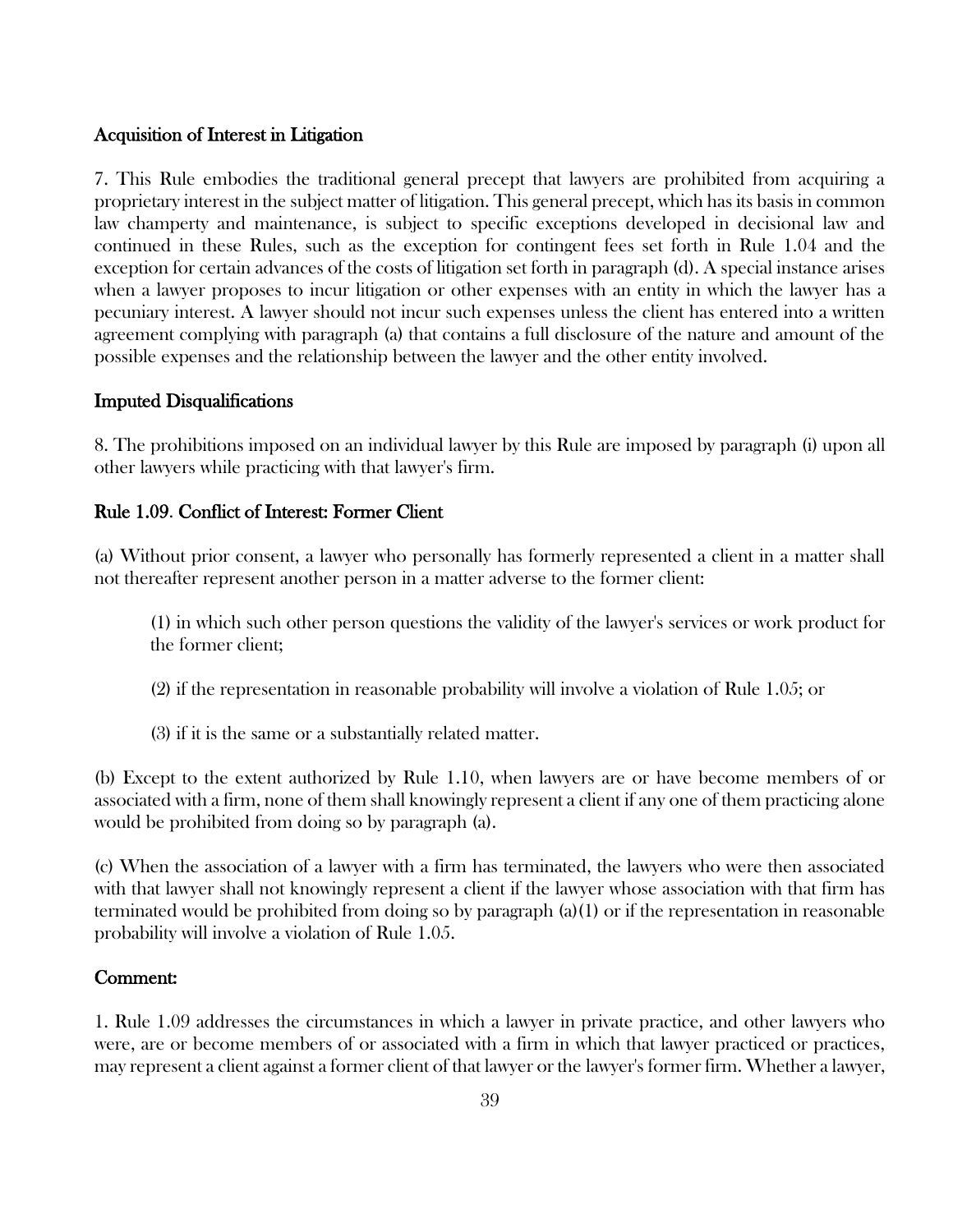or that lawyer's present or former firm, is prohibited from representing a client in a matter by reason of the lawyer's successive government and private employment is governed by Rule 1.10 rather than by this Rule.

2. Paragraph (a) concerns the situation where a lawyer once personally represented a client and now wishes to represent a second client against that former client. Whether such a personal attorney-client relationship existed involves questions of both fact and law that are beyond the scope of these Rules. See Preamble: Scope. Among the relevant factors, however, would be how the former representation actually was conducted within the firm; the nature and scope of the former client's contacts with the firm (including any restrictions the client may have placed on the dissemination of confidential information within the firm); and the size of the firm.

3. Although paragraph (a) does not absolutely prohibit a lawyer from representing a client against a former client, it does provide that the latter representation is improper if any of three circumstances exists, except with prior consent. The first circumstance is that the lawyer may not represent a client who questions the validity of the lawyer's services or work product for the former client. Thus, for example, a lawyer who drew a will leaving a substantial portion of the testator's property to a designated beneficiary would violate paragraph (a) by representing the testator's heirs at law in an action seeking to overturn the will.

4. Paragraph (a)'s second limitation on undertaking a representation against a former client is that it may not be done if there is a "reasonable probability" that the representation would cause the lawyer to violate the obligations owed the former client under Rule 1.05. Thus, for example, if there were a reasonable probability that the subsequent representation would involve either an unauthorized disclosure of confidential information under Rule 1.05(b)(1) or an improper use of such information to the disadvantage of the former client under Rule 1.05(b)(3), that representation would be improper under paragraph (a). Whether such a reasonable probability exists in any given case will be a question of fact.

4A. The third situation where representation adverse to a former client is prohibited is where the representation involved the same or a substantially related matter. The "same" matter aspect of this prohibition prevents a lawyer from switching sides and representing a party whose interests are adverse to a person who disclosed confidences to the lawyer while seeking in good faith to retain the lawyer. The prohibition applies when an actual attorney-client relationship was established even if the lawyer withdrew from the representation before the client had disclosed any confidential information. This aspect of the prohibition includes, but is somewhat broader than, that contained in paragraph (a)(1) of this Rule.

4B. The "substantially related" aspect, on the other hand, has a different focus. Although that term is not defined in the Rule, it primarily involves situations where a lawyer could have acquired confidential information concerning a prior client that could be used either to that prior client's disadvantage or for the advantage of the lawyer's current client or some other person. It thus largely overlaps the prohibition contained in paragraph (a)(2) of this Rule.

5. Paragraph (b) extends paragraph (a)'s limitations on an individual lawyer's freedom to undertake a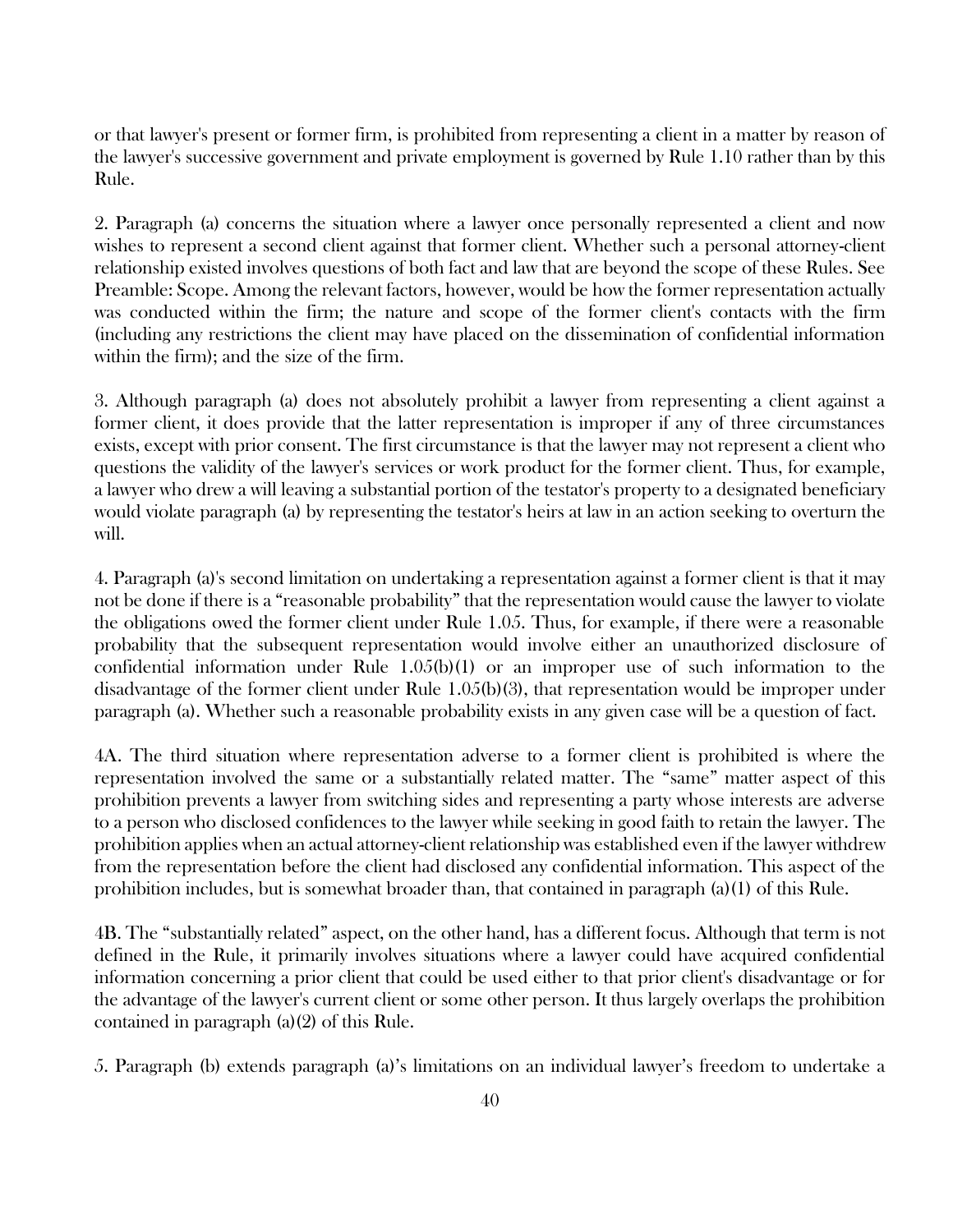representation against that lawyer's former client to all other lawyers who are or become members of or associated with the firm in which that lawyer is practicing. Thus, for example, if a client severs the attorney-client relationship with a lawyer who remains in a firm, the entitlement of that individual lawyer to undertake a representation against that former client is governed by paragraph (a); and all other lawyers who are or become members of or associated with that lawyer's firm are treated in the same manner by paragraph (b). Similarly, if a lawyer severs his or her association with a firm and that firm retains as a client a person whom the lawyer personally represented while with the firm, that lawyer's ability thereafter to undertake a representation against that client is governed by paragraph (a); and all other lawyers who are or become members of or associates with that lawyer's new firm are treated in the same manner by paragraph (b). See also paragraph 19 of the comment to Rule 1.06.

6. Paragraph (c) addresses the situation of former partners or associates of a lawyer who once had represented a client when the relationship between the former partners or associates and the lawyer has been terminated. In that situation, the former partners or associates are prohibited from questioning the validity of such lawyer's work product and from undertaking representation which in reasonable probability will involve a violation of Rule 1.05. Such a violation could occur, for example, when the former partners or associates retained materials in their files from the earlier representation of the client that, if disclosed or used in connection with the subsequent representation, would violate Rule 1.05(b)(1) or  $(b)(3)$ .

7. Thus, the effect of paragraph (b) is to extend any inability of a particular lawyer under paragraph (a) to undertake a representation against a former client to all other lawyers who are or become members of or associated with any firm in which that lawyer is practicing. If, on the other hand, a lawyer disqualified by paragraph (a) should leave a firm, paragraph (c) prohibits lawyers remaining in that firm from undertaking a representation that would be forbidden to the departed lawyer only if that representation would violate subparagraphs (a)(1) or (a)(2). Finally, should those other lawyers cease to be members of the same firm as the lawyer affected by paragraph (a) without personally coming within its restrictions, they thereafter may undertake the representation against the lawyer's former client unless prevented from doing so by some other of these Rules.

8. Although not required to do so by Rule 1.05 or this Rule, some courts, as a procedural decision, disqualify a lawyer for representing a present client against a former client when the subject matter of the present representation is so closely related to the subject matter of the prior representation that confidences obtained from the former client might be useful in the representation of the present client. See Comment 17 to Rule 1.06. This so-called "substantial relationship" test is defended by asserting that to require a showing that confidences of the first client were in fact used for the benefit of the subsequent client as a condition to procedural disqualification would cause disclosure of the confidences that the court seeks to protect. A lawyer is not subject to discipline under Rule 1.05(b)(1), (3), or (4), however, unless the protected information is actually used. Likewise, a lawyer is not subject to discipline under this Rule unless the new representation by the lawyer in reasonable probability would result in a violation of those provisions.

9. Whether the "substantial relationship" test will continue to be employed as a standard for procedural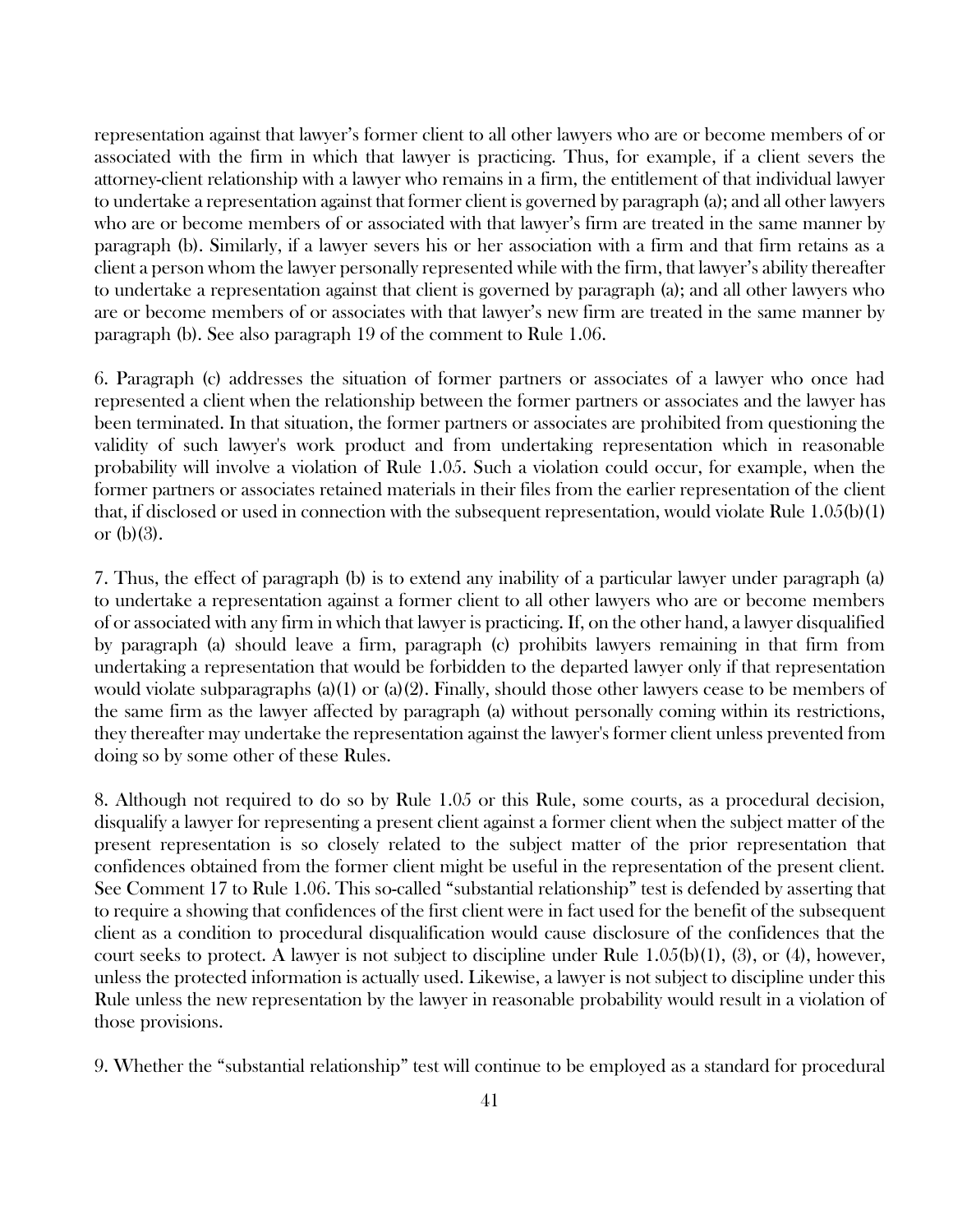disqualification is a matter beyond the scope of these Rules. See Preamble: Scope. The possibility that such a disqualification might be sought by the former client or granted by a court, however, is a matter that could be of substantial importance to the present client in deciding whether or not to retain or continue to employ a particular lawyer or law firm as its counsel. Consequently, a lawyer should disclose those possibilities, as well as their potential consequences for the representation, to the present client as soon as the lawyer becomes aware of them; and the client then should be allowed to decide whether or not to obtain new counsel. See Rules 1.03(b) and 1.06(b).

10. This Rule is primarily for the protection of clients and its protections can be waived by them. A waiver is effective only if there is consent after disclosure of the relevant circumstances, including the lawyer's past or intended role on behalf of each client, as appropriate. See Comments 7 and 8 to Rule 1.06.

# Rule 1.10. Successive Government and Private Employment

(a) Except as law may otherwise expressly permit, a lawyer shall not represent a private client in connection with a matter in which the lawyer participated personally and substantially as a public officer or employee, unless the appropriate government agency consents after consultation.

(b) No lawyer in a firm with which a lawyer subject to paragraph (a) is associated may knowingly undertake or continue representation in such a matter unless:

(1) The lawyer subject to paragraph (a) is screened from any participation in the matter and is apportioned no part of the fee therefrom; and

(2) written notice is given with reasonable promptness to the appropriate government agency.

(c) Except as law may otherwise expressly permit, a lawyer having information that the lawyer knows or should know is confidential government information about a person or other legal entity acquired when the lawyer was a public officer or employee may not represent a private client whose interests are adverse to that person or legal entity.

(d) After learning that a lawyer in the firm is subject to paragraph (c) with respect to a particular matter, a firm may undertake or continue representation in that matter only if that disqualified lawyer is screened from any participation in the matter and is apportioned no part of the fee therefrom.

(e) Except as law may otherwise expressly permit, a lawyer serving as a public officer or employee shall not:

(1) Participate in a matter involving a private client when the lawyer had represented that client in the same matter while in private practice or nongovernmental employment, unless under applicable law no one is, or by lawful delegation may be, authorized to act in the lawyer's stead in the matter; or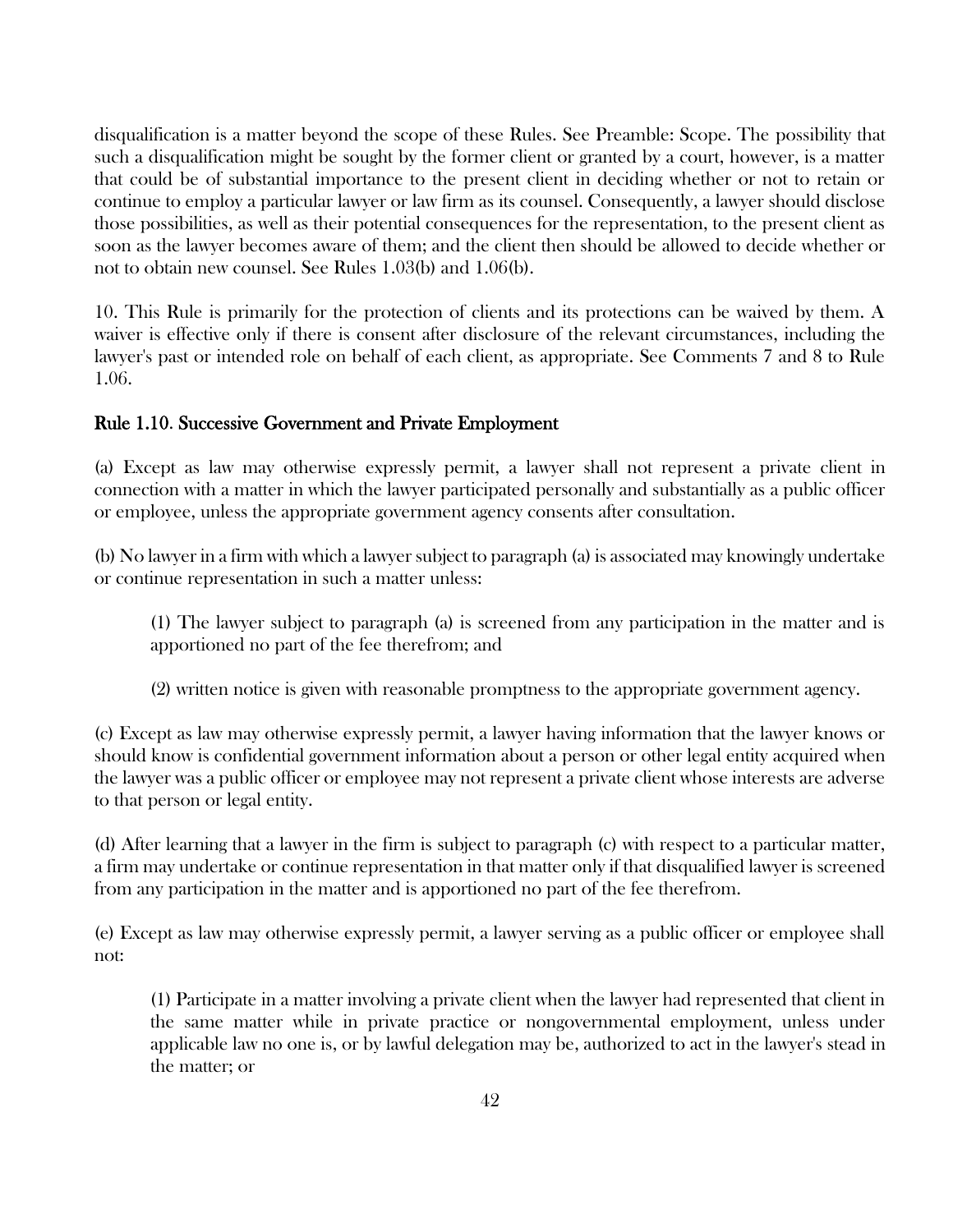(2) Negotiate for private employment with any person who is involved as a party or as attorney for a party in a matter in which the lawyer is participating personally and substantially.

(f) As used in this rule, the term "matter" does not include regulation-making or rule-making proceedings or assignments, but includes:

(1) Any adjudicatory proceeding, application, request for a ruling or other determination, contract, claim, controversy, investigation, charge accusation, arrest or other similar, particular transaction involving a specific party or parties; and

(2) any other action or transaction covered by the conflict of interest rules of the appropriate government agency.

(g) As used in this rule, the term "confidential government information" means information which has been obtained under governmental authority and which, at the time this rule is applied, the government is prohibited by law from disclosing to the public or has a legal privilege not to disclose, and which is not otherwise available to the public.

(h) As used in this Rule, "Private Client" includes not only a private party but also a governmental agency if the lawyer is not a public officer or employee of that agency.

(i) A lawyer who serves as a public officer or employee of one body politic after having served as a public officer of another body politic shall comply with paragraphs (a) and (c) as if the second body politic were a private client and with paragraph (e) as if the first body politic were a private client.

# Comment:

1. This Rule prevents a lawyer from exploiting public office for the advantage of a private client.

2. A lawyer licensed or specially admitted in Texas and representing a government agency is subject to the Texas Disciplinary Rules of Professional Conduct, including the prohibition against representing adverse interests stated in Rule 1.06 and the protections afforded former clients in Rule 1.09. In addition, such a lawyer is subject to this Rule and to statutes and government regulations regarding conflict of interest. Such statutes and regulations may circumscribe the extent to which the government agency may give consent under paragraph (a) of this Rule.

3. Where a public agency and a private client are represented in succession by a lawyer, the risk exists that power or discretion vested in public authority might be used for the special benefit of the private client. A lawyer should not be in a position where benefit to a private client might affect performance of the lawyer's professional functions on behalf of public authority. Also, unfair advantage could accrue to the private client by reason of access to confidential government information about the client's adversary obtainable only through the lawyer's government service. However, the rules governing lawyers presently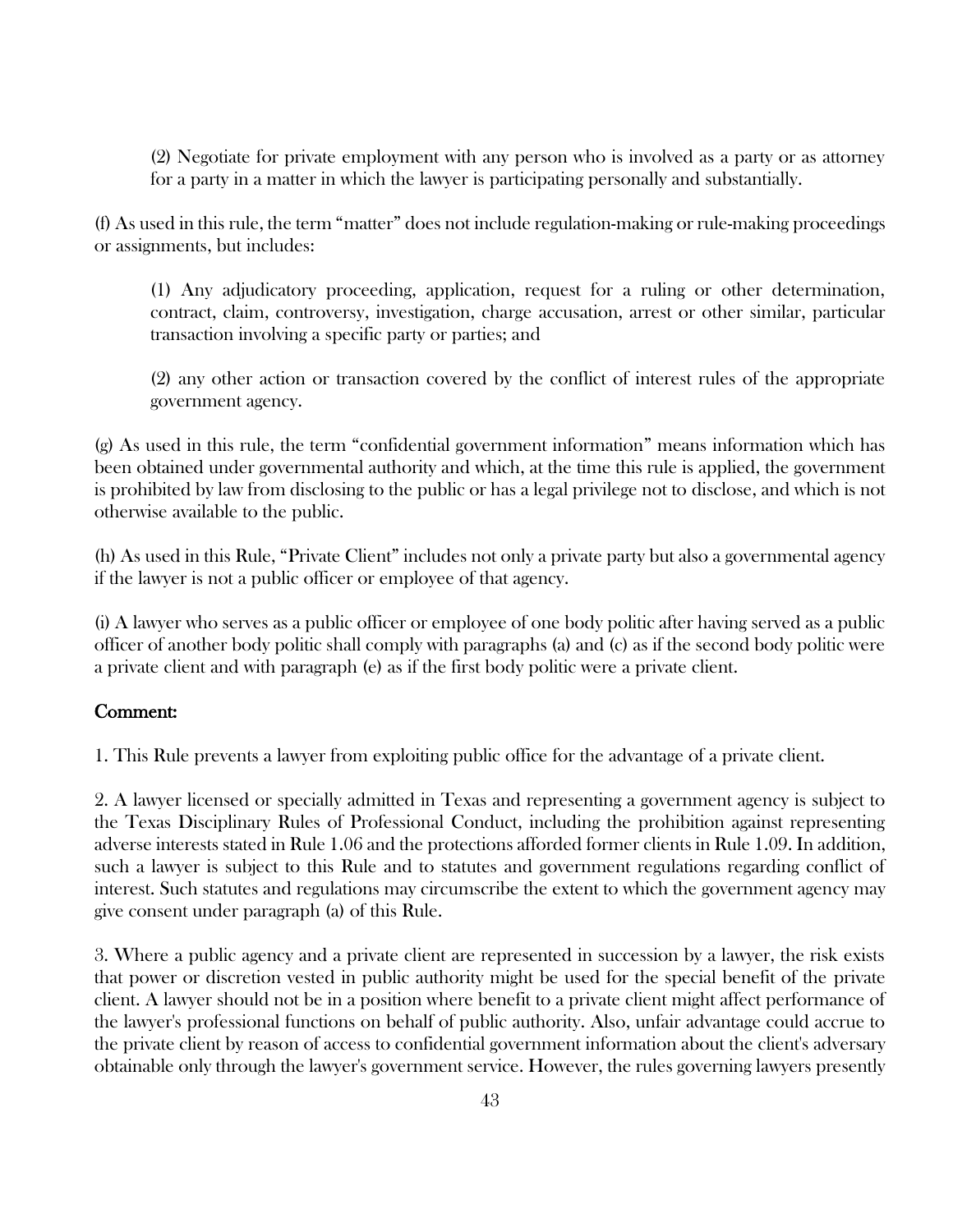or formerly employed by a government agency should not be so restrictive as to inhibit transfer of employment to and from the government. The government has a legitimate need to attract qualified lawyers as well as to maintain high ethical standards. The provisions for screening and waiver are necessary to avoid imposing too severe a deterrent against entering public service. Although "screening" is not defined, the screening provisions contemplate that the screened lawyer has not furnished and will not furnish other lawyers with information relating to the matter, will not have access to the files pertaining to the matter, and will not participate in any way as a lawyer or adviser in the matter.

4. When the client of a lawyer in private practice is an agency of one government, that agency is a private client for purposes of this Rule. See paragraph (h). If the lawyer thereafter becomes an officer or employee of an agency of another government, as when a lawyer represents a city and subsequently is employed by a federal agency, the lawyer is subject to paragraph (e). A lawyer who has been a public officer or employee of one body politic and who becomes a public officer or employee of another body politic is subject to paragraphs (a), (c) and (e). See paragraph (i). Thus, paragraph (i) protects a governmental agency without regard to whether the lawyer was or becomes a private practitioner or a public officer or employee.

5. Paragraphs (b)(1) and (d)(1) do not prohibit a lawyer from receiving a salary or partnership share established by prior independent agreement. They prohibit directly relating the attorney's compensation to the fee in the matter in which the lawyer is disqualified.

6. Paragraph (b)(2) does not require that a lawyer give notice to the governmental agency at a time when premature disclosure would injure the client; a requirement for premature disclosure might preclude engagement of the lawyer. Such notice is, however, required to be given as soon as practicable in order that the government agency or affected person will have a reasonable opportunity to ascertain compliance with Rule 1.10 and to take appropriate action if necessary.

7. Paragraph (c) operates only when the lawyer in question has actual as opposed to imputed knowledge of the confidential government information.

8. Paragraphs (a) and (e) do not prohibit a lawyer from jointly representing a private party and a government agency when doing so is permitted by Rule 1.06 and is not otherwise prohibited by law.

9. Paragraph (e)(1) does not disqualify other lawyers in the agency with which the lawyer in question has become associated. Although the rule does not require that the lawyer in question be screened from participation in the matter, the sound practice would be to screen the lawyer to the extent feasible. In any event, the lawyer in question must comply with Rule 1.05.

10. As used in paragraph (i), "one body politic" refers to one unit or level of government such as the federal government, a state government, a county, a city or a precinct. The term does not refer to different agencies within the same body politic or unit of government.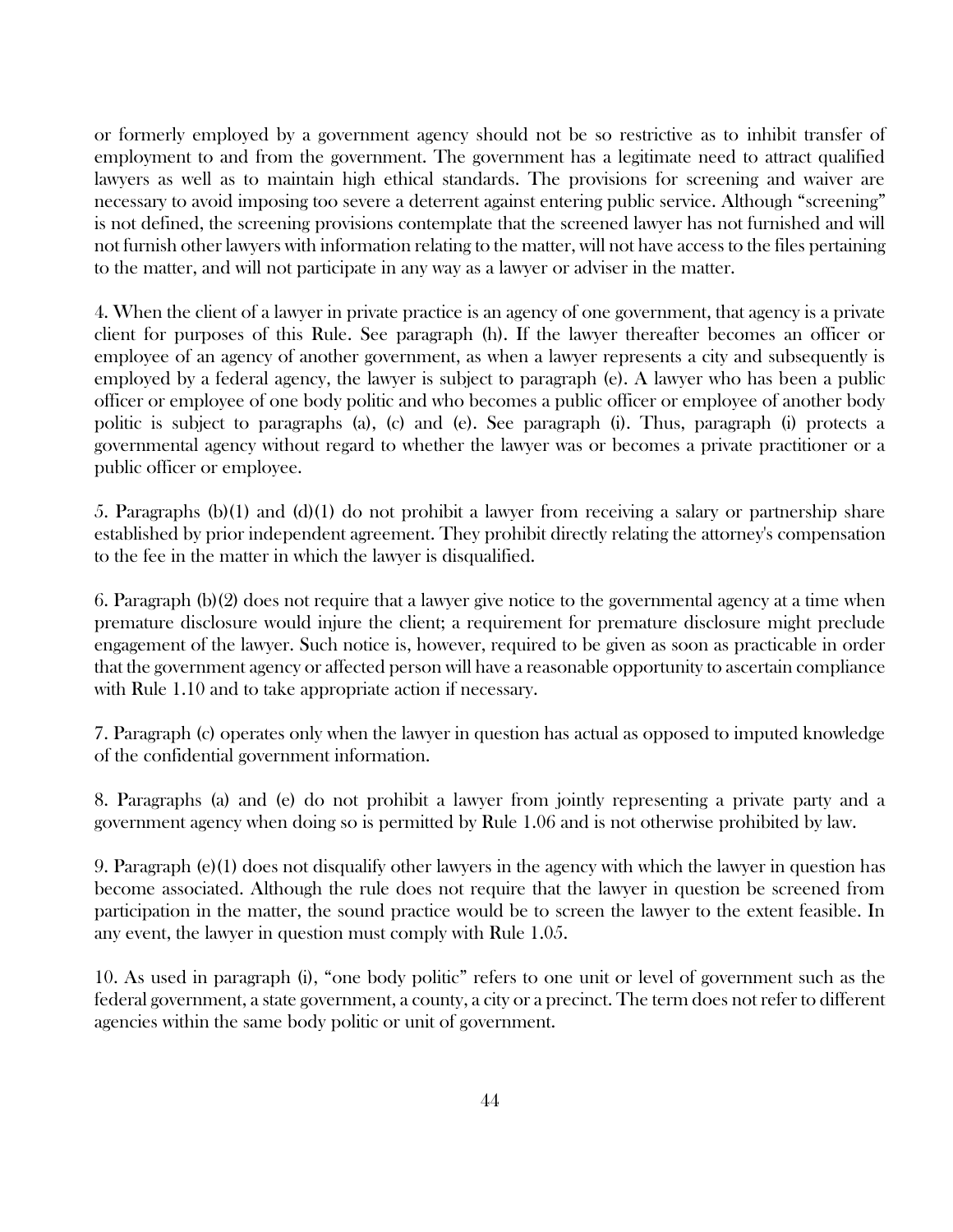# Rule 1.11. Adjudicatory Official or Law Clerk

(a) A lawyer shall not represent anyone in connection with a matter in which the lawyer has passed upon the merits or otherwise participated personally and substantially as an adjudicatory official or law clerk to an adjudicatory official, unless all parties to the proceeding consent after disclosure.

(b) A lawyer who is an adjudicatory official shall not negotiate for employment with any person who is involved as a party or as attorney for a party in a pending matter in which that official is participating personally and substantially. A lawyer serving as a law clerk to an adjudicatory official may negotiate for employment with a party or attorney involved in a matter in which the clerk is participating personally and substantially, but only after the clerk has notified the adjudicatory official.

(c) If paragraph (a) is applicable to a lawyer, no other lawyer in a firm with which that lawyer is associated may knowingly undertake or continue representation in the matter unless:

(1) the lawyer who is subject to paragraph (a) is screened from participation in the matter and is apportioned no part of the fee therefrom; and

(2) written notice is promptly given to the other parties to the proceeding.

#### Comment:

1. This Rule generally parallels Rule 1.10. The term "personally and substantially" signifies that a judge who was a member of a multi-member court and thereafter left judicial office to practice law is not prohibited from representing a client in a matter pending in the court but in which the former judge did not participate. So also the fact that a former judge exercised administrative responsibility in a court does not prevent the former judge from acting as a lawyer in matters where the judge had previously exercised remote or incidental administrative responsibility that did not affect the merits. Compare the Comments to Rule 1.10.

2. The term "Adjudicatory Official" includes not only judges but also comparable officials serving on tribunals, such as judges pro tempore, referees, special masters, hearing officers and other parajudicial officers, as well as lawyers who serve as part-time judges. Compliance provisions B(2) and C of the Texas Code of Judicial Conduct provide that a part-time judge or judge pro tempore may not "act as a lawyer in a proceeding in which he has served as a judge or in any other proceeding related thereto." Although phrased differently from this rule, those provisions correspond in meaning.

3. Some law clerks have not been licensed as lawyers at the time they commence service as law clerks. Obviously, paragraph (b) cannot apply to a law clerk until the clerk has been licensed as a lawyer. Paragraph (a) applies, however, to a lawyer without regard to whether the lawyer had been licensed at the time of the service as a law clerk, and once that law clerk is licensed as a lawyer and joins a firm, paragraph (c) applies to the firm.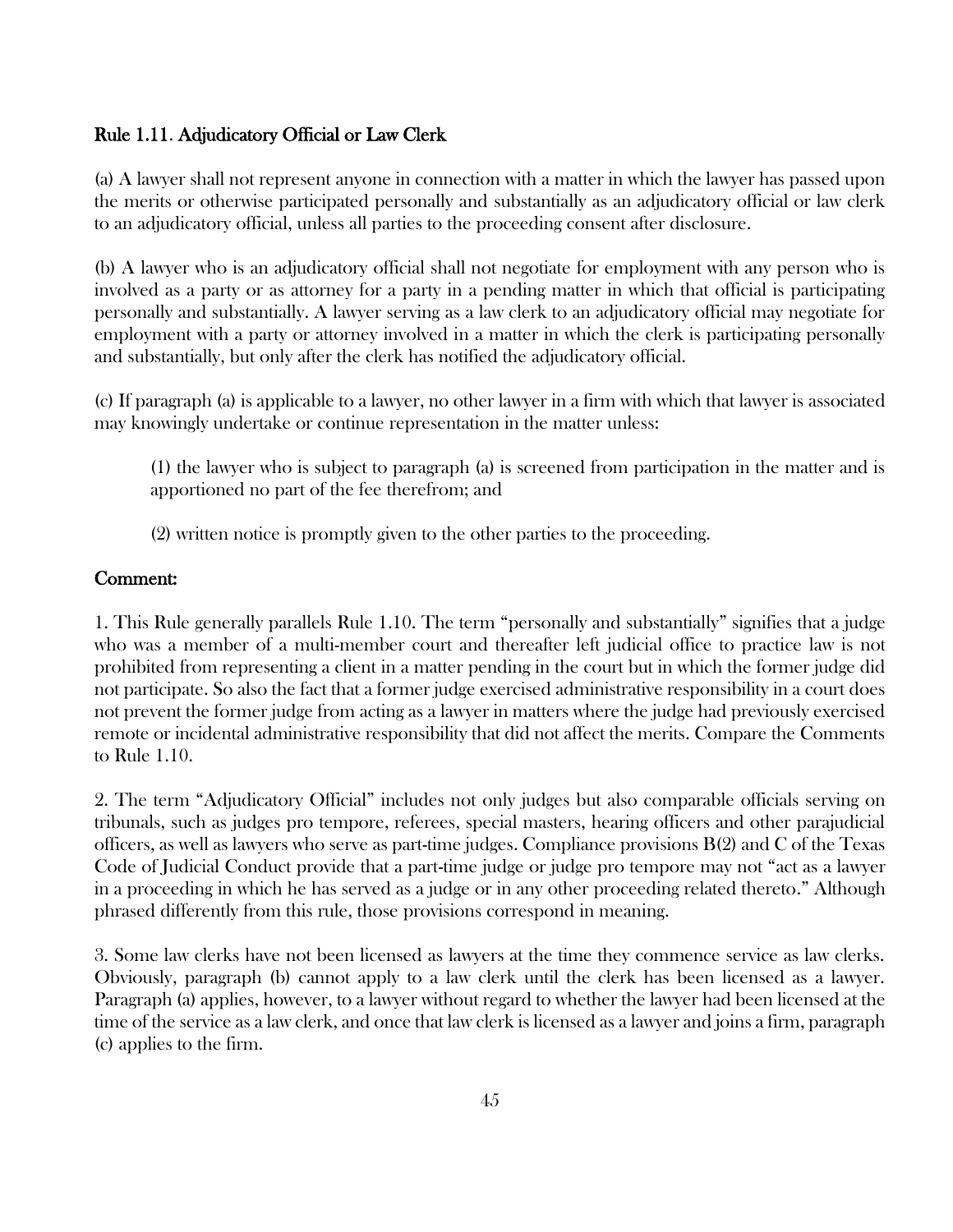4. Paragraph (c) does not prohibit a lawyer from receiving a salary or partnership share established by prior independent agreement. It prohibits directly relating the lawyer's compensation to the fee in the matter in which the lawyer is disqualified.

# Rule 1.12. Organization as a Client

(a) A lawyer employed or retained by an organization represents the entity. While the lawyer in the ordinary course of working relationships may report to, and accept direction from, an entity's duly authorized constituents, in the situations described in paragraph (b) the lawyer shall proceed as reasonably necessary in the best interest of the organization without involving unreasonable risks of disrupting the organization and of revealing information relating to the representation to persons outside the organization.

(b) A lawyer representing an organization must take reasonable remedial actions whenever the lawyer learns or knows that:

(1) an officer, employee, or other person associated with the organization has committed or intends to commit a violation of a legal obligation to the organization or a violation of law which reasonably might be imputed to the organization;

(2) the violation is likely to result in substantial injury to the organization; and

(3) the violation is related to a matter within the scope of the lawyer's representation of the organization.

(c) Except where prior disclosure to persons outside the organization is required by law or other Rules, a lawyer shall first attempt to resolve a violation by taking measures within the organization. In determining the internal procedures, actions or measures that are reasonably necessary in order to comply with paragraphs (a) and (b), a lawyer shall give due consideration to the seriousness of the violation and its consequences, the scope and nature of the lawyer's representation, the responsibility in the organization and the apparent motivation of the person involved, the policies of the organization concerning such matters, and any other relevant considerations. Such procedures, actions and measures may include, but are not limited to, the following:

(1) asking reconsideration of the matter;

(2) advising that a separate legal opinion on the matter be sought for presentation to appropriate authority in the organization; and

(3) referring the matter to higher authority in the organization, including, if warranted by the seriousness of the matter, referral to the highest authority that can act in behalf of the organization as determined by applicable law.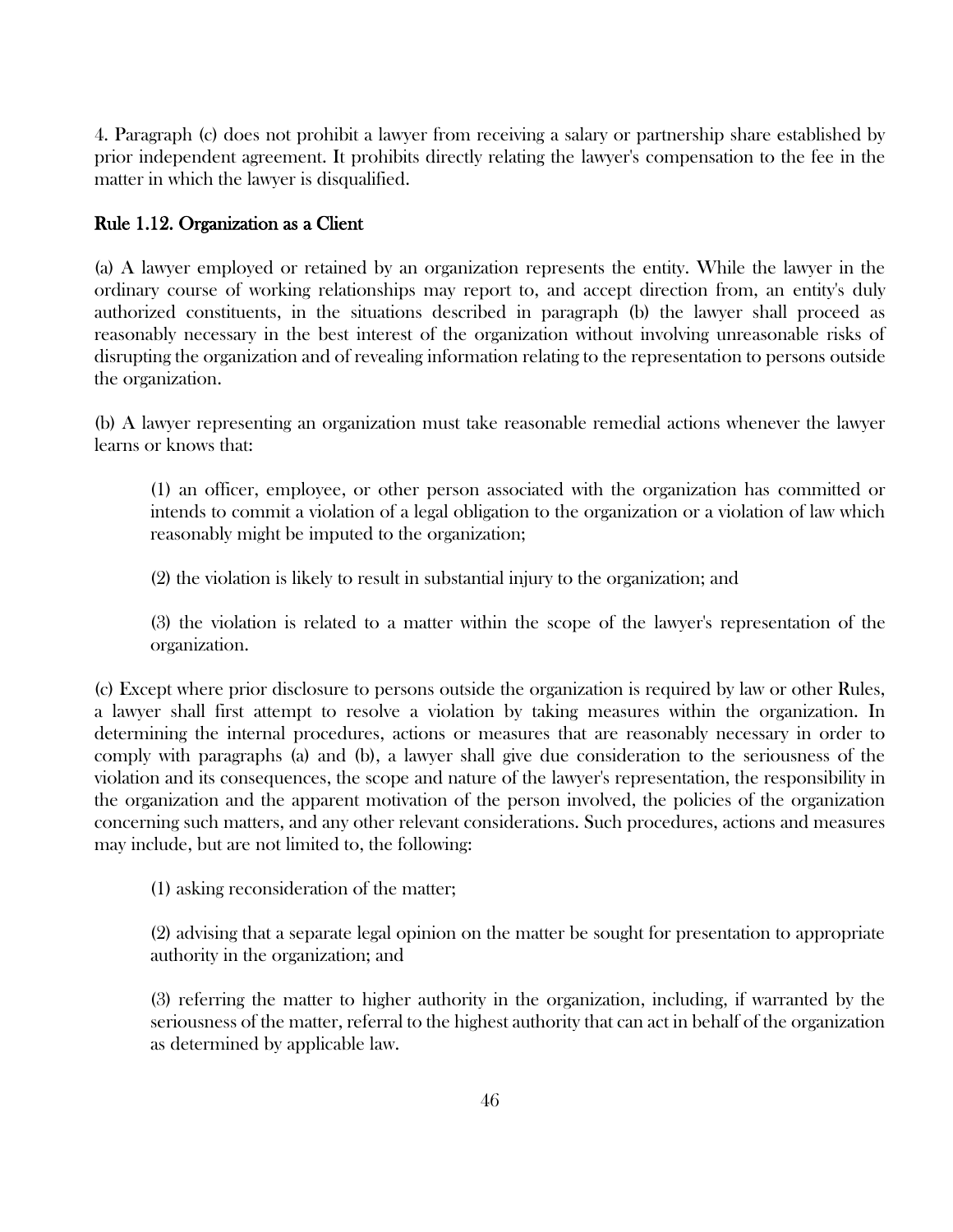(d) Upon a lawyer's resignation or termination of the relationship in compliance with Rule 1.15, a lawyer is excused from further proceeding as required by paragraphs (a), (b) and (c), and any further obligations of the lawyer are determined by Rule 1.05.

(e) In dealing with an organization's directors, officers, employees, members, shareholders or other constituents, a lawyer shall explain the identity of the client when it is apparent that the organization's interests are adverse to those of the constituents with whom the lawyer is dealing or when explanation appears reasonably necessary to avoid misunderstanding on their part.

## Comment:

#### The Entity as the Client

1. A lawyer employed or retained to represent an organization represents the organization as distinct from its directors, officers, employees, members, shareholders or other constituents. Unlike individual clients who can speak and decide finally and authoritatively for themselves, an organization can speak and decide only through its agents or constituents such as its officers or employees. In effect, the lawyerclient relationship must be maintained through a constituent who acts as an intermediary between the organizational client and the lawyer. This fact requires the lawyer under certain conditions to be concerned whether the intermediary legitimately represents the organizational client.

2. As used in this Rule, the constituents of an organizational client, whether incorporated or an unincorporated association, include its directors, officers, employees, shareholders, members, and others serving in capacities similar to those positions or capacities. This Rule applies not only to lawyers representing corporations but to those representing an organization, such as an unincorporated association, union, or other entity.

3. When one of the constituents of an organizational client communicates with the organization's lawyer in that person's organizational capacity, the communication is protected by Rule 1.05. Thus, by way of example, if an officer of an organizational client requests its lawyers to investigate allegations of wrongdoing, interviews made in the course of that investigation between the lawyer and the client's employees or other constituents are covered by Rule 1.05. The lawyer may not disclose to such constituents information relating to the representation except for disclosures permitted by Rule 1.05.

## Clarifying the Lawyer's Role

4. There are times when the organization's interest may be or become adverse to those of one or more of its constituents. In such circumstances the lawyers should advise any constituent, whose interest the lawyer finds adverse to that of the organization of the conflict or potential conflict of interest, that the lawyer cannot represent such constituent, and that such person may wish to obtain independent representation. Care should be taken to assure that the individual understands that, when there is such adversity of interest, the lawyer for the organization cannot provide legal representation for that constituent individual, and that discussions between the lawyer for the organization and the individual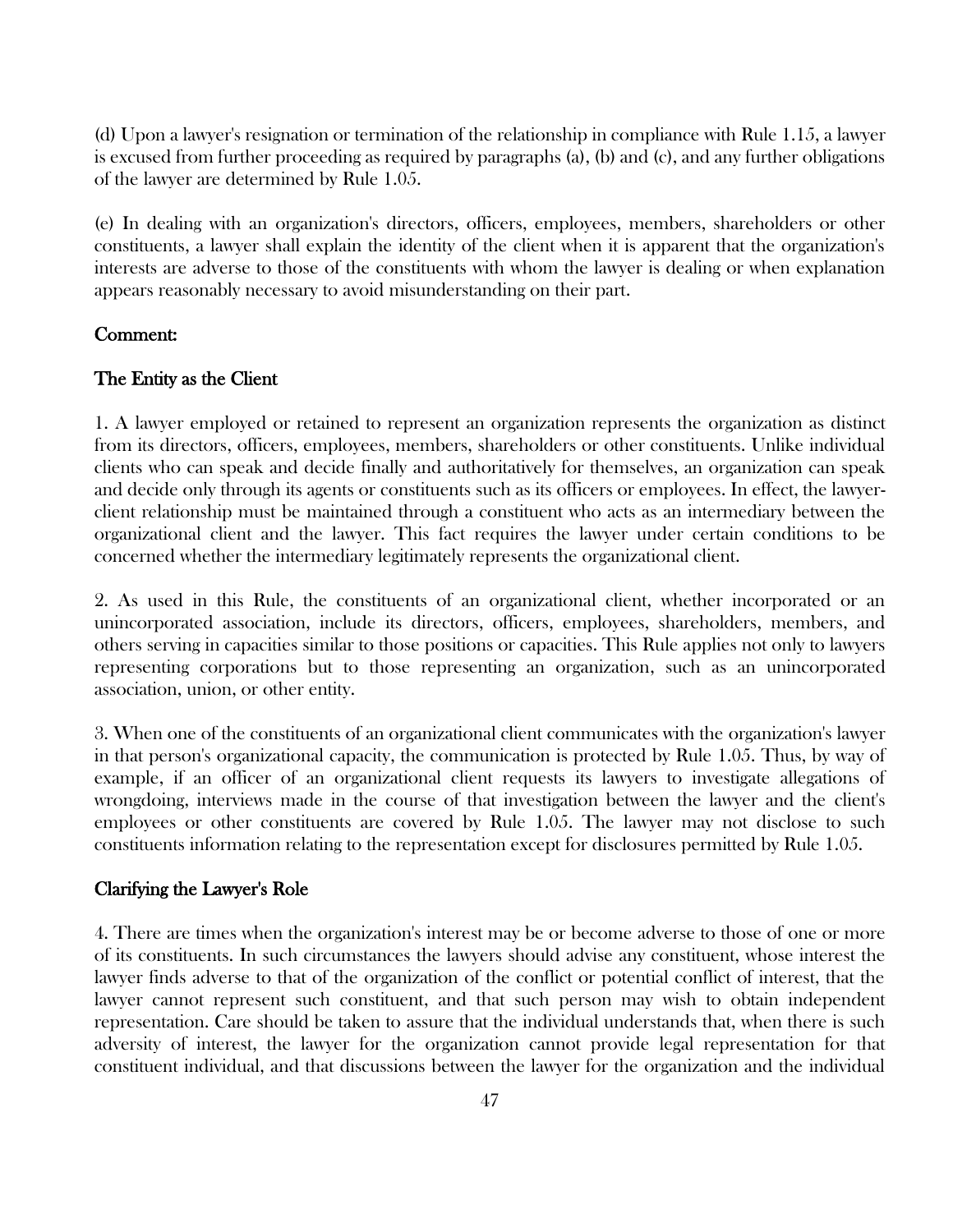may not be privileged insofar as that individual is concerned. Whether such a warning should be given by the lawyer for the organization to any constituent individual may turn on the facts of each case.

5. A lawyer representing an organization may, of course, also represent any of its directors, officers, employees, members, shareholders, or other constituents, subject to the provisions of Rule 1.06. If the organization's consent to the dual representation is required by Rule 1.06, the consent of the organization should be given by the appropriate official or officials of the organization other than the individual who is to be represented, or by the shareholders.

#### Decisions by Constituents

6. When constituents of the organization make decisions for it, the decisions ordinarily must be accepted by the lawyer even if their utility or prudence is doubtful. Decisions concerning policy and operations, including ones entailing serious risk, are not as such in the lawyer's province. However, different considerations arise when the lawyer knows, in regard to a matter within the scope of the lawyer's responsibility, that the organization is likely to be substantially injured by the action of a constituent that is in violation of law or in violation of a legal obligation to the organization. In such circumstances, the lawyer must take reasonable remedial measure. See paragraph (b). It may be reasonably necessary, for example, for the lawyer to ask the constituent to reconsider the matter. If that fails, or if the matter is of sufficient seriousness and importance to the organization, it may be reasonably necessary for the lawyer to take steps to have the matter reviewed by a higher authority in the organization. The stated policy of the organization may define circumstances and prescribe channels for such review, and a lawyer should encourage the formulation of such a policy. Even in the absence of organization policy, however, the lawyer may have an obligation to refer a matter to higher authority, depending on the seriousness of the matter and whether the constituent in question has apparent motives to act at variance with the organization's interest. At some point it may be useful or essential to obtain an independent legal opinion.

7. In some cases, it may be reasonably necessary for the lawyer to refer the matter to the organization's highest responsible authority. See paragraph (c)(3). Ordinarily, that is the board of directors or similar governing body. However, applicable law may prescribe that under certain conditions highest authority reposes elsewhere, such as in the independent directors of a corporation. Even that step may be unsuccessful. The ultimate and difficult ethical question is whether the lawyer should circumvent the organization's highest authority when it persists in a course of action that is clearly violative of law or of a legal obligation to the organization and is likely to result in substantial injury to the organization. These situations are governed by Rule 1.05; see paragraph (d) of this Rule. If the lawyer does not violate a provision of Rule 1.02 or Rule 1.05 by doing so, the lawyer's further remedial action, after exhausting remedies within the organization, may include revealing information relating to the representation to persons outside the organization. If the conduct of the constituent of the organization is likely to result in death or serious bodily injury to another, the lawyer may have a duty of revelation under Rule 1.05(e). The lawyer may resign, of course, in accordance with Rule 1.15, in which event the lawyer is excused from further proceeding as required by paragraphs (a), (b), and (c), and any further obligations are determined by Rule 1.05.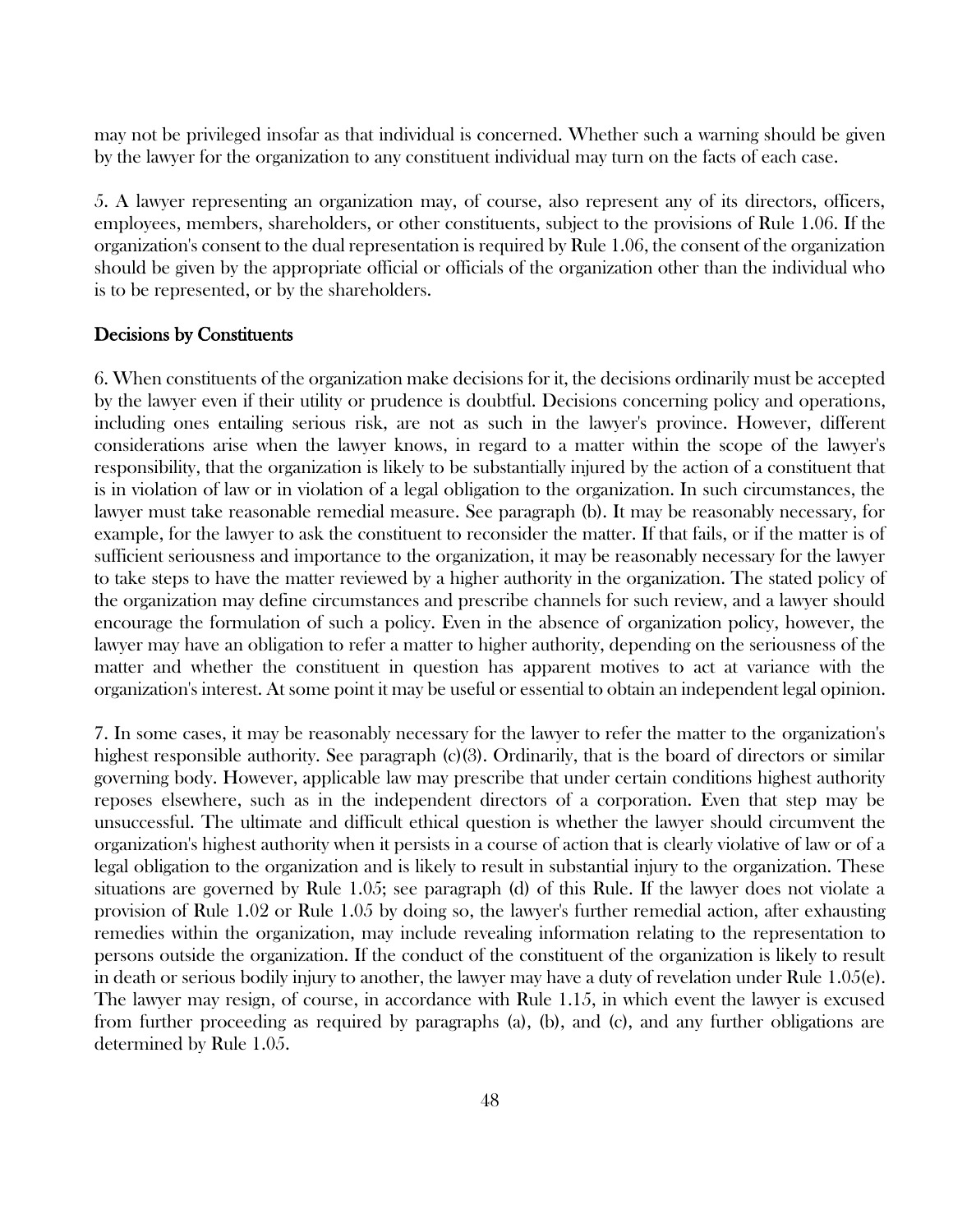#### Relation to Other Rules

8. The authority and responsibility provided in this Rule are concurrent with the authority and responsibility provided in other Rules. In particular, this Rule is consistent with the lawyer's responsibility under Rules 1.05, 1.08, 1.15, 3.03, and 4.01. If the lawyer's services are being used by an organization to further a crime or fraud by the organization, Rule 1.02(c) can be applicable.

### Government Agency

9. The duty defined in this Rule applies to governmental organizations. However, when the client is a governmental organization, a different balance may be appropriate between maintaining confidentiality and assuring that the wrongful official act is prevented or rectified, for public business is involved. In addition, duties of lawyers employed by the government or lawyers in military service may be defined by statutes and regulations. Therefore, defining precisely the identity of the client and prescribing the resulting obligations of such lawyers may be more difficult in the government context. Although in some circumstances the client may be a specific agency, it is generally the government as a whole. For example, if the action or failure to act involves the head of a bureau, either the department of which the bureau is a part or the government as a whole may be the client for purpose of this Rule. Moreover, in a matter involving the conduct of government officials, a government lawyer may have authority to question such conduct more extensively than that of a lawyer for a private organization in similar circumstances. This Rule does not limit that authority. See Preamble: Scope.

## Derivative Actions

10. Under generally prevailing law, the shareholders or members of a corporation may bring suit to compel the directors to perform their legal obligations in the supervision of the organization. Members of unincorporated associations have essentially the same right. Such an action may be brought nominally by the organization, but usually is, in fact, a legal controversy over management of the organization.

11. The question can arise whether counsel for the organization may defend such an action. The proposition that the organization is the lawyer's client does not alone resolve the issue. Most derivative actions are a normal incident of an organization's affairs, to be defended by the organization's lawyer like any other suit. However, if the claim involves serious charges of wrongdoing by those in control of the organization, a conflict may arise between the lawyer's duty to the organization and the lawyer's relationship with those managing or controlling its affairs.

## Rule 1.13. Conflicts: Public Interests Activities

A lawyer serving as a director, officer or member of a legal services, civic, charitable or law reform organization, apart from the law firm in which the lawyer practices, shall not knowingly participate in a decision or action of the organization:

(a) if participating in the decision would violate the lawyer's obligations to a client under Rule 1.06; or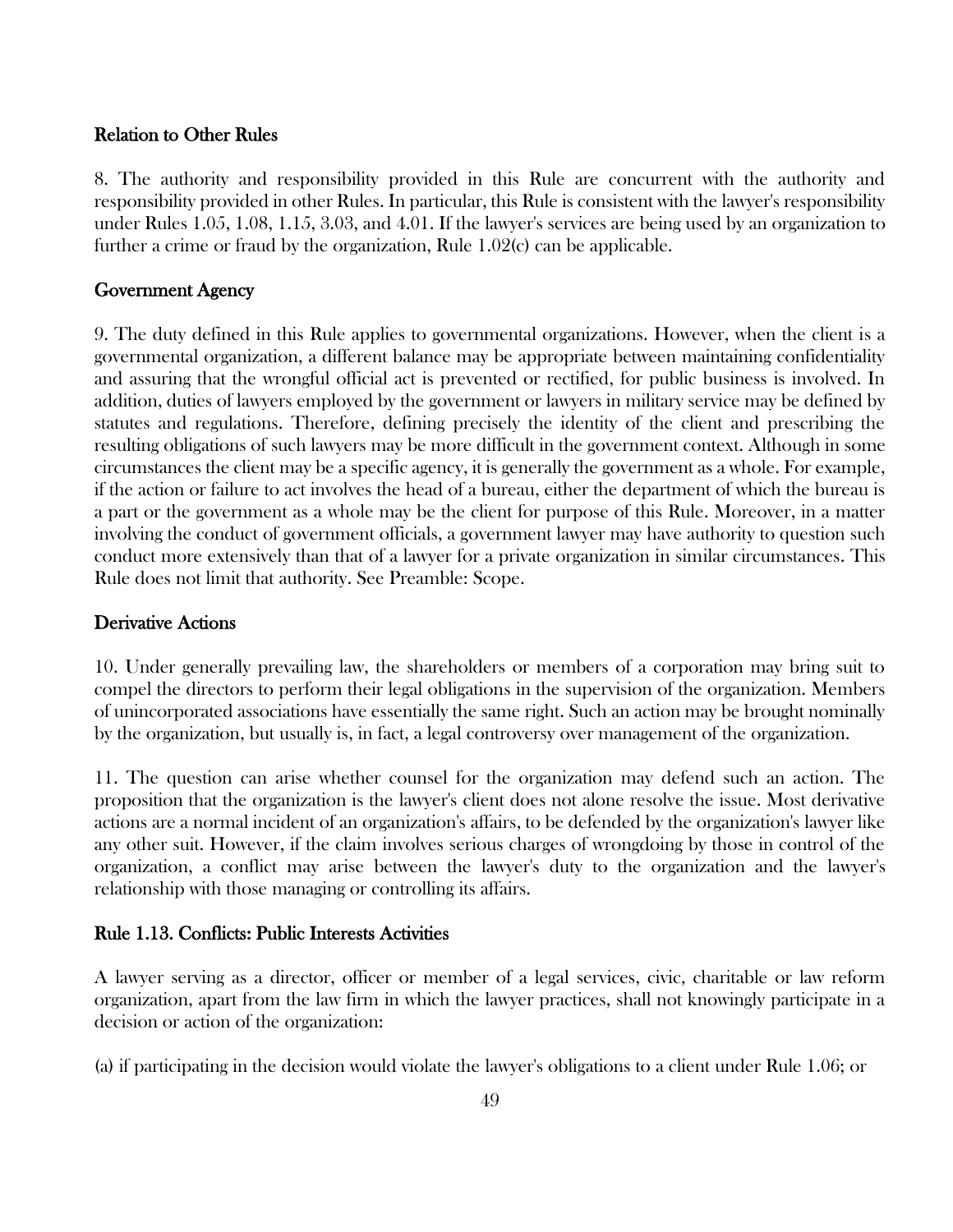(b) where the decision could have a material adverse effect on the representation of any client of the organization whose interests are adverse to a client of the lawyer.

# Comment:

1. Lawyers are encouraged to serve as directors, officers or members of legal services, civic, charitable or law reform organizations, and, with two exceptions, they may do so notwithstanding that the organization either itself has interests adverse to a client of the lawyer or else serves persons having such adverse interests.

2. When the lawyer is a director, officer or member of a legal services organization, further problems can arise when a client served by the organization has interests adverse to those of a client served by the lawyer. A lawyer-client relationship with persons served by the organization does not result solely from the lawyer's service in those capacities. Nonetheless, if the lawyer were to participate in an action or decision of the organization concerning that representation, a real danger of having this quality of the organizational client's representation being dictated by its adversary would be presented. To avoid that possibility, paragraph (b) prohibits a lawyer's participation in actions or decisions of the organization that could have a material adverse effect on the representation of any client of the organization, if that client's interests are adverse to those of a client of the lawyer.

3. Law reform organizations (like civic and charitable organizations) generally do not have clients, in which event paragraph (b) does not apply. For reasons of public policy, it is not generally considered a conflict of interest for a lawyer to engage in law reform activities even though such activities are adverse to the interests of the lawyer's private clients. A lawyer's representation of a client does not constitute an endorsement of the client's political, economic, social or moral views, nor does he forego his own. When the lawyer knows that the interests of a client may be materially benefitted by a law reform decision in which the lawyer participates, the lawyer should disclose that fact but need not identify the client.

# Rule 1.14. Safekeeping Property

(a) A lawyer shall hold funds and other property belonging in whole or in part to clients or third persons that are in a lawyer's possession in connection with a representation separate from the lawyer's own property. Such funds shall be kept in a separate account, designated as a "trust" or "escrow" account, maintained in the state where the lawyer's office is situated, or elsewhere with the consent of the client or third person. Other client property shall be identified as such and appropriately safeguarded. Complete records of such account funds and other property shall be kept by the lawyer and shall be preserved for a period of five years after termination of the representation.

(b) Upon receiving funds or other property in which a client or third person has an interest, a lawyer shall promptly notify the client or third person. Except as stated in this rule or otherwise permitted by law or by agreement with the client, a lawyer shall promptly deliver to the client or third person any funds or other property that the client or third person is entitled to receive and, upon request by the client or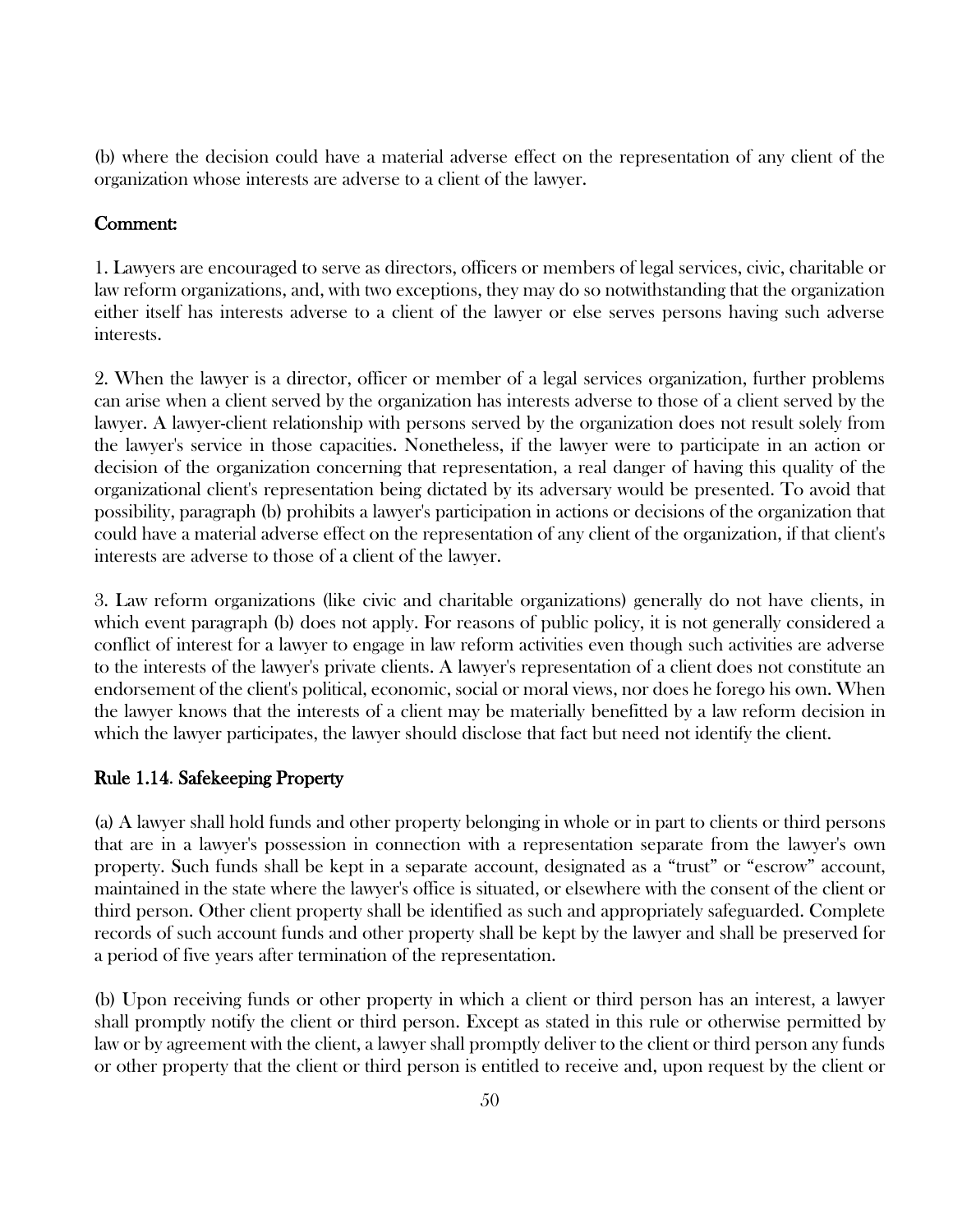third person, shall promptly render a full accounting regarding such property.

(c) When in the course of representation a lawyer is in possession of funds or other property in which both the lawyer and another person claim interests, the property shall be kept separate by the lawyer until there is an accounting and severance of their interest. All funds in a trust or escrow account shall be disbursed only to those persons entitled to receive them by virtue of the representation or by law. If a dispute arises concerning their respective interests, the portion in dispute shall be kept separated by the lawyer until the dispute is resolved, and the undisputed portion shall be distributed appropriately.

### Comment:

1. A lawyer should hold property of others with the care required of a professional fiduciary. Securities should be kept in a safe deposit box, except when some other form of safekeeping is warranted by special circumstances. All property which is the property of clients or third persons should be kept separate from the lawyer's business and personal property and, if monies, in one or more trust accounts. Separate trust accounts may be warranted when administering estate monies or acting in similar fiduciary capacities. Paragraph (a) requires that complete records of the funds and other property be maintained.

2. Lawyers often receive funds from third parties from which the lawyer's fee will be paid. These funds should be deposited into a lawyer's trust account. If there is risk that the client may divert the funds without paying the fee, the lawyer is not required to remit the portion from which the fee is to be paid. However, a lawyer may not hold funds to coerce a client into accepting the lawyer's contention. The disputed portion of the funds should be kept in trust and the lawyer should suggest means for prompt resolution of the dispute, such as arbitration. The undisputed portion of the funds should be promptly distributed to those entitled to receive them by virtue of the representation. A lawyer should not use even that portion of trust account funds due to the lawyer to make direct payment to general creditors of the lawyer of the lawyer's firm, because such a course of dealing increases the risk that all the assets of that account will be viewed as the lawyer's property rather than that of clients, and thus as available to satisfy the claims of such creditors. When a lawyer receives from a client monies that constitute a prepayment of a fee and that belongs to the client until the services are rendered, the lawyer should handle the fund in accordance with paragraph (c). After advising the client that the service has been rendered and the fee earned, and in the absence of a dispute, the lawyer may withdraw the fund from the separate account. Paragraph (c) does not prohibit participation in an IOLTA or similar program.

3. Third parties, such as client's creditors, may have just claims against funds or other property in a lawyer's custody. A lawyer may have a duty under applicable law to protect such third-party claims against wrongful interference by the client, and accordingly may refuse to surrender the property to the client. However, a lawyer should not unilaterally assume to arbitrate a dispute between the client and the third party.

4. The obligations of a lawyer under this Rule are independent of those arising from activity other than rendering legal service. For example, a lawyer who serves as an escrow agent is governed by the applicable law relating to fiduciaries even though the lawyer does not render legal services in the transaction.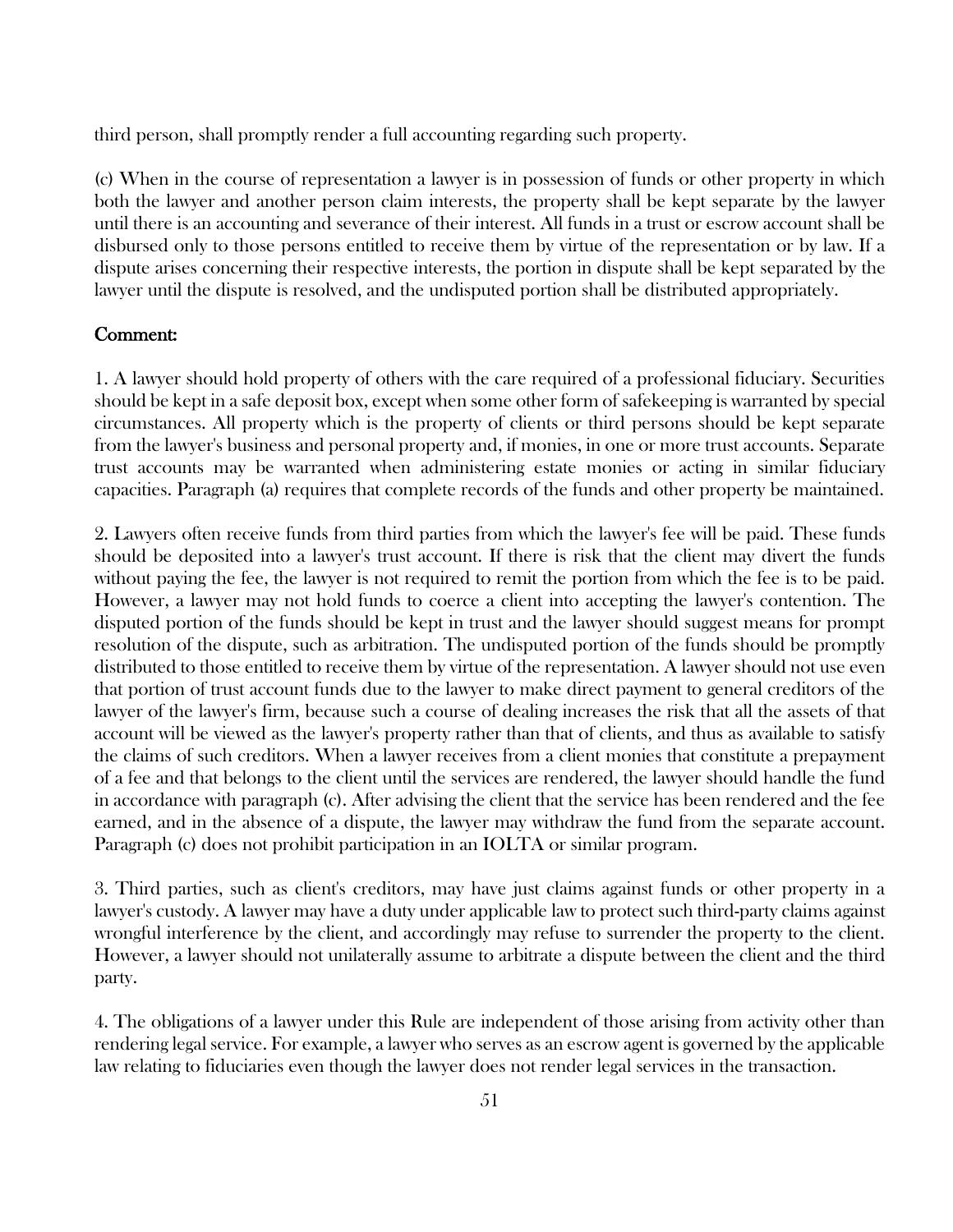5. The "client security fund" in Texas provides a means through the collective efforts of the bar to reimburse persons who have lost money or property as a result of dishonest conduct of a lawyer.

# Rule 1.15. Declining or Terminating Representation

(a) A lawyer shall decline to represent a client or, where representation has commenced, shall withdraw, except as stated in paragraph (c), from the representation of a client, if:

(1) the representation will result in violation of Rule 3.08, other applicable rules of professional conduct or other law;

(2) the lawyer's physical, mental or psychological condition materially impairs the lawyer's fitness to represent the client; or

(3) the lawyer is discharged, with or without good cause.

(b) Except as required by paragraph (a), a lawyer shall not withdraw from representing a client unless:

(1) withdrawal can be accomplished without material adverse effect on the interests of the client;

(2) the client persists in a course of action involving the lawyer's services that the lawyer reasonably believes may be criminal or fraudulent;

(3) the client has used the lawyer's services to perpetrate a crime or fraud;

(4) a client insists upon pursuing an objective that the lawyer considers repugnant or imprudent or with which the lawyer has fundamental disagreement;

(5) the client fails substantially to fulfill an obligation to the lawyer regarding the lawyer's services, including an obligation to pay the lawyer's fee as agreed, and has been given reasonable warning that the lawyer will withdraw unless the obligation is fulfilled;

(6) the representation will result in an unreasonable financial burden on the lawyer or has been rendered unreasonably difficult by the client; or

(7) other good cause for withdrawal exists.

(c) When ordered to do so by a tribunal, a lawyer shall continue representation notwithstanding good cause for terminating the representation.

(d) Upon termination of representation, a lawyer shall take steps to the extent reasonably practicable to protect a client's interests, such as giving reasonable notice to the client, allowing time for employment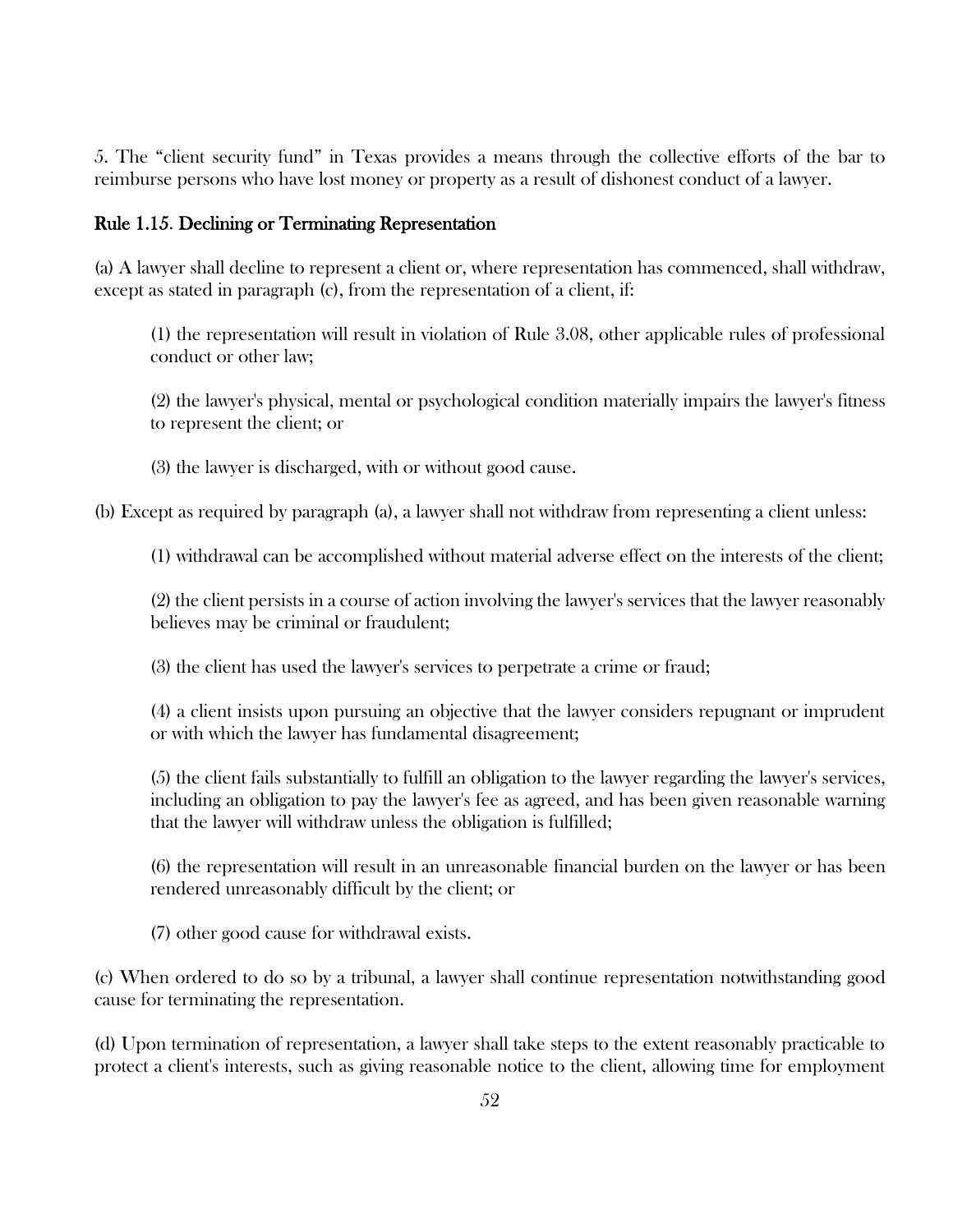of other counsel, surrendering papers and property to which the client is entitled and refunding any advance payments of fee that has not been earned. The lawyer may retain papers relating to the client to the extent permitted by other law only if such retention will not prejudice the client in the subject matter of the representation.

### Comment:

1. A lawyer should not accept representation in a matter unless it can be performed competently, promptly, and without improper conflict of interest. See generally Rules 1.01, 1.06, 1.07, 1.08, and 1.09. Having accepted the representation, a lawyer normally should endeavor to handle the matter to completion. Nevertheless, in certain situations the lawyer must terminate the representation and in certain other situations the lawyer is permitted to withdraw.

#### Mandatory Withdrawal

2. A lawyer ordinarily must decline employment if the employment will cause the lawyer to engage in conduct that the lawyer knows is illegal or that violates the Texas Disciplinary Rules of Professional Conduct. Rule 1.15(a)(1); cf. Rules 1.02(c), 3.01, 3.02, 3.03, 3.04, 3.08, 4.01, and 8.04. Similarly, paragraph (a)(1) of this Rule requires a lawyer to withdraw from employment when the lawyer knows that the employment will result in a violation of a rule of professional conduct or other law. The lawyer is not obliged to decline or withdraw simply because the client suggests such a course of conduct; a client may have made such a suggestion in the ill-founded hope that a lawyer will not be constrained by a professional obligation. Cf. Rule 1.02(c) and (d).

3. When a lawyer has been appointed to represent a client and in certain other instances in litigation, withdrawal ordinarily requires approval of the appointing authority or presiding judge. See also Rule 6.01. Difficulty may be encountered if withdrawal is based on the client's demand that the lawyer engage in unprofessional conduct. The tribunal may wish an explanation for the withdrawal, while the lawyer may be bound to keep confidential the facts that would constitute such an explanation. The lawyer's statement that professional considerations require termination of the representation ordinarily should be accepted as sufficient. See also Rule 1.06(e).

## Discharge

4. A client has the power to discharge a lawyer at any time, with or without cause, subject to liability for payment for the lawyer's services, and paragraph (a) of this Rule requires that the discharged lawyer withdraw. Where future dispute about the withdrawal may be anticipated, it may be advisable to prepare a written statement reciting the circumstances.

5. Whether a client can discharge an appointed counsel depends on the applicable law. A client seeking to do so should be given full explanation of the consequences. In some instances the consequences may include a decision by the appointing authority or presiding judge that appointment of successor counsel is unjustified, thus requiring the client to represent himself.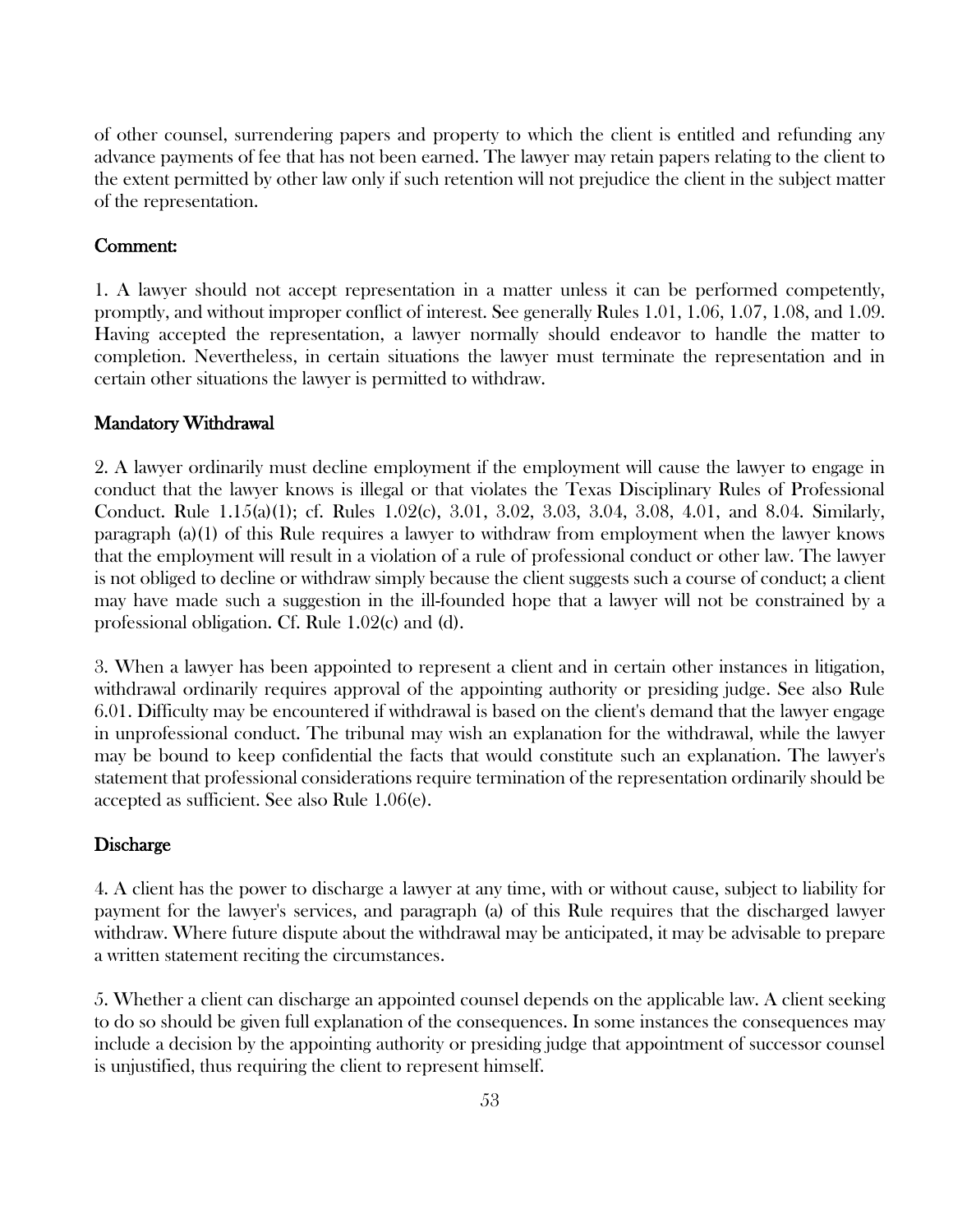### Client with Diminished Capacity

6. If a client lacks the legal capacity to discharge the lawyer, the lawyer may in some situations initiate proceedings for a conservatorship or similar protection of the client. See Rule 1.16.

## Optional Withdrawal

7. Paragraph (b) supplements paragraph (a) by permitting a lawyer to withdraw from representation in some certain additional circumstances. The lawyer has the option to withdraw if it can be accomplished without material adverse effect on the client's interests. Withdrawal is also justified if the client persists in a course of action that the lawyer reasonably believes is criminal or fraudulent, for a lawyer is not required to be associated with such conduct even if the lawyer does not further it. A lawyer is not required to discontinue the representation until the lawyer knows the conduct will be illegal or in violation of these rules, at which point the lawyer's withdrawal is mandated by paragraph  $(a)(1)$ . Withdrawal is also permitted if the lawyer's services were misused in the past. The lawyer also may withdraw where the client insists on pursuing a repugnant or imprudent objective or one with which the lawyer has fundamental disagreement. A lawyer may withdraw if the client refuses, after being duly warned, to abide by the terms of an agreement relating to the representation, such as an agreement concerning fees or court costs or an agreement limiting the objectives of the representation.

8. Withdrawal permitted by paragraph (b)(2) through (7) is optional with the lawyer even though the withdrawal may have a material adverse effect upon the interests of the client.

## Assisting the Client Upon Withdrawal

9. In every instance of withdrawal and even if the lawyer has been unfairly discharged by the client, a lawyer must take all reasonable steps to mitigate the consequences to the client. See paragraph (d). The lawyer may retain papers as security for a fee only to the extent permitted by law.

10. Other rules, in addition to Rule 1.15, require or suggest withdrawal in certain situations. See Rules 1.01, 1.05 Comment 22, 1.06(e) and 1.07(c), 1.11(c), 1.12(d), and 3.08(a).

# Rule 1.16. Clients with Diminished Capacity

(a) When a client's capacity to make adequately considered decisions in connection with a representation is diminished, whether because of minority, mental impairment, or for another reason, the lawyer shall, as far as reasonably possible, maintain a normal client-lawyer relationship with the client.

(b) When the lawyer reasonably believes that the client has diminished capacity, is at risk of substantial physical, financial, or other harm unless action is taken, and cannot adequately act in the client's own interest, the lawyer may take reasonably necessary protective action. Such action may include, but is not limited to, consulting with individuals or entities that have the ability to take action to protect the client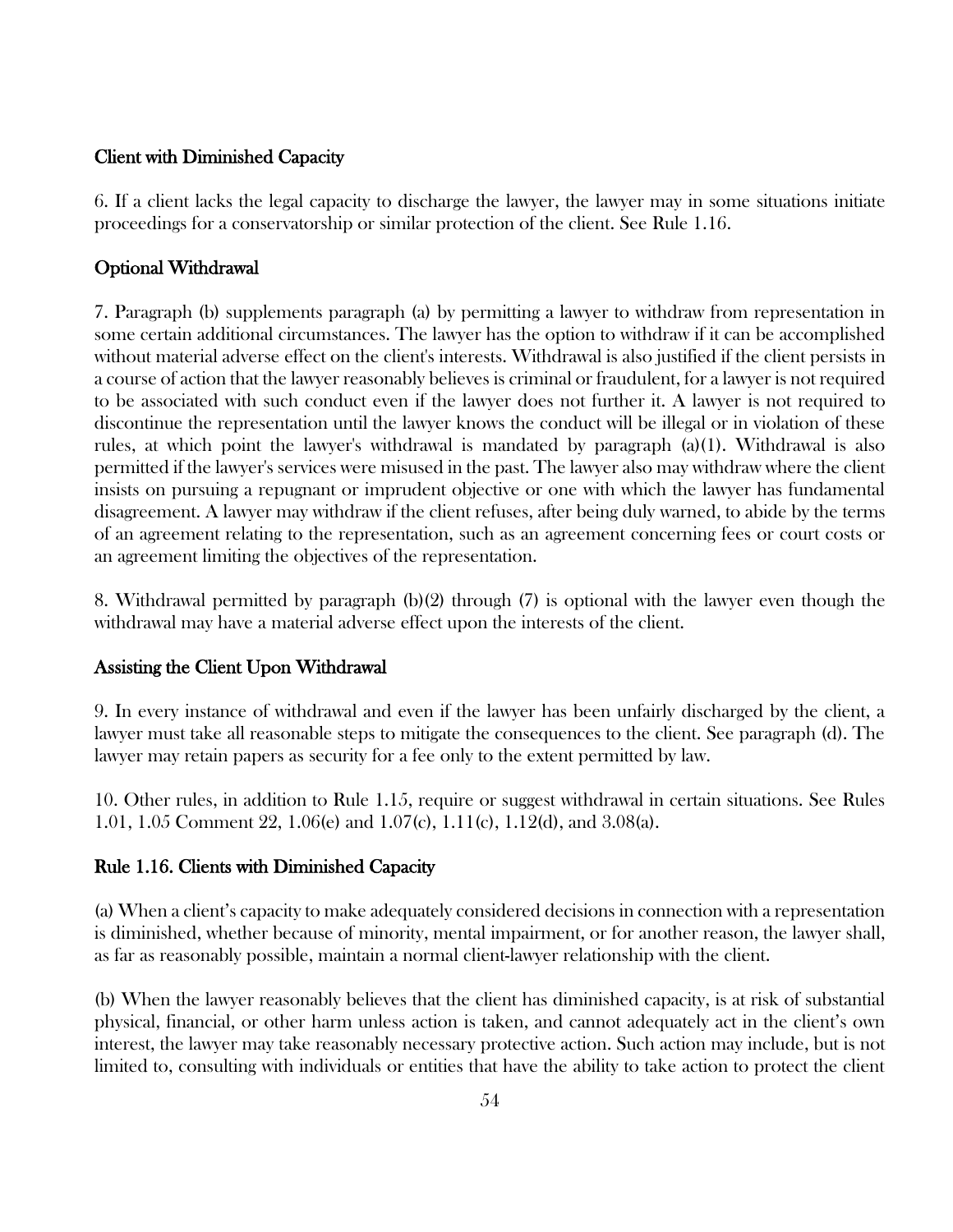and, in appropriate cases, seeking the appointment of a guardian ad litem, attorney ad litem, amicus attorney, or conservator, or submitting an information letter to a court with jurisdiction to initiate guardianship proceedings for the client.

(c) When taking protective action pursuant to (b), the lawyer may disclose the client's confidential information to the extent the lawyer reasonably believes is necessary to protect the client's interests.

## Comment:

1. The normal client-lawyer relationship is based on the assumption that the client, when properly advised and assisted, is capable of making decisions about important matters. However, maintaining the ordinary client-lawyer relationship may not be possible when the client suffers from a mental impairment, is a minor, or for some other reason has a diminished capacity to make adequately considered decisions regarding representation. In particular, a severely incapacitated person may have no power to make legally binding decisions. Nevertheless, a client with diminished capacity often can understand, deliberate on, and reach conclusions about matters affecting the client's own well-being. For example, some people of advanced age are capable of handling routine financial matters but need special legal protection concerning major transactions. Also, some children are regarded as having opinions entitled to weight in legal proceedings concerning their custody.

2. In determining the extent of the client's diminished capacity, the lawyer should consider and balance such factors as the client's ability to articulate reasoning leading to a decision, variability of state of mind, and ability to appreciate consequences of a decision; the substantive fairness of a decision; and the consistency of a decision with the lawyer's knowledge of the client's long-term commitments and values.

3. The fact that a client suffers from diminished capacity does not diminish the lawyer's obligation to treat the client with attention and respect. Even if the client has a guardian or other legal representative, the lawyer should, as far as possible, accord the client the normal status of a client, particularly in maintaining communication. If a guardian or other legal representative has been appointed for the client, however, the law may require the client's lawyer to look to the representative for decisions on the client's behalf. If the lawyer represents the guardian as distinct from the ward and is aware that the guardian is acting adversely to the ward's interest, the lawyer may have an obligation to prevent or rectify the guardian's misconduct.

4. The client may wish to have family members or other persons, including a previously designated trusted person, participate in discussions with the lawyer; however, paragraph (a) requires the lawyer to keep the client's interests foremost and, except when taking protective action authorized by paragraph (b), to look to the client, not the family members or other persons, to make decisions on the client's behalf. As part of the client in-take process, lawyers may wish to give new clients the opportunity to designate trusted persons who may be contacted by a lawyer if special needs arise. Any such procedure should provide sufficient information for the client to understand and confer with the lawyer about the designation of a trusted person. Standardized forms may be available from bar associations and practice groups. Information about trusted person designations should be appropriately safeguarded and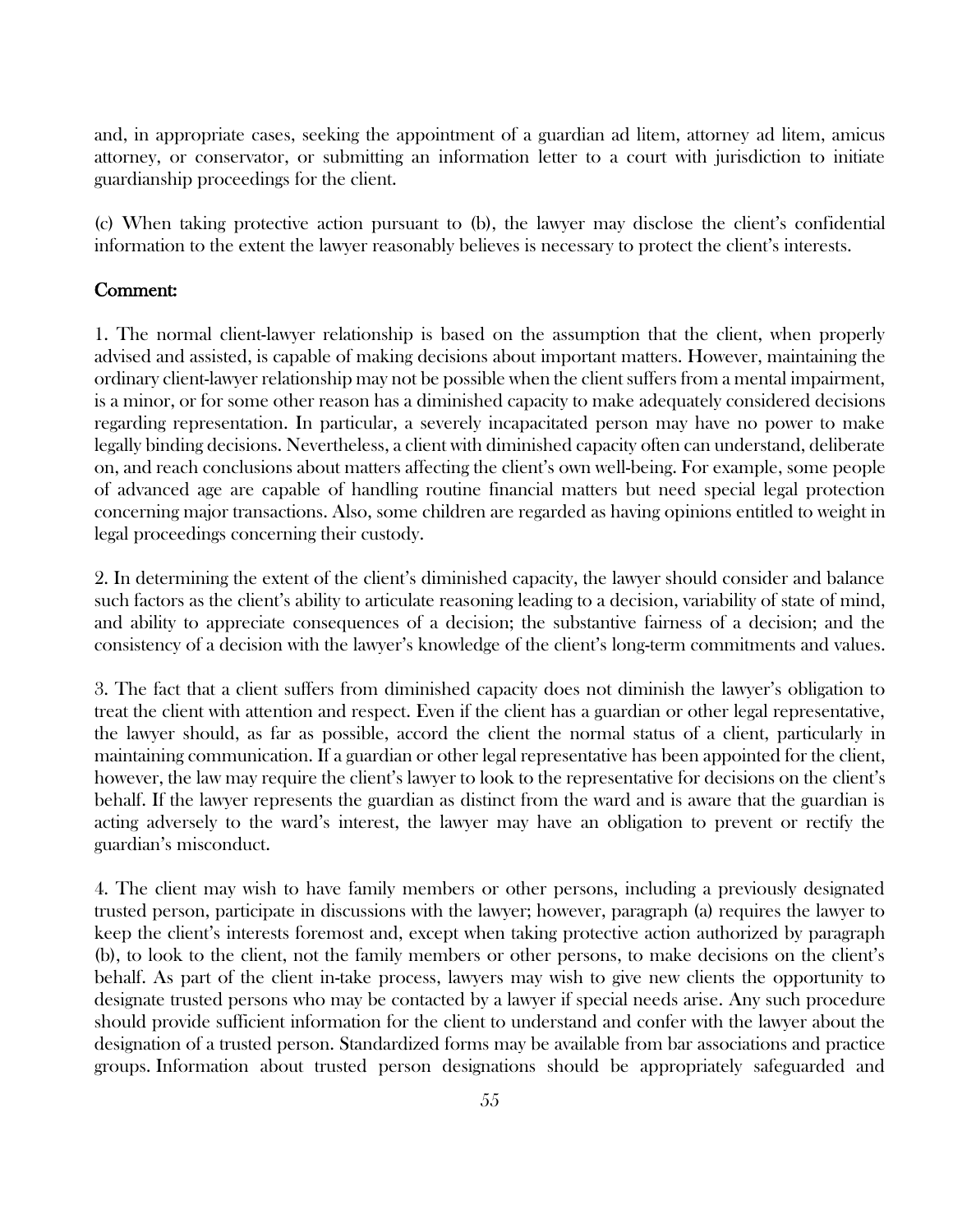periodically updated, as necessary. In matters involving a minor, whether the lawyer should look to the parents as natural guardians may depend on the type of proceeding or matter in which the lawyer is representing the minor.

### Taking Protective Action

5. Paragraph (b) contains a non-exhaustive list of actions a lawyer may take in certain circumstances to protect an existing client who does not have a guardian or other legal representative. Such actions could include consulting with family members, using a reconsideration period to permit clarification or improvement of circumstances, using voluntary surrogate decision-making tools such as existing durable powers of attorney, or consulting with support groups, professional services, adult-protective agencies, or other individuals or entities that have the ability to protect the client. In taking any protective action, the lawyer should be guided by such factors as the client's wishes and values to the extent known, the client's best interests, and the goals of intruding into the client's decision-making autonomy to the least extent feasible, maximizing client capacities, and respecting the client's family and social connections. If it appears to be necessary to disclose confidential information to a third person to protect the client's best interests, a lawyer should consider whether it would be prudent to ask for the client's consent to the disclosure. Only in compelling cases should the lawyer disclose confidential client information if the client has expressly refused to consent. The authority of a lawyer to disclose confidential client information to protect the interests of the client is limited and extends no further than is reasonably necessary to facilitate protective action.

#### Duties Under Other Law

6. Nothing in this Rule modifies or reduces a lawyer's obligations under other law.

7. A client with diminished capacity also may cause or threaten physical, financial, or other harm to third parties. In such situations, the client's lawyer should consult applicable law to determine the appropriate response.

8. When a legal representative has not been appointed, the lawyer should consider whether an appointment is reasonably necessary to protect the client's interests. Thus, for example, if a client with diminished capacity has substantial property that should be sold for the client's benefit, effective completion of the transaction may require appointment of a legal representative. In addition, applicable law provides for the appointment of legal representatives in certain circumstances. For example, the Texas Family Code prescribes when a guardian ad litem, attorney ad litem, or amicus attorney should be appointed in a suit affecting the parent-child relationship, and the Texas Estates Code prescribes when a guardian should be appointed for an incapacitated person. In many circumstances, however, appointment of a legal representative may be more expensive or traumatic for the client than circumstances in fact require. Evaluation of such circumstances is a matter entrusted to the lawyer's professional judgment. In considering alternatives, the lawyer should be aware of any law that requires the lawyer to advocate on the client's behalf for the action that imposes the least restriction.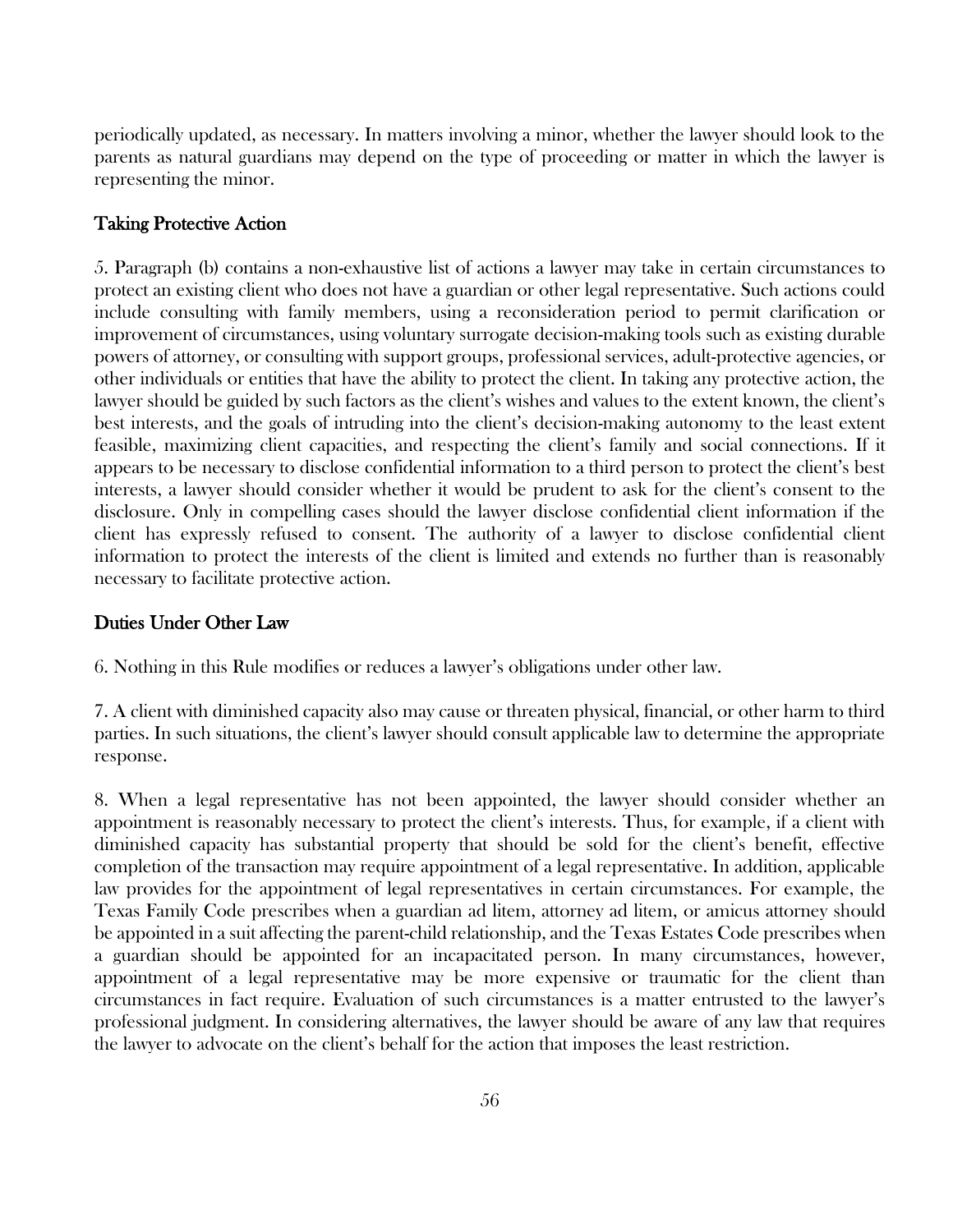#### Disclosure of the Client's Condition

9. Disclosure of the client's diminished capacity could adversely affect the client's interests. For example, raising the question of diminished capacity could, in some circumstances, lead to proceedings for involuntary commitment. As with any client-lawyer relationship, information relating to the representation of a client is confidential under Rule 1.05. However, when the lawyer is taking protective action, paragraph (b) of this Rule permits the lawyer to make necessary disclosures. Given the risks to the client of disclosure, paragraph (c) limits what the lawyer may disclose in consulting with other individuals or entities or in seeking the appointment of a legal representative. At the very least, the lawyer should determine whether it is likely that the person or entity consulted will act adversely to the client's interests before discussing matters related to the client. A disclosure of confidential information may be inadvisable if the third person's involvement in the matter is likely to turn confrontational.

#### Emergency Legal Assistance

10. In an emergency where the health, safety or a financial interest of a person with seriously diminished capacity is threatened with imminent and irreparable harm, a lawyer may take legal action on behalf of such a person even though the person is unable to establish a client-lawyer relationship or to make or express considered judgments about the matter, when the person or another acting in good faith on that person's behalf has consulted with the lawyer. Even in such an emergency, however, the lawyer should not act unless the lawyer reasonably believes that the person has no other lawyer, agent or other representative available. The lawyer should take legal action on behalf of the person only to the extent reasonably necessary to maintain the status quo or otherwise avoid imminent and irreparable harm. A lawyer who undertakes to represent a person in such an exigent situation has the same duties under these Rules as the lawyer would with respect to a client.

11. A lawyer who acts on behalf of a person with seriously diminished capacity in an emergency should keep the confidences of the person as if dealing with a client, disclosing them only to the extent necessary to accomplish the intended protective action. The lawyer should disclose to any tribunal involved and to any other counsel involved the nature of his or her relationship with the person. The lawyer should take steps to regularize the relationship or implement other protective solutions as soon as possible. Normally, a lawyer would not seek compensation for such emergency actions taken.

# II. COUNSELOR

## Rule 2.01. Advisor

In advising or otherwise representing a client, a lawyer shall exercise independent professional judgment and render candid advice.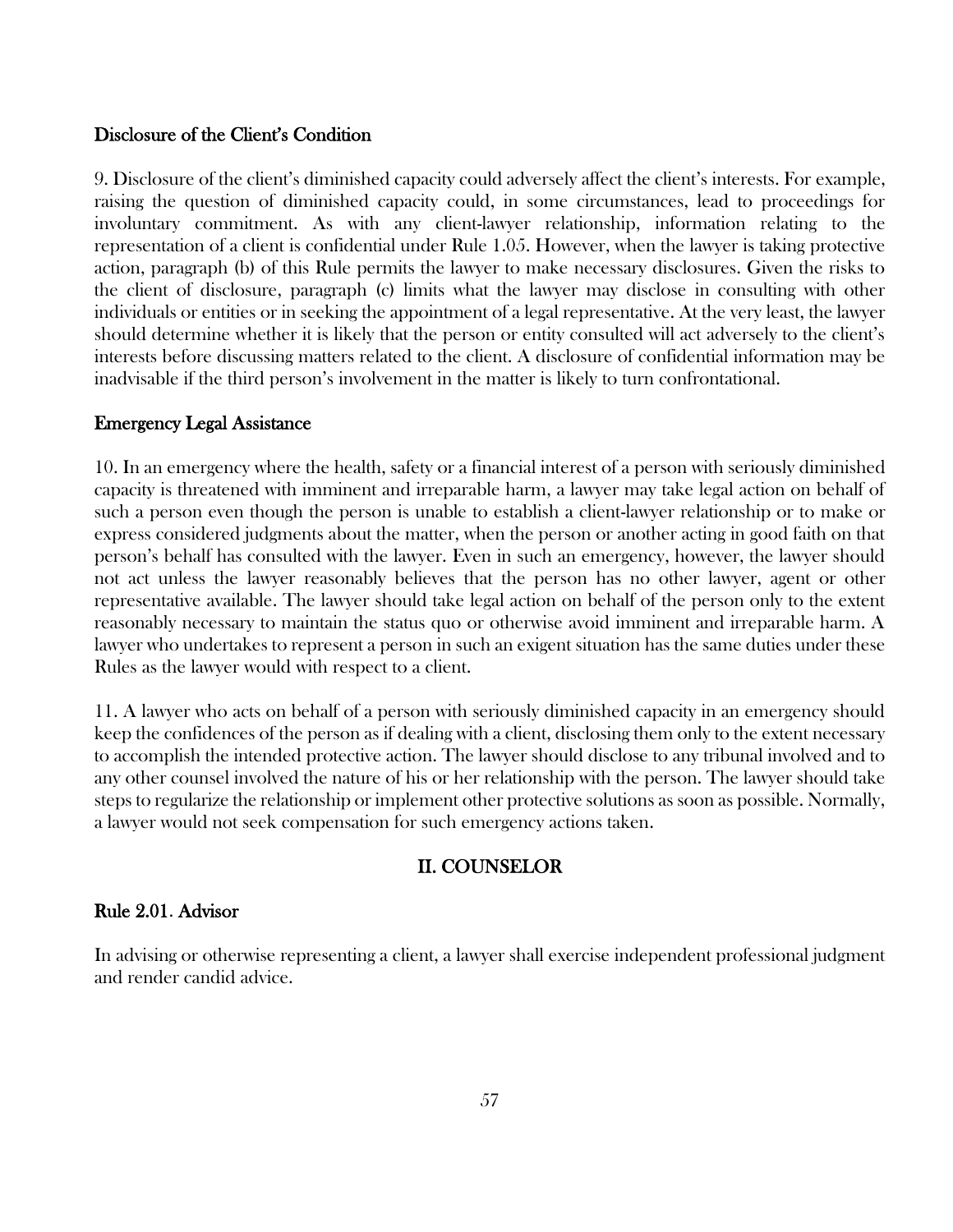# Comment:

# Scope of Advice

1. A client is entitled to straightforward advice expressing the lawyer's honest assessment. Legal advice often involves unpleasant facts and alternatives that a client may be disinclined to confront. In presenting advice, a lawyer endeavors to sustain the client's morale and may put advice in as acceptable a form as honesty permits. However, a lawyer should not be deterred from giving candid advice by the prospect that the advice will be unpalatable to the client.

2. Advice couched in narrow legal terms may be of little value to a client, especially where practical considerations, such as costs or effects on other people, are predominant. Purely technical legal advice, therefore, can sometimes be inadequate. It is proper for a lawyer to refer to relevant moral and ethical considerations in giving advice. Although a lawyer is not a moral advisor as such, moral and ethical considerations impinge upon most legal questions and may decisively influence how the law will be applied.

3. A client may expressly or impliedly ask the lawyer for purely technical advice. When such a request is made by a client experienced in legal matters, the lawyer may accept it at face value. When such a request is made by a client inexperienced in legal matters, however, the lawyer's responsibility as advisor may include indicating that more may be involved than strictly legal considerations.

4. Matters that go beyond strictly legal questions may also be in the domain of another profession. Family matters can involve problems within the professional competence of psychiatry, clinical psychology or social work; business matters can involve problems within the competence of the accounting profession or of financial specialists. Where consultation with a professional in another field is itself something a competent lawyer would recommend, the lawyer should make such a recommendation. At the same time, a lawyer's advice at its best often consists of recommending a course of action in the face of conflicting recommendations of experts.

# Offering Advice

5. In general, a lawyer is not expected to give advice until asked by the client. However, when a lawyer knows that a client proposes a course of action that is likely to result in substantial adverse legal consequences to the client, duty to the client may require that the lawyer act if the client's course of action is related to the representation. A lawyer ordinarily has no duty to initiate investigation of a client's affairs or to give advice that the client has indicated is unwanted, but a lawyer may initiate advice to a client when doing so appears to be in the client's interest.

# Intermediary

6. In regard to a lawyer serving as intermediary for clients with conflicting interests, see Rule 1.07.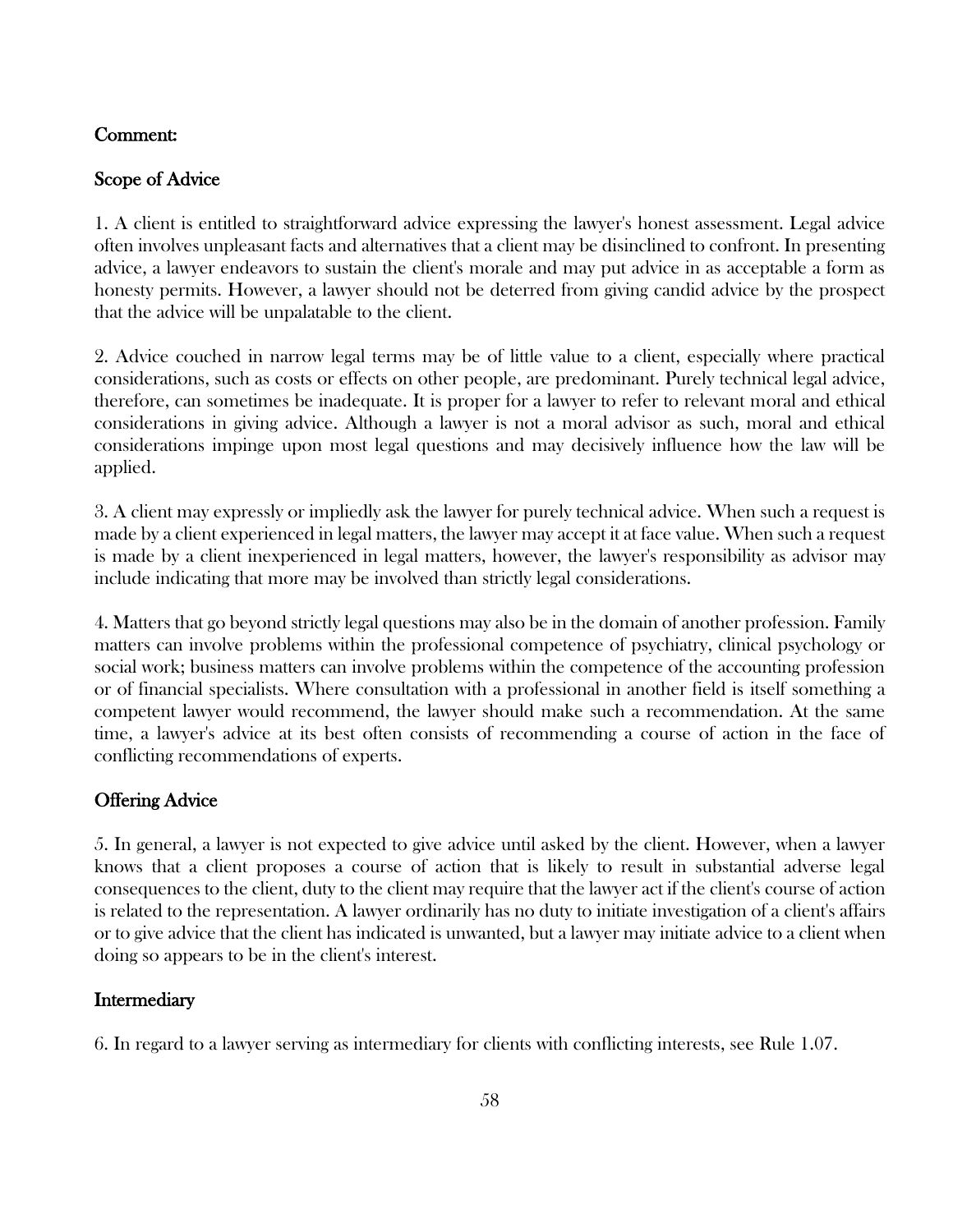# Rule 2.02. Evaluation for Use by Third Persons

A lawyer shall not undertake an evaluation of a matter affecting a client for the use of someone other than the client unless:

(a) the lawyer reasonably believes that making the evaluation is compatible with other aspects of the lawyer's relationship with the client; and

(b) the client consents after consultation.

# Comment:

# Definition

1. An evaluation may be performed at the client's direction but for the primary purpose of establishing information for the benefit of third parties; for example, an opinion concerning the title of property rendered at the behest of a vendor for the information of a prospective purchaser, or at the behest of a borrower for the information of a prospective lender. In some situations, the evaluation may be required by a government agency; for example, an opinion concerning the legality of the securities registered for sale under the securities laws. In other instances, the evaluation may be required by a third person, such as a purchaser of a business.

2. Lawyers for the government may be called upon to serve as advisors or as evaluators. A lawyer for the government serves as advisor when the lawyer is an advocate for a government agency or is a counselor for a government agency. When serving as an advisor the rule of confidentiality of information applies. See Rules 1.05 and 2.01.

3. A lawyer for the government serves as evaluator when the lawyer's official responsibility is to render opinions establishing the limits on authorized government activity. In that situation this Rule applies.

4. In addition to serving as advisors or as evaluators, lawyers may be called upon to serve as investigators. When serving as investigator, the identity of the client is critical, because only the client has a confidential relationship with the lawyer. See Rule 1.05. Thus, a lawyer who makes an investigative contact with a non-client in circumstances which might cause the non-client to believe that the lawyer is representing him in the matter should make that non-client aware that rules concerning client loyalty and confidentiality are not applicable. See Rule 1.05. See also Rule 1.12(e).

# Third Persons

5. When the evaluation is intended for the information or use of a third person, the evaluation involves a departure from the normal client-lawyer relationship. The lawyer must be satisfied as a matter of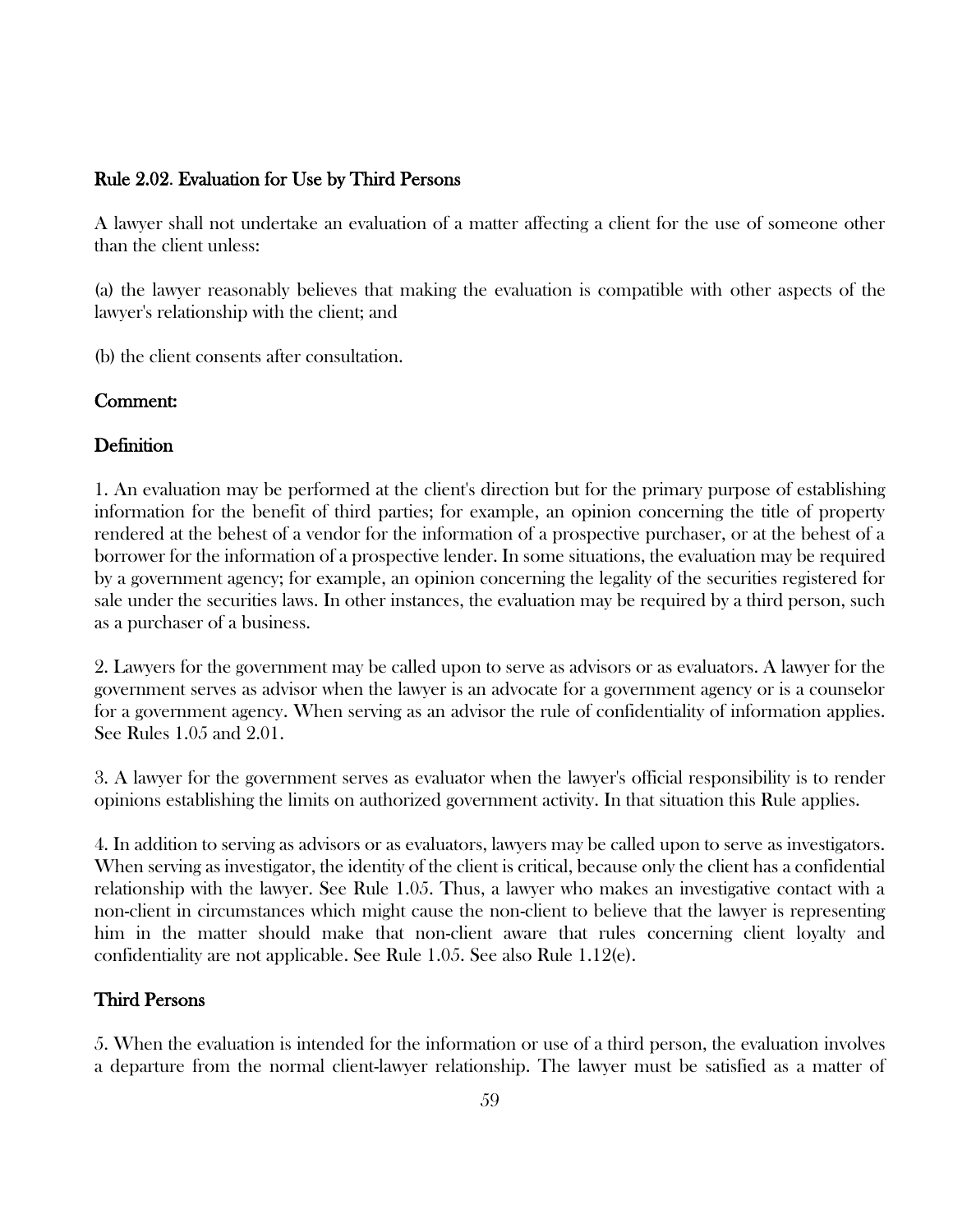professional judgment that making the evaluation is compatible with other functions undertaken in behalf of the client. For example, if the lawyer is acting as advocate in defending the client against charges of fraud, it would normally be incompatible with that responsibility for the lawyer to perform an evaluation for others concerning the same or a related transaction. Assuming no such impediment is apparent, however, the lawyer should advise the client of the implications of the evaluation, particularly the lawyer's responsibilities to third persons and the duty to disseminate the findings.

#### Access to and Disclosure of Information

6. The quality of an evaluation depends on the freedom and extent of the investigation upon which it is based. Ordinarily a lawyer should have whatever latitude of investigation seems necessary as a matter of professional judgment. Under some circumstances, however, the terms of the evaluation may be limited. See Rule 1.02. For example, certain issues or sources may be categorically excluded, or the scope of search may be limited by time constraints or the noncooperation of persons having relevant information. Any such limitations which are material to the evaluation should be described in the report. If after a lawyer has commenced an evaluation, the client refused to comply with the terms upon which it was understood the evaluation was to have been made, the lawyer's obligations are determined by law, having reference to the terms of the client's agreement and the surrounding circumstances.

#### Financial Auditors' Requests for Information

7. When a question concerning the legal situation of a client arises at the instance of the client's financial auditor and the question is referred to the lawyer, any response by the lawyer should be made in accordance with procedures recognized in the legal profession.

# III. ADVOCATE

## Rule 3.01. Meritorious Claims and Contentions

A lawyer shall not bring or defend a proceeding, or assert or controvert an issue therein, unless the lawyer reasonably believes that there is a basis for doing so that is not frivolous.

#### Comment:

1. The advocate has a duty to use legal procedure for the fullest benefit of the client's cause, but also a duty not to abuse legal procedure. The law, both procedural and substantive, affects the limits within which an advocate may proceed. Likewise, these Rules impose limitations on the types of actions that a lawyer may take on behalf of his client. See Rules 3.02-3.06, 4.01-4.04, and 8.04. However, the law is not always clear and never is static. Accordingly, in determining the proper scope of advocacy, account must be taken of the law's ambiguities and potential for change.

2. All judicial systems prohibit, at a minimum, the filing of frivolous or knowingly false pleadings, motions or other papers with the court or the assertion in an adjudicatory proceeding of a knowingly false claim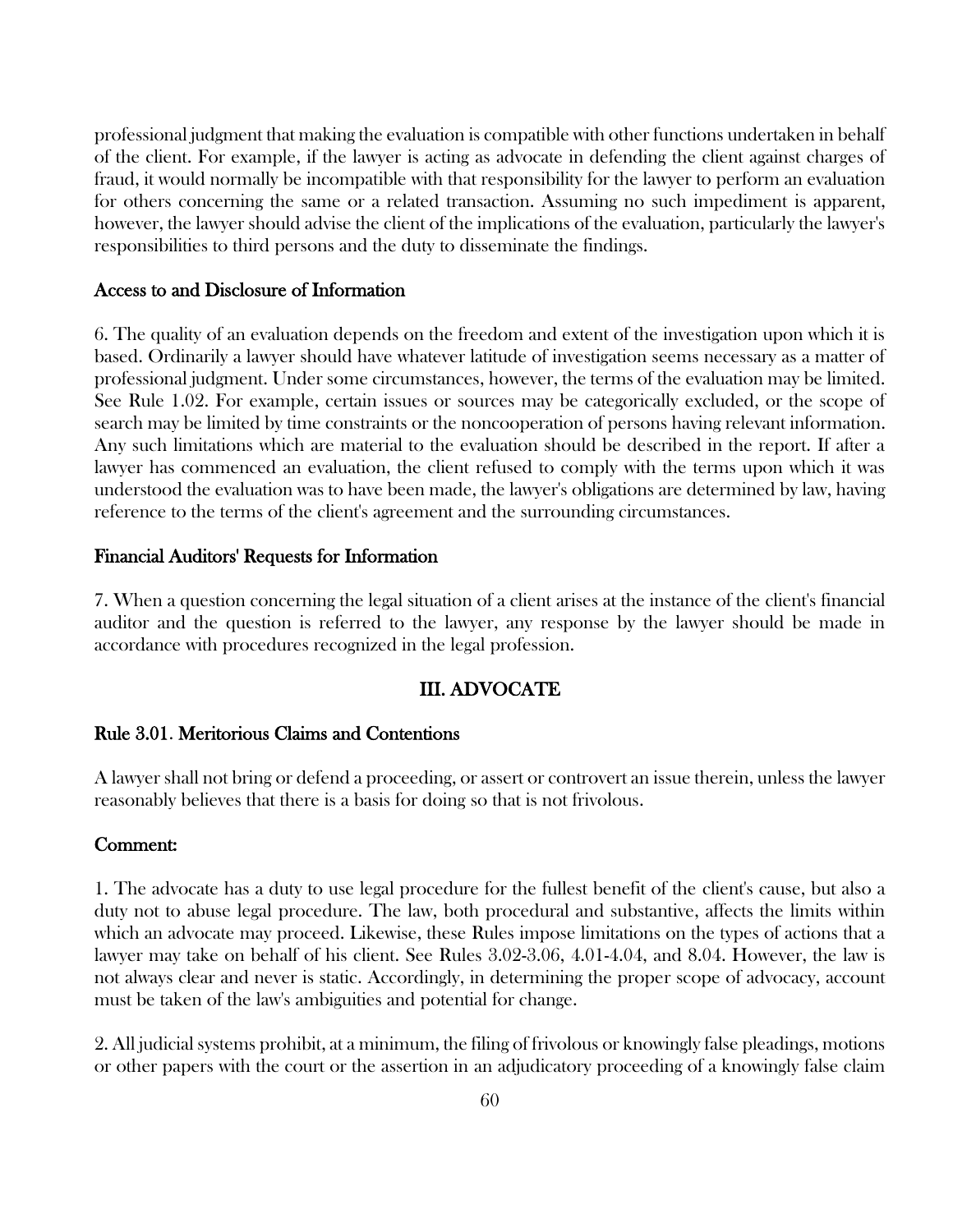or defense. A filing or assertion is frivolous if it is made primarily for the purpose of harassing or maliciously injuring a person. It also is frivolous if the lawyer is unable either to make a good faith argument that the action taken is consistent with existing law or that it may be supported by a good faith argument for an extension, modification or reversal of existing law.

3. A filing or contention is frivolous if it contains knowingly false statements of fact. It is not frivolous, however, merely because the facts have not been first substantiated fully or because the lawyer expects to develop vital evidence only by discovery. Neither is it frivolous even though the lawyer believes that the client's position ultimately may not prevail. In addition, this Rule does not prohibit the use of a general denial or other pleading to the extent authorized by applicable rules of practice or procedure. Likewise, a lawyer for a defendant in any criminal proceeding or for the respondent in a proceeding that could result in commitment may so defend the proceeding as to require that every element of the case be established.

4. A lawyer should conform not only to this Rule's prohibition of frivolous filings or assertions but also to any more stringent applicable rule of practice or procedure. For example, the duties imposed on a lawyer by Rule 11 of the Federal Rules of Civil Procedure exceed those set out in this Rule. A lawyer must prepare all filings subject to Rule 11 in accordance with its requirements. See Rule 3.04(c)(1).

## Rule 3.02. Minimizing the Burdens and Delays of Litigation

In the course of litigation, a lawyer shall not take a position that unreasonably increases the costs or other burdens of the case or that unreasonably delays resolution of the matter.

## Comment:

1. This Rule addresses those situations where a lawyer or the lawyer's client perceive the client's interests as served by conduct that delays resolution of the matter or that increases the costs or other burdens of a case. Because such tactics are frequently an appropriate way of achieving the legitimate interests of the client that are at stake in the litigation, only those instances that are "unreasonable" are prohibited. As to situations where such tactics are inconsistent with the client's interests, see Rule 1.01. As to those where the lawyer's conduct is motivated primarily by his desire to receive a larger fee, see Rule 1.04 and Comment, paragraph 6 thereto.

2. A lawyer's obligations under this Rule are substantially fulfilled by complying with Rules 3.01, 3.03, and 3.04 as supplemented by applicable rules of practice or procedure. See paragraph 4 to the Comment to Rule 3.01.

## Unreasonable Delay

3. Dilatory practices indulged in merely for the convenience of lawyers bring the administration of justice into disrepute and normally will be "unreasonable" within the meaning of this Rule. See also Rule 1.01(b) and (c) and paragraphs 6 and 7 of the Comment thereto. This Rule, however, does not require a lawyer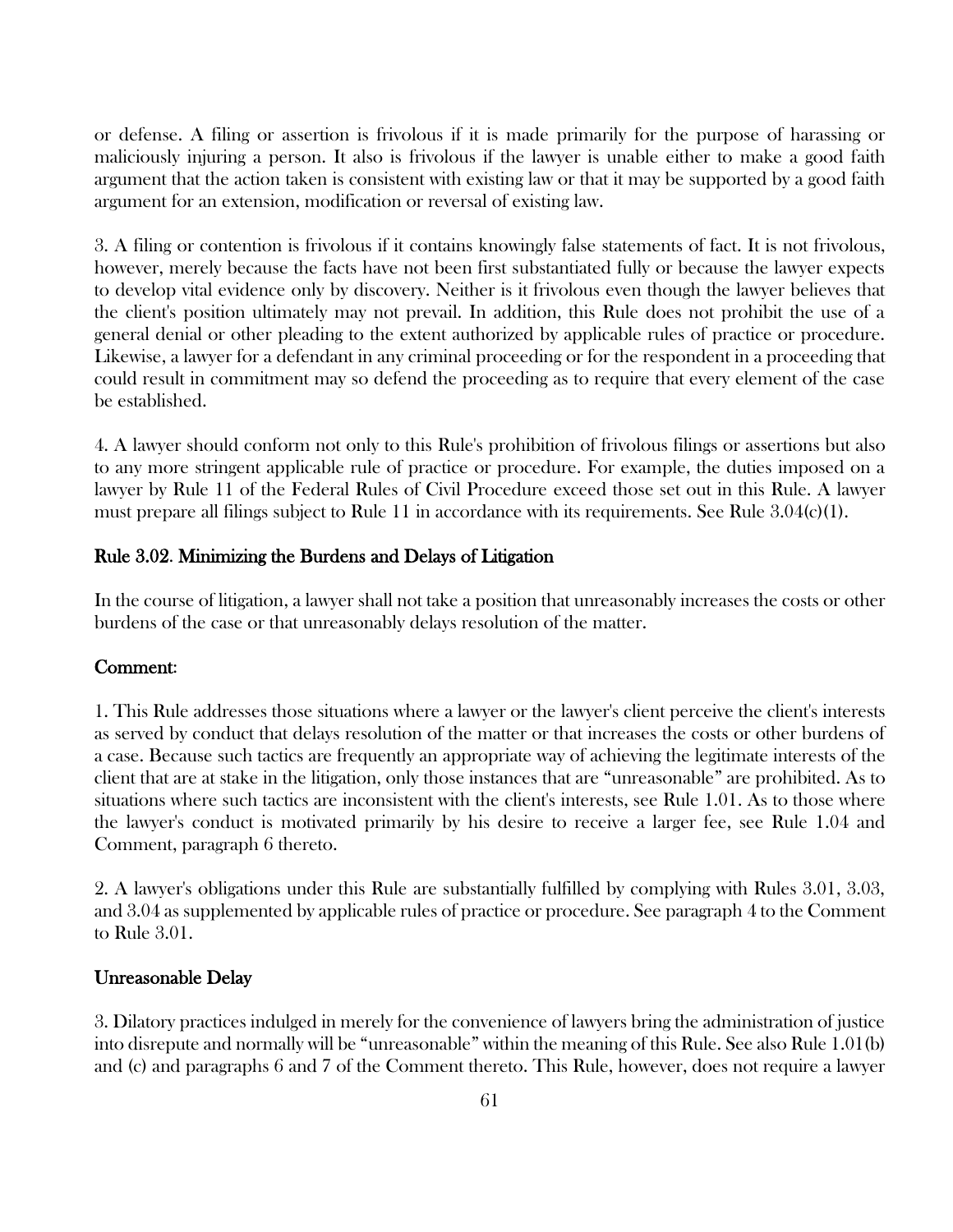to eliminate all conflicts between the demands placed on the lawyer's time by different clients and proceedings. Consequently, it is not professional misconduct either to seek (or as a matter of professional courtesy, to grant) reasonable delays in some matters in order to permit the competent discharge of a lawyer's multiple obligations.

4. Frequently, a lawyer seeks a delay in some aspect of a proceeding in order to serve the legitimate interests of the client rather than merely the lawyer's own interests. Seeking such delays is justifiable. For example, in order to represent the legitimate interests of the client effectively, a diligent lawyer representing a party named as a defendant in a complex civil or criminal action may need more time to prepare a proper response than allowed by applicable rules of practice or procedure. Similar considerations may pertain in preparing responses to extensive discovery requests. Seeking reasonable delays in such circumstances is both the right and the duty of a lawyer.

5. On the other hand, a client may seek to have a lawyer delay a proceeding primarily for the purpose of harassing or maliciously injuring another. Under this Rule, a lawyer is obliged not to take such an action. See also Rule 3.01. It is not a justification that similar conduct is often tolerated by the bench and the bar. The question is whether a competent lawyer acting in good faith would regard the course of action as having some substantial purpose other than delay undertaken for the purpose of harassing or malicious injuring. The fact that a client realizes a financial or other benefit from such otherwise unreasonable delay does not make that delay reasonable.

# Unreasonable Costs and Other Burdens of Litigation

6. Like delay, increases in the costs or other burdens of litigation may be viewed as serving a wide range of interests of the client. Many of these interests are entirely legitimate and merit the most stringent protection. Litigation by its very nature often is costly and burdensome. This Rule does not subject a lawyer to discipline for taking any actions not otherwise prohibited by these Rules in order to fully and effectively protect the legitimate interests of a client that are at stake in litigation.

7. Not all conduct that increases the costs or other burdens of litigation, however, can be justified in this manner. One example of such impermissible conduct is a lawyer who counsels or assists a client in seeking a multiplication of the costs or other burdens of litigation as the primary purpose, because the client perceives himself as more readily able to bear those burdens than is the opponent, and so hopes to gain an advantage in resolving the matter unrelated to the merits of the client's position.

## Rule 3.03. Candor Toward the Tribunal

(a) A lawyer shall not knowingly:

(1) make a false statement of material fact or law to a tribunal;

(2) fail to disclose a fact to a tribunal when disclosure is necessary to avoid assisting a criminal or fraudulent act;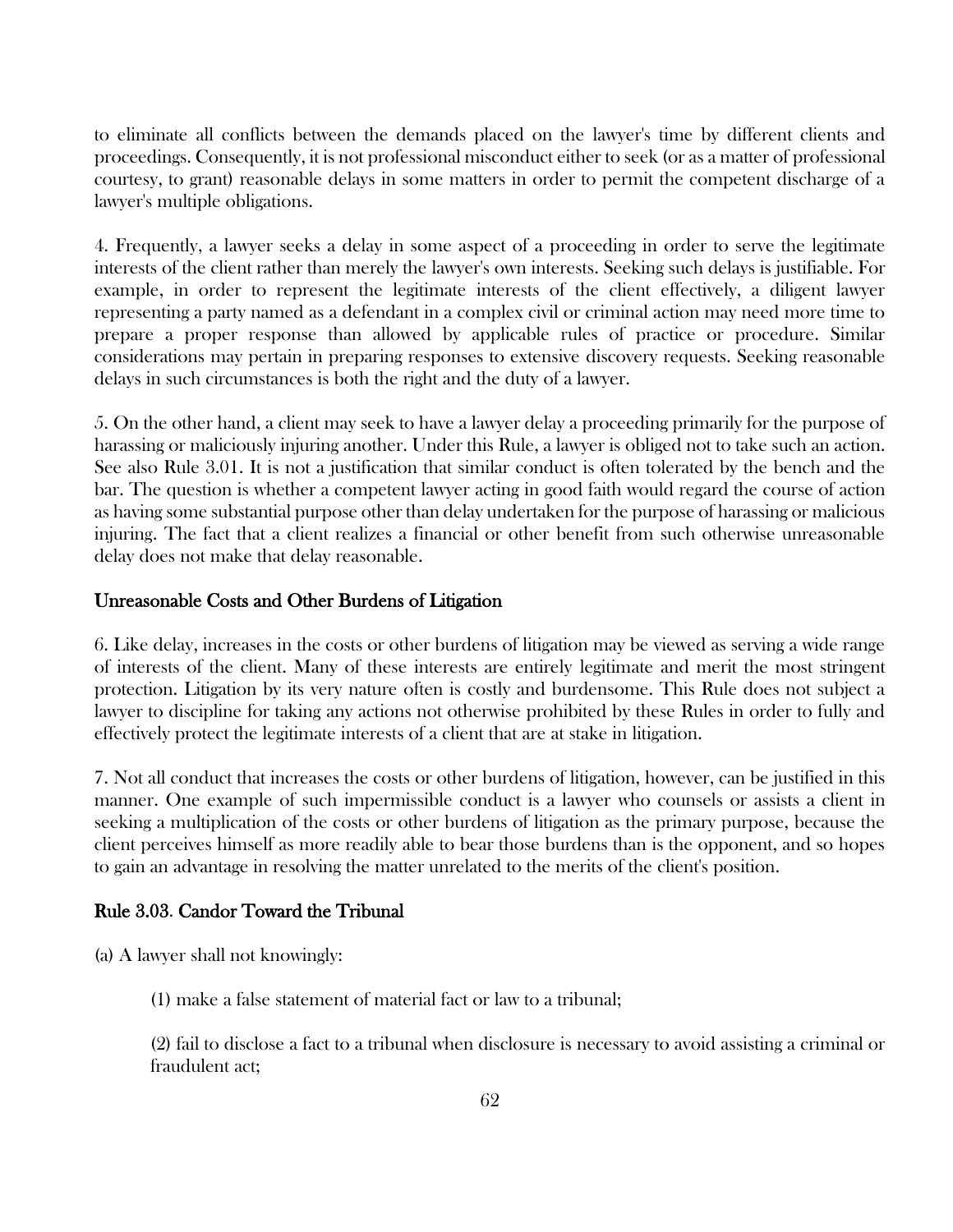(3) in an ex parte proceeding, fail to disclose to the tribunal an unprivileged fact which the lawyer reasonably believes should be known by that entity for it to make an informed decision;

(4) fail to disclose to the tribunal authority in the controlling jurisdiction known to the lawyer to be directly adverse to the position of the client and not disclosed by opposing counsel; or

(5) offer or use evidence that the lawyer knows to be false.

(b) If a lawyer has offered material evidence and comes to know of its falsity, the lawyer shall make a good faith effort to persuade the client to authorize the lawyer to correct or withdraw the false evidence. If such efforts are unsuccessful, the lawyer shall take reasonable remedial measures, including disclosure of the true facts.

(c) The duties stated in paragraphs (a) and (b) continue until remedial legal measures are no longer reasonably possible.

#### Comment:

1. The advocate's task is to present the client's case with persuasive force. Performance of that duty while maintaining confidences of the client is qualified by the advocate's duty of candor to the tribunal.

#### Factual Representations by a Lawyer

2. An advocate is responsible for pleadings and other documents prepared for litigation, but is usually not required to have personal knowledge of matters asserted therein, for litigation documents ordinarily present assertions by the client, or by someone on the client's behalf, and not assertions by the lawyer. Compare Rule 3.01. However, an assertion purporting to be on the lawyer's own knowledge, as in an affidavit by the lawyer or a representation of fact in open court, may properly be made only when the lawyer knows the assertion is true or believes it to be true on the basis of a reasonably diligent inquiry. There are circumstances where failure to make a disclosure is the equivalent of an affirmative misrepresentation. The obligation prescribed in Rule 1.02(c) not to counsel a client to commit or assist the client in committing a fraud applies in litigation. See the Comments to Rules 1.02(c) and 8.04(a).

#### Misleading Legal Argument

3. Legal argument based on a knowingly false representation of law constitutes dishonesty toward the tribunal. A lawyer is not required to make a disinterested exposition of the law, but should recognize the existence of pertinent legal authorities. Furthermore, as stated in paragraph (a)(4), an advocate has a duty to disclose directly adverse authority in the controlling jurisdiction which has not been disclosed by the opposing party. The underlying concept is that legal argument is a discussion seeking to determine the legal premises properly applicable to the case.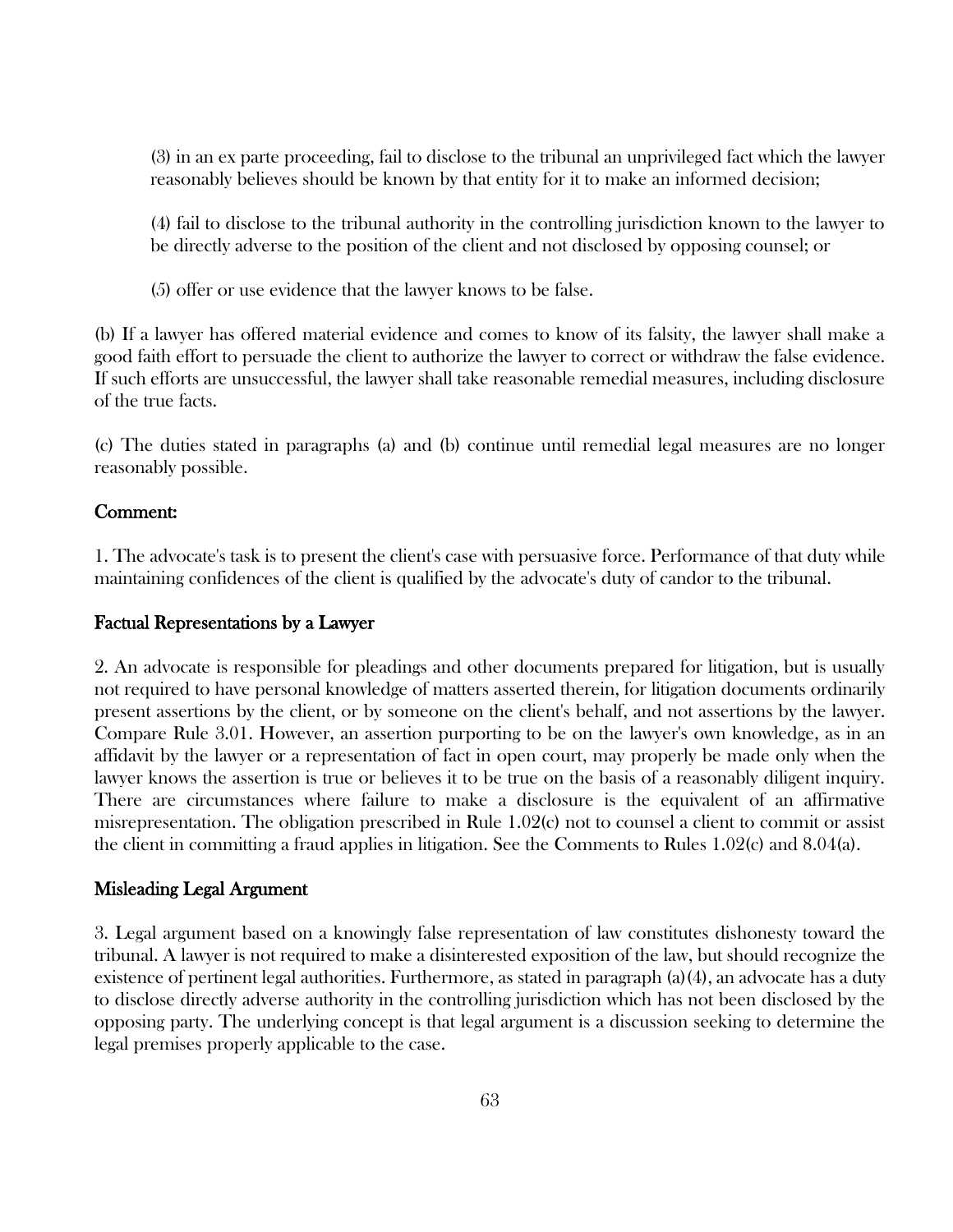### Ex Parte Proceedings

4. Ordinarily, an advocate has the limited responsibility of presenting one side of the matters that a tribunal should consider in reaching a decision; the conflicting position is expected to be presented by the opposing party. However, in an ex parte proceeding, such as an application for a temporary restraining order, there is no balance of presentation by opposing advocates. The object of an ex parte proceeding is nevertheless to yield a substantially just result. The judge has an affirmative responsibility to accord the absent party just consideration. The lawyer for the represented party has the correlative duty to make disclosures of unprivileged material facts known to the lawyer if the lawyer reasonably believes the tribunal will not reach a just decision unless informed of those facts.

#### Anticipated False Evidence

5. On occasion a lawyer may be asked to place into evidence testimony or other material that the lawyer knows to be false. Initially in such situations, a lawyer should urge the client or other person involved to not offer false or fabricated evidence. However, whether such evidence is provided by the client or by another person, the lawyer must refuse to offer it, regardless of the client's wishes. As to a lawyer's right to refuse to offer testimony or other evidence that the lawyer believes is false, see paragraph 15 of this Comment.

6. If the request to place false testimony or other material into evidence came from the lawyer's client, the lawyer also would be justified in seeking to withdraw from the case. See Rules  $1.15(a)(1)$  and  $(b)(2)$ , (4). If withdrawal is allowed by the tribunal, the lawyer may be authorized under Rule 1.05(c)(7) to reveal the reasons for that withdrawal to any other lawyer subsequently retained by the client in the matter; but normally that rule would not allow the lawyer to reveal that information to another person or to the tribunal. If the lawyer either chooses not to withdraw or is not allowed to do so by the tribunal, the lawyer should again urge the client not to offer false testimony or other evidence and advise the client of the steps the lawyer will take if such false evidence is offered. Even though the lawyer does not receive satisfactory assurances that the client or other witness will testify truthfully as to a particular matter, the lawyer may use that person as a witness as to other matters that the lawyer believes will not result in perjured testimony.

#### Past False Evidence

7. It is possible, however, that a lawyer will place testimony or other material into evidence and only later learn of its falsity. When such testimony or other evidence is offered by the client, problems arise between the lawyer's duty to keep the client's revelations confidential and the lawyer's duty of candor to the tribunal. Under this Rule, upon ascertaining that material testimony or other evidence is false, the lawyer must first seek to persuade the client to correct the false testimony or to withdraw the false evidence. If the persuasion is ineffective, the lawyer must take additional remedial measures.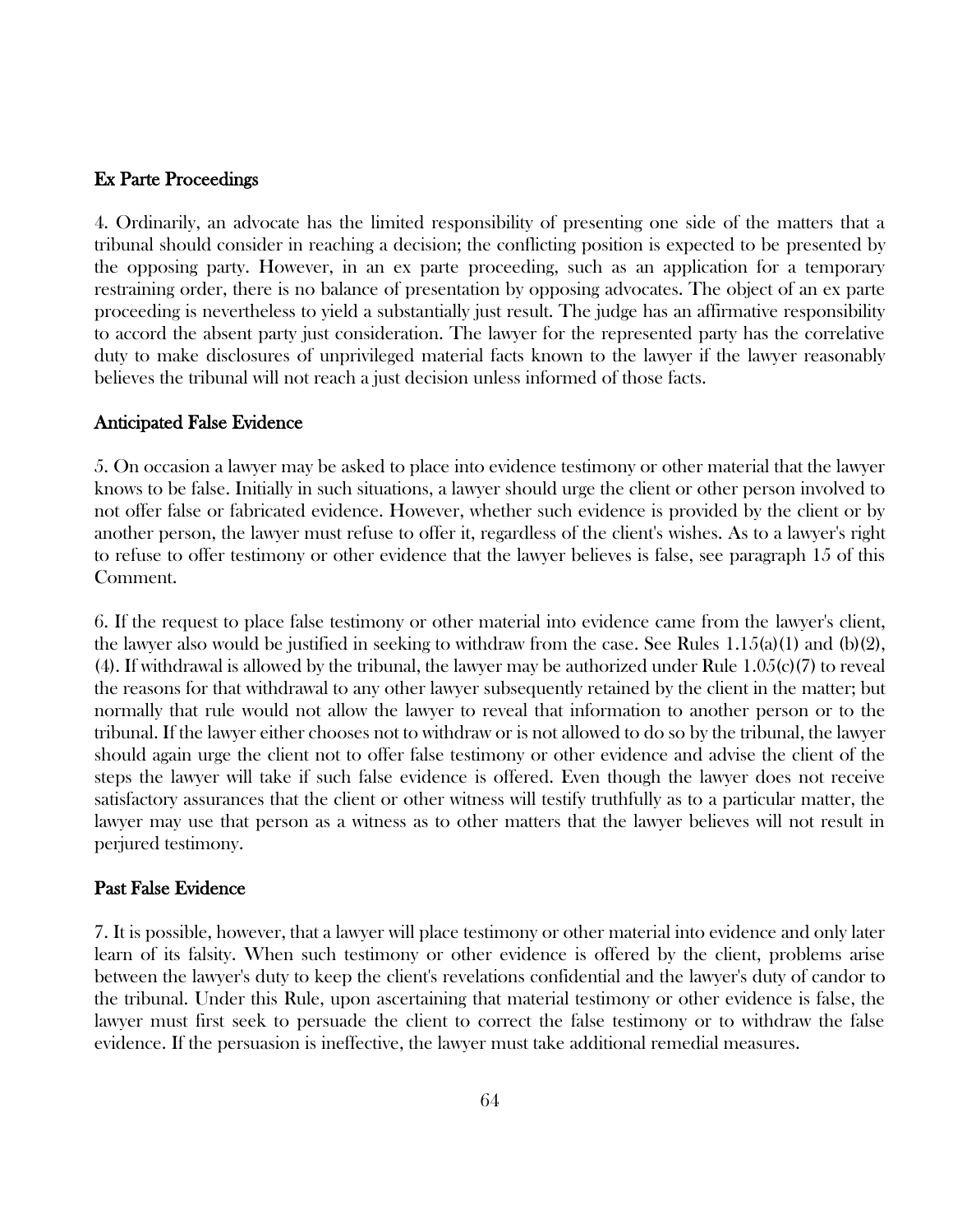8. When a lawyer learns that the lawyer's services have been improperly utilized in a civil case to place false testimony or other material into evidence, the rule generally recognized is that the lawyer must disclose the existence of the deception to the court or to the other party, if necessary rectify the deception. See paragraph (b) and Rule 1.05(h). See also Rule 1.05(g). Such a disclosure can result in grave consequences to the client, including not only a sense of betrayal by the lawyer but also loss of the case and perhaps a prosecution for perjury. But the alternative is that the lawyer would be aiding in the deception of the tribunal or jury, thereby subverting the truth-finding process which the adversary system is designed to implement. See Rule 1.02(c). Furthermore, unless it is clearly understood that the lawyer will act upon the duty to disclose the existence of false evidence, the client can simply reject the lawyer's advice to reveal the false evidence and insist that the lawyer keep silent. Thus the client could in effect coerce the lawyer into being a party to fraud on the court.

#### Perjury by a Criminal Defendant

9. Whether an advocate for a criminally accused has the same duty of disclosure has been intensely debated. While it is agreed that in such cases, as in others, the lawyer should seek to persuade the client to refrain from suborning or offering perjurious testimony or other false evidence, there has been dispute concerning the lawyer's duty when that persuasion fails. If the confrontation with the client occurs before trial, the lawyer ordinarily can withdraw. Withdrawal before trial may not be possible, however, either because trial is imminent, or because the confrontation with the client does not take place until the trial itself, or because no other counsel is available.

10. The proper resolution of the lawyer's dilemma in criminal cases is complicated by two considerations. The first is the substantial penalties that a criminal accused will face upon conviction, and the lawyer's resulting reluctance to impair any defenses the accused wishes to offer on his own behalf having any possible basis in fact. The second is the right of a defendant to take the stand should he so desire, even over the objections of the lawyer. Consequently, in any criminal case where the accused either insists on testifying when the lawyer knows that the testimony is perjurious or else surprises the lawyer with such testimony at trial, the lawyer's effort to rectify the situation can increase the likelihood of the client's being convicted as well as opening the possibility of a prosecution for perjury. On the other hand, if the lawyer does not exercise control over the proof, the lawyer participates, although in a merely passive way, in deception of the court.

11. Three resolutions of this dilemma have been proposed. One is to permit the accused to testify by a narrative without guidance through the lawyer's questioning. This compromises both contending principles; it exempts the lawyer from the duty to disclose false evidence but subjects the client to an implicit disclosure of information imparted to counsel. Another suggested resolution is that the advocate be entirely excused from the duty to reveal perjury if the perjury is that of the client. This solution, however, makes the advocate a knowing instrument of perjury.

12. The other resolution of the dilemma, and the one this Rule adopts, is that the lawyer must take reasonable remedial measure which may include revealing the client's perjury. A criminal accused has a right to the assistance of an advocate, a right to testify and a right of confidential communication with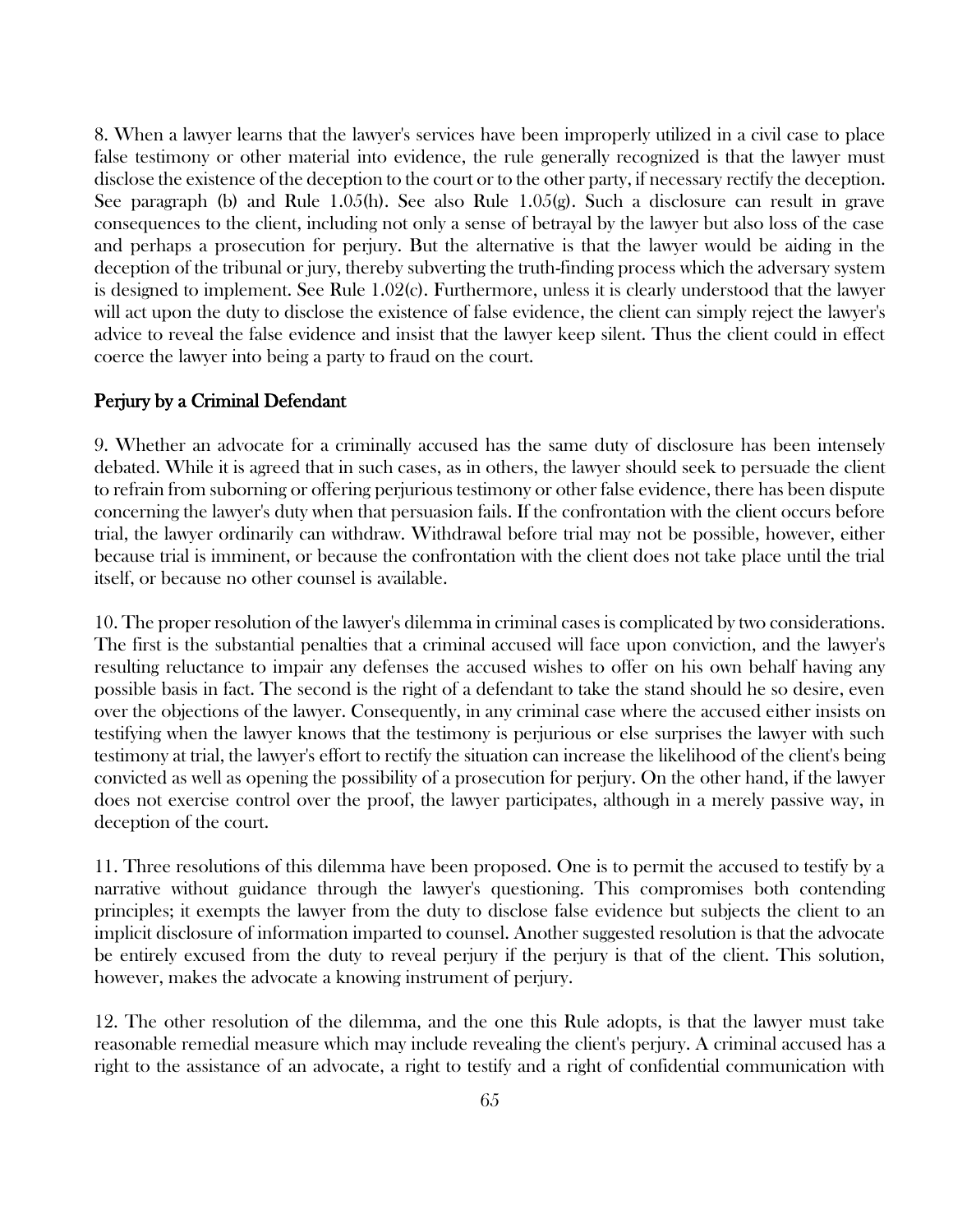counsel. However, an accused should not have a right to assistance of counsel in committing perjury. Furthermore, an advocate has an obligation, not only in professional ethics but under the law as well, to avoid implication in the commission of perjury or other falsification of evidence.

# False Evidence Not Introduced by the Lawyer

13. A lawyer may have introduced the testimony of a client or other witness who testified truthfully under direct examination but who offered false testimony or other evidence during examination by another party. Although the lawyer should urge that the false evidence be corrected or withdrawn, the full range of obligation imposed by paragraphs (a)(5) and (b) of this Rule do not apply to such situations. A subsequent use of that false testimony or other evidence by the lawyer in support of the client's case, however, would violate paragraph (a)(5).

# Duration of Obligation

14. The time limit on the obligation to rectify the presentation of false testimony or other evidence varies from case to case but continues as long as there is a reasonable possibility of taking corrective legal actions before a tribunal.

# Refusing to Offer Proof Believed to be False

15. A lawyer may refuse to offer evidence that the lawyer reasonably believes is untrustworthy, even if the lawyer does not know that the evidence is false. That discretion should be exercised cautiously, however, in order not to impair the legitimate interests of the client. Where a client wishes to have such suspect evidence introduced, generally the lawyer should do so and allow the finder of fact to assess its probative value. A lawyer's obligations under paragraphs (a)(2), (a)(5) and (b) of this Rule are not triggered by the introduction of testimony or other evidence that is believed by the lawyer to be false, but not known to be so.

# Rule 3.04. Fairness in Adjudicatory Proceedings

A lawyer shall not:

(a) unlawfully obstruct another party's access to evidence; in anticipation of a dispute unlawfully alter, destroy or conceal a document or other material that a competent lawyer would believe has potential or actual evidentiary value; or counsel or assist another person to do any such act.

(b) falsify evidence, counsel or assist a witness to testify falsely, or pay, offer to pay, or acquiesce in the offer or payment of compensation to a witness or other entity contingent upon the content of the testimony of the witness or the outcome of the case. But a lawyer may advance, guarantee, or acquiesce in the payment of:

(1) expenses reasonably incurred by a witness in attending or testifying;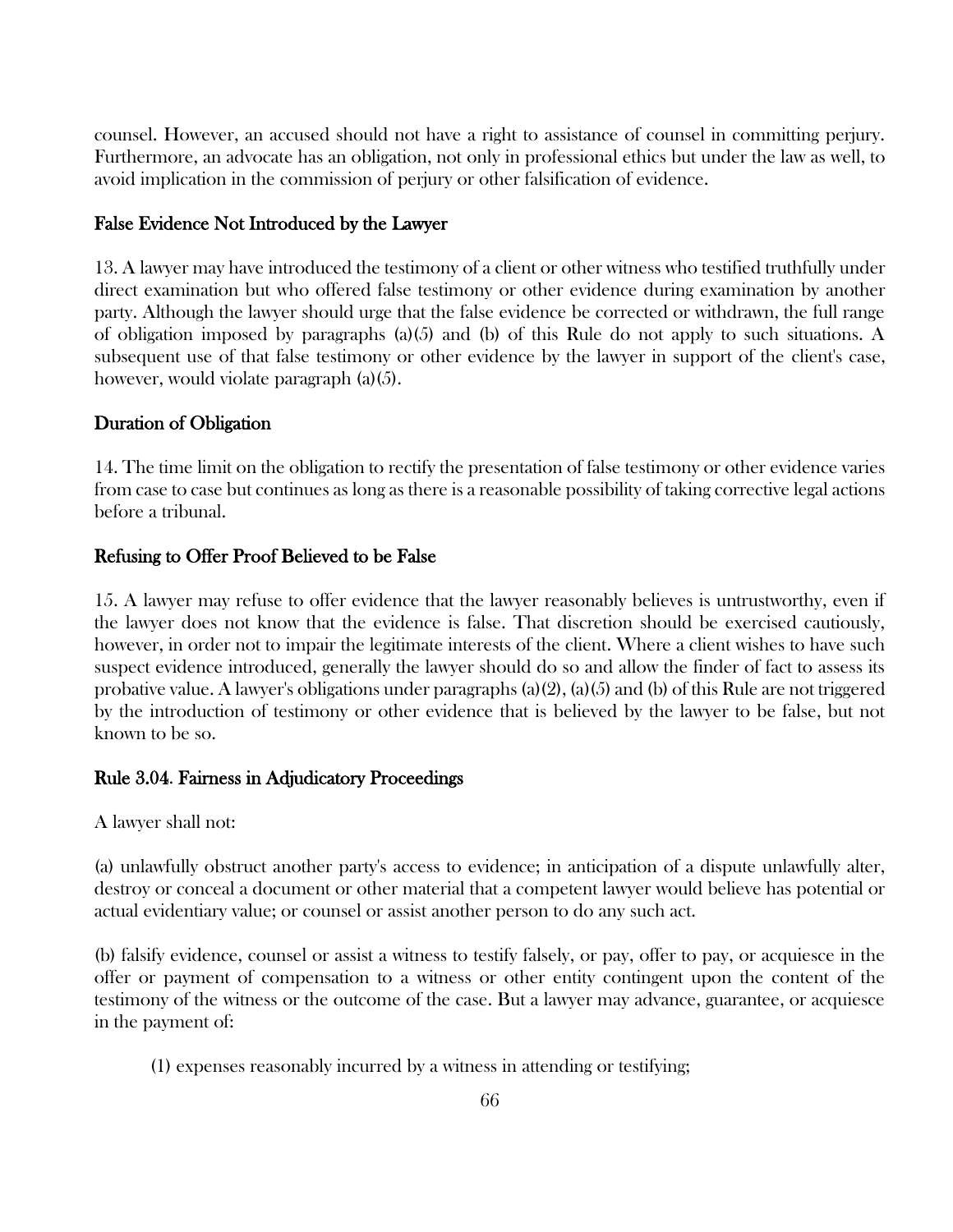(2) reasonable compensation to a witness for his loss of time in attending or testifying; or

(3) a reasonable fee for the professional services of an expert witness.

(c) except as stated in paragraph (d), in representing a client before a tribunal:

(1) habitually violate an established rule of procedure or of evidence;

(2) state or allude to any matter that the lawyer does not reasonably believe is relevant to such proceeding or that will not be supported by admissible evidence, or assert personal knowledge of facts in issue except when testifying as a witness;

(3) state a personal opinion as to the justness of a cause, the credibility of a witness, the culpability of a civil litigant or the guilt or innocence of an accused, except that a lawyer may argue on his analysis of the evidence and other permissible considerations for any position or conclusion with respect to the matters stated herein;

(4) ask any question intended to degrade a witness or other person except where the lawyer reasonably believes that the question will lead to relevant and admissible evidence; or

(5) engage in conduct intended to disrupt the proceedings.

(d) knowingly disobey, or advise the client to disobey, an obligation under the standing rules of or a ruling by a tribunal except for an open refusal based either on an assertion that no valid obligation exists or on the client's willingness to accept any sanctions arising from such disobedience.

(e) request a person other than a client to refrain from voluntarily giving relevant information to another party unless:

(1) the person is a relative or an employee or other agent of a client; and

(2) the lawyer reasonably believes that the person's interests will not be adversely affected by refraining from giving such information.

# Comment:

1. The procedure of the adversary system contemplates that the evidence in a case is to be marshalled competitively by the contending parties. Fair competition in the adversary system is secured by prohibitions against destruction or concealment of evidence, improperly influencing witnesses, obstructive tactics in discovery procedures, and the like.

2. Documents and other evidence are often essential to establish a claim or defense. The right of a party,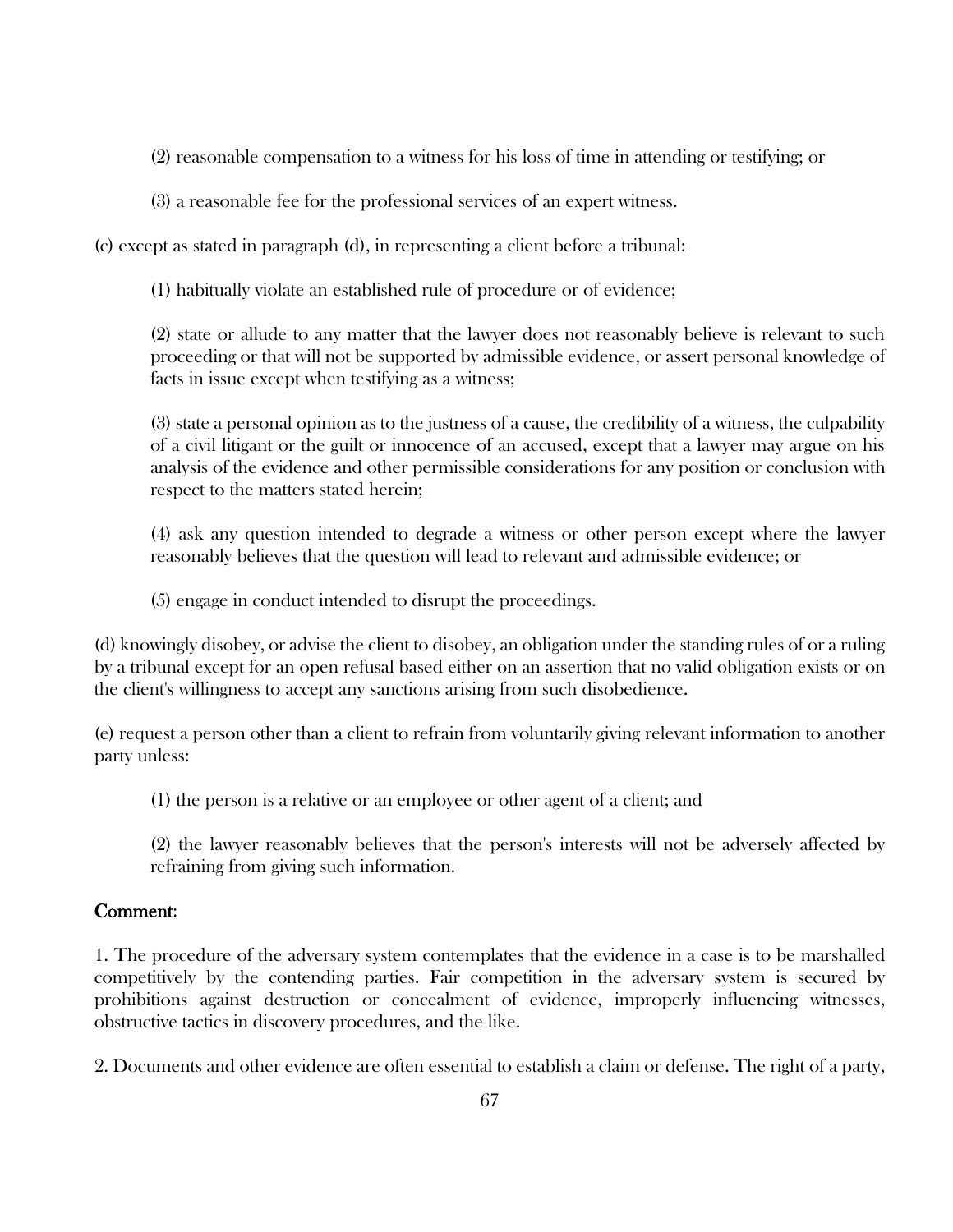including the government, to obtain evidence through discovery or subpoena is an important procedural right. The exercise of that right can be frustrated if relevant material is altered, concealed or destroyed. Applicable law in many jurisdictions, including Texas, makes it an offense to destroy material for the purpose of impairing its availability in a pending proceeding or one whose commencement can be foreseen. See Texas Penal Code, §§ 37.09(a)(1), 37.10(a)(3). See also 18 U.S.C. §§ 1501[-1515.](http://www.westlaw.com/Find/Default.wl?rs=dfa1.0&vr=2.0&DB=1000546&DocName=18USCAS1515&FindType=L) Falsifying evidence is also generally a criminal offense. *Id.*  $\S$ § 37.09(a)(2), 37.10(a)(1), (2). Paragraph (a) of this Rule applies to evidentiary material generally, including computerized information.

3. Paragraph (c)(1) subjects a lawyer to discipline only for habitual abuses of procedural or evidentiary rules, including those relating to the discovery process. That position was adopted in order to employ the superior ability of the presiding tribunal to assess the merits of such disputes and to avoid inappropriate resort to disciplinary proceedings as a means of furthering tactical litigation objectives. A lawyer in good conscience should not engage in even a single intentional violation of those rules, however, and a lawyer may be subject to judicial sanctions for doing so.

4. Paragraph (c) restates the traditional Texas position regarding the proper role of argument and comment in litigation. The obligations imposed by that paragraph to avoid seeking to influence the outcome of a matter by introducing irrelevant or improper considerations into the deliberative process are important aspects of a lawyer's duty to maintain the fairness and impartiality of adjudicatory proceedings.

5. By the same token, the advocate's function is to present evidence and argument so that the cause may be decided according to law. Refraining from abusive or disruptive conduct is a corollary of the advocate's right to speak on behalf of litigants. A lawyer may stand firm against abuse by a tribunal but should avoid reciprocation.

6. Paragraph (d) prohibits the practice of a lawyer not disclosing a client's actual or intended noncompliance with a standing rule or particular ruling of an adjudicatory body or official to other concerned entities. It provides instead that a lawyer must openly acknowledge the client's noncompliance.

7. Paragraph (d) also prohibits a lawyer from disobeying, or advising a client to disobey, any such obligations unless either of two circumstances exists. The first is the lawyer's open refusal based on an assertion that no valid obligation exists. In order to assure due regard for formal rulings and standing rules of practice or procedure, the lawyer's assertion in this regard should be based on a reasonable belief. The second circumstance is that a lawyer may acquiesce in a client's position that the sanctions arising from noncompliance are preferable to the costs of compliance. This situation can arise in criminal cases, for example, where the court orders disclosure of the identity of an informant to the defendant and the government decides that it would prefer to allow the case to be dismissed rather than to make that disclosure. A lawyer should consult with a client about the likely consequences of any such act of disobedience should the client appear to be inclined to pursue that course; but the final decision in that regard rests with the client.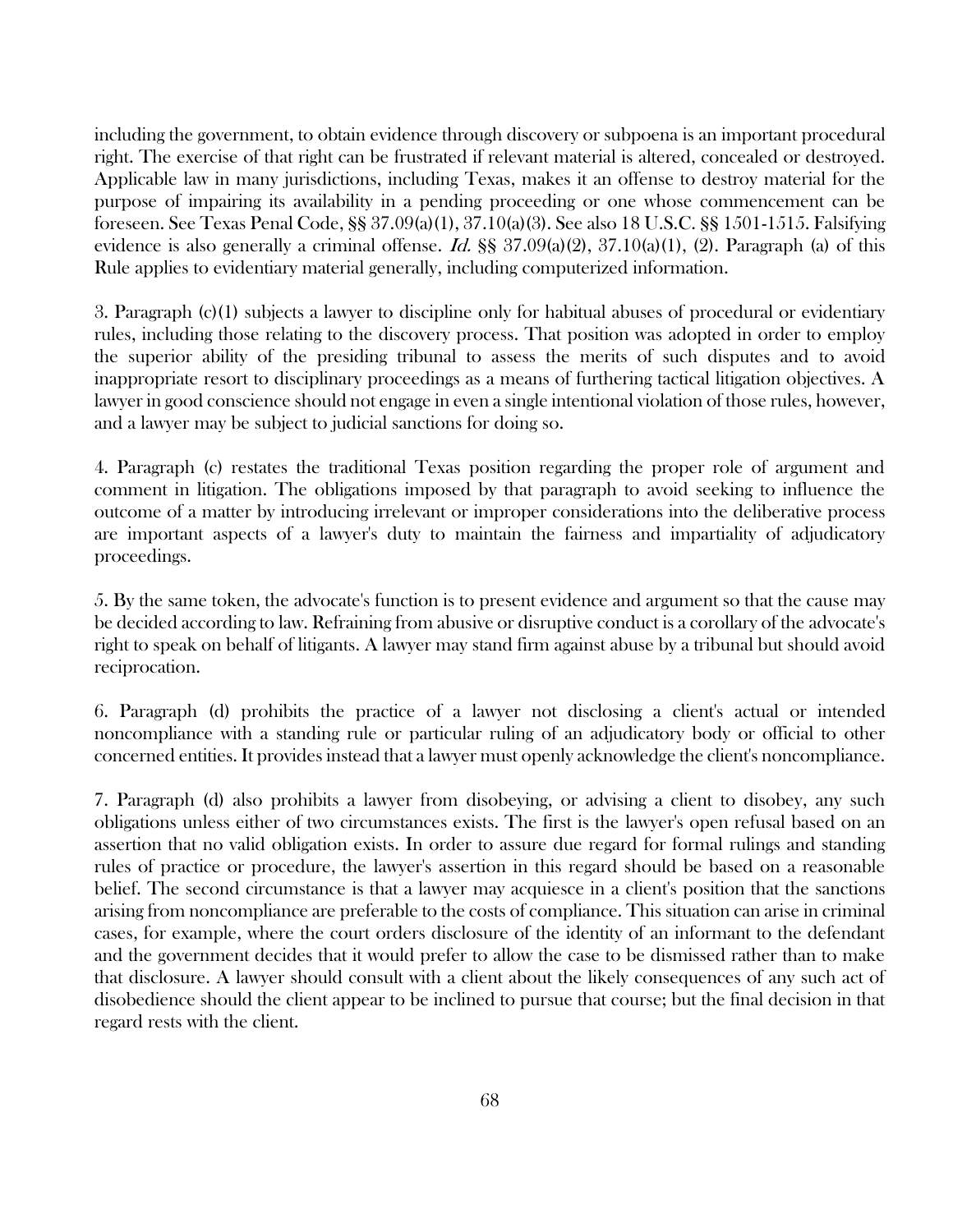# Rule 3.05. Maintaining Impartiality of Tribunal

A lawyer shall not:

(a) seek to influence a tribunal concerning a pending matter by means prohibited by law or applicable rules of practice or procedure;

(b) except as otherwise permitted by law and not prohibited by applicable rules of practice or procedure, communicate or cause another to communicate ex parte with a tribunal for the purpose of influencing that entity or person concerning a pending matter other than:

(1) in the course of official proceedings in the cause;

(2) in writing if he promptly delivers a copy of the writing to opposing counsel or the adverse party if he is not represented by a lawyer;

(3) orally upon adequate notice to opposing counsel or to the adverse party if he is not represented by a lawyer.

(c) For purposes of this rule:

(1) "Matter" has the meanings ascribed by it in Rule 1.10(f) of these Rules;

(2) A matter is "pending" before a particular tribunal either when that entity has been selected to determine the matter or when it is reasonably foreseeable that that entity will be so selected.

## Comment:

#### Undue Influence

1. Many forms of improper influence upon tribunals are proscribed by criminal law or by applicable rules of practice or procedure. Others are specified in the Texas Code of Judicial Conduct. A lawyer is required to be familiar with, and to avoid contributing to a violation of, all such provisions. See also Rule 3.06.

2. In recent years, however, there has been an increase in alternative methods of dispute resolution, such as arbitration, for which the standards governing a lawyer's conduct are not as well developed. In such situations, as in more traditional settings, a lawyer should avoid any conduct that is or could reasonably be construed as being intended to corrupt or to unfairly influence the decision-maker.

## Ex Parte Contacts

3. Historically, ex parte contacts between a lawyer and a tribunal have been subjected to stringent control because of the potential for abuse such contacts present. For example, Canon 3A(4) of the Texas Code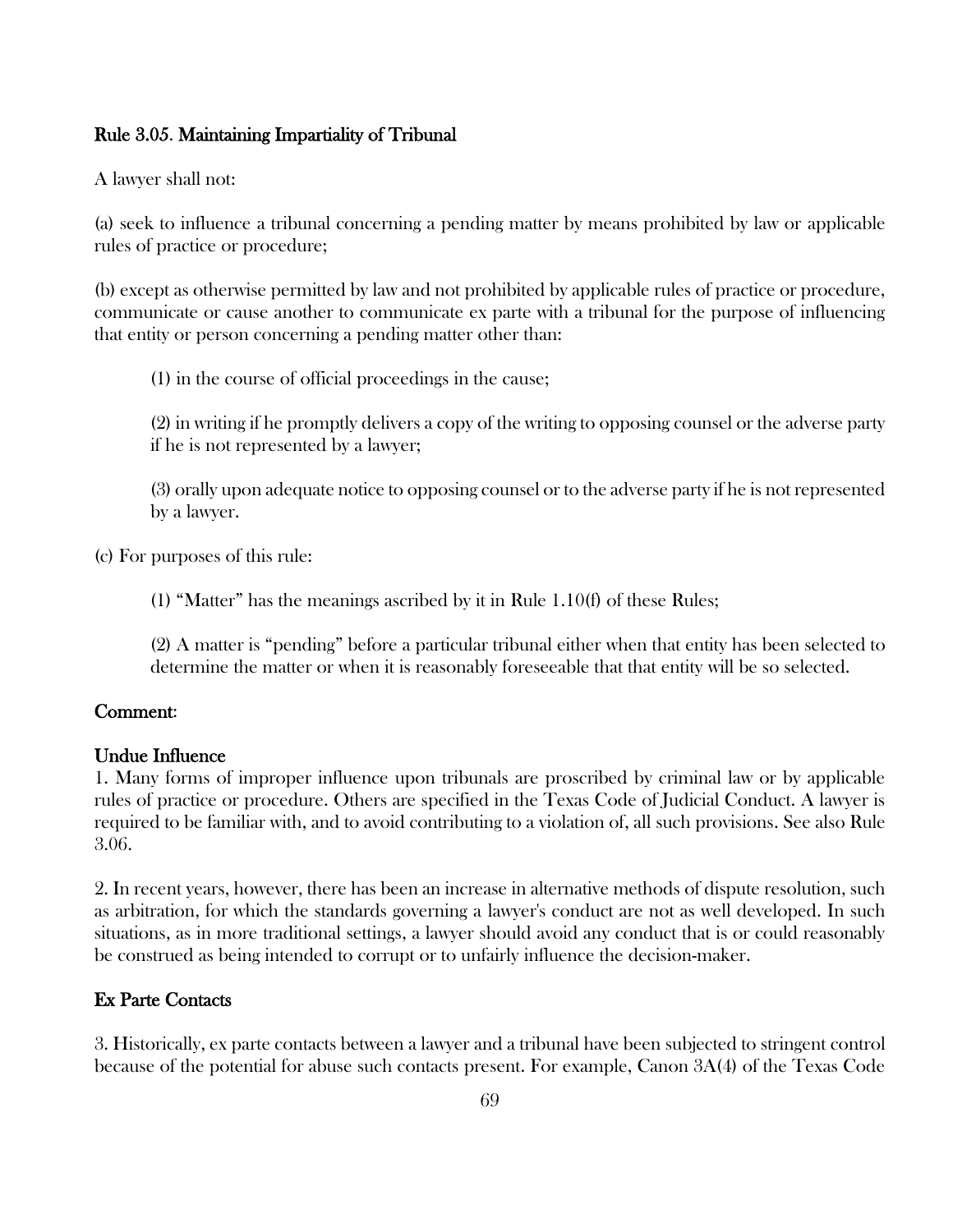of Judicial Conduct prohibits many ex parte contacts with judicial officials. A lawyer in turn violates Rule 8.04(a)(6) by communicating with such an official in a manner that causes that official to violate Canon 3A(4). This rule maintains that traditional posture towards ex parte communications and extends it to the new settings discussed in paragraph 2 of this Comment.

4. There are certain types of adjudicatory proceedings, however, which have permitted pending issues to be discussed ex parte with a tribunal. Certain classes of zoning questions, for example, are frequently handled in that way. As long as such contacts are not prohibited by law or applicable rules of practice and procedure, and as long as paragraph (a) of this Rule is adhered to, such ex parte contacts will not serve as a basis for discipline.

5. For limitations on the circumstances and the manner in which lawyers may communicate or cause another to communicate with veniremen or jurors, see Rule 3.06.

# Rule 3.06. Maintaining Integrity of Jury System

(a) A lawyer shall not:

(1) conduct or cause another, by financial support or otherwise, to conduct a vexatious or harassing investigation of a venireman or juror; or

(2) seek to influence a venireman or juror concerning the merits of a pending matter by means prohibited by law or applicable rules of practice or procedure.

(b) Prior to discharge of the jury from further consideration of a matter, a lawyer connected therewith shall not communicate with or cause another to communicate with anyone he knows to be a member of the venire from which the jury will be selected or any juror or alternate juror, except in the course of official proceedings.

(c) During the trial of a case, a lawyer not connected therewith shall not communicate with or cause another to communicate with a juror or alternate juror concerning the matter.

(d) After discharge of the jury from further consideration of a matter with which the lawyer was connected, the lawyer shall not ask questions of or make comments to a member of that jury that are calculated merely to harass or embarrass the juror or to influence his actions in future jury service.

(e) All restrictions imposed by this Rule upon a lawyer also apply to communications with or investigations of members of a family of a venireman or a juror.

(f) A lawyer shall reveal promptly to the court improper conduct by a venireman or a juror, or by another toward a venireman or a juror or a member of his family, of which the lawyer has knowledge.

(g) As used in this Rule, the terms "matter" and "pending" have the meanings specified in Rule 3.05(c).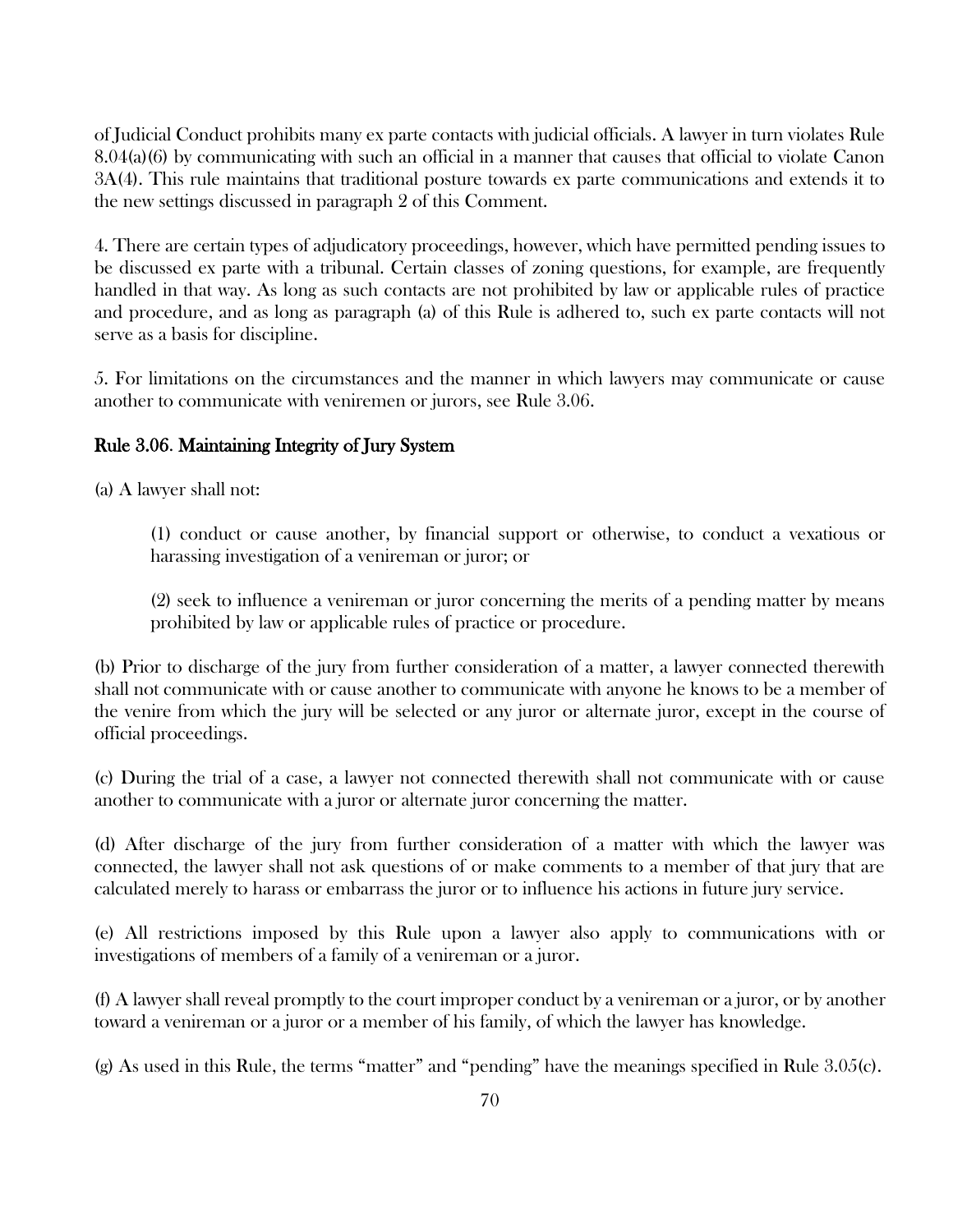# Comment:

1. To safeguard the impartiality that is essential to the judicial process, veniremen and jurors should be protected against extraneous influences. When impartiality is present, public confidence in the judicial system is enhanced. There should be no extrajudicial communication with veniremen prior to trial or with jurors during trial or on behalf of a lawyer connected with the case. Furthermore, a lawyer who is not connected with the case should not communicate with or cause another to communicate with a venireman or a juror about the case. After the trial, communication by a lawyer with jurors is not prohibited by this Rule so long as he refrains from asking questions or making comments that tend to harass or embarrass the juror or to influence actions of the juror in future cases. Contacts with discharged jurors, however, are governed by procedural rules the violation of which could subject a lawyer to discipline under Rule 3.04. When an extrajudicial communication by a lawyer with a juror is permitted by law, it should be made considerately and with deference to the personal feelings of the juror.

2. Vexatious or harassing investigations of jurors seriously impair the effectiveness of our jury system. For this reason, a lawyer or anyone on his behalf who conducts an investigation of veniremen or jurors should act with circumspection and restraint.

3. Communications with or investigations of members of families of veniremen or jurors by a lawyer or by anyone on his behalf are subject to the restrictions imposed upon the lawyer with respect to his communications with or investigations of veniremen and jurors.

4. Because of the extremely serious nature of any actions that threaten the integrity of the jury system, a lawyer who learns of improper conduct by or towards a venireman, a juror, or a member of the family of either should make a prompt report to the court regarding such conduct. If such improper actions were taken by or on behalf of a lawyer, either the reporting lawyer or the court normally should initiate appropriate disciplinary proceedings. See Rules 1.05, 8.03, 8.04.

# Rule 3.07. Trial Publicity

(a) In the course of representing a client, a lawyer shall not make an extrajudicial statement that a reasonable person would expect to be disseminated by means of public communication if the lawyer knows or reasonably should know that it will have a substantial likelihood of materially prejudicing an adjudicatory proceeding. A lawyer shall not counsel or assist another person to make such a statement.

(b) A lawyer ordinarily will violate paragraph (a), and the likelihood of a violation increases if the adjudication is ongoing or imminent, by making an extrajudicial statement of the type referred to in that paragraph when the statement refers to:

(1) the character, credibility, reputation or criminal record of a party, suspect in a criminal investigation or witness; or the expected testimony of a party or witness;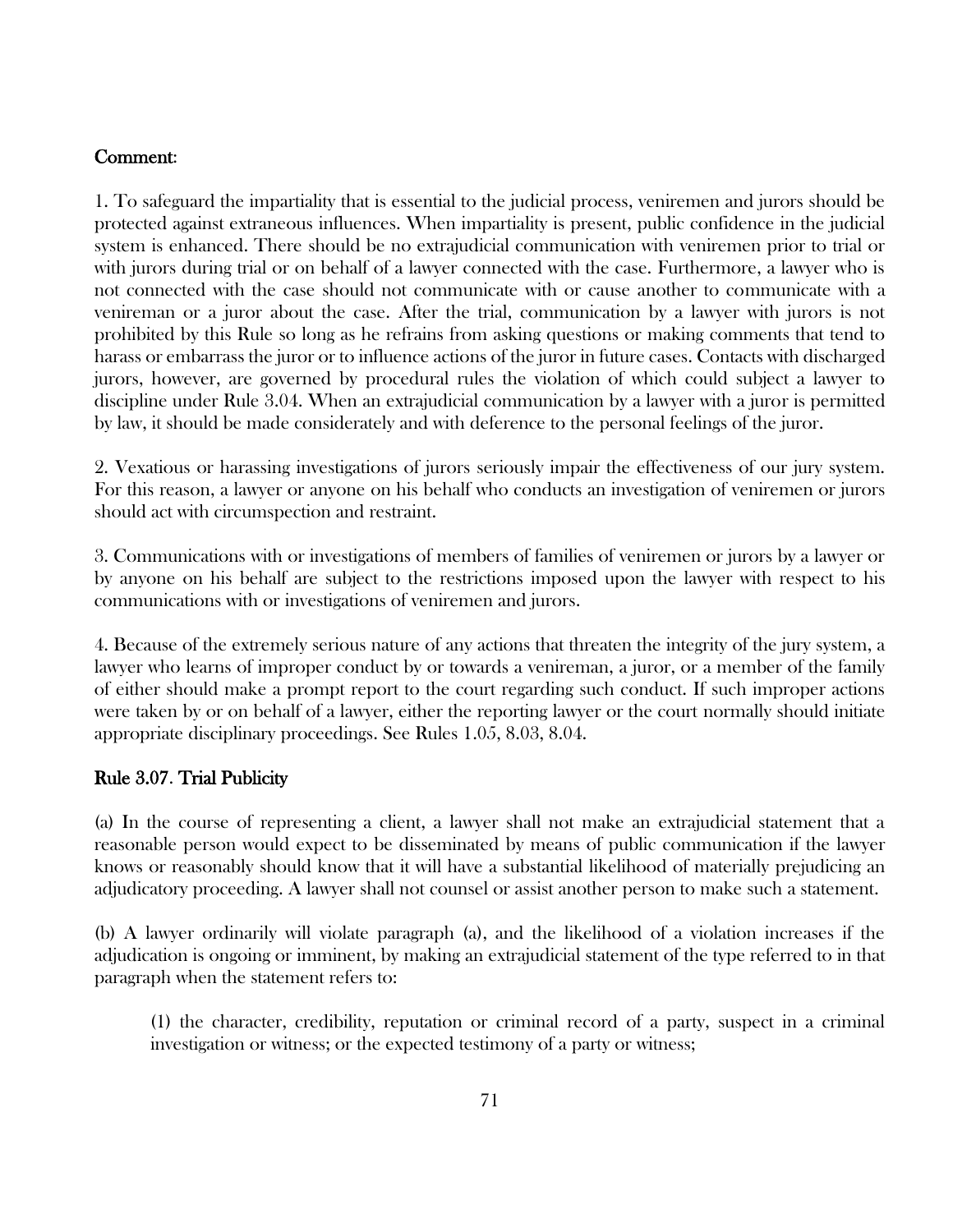(2) in a criminal case or proceeding that could result in incarceration, the possibility of a plea of guilty to the offense; the existence or contents of any confession, admission, or statement given by a defendant or suspect; or that person's refusal or failure to make a statement;

(3) the performance, refusal to perform, or results of any examination or test; the refusal or failure of a person to allow or submit to an examination or test; or the identity or nature of physical evidence expected to be presented;

(4) any opinion as to the guilt or innocence of a defendant or suspect in a criminal case or proceeding that could result in incarceration; or

(5) information the lawyer knows or reasonably should know is likely to be inadmissible as evidence in a trial and would if disclosed create a substantial risk of prejudicing an impartial trial.

(c) A lawyer ordinarily will not violate paragraph (a) by making an extrajudicial statement of the type referred to in that paragraph when the lawyer merely states:

(1) the general nature of the claim or defense;

(2) the information contained in a public record;

(3) that an investigation of the matter is in progress, including the general scope of the investigation, the offense, claim or defense involved;

(4) except when prohibited by law, the identity of the persons involved in the matter;

(5) the scheduling or result of any step in litigation;

(6) a request for assistance in obtaining evidence, and information necessary thereto;

(7) a warning of danger concerning the behavior of a person involved, when there is a reason to believe that there exists the likelihood of substantial harm to an individual or to the public interest; and

(8) if a criminal case:

(i) the identity, residence, occupation and family status of the accused;

(ii) if the accused has not been apprehended, information necessary to aid in apprehension of that person;

(iii) the fact, time and place of arrest; and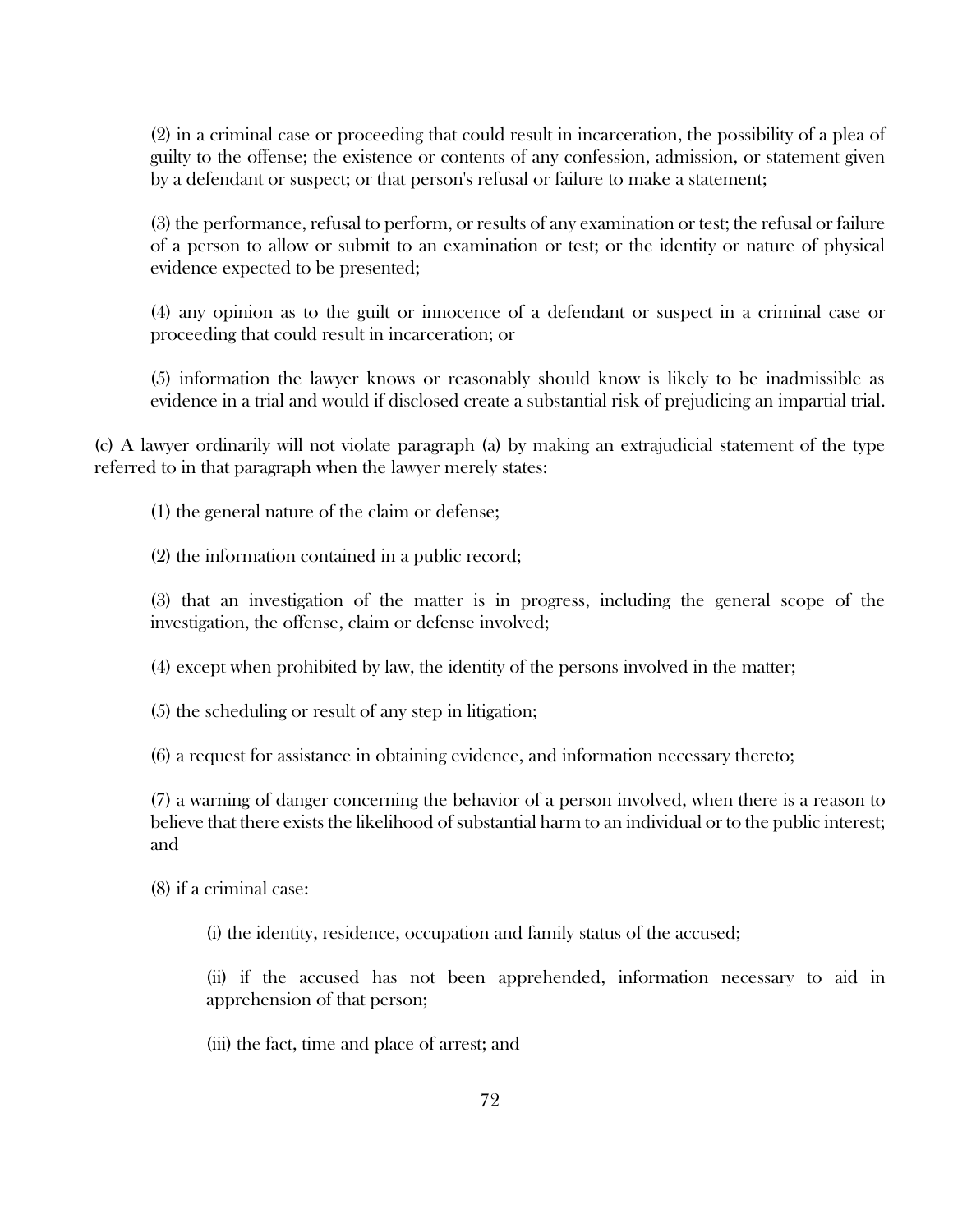(iv) the identity of investigating and arresting officers or agencies and the length of the investigation.

### Comment:

1. Paragraph (a) is premised on the idea that preserving the right to a fair trial necessarily entails some curtailment of the information that may be disseminated about a party prior to trial. This is particularly so where trial by jury or lay judge is involved. If there were no such limits, the results would be the practical nullification of the protective effect of the rules of forensic decorum and the exclusionary rules of evidence. Thus, paragraph (a) provides that in the course of representing a client, a lawyer's right to free speech is subordinate to the constitutional requirements of a fair trial. On the other hand, there are vital social interests served by the free dissemination of information about events having legal consequences and about legal proceedings themselves. The public has a right to know about threats to its safety and measures aimed at assuring its security. It also has a legitimate interest in the conduct of judicial proceedings, particularly in matters of general public concern. Furthermore, the subject matter of legal proceedings is often of direct significance in debate and deliberation over questions of public policy.

2. Because no body of rules can simultaneously satisfy all interests of fair trial and all those of free expression, some balancing of those interests is required. It is difficult to strike that balance. The formula embodied in this Rule, prohibiting those extrajudicial statements that the lawyer knows or reasonably should know have a reasonable likelihood of materially prejudicing an adjudicatory proceeding, is intended to incorporate the degree of concern for the first amendment rights of lawyers, listeners, and the media necessary to pass constitutional muster. The obligations imposed upon a lawyer by this Rule are subordinate to those rights. If a particular statement would be inappropriate for a lawyer to make, however, the lawyer is as readily subject to discipline for counseling or assisting another person to make it as he or she would be for doing so directly. See paragraph (a).

3. The existence of "material prejudice" normally depends on the circumstances in which a particular statement is made. For example, an otherwise objectionable statement may be excusable if reasonably calculated to counter the unfair prejudicial effect of another public statement. Applicable constitutional principles require that the disciplinary standard in this area retain the flexibility needed to take such unique considerations into account.

4. Although they are not standards of discipline, paragraphs (b) and (c) seek to give some guidance concerning what types of statements are or are not apt to violate paragraph (a). Paragraph (b) sets forth conditions under which statements of the types listed in subparagraphs  $(b)(1)$  through  $(5)$  would likely violate paragraph (a) in the absence of exceptional extenuating circumstances. Paragraph (c), on the other hand, describes statements that are unlikely to violate paragraph (a) in the absence of exceptional aggravating circumstances. Neither paragraph (b) nor paragraph (c) is an exhaustive listing.

5. Special rules of confidentiality may validly govern proceedings in juvenile, domestic relations and mental disability proceedings, and perhaps other types of litigation. Rule  $3.04(c)(1)$  and (d) govern a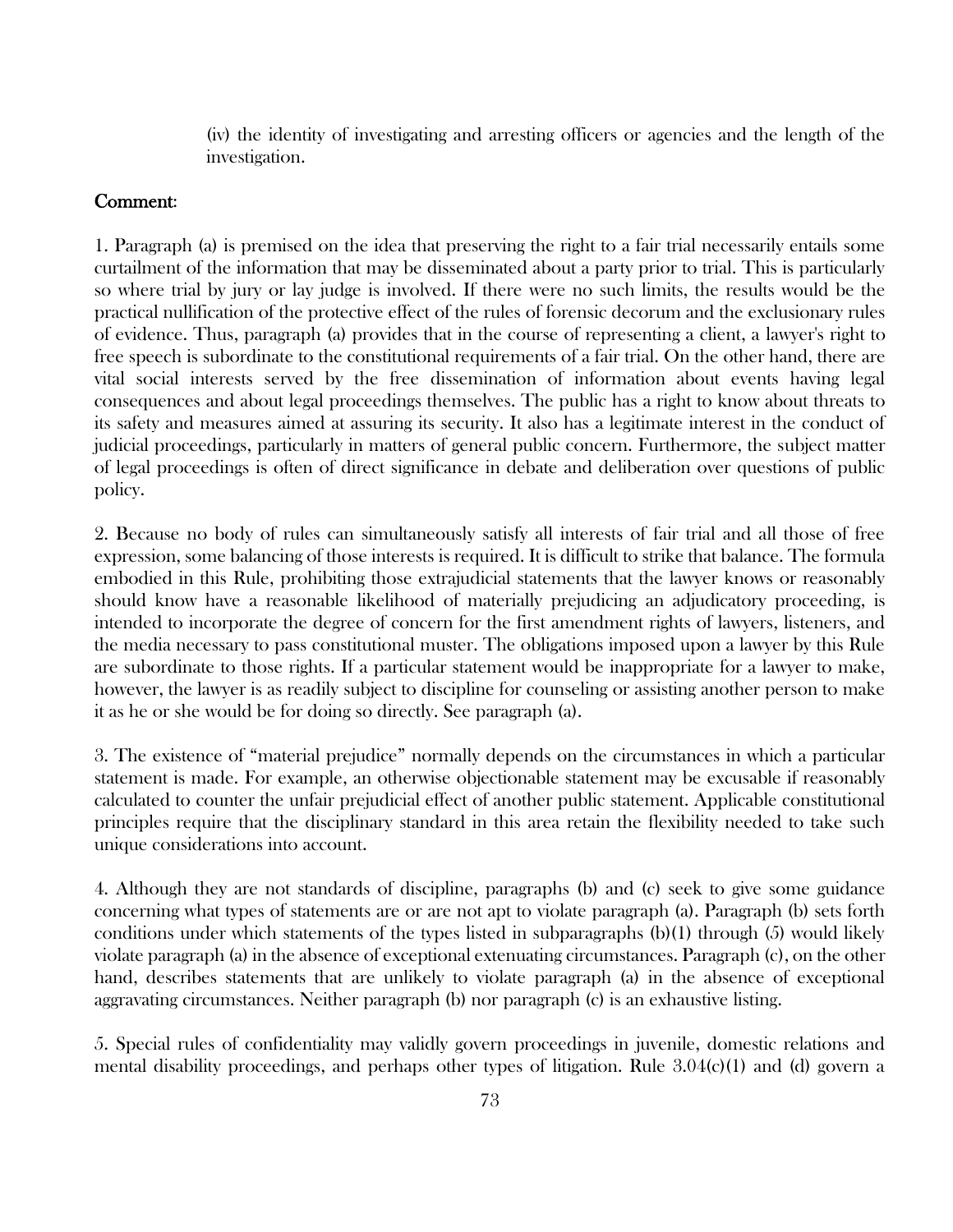lawyer's duty with respect to such Rules. Frequently, a lawyer's obligations to the client under Rule 1.05 also will prevent the disclosure of confidential information.

## Rule 3.08. Lawyer as Witness

(a) A lawyer shall not accept or continue employment as an advocate before a tribunal in a contemplated or pending adjudicatory proceeding if the lawyer knows or believes that the lawyer is or may be a witness necessary to establish an essential fact on behalf of the lawyer's client, unless:

(1) the testimony relates to an uncontested issue;

(2) the testimony will relate solely to a matter of formality and there is no reason to believe that substantial evidence will be offered in opposition to the testimony;

(3) the testimony relates to the nature and value of legal services rendered in the case;

(4) the lawyer is a party to the action and is appearing pro se; or

(5) the lawyer has promptly notified opposing counsel that the lawyer expects to testify in the matter and disqualification of the lawyer would work substantial hardship on the client.

(b) A lawyer shall not continue as an advocate in a pending adjudicatory proceeding if the lawyer believes that the lawyer will be compelled to furnish testimony that will be substantially adverse to the lawyer's client, unless the client consents after full disclosure.

(c) Without the client's informed consent, a lawyer may not act as advocate in an adjudicatory proceeding in which another lawyer in the lawyer's firm is prohibited by paragraphs (a) or (b) from serving as advocate. If the lawyer to be called as a witness could not also serve as an advocate under this Rule, that lawyer shall not take an active role before the tribunal in the presentation of the matter.

## Comment:

1. A lawyer who is considering accepting or continuing employment in a contemplated or pending adjudicatory proceeding in which that lawyer knows or believes that he or she may be a necessary witness is obligated by this Rule to consider the possible consequences of those dual roles for both the lawyer's own client and for opposing parties.

2. One important variable in this context is the anticipated tenor of the lawyer's testimony. If that testimony will be substantially adverse to the client, paragraphs (b) and (c) provide the governing standard. In other situations, paragraphs (a) and (c) control.

3. A lawyer who is considering both representing a client in an adjudicatory proceeding and serving as a witness in that proceeding may possess information pertinent to the representation that would be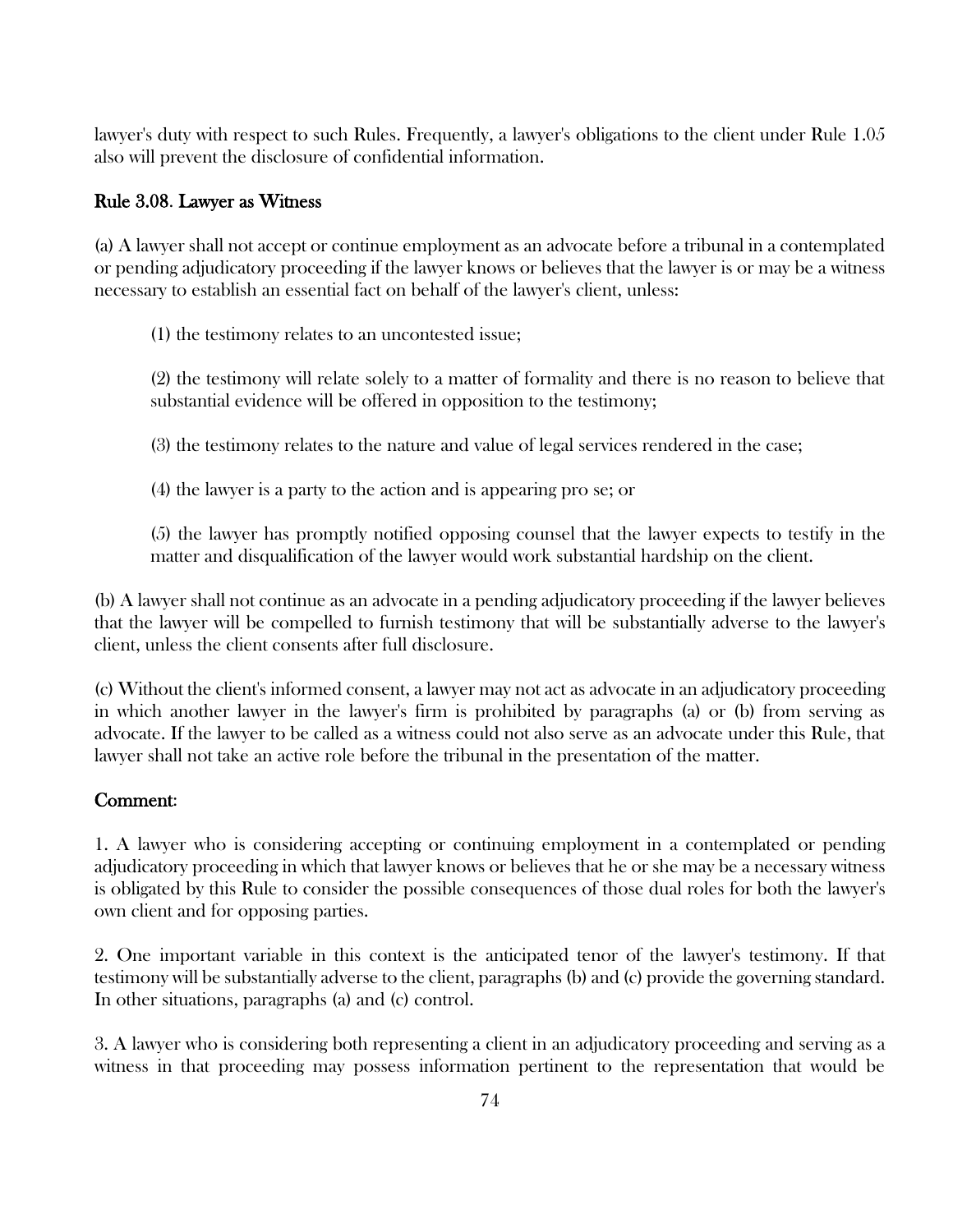substantially adverse to the client were it to be disclosed. A lawyer who believes that he or she will be compelled to furnish testimony concerning such matters should not continue to act as an advocate for his or her client except with the client's informed consent, because of the substantial likelihood that such adverse testimony would damage the lawyer's ability to represent the client effectively.

4. In all other circumstances, the principal concern over allowing a lawyer to serve as both an advocate and witness for a client is the possible confusion that those dual roles could create for the finder of fact. Normally those dual roles are unlikely to create exceptional difficulties when the lawyer's testimony is limited to the areas set out in sub-paragraphs (a)(1)-(4) of this Rule. If, however, the lawyer's testimony concerns a controversial or contested matter, combining the roles of advocate and witness can unfairly prejudice the opposing party. A witness is required to testify on the basis of personal knowledge, while an advocate is expected to explain and comment on evidence given by others. It may not be clear whether a statement by an advocate-witness should be taken as proof or as an analysis of the proof.

5. Paragraph (a)(1) recognizes that if the testimony will be uncontested, the ambiguities in the dual role are purely theoretical. Paragraph (a)(2) recognizes that similar considerations apply if a lawyer's testimony relates solely to a matter of formality and there is no reason to believe that substantial opposing evidence will be offered. In each of those situations requiring the involvement of another lawyer would be a costly procedure that would serve no significant countervailing purpose.

6. Sub-paragraph (a)(3) recognizes that where the testimony concerns the extent and value of legal services rendered in the action in which the testimony is offered, permitting the lawyers to testify avoids the need for a second trial with new counsel to resolve that issue. Moreover, in such a situation the judge has firsthand knowledge of the matter in issue; hence, there is less dependence on the adversary process to test the credibility of the testimony. Sub-paragraph (a)(4) makes it clear that this Rule is not intended to affect a lawyer's right to self representation.

7. Apart from these four exceptions, sub-paragraph (a)(5) recognizes an additional exception based upon a balancing of the interests of the client and those of the opposing party. In implementing this exception, it is relevant that one or both parties could reasonably foresee that the lawyer would probably be a witness. For example, sub-paragraph (a)(5) requires that a lawyer relying on that sub-paragraph as a basis for serving as both an advocate and a witness for a party give timely notification of that fact to opposing counsel. That requirement serves two purposes. First, it prevents the testifying lawyer from creating a "substantial hardship," where none once existed, by virtue of a lengthy representation of the client in the matter at hand. Second, it puts opposing parties on notice of the situation, thus enabling them to make any desired response at the earliest opportunity.

8. This rule does not prohibit the lawyer who may or will be a witness from participating in the preparation of a matter for presentation to a tribunal. To minimize the possibility of unfair prejudice to an opposing party, however, the Rule prohibits any testifying lawyer who could not serve as an advocate from taking an active role before the tribunal in the presentation of the matter. See paragraph (c). Even in those situations, however, another lawyer in the testifying lawyer's firm may act as an advocate, provided the client's informed consent is obtained.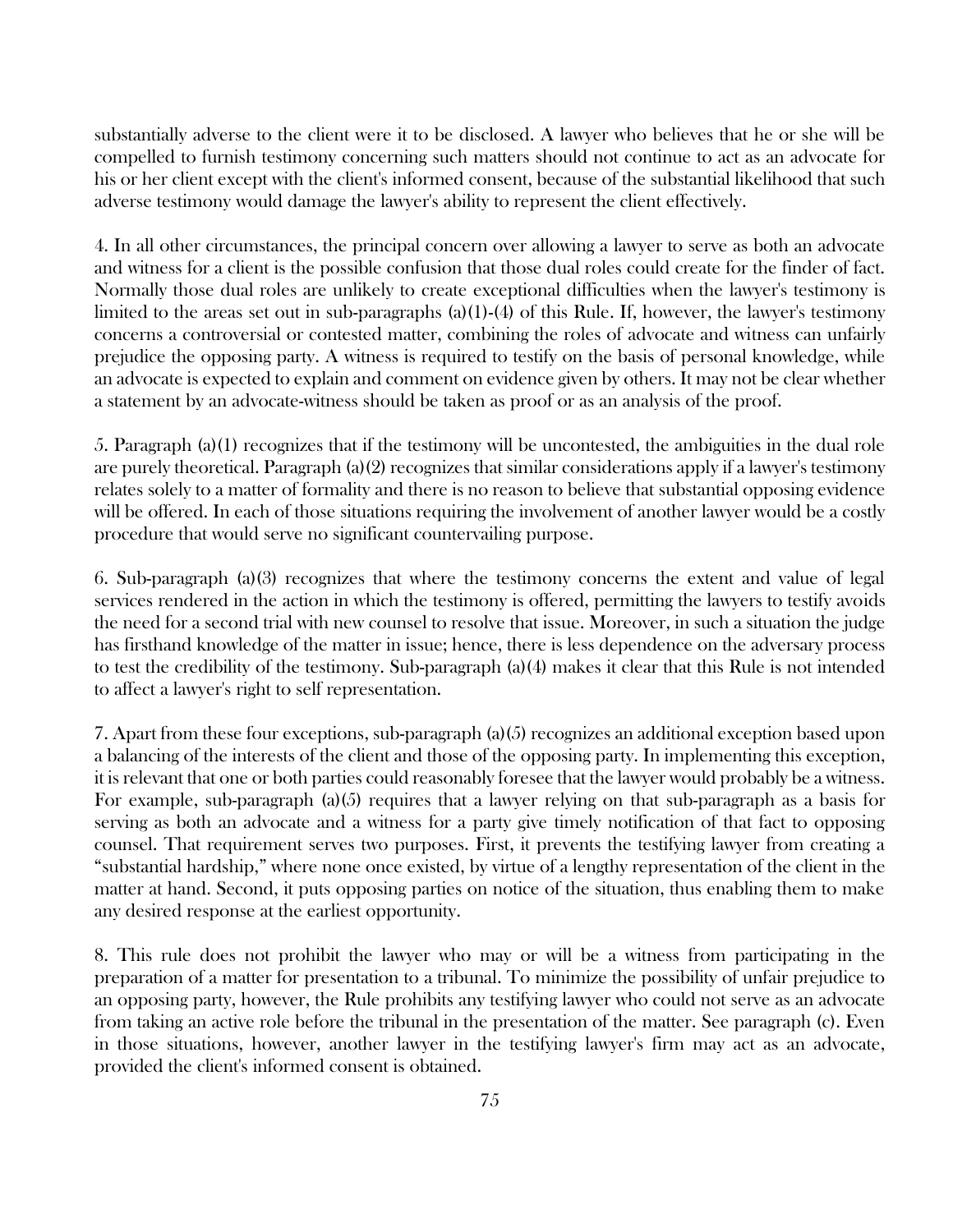9. Rule 3.08 sets out a disciplinary standard and is not well suited to use as a standard for procedural disqualification. As a disciplinary rule it serves two principal purposes. The first is to insure that a client's case is not compromised by being represented by a lawyer who could be a more effective witness for the client by not also serving as an advocate. See paragraph (a). The second is to insure that a client is not burdened by counsel who may have to offer testimony that is substantially adverse to the client's cause. See paragraph (b).

10. This Rule may furnish some guidance in those procedural disqualification disputes where the party seeking disqualification can demonstrate actual prejudice to itself resulting from the opposing lawyer's service in the dual roles. However, it should not be used as a tactical weapon to deprive the opposing party of the right to be represented by the lawyer of his or her choice. For example, a lawyer should not seek to disqualify an opposing lawyer under this Rule merely because the opposing lawyer's dual roles may involve an improper conflict of interest with respect to the opposing lawyer's client, for that is a matter to be resolved between lawyer and client or in a subsequent disciplinary proceeding. Likewise, a lawyer should not seek to disqualify an opposing lawyer by unnecessarily calling that lawyer as a witness. Such unintended applications of this Rule, if allowed, would subvert its true purpose by converting it into a mere tactical weapon in litigation.

## Rule 3.09. Special Responsibilities of a Prosecutor

The prosecutor in a criminal case shall:

(a) refrain from prosecuting or threatening to prosecute a charge that the prosecutor knows is not supported by probable cause;

(b) refrain from conducting or assisting in a custodial interrogation of an accused unless the prosecutor has made reasonable efforts to be assured that the accused has been advised of any right to, and the procedure for obtaining, counsel and has been given reasonable opportunity to obtain counsel;

(c) not initiate or encourage efforts to obtain from an unrepresented accused a waiver of important pretrial, trial or post-trial rights;

(d) make timely disclosure to the defense of all evidence or information known to the prosecutor that tends to negate the guilt of the accused or mitigates the offense, and, in connection with sentencing, disclose to the defense and to the tribunal all unprivileged mitigating information known to the prosecutor, except when the prosecutor is relieved of this responsibility by a protective order of the tribunal; and

(e) exercise reasonable care to prevent persons employed or controlled by the prosecutor in a criminal case from making an extrajudicial statement that the prosecutor would be prohibited from making under Rule 3.07.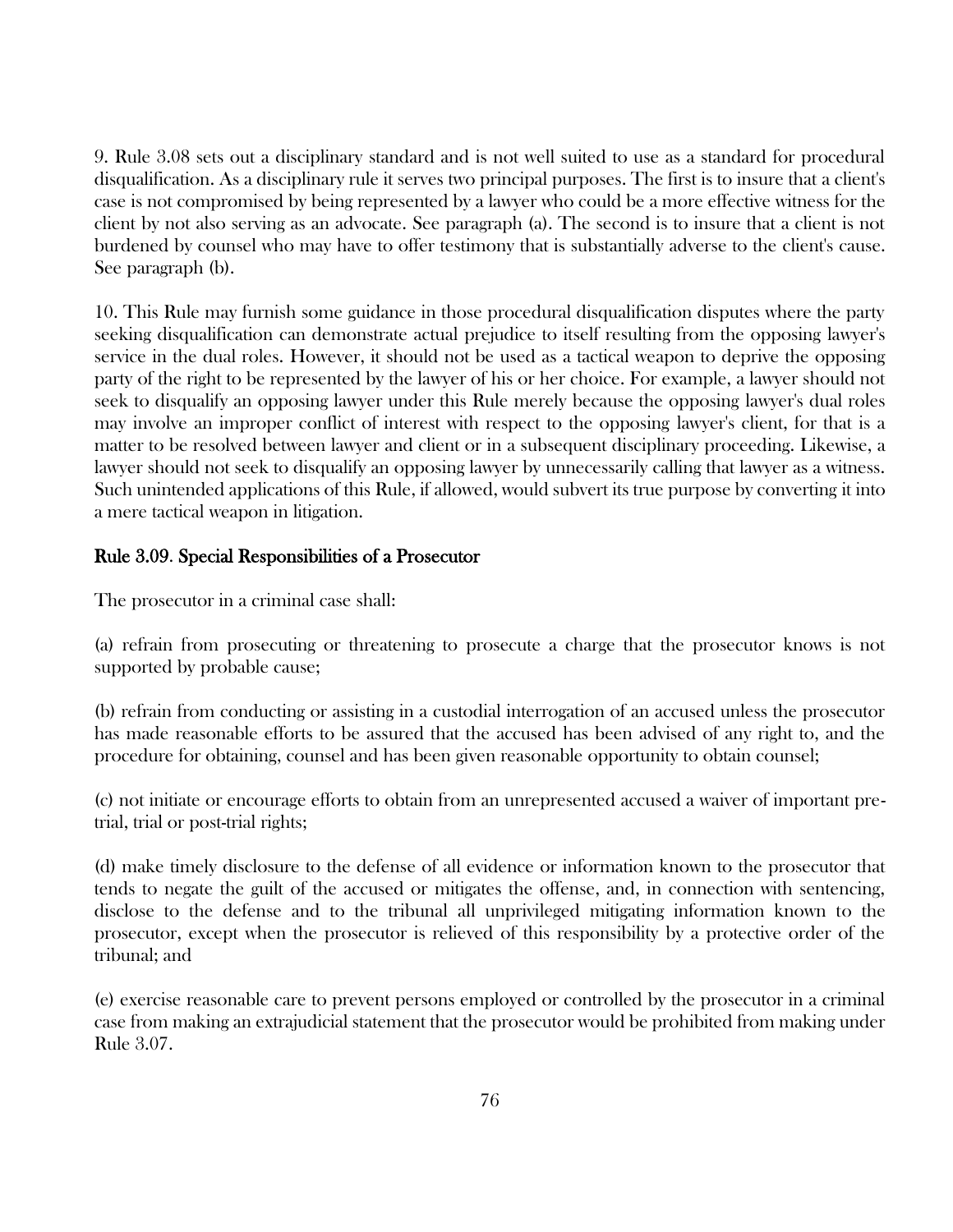### Comment:

### Source and Scope of Obligations

1. A prosecutor has the responsibility to see that justice is done, and not simply to be an advocate. This responsibility carries with it a number of specific obligations. Among these is to see that no person is threatened with or subjected to the rigors of a criminal prosecution without good cause. See paragraph (a). In addition a prosecutor should not initiate or exploit any violation of a suspect's right to counsel, nor should he initiate or encourage efforts to obtain waivers of important pretrial, trial or post-trial rights from unrepresented persons. See paragraphs (b) and (c). In addition, a prosecutor is obliged to see that the defendant is accorded procedural justice, that the defendant's guilt is decided upon the basis of sufficient evidence, and that any sentence imposed is based on all unprivileged information known to the prosecutor. See paragraph (d). Finally, a prosecutor is obliged by this rule to take reasonable measures to see that persons employed or controlled by him refrain from making extrajudicial statements that are prejudicial to the accused. See paragraph (e) and Rule 3.07. See also Rule 3.03(a)(3), governing ex parte proceedings, among which grand jury proceedings are included. Applicable law may require other measures by the prosecutor and knowing disregard of those obligations or a systematic abuse of prosecutorial discretion could constitute a violation of Rule 8.04.

2. Paragraph (a) does not apply to situations where the prosecutor is using a grand jury to determine whether any crime has been committed, nor does it prevent a prosecutor from presenting a matter to a grand jury even though he has some doubt as to what charge, if any, the grand jury may decide is appropriate, as long as he believes that the grand jury could reasonably conclude that some charge is proper. A prosecutor's obligations under that paragraph are satisfied by the return of a true bill by a grand jury, unless the prosecutor believes that material inculpatory information presented to the grand jury was false.

3. Paragraph (b) does not forbid the lawful questioning of any person who has knowingly, intelligently and voluntarily waived the rights to counsel and to silence, nor does it forbid such questioning of any unrepresented person who has not stated that he wishes to retain a lawyer and who is not entitled to appointed counsel. See also Rule 4.03.

4. Paragraph (c) does not apply to any person who has knowingly, intelligently and voluntarily waived the rights referred to therein in open court, nor does it apply to any person appearing pro se with the approval of the tribunal. Finally, that paragraph does not forbid a prosecutor from advising an unrepresented accused who has not stated he wishes to retain a lawyer and who is not entitled to appointed counsel and who has indicated in open court that he wishes to plead guilty to charges against him of his pre-trial, trial and post-trial rights, provided that the advice given is accurate; that it is undertaken with the knowledge and approval of the court; and that such a practice is not otherwise prohibited by law or applicable rules of practice or procedure.

5. The exception in paragraph (d) recognizes that a prosecutor may seek an appropriate protective order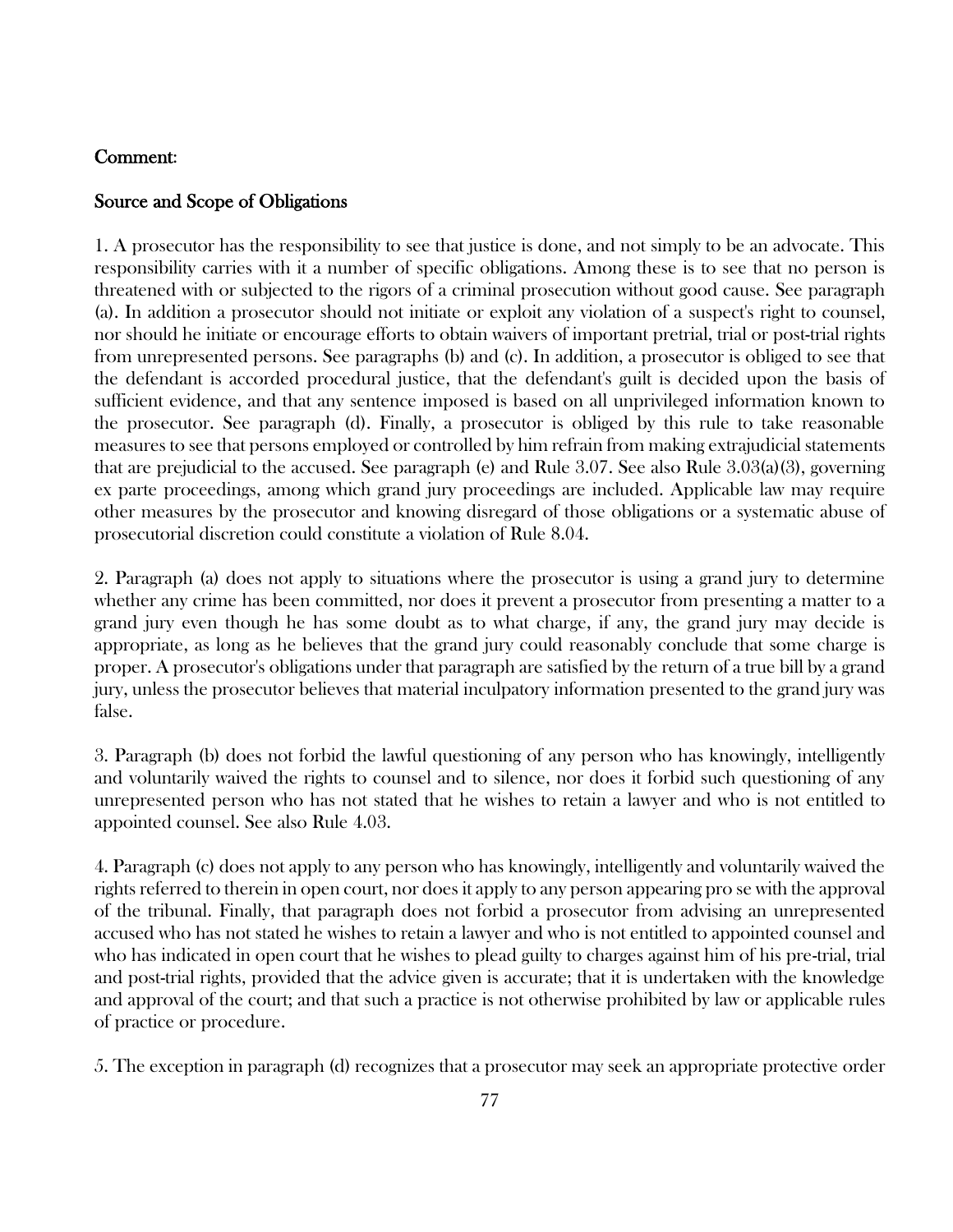from the tribunal if disclosure of information to the defense could result in substantial harm to an individual or to the public interest.

6. Subparagraph (e) does not subject a prosecutor to discipline for failing to take measures to prevent investigators, law enforcement personnel or other persons assisting or associated with the prosecutor, but not in his employ or under his control, from making extrajudicial statements that the prosecutor would be prohibited from making under Rule 3.07. To the extent feasible, however, the prosecutor should make reasonable efforts to discourage such persons from making statements of that kind.

### Rule 3.10. Advocate in Nonadjudicative Proceedings

A lawyer representing a client before a legislative or administrative body in a nonadjudicative proceeding shall disclose that the appearance is in a representative capacity and shall conform to the provisions of Rules 3.04(a) through (d), 3.05(a), and 4.01.

#### Comment:

1. In appearing before bodies such as legislatures, municipal councils, and executive and administrative agencies acting in a rule-making or policy-making capacity, lawyers present facts, formulate issues and advance argument in the matters under consideration. The decision-making body, like a court, should be able to rely on the integrity of the submissions made to it. A lawyer appearing before such a body should deal with the tribunal honestly and in conformity with applicable rules of procedure. A lawyer is required to disclose whether a particular appearance is in a representative capacity. Although not required to do so by Rule 3.10, a lawyer should reveal the identities of the lawyer's clients, unless privileged or otherwise protected, so that the decision-making body can weigh the lawyer's presentation more accurately. See Rule 4.01, Comment 1.

2. Lawyers have no exclusive right to appear before nonadjudicative bodies, as they do before a court. The requirements of this Rule therefore may subject lawyers to regulations inapplicable to advocates who are not lawyers.

3. As to the representation of a client in a negotiation or other bilateral transaction with a governmental agency, see Rules 4.01 through 4.04.

### IV. NON-CLIENT RELATIONSHIPS

### Rule 4.01. Truthfulness in Statements to Others

In the course of representing a client a lawyer shall not knowingly:

(a) make a false statement of material fact or law to a third person; or

(b) fail to disclose a material fact to a third person when disclosure is necessary to avoid making the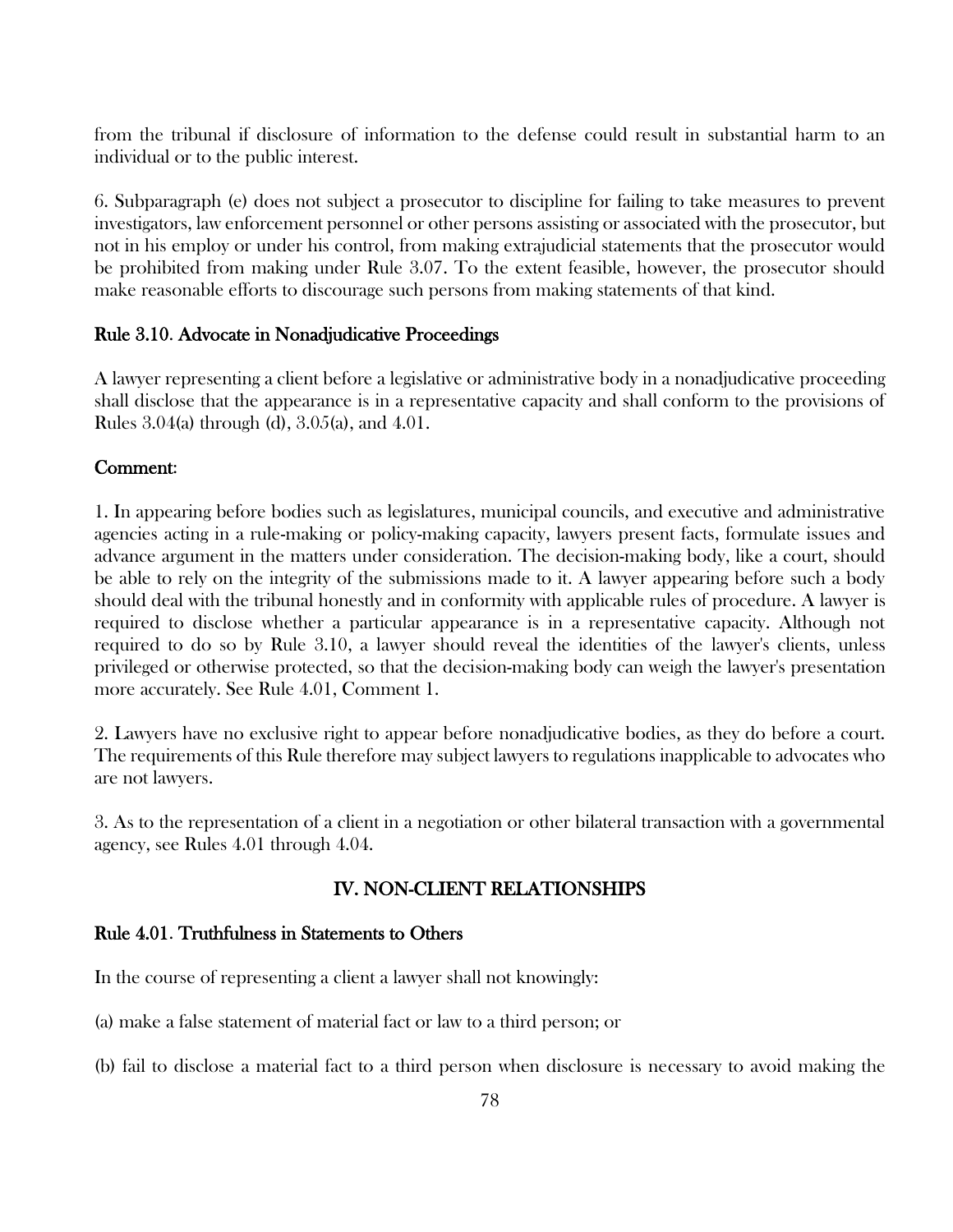lawyer a party to a criminal act or knowingly assisting a fraudulent act perpetrated by a client.

### Comment:

#### False Statements of Fact

1. Paragraph (a) of this Rule refers to statements of *material* fact. Whether a particular statement should be regarded as one of *material* fact can depend on the circumstances. For example, certain types of statements ordinarily are not taken as statements of material fact because they are viewed as matters of opinion or conjecture. Estimates of price or value placed on the subject of a transaction are in this category. Similarly, under generally accepted conventions in negotiation, a party's supposed intentions as to an acceptable settlement of a claim may be viewed merely as negotiating positions rather than as accurate representation of material fact. Likewise, according to commercial conventions, the fact that a particular transaction is being undertaken on behalf of an undisclosed principal need not be disclosed except where non-disclosure of the principal would constitute fraud.

2. A lawyer violates paragraph (a) of this Rule either by making a false statement of law or material fact or by incorporating or affirming such a statement made by another person. Such statements will violate this Rule, however, only if the lawyer knows they are false and intends thereby to mislead. As to a lawyer's duty to decline or terminate representation in such situations, see Rule 1.15.

### Failure to Disclose a Material Fact

3. Paragraph (b) of this Rule also relates only to failures to disclose *material* facts. Generally, in the course of representing a client a lawyer has no duty to inform a third person of relevant or material facts, except as required by law or by applicable rules of practice or procedure, such as formal discovery. However, a lawyer must not allow fidelity to a client to become a vehicle for a criminal act or a fraud being perpetrated by that client. Consequently a lawyer must disclose a material fact to a third party if the lawyer knows that the client is perpetrating a crime or a fraud and the lawyer knows that disclosure is necessary to prevent the lawyer from becoming a party to that crime or fraud. Failure to disclose under such circumstances is misconduct only if the lawyer intends thereby to mislead.

4. When a lawyer discovers that a client has committed a criminal or fraudulent act in the course of which the lawyer's services have been used, or that the client is committing or intends to commit any criminal or fraudulent act, other of these Rules require the lawyer to urge the client to take appropriate action. See Rules 1.02(d), (e), (f); 3.03(b). Since the disclosures called for by paragraph (b) of this Rule will be "necessary" only if the lawyer's attempts to counsel his client not to commit the crime or fraud are unsuccessful, a lawyer is not authorized to make them without having first undertaken those other remedial actions. See also Rule 1.05.

### Fraud by a Client

5. A lawyer should never knowingly assist a client in the commission of a criminal act or a fraudulent act.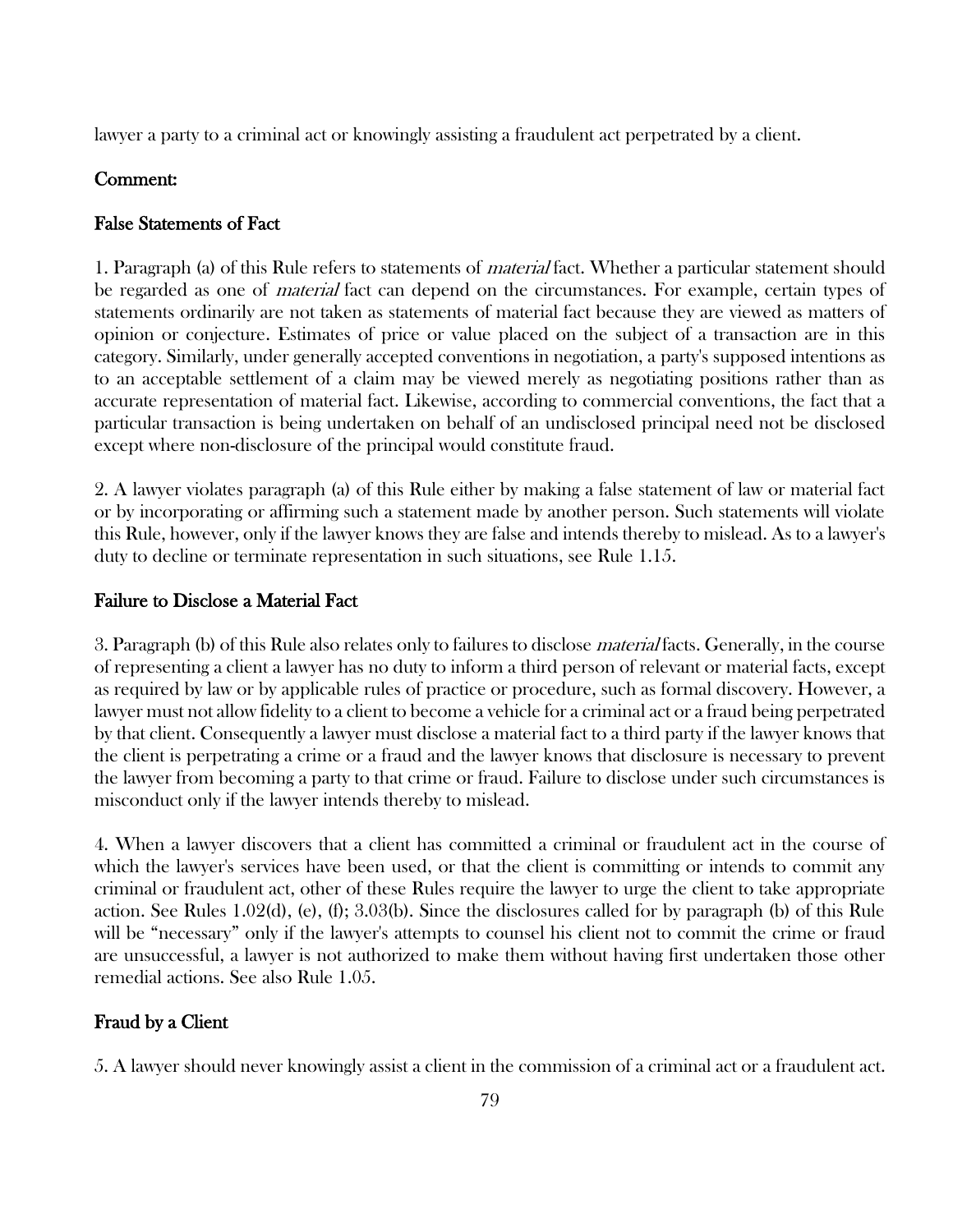See Rule 1.02(c).

6. This rule governs a lawyer's conduct during "the course of representing a client." If the lawyer has terminated representation prior to learning of a client's intention to commit a criminal or fraudulent act, paragraph (b) of this Rule does not apply. See "Fraud" under TERMINOLOGY.

### Rule 4.02. Communication with One Represented by Counsel

(a) In representing a client, a lawyer shall not communicate or cause or encourage another to communicate about the subject of the representation with a person, organization or entity of government the lawyer knows to be represented by another lawyer regarding that subject, unless the lawyer has the consent of the other lawyer or is authorized by law to do so.

(b) In representing a client a lawyer shall not communicate or cause another to communicate about the subject of representation with a person or organization a lawyer knows to be employed or retained for the purpose of conferring with or advising another lawyer about the subject of the representation, unless the lawyer has the consent of the other lawyer or is authorized by law to do so.

(c) For the purpose of this rule, "organization or entity of government" includes: (1) those persons presently having a managerial responsibility with an organization or entity of government that relates to the subject of the representation, or (2) those persons presently employed by such organization or entity and whose act or omission in connection with the subject of representation may make the organization or entity of government vicariously liable for such act or omission.

(d) When a person, organization, or entity of government that is represented by a lawyer in a matter seeks advice regarding that matter from another lawyer, the second lawyer is not prohibited by paragraph (a) from giving such advice without notifying or seeking consent of the first lawyer.

### Comment:

1. Paragraph (a) of this Rule is directed at efforts to circumvent the lawyer-client relationship existing between other persons, organizations or entities of government and their respective counsel. It prohibits communications that in form are between a lawyer's client and another person, organization or entity of government represented by counsel where, because of the lawyer's involvement in devising and controlling their content, such communication in substance are between the lawyer and the represented person, organization or entity of government.

2. Paragraph (a) does not, however, prohibit communication between a lawyer's client and persons, organizations, or entities of government represented by counsel, as long as the lawyer does not cause or encourage the communication without the consent of the lawyer for the other party. Consent may be implied as well as express, as, for example, where the communication occurs in the form of a private placement memorandum or similar document that obviously is intended for multiple recipients and that normally is furnished directly to persons, even if known to be represented by counsel. Similarly, that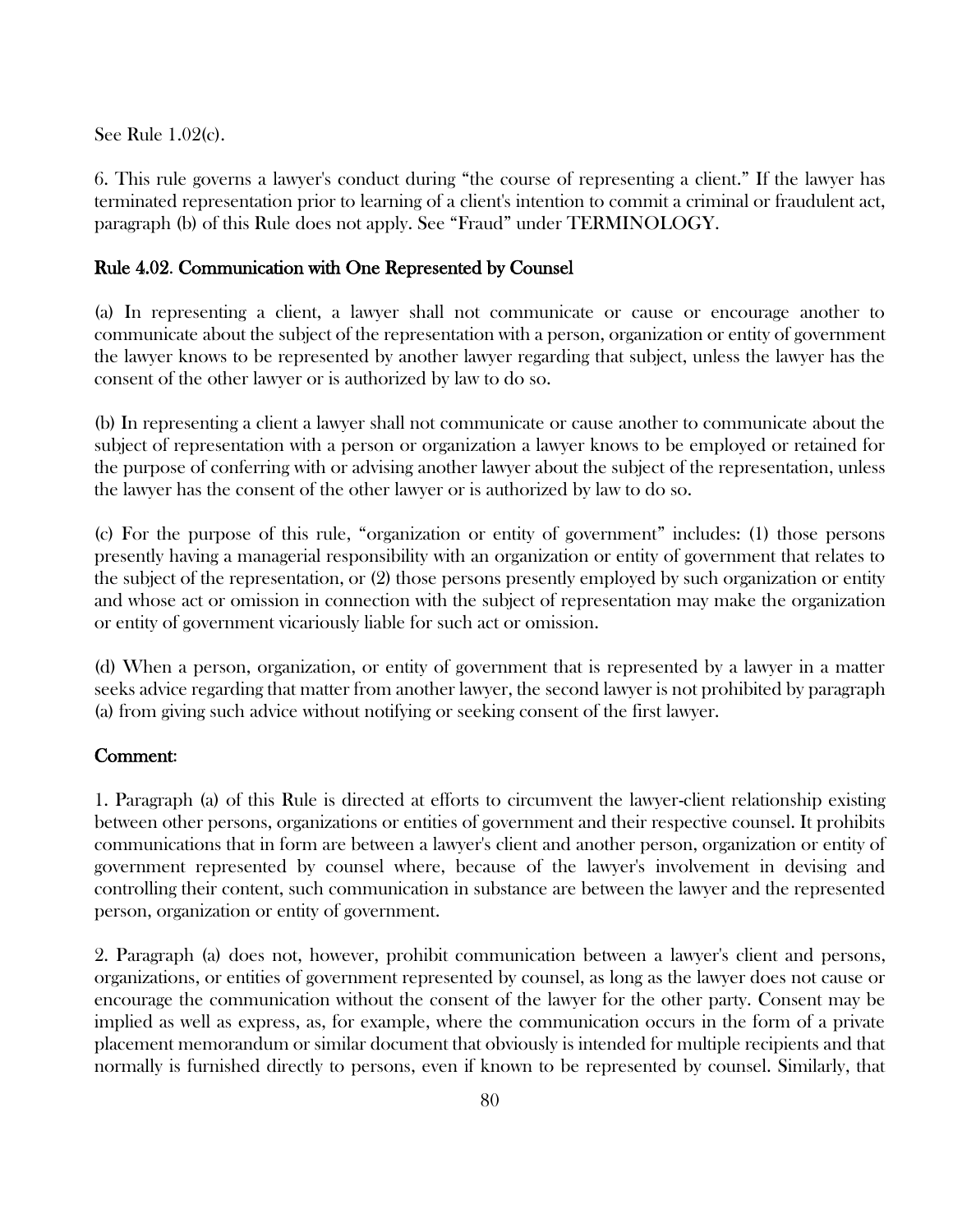paragraph does not impose a duty on a lawyer to affirmatively discourage communication between the lawyer's client and other represented persons, organizations or entities of government. Furthermore, it does not prohibit client communications concerning matters outside the subject of the representation with any such person, organization, or entity of government. Finally, it does not prohibit a lawyer from furnishing a "second opinion" in a matter to one requesting such opinion, nor from discussing employment in the matter if requested to do so. But see Rules 7.01 and 8.04(a)(3).

3. Paragraph (b) of this Rule provides that unless authorized by law, experts employed or retained by a lawyer for a particular matter should not be contacted by opposing counsel regarding that matter without the consent of the lawyer who retained them. However, certain governmental agents or employees such as police may be contacted due to their obligations to the public at large.

4. In the case of an organization or entity of government, this Rule prohibits communications by a lawyer for one party concerning the subject of the representation with persons having a managerial responsibility on behalf of the organization that relates to the subject of the representation and with those persons presently employed by such organization or entity whose act or omission may make the organization or entity vicariously liable for the matter at issue, without the consent of the lawyer for the organization or entity of government involved. This Rule is based on the presumption that such persons are so closely identified with the interests of the organization or entity of government that its lawyers will represent them as well. If, however, such an agent or employee is represented in the matter by his or her own counsel that presumption is inapplicable. In such cases, the consent by that counsel to communicate will be sufficient for purposes of this Rule. Compare Rule 3.04(f). Moreover, this Rule does not prohibit a lawyer from contacting a former employee of a represented organization or entity of a government, nor from contacting a person presently employed by such an organization or entity whose conduct is not a matter at issue but who might possess knowledge concerning the matter at issue.

### Rule 4.03. Dealing With Unrepresented Person

In dealing on behalf of a client with a person who is not represented by counsel, a lawyer shall not state or imply that the lawyer is disinterested. When the lawyer knows or reasonably should know that the unrepresented person misunderstands the lawyer's role in the matter, the lawyer shall make reasonable efforts to correct the misunderstanding.

### Comment:

An unrepresented person, particularly one not experienced in dealing with legal matters, might assume that a lawyer is disinterested in loyalties or is a disinterested authority on the law even when the lawyer represents a client. During the course of a lawyer's representation of a client, the lawyer should not give advice to an unrepresented person other than the advice to obtain counsel. With regard to the special responsibilities of a prosecutor, see Rule 3.09.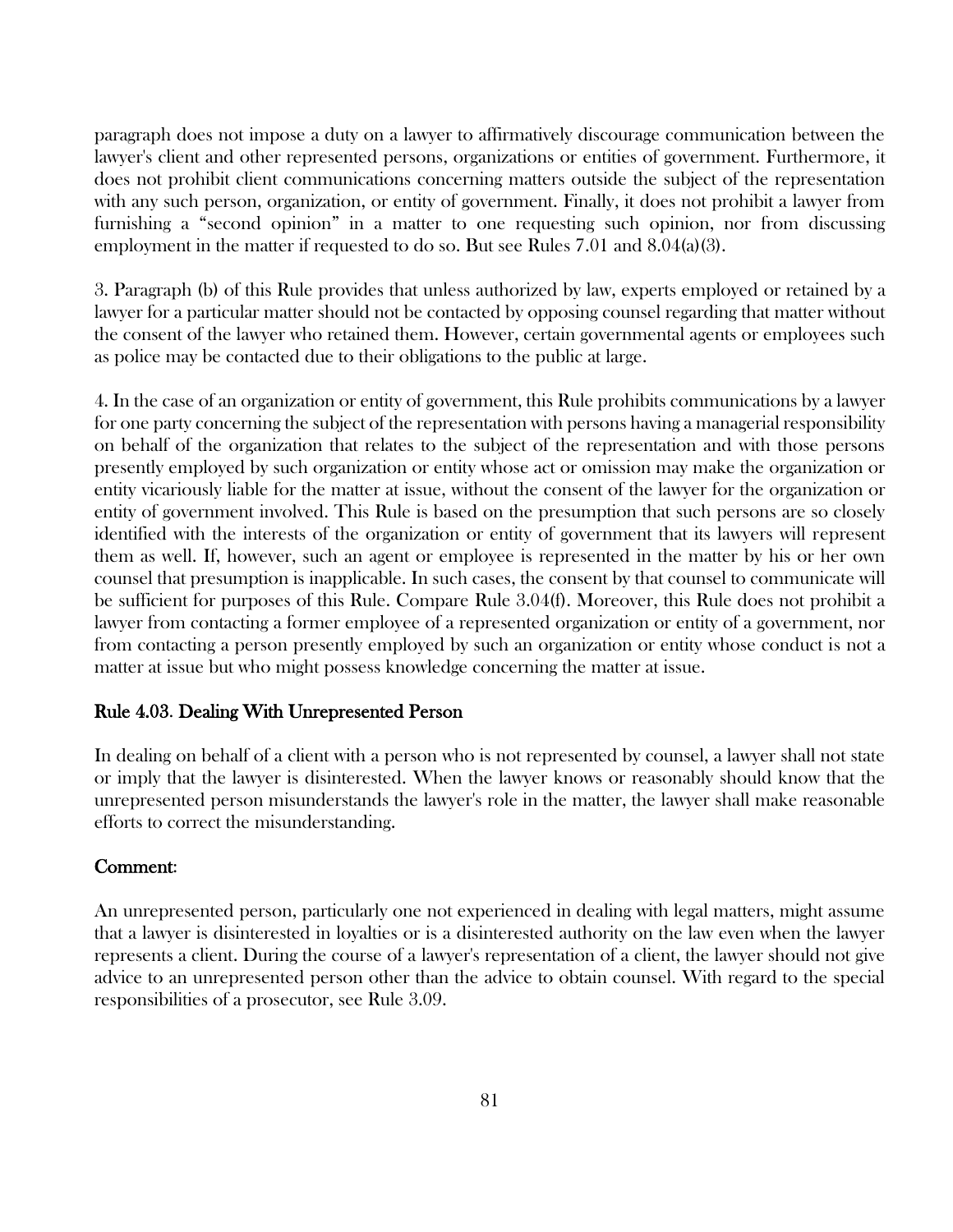### Rule 4.04. Respect for Rights of Third Persons

(a) In representing a client, a lawyer shall not use means that have no substantial purpose other than to embarrass, delay, or burden a third person, or use methods of obtaining evidence that violate the legal rights of such a person.

(b) A lawyer shall not present, participate in presenting, or threaten to present:

(1) criminal or disciplinary charges solely to gain an advantage in a civil matter; or

(2) civil, criminal or disciplinary charges against a complainant, a witness, or a potential witness in a bar disciplinary proceeding solely to prevent participation by the complainant, witness or potential witness therein.

#### Comment:

1. Although in most cases a lawyer's responsibility to the interest of his client is paramount to the interest of other persons, a lawyer should avoid the infliction of needless harm.

2. Using or threatening to use the criminal process solely to coerce a party in a private matter improperly suggests that the criminal process can be manipulated by private interests for personal gain. However, giving any notice required by law or applicable rules of practice or procedure as a prerequisite to instituting criminal charges does not violate this Rule, unless the underlying criminal charges were made without probable cause.

3. Using or threatening to use the civil, criminal, or disciplinary processes to coerce a complainant, a witness, or a potential witness in a bar disciplinary proceeding is an implication that lawyers can manipulate the legal system to their personal advantage. Creating such false impressions is an abuse of the legal system that diminishes public confidence in the legal profession and in the fairness of the legal system as a whole.

## V. LAW FIRMS AND ASSOCIATIONS

### Rule 5.01. Responsibilities of a Partner or Supervisory Lawyer

A lawyer shall be subject to discipline because of another lawyer's violation of these rules of professional conduct if:

(a) The lawyer is a partner or supervising lawyer and orders, encourages, or knowingly permits the conduct involved; or

(b) The lawyer is a partner in the law firm in which the other lawyer practices, is the general counsel of a government agency's legal department in which the other lawyer is employed, or has direct supervisory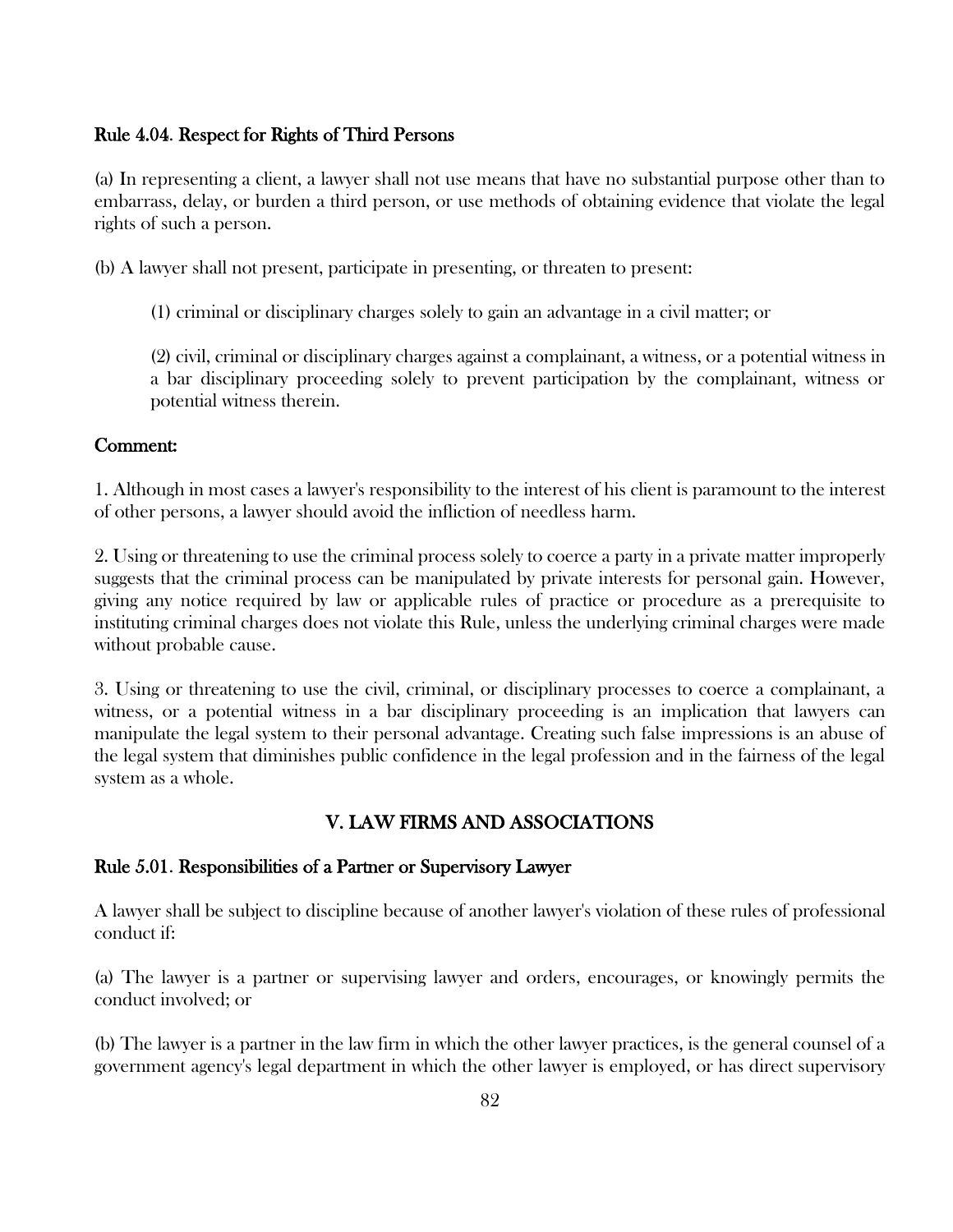authority over the other lawyer, and with knowledge of the other lawyer's violation of these rules knowingly fails to take reasonable remedial action to avoid or mitigate the consequences of the other lawyer's violation.

### Comment:

1. Rule 5.01 conforms to the general principle that a lawyer is not vicariously subjected to discipline for the misconduct of another person. Under Rule 8.04, a lawyer is subject to discipline if the lawyer knowingly assists or induces another to violate these rules. Rule 5.01(a) additionally provides that a partner or supervising lawyer is subject to discipline for ordering or encouraging another lawyer's violation of these rules. Moreover, a partner or supervising lawyer is in a position of authority over the work of other lawyers and the partner or supervising lawyer may be disciplined for permitting another lawyer to violate these rules.

2. Rule 5.01(b) likewise is concerned with the lawyer who is in a position of authority over another lawyer and who knows that the other lawyer has committed a violation of a rule of professional conduct. A partner in a law firm, the general counsel of a government agency's legal department, or a lawyer having direct supervisory authority over specific legal work by another lawyer, occupies the position of authority contemplated by Rule 5.01(b).

3. Whether a lawyer has "direct supervisory authority over the other lawyer" in particular circumstances is a question of fact. In some instances, a senior associate may be a supervising attorney.

4. The duty imposed upon the partner or other authoritative lawyer by Rule 5.01(b) is to take reasonable remedial action to avoid or mitigate the consequences of the other lawyer's known violation. Appropriate remedial action by a partner or other supervisory lawyer would depend on many factors, such as the immediacy of the partner's or supervisory lawyer's knowledge and involvement, the nature of the action that can reasonably be expected to avoid or mitigate injurious consequences, and the seriousness of the anticipated consequences. In some circumstances, it may be sufficient for a junior partner to refer the ethical problem directly to a designated senior partner or a management committee. A lawyer supervising a specific legal matter may be required to intervene more directly. For example if a supervising lawyer knows that a supervised lawyer misrepresented a matter to an opposing party in negotiation, the supervisor as well as the other lawyer may be required by Rule 5.01(b) to correct the resulting misapprehension.

5. Thus, neither Rule 5.01(a) nor Rule 5.01(b) visits vicarious disciplinary liability upon the lawyer in a position of authority. Rather, the lawyer in such authoritative position is exposed to discipline only for his or her own knowing actions or failures to act. Whether a lawyer may be liable civilly or criminally for another lawyer's conduct is a question of law beyond the scope of these rules.

6. Wholly aside from the dictates of these rules for discipline, a lawyer in a position of authority in a firm or government agency or over another lawyer should feel a moral compunction to make reasonable efforts to ensure that the office, firm, or agency has in effect appropriate procedural measures giving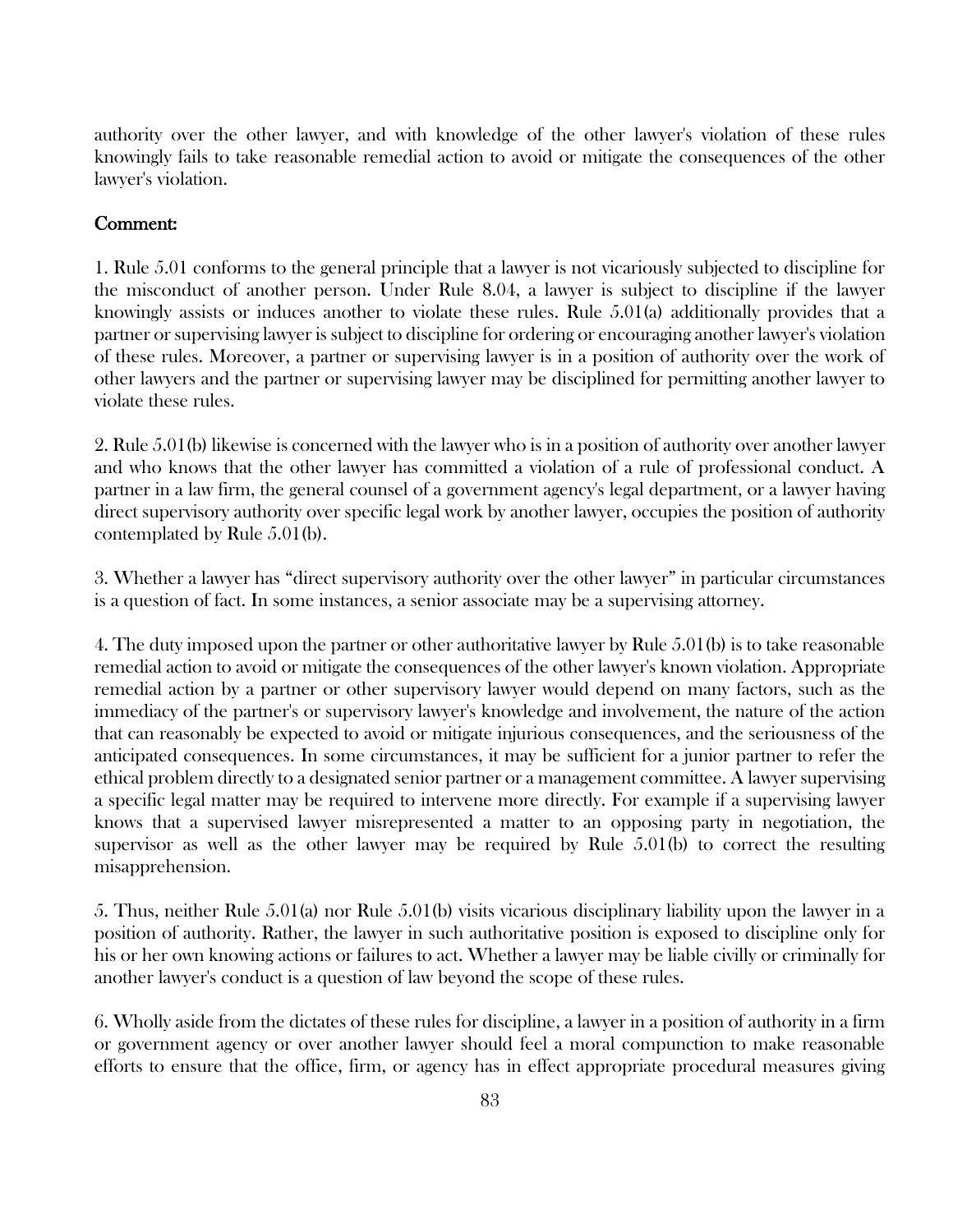reasonable assurance that all lawyers in the office conform to these rules. This moral obligation, although not required by these rules, should fall also upon lawyers who have intermediate managerial responsibilities in the law department of an organization or government agency.

7. The measures that should be undertaken to give such reasonable assurance may depend on the structure of the firm or organization and upon the nature of the legal work performed. In a small firm, informal supervision and an occasional admonition ordinarily will suffice. In a large firm, or in practice situations where intensely difficult ethical problems frequently arise, more elaborate procedures may be called for in order to give such assurance. Obviously, the ethical atmosphere of a firm influences the conduct of all of its lawyers. Lawyers may rely also on continuing legal education in professional ethics to guard against unintentional misconduct by members of their firm or organization.

### Rule 5.02. Responsibilities of a Supervised Lawyer

A lawyer is bound by these rules notwithstanding that the lawyer acted under the supervision of another person, except that a supervised lawyer does not violate these rules if that lawyer acts in accordance with a supervisory lawyer's reasonable resolution of an arguable question of professional conduct.

#### Comment:

1. Rule 5.02 embodies the fundamental concept that every lawyer is a trained, mature, licensed professional who has sworn to uphold ethical standards and who is responsible for the lawyer's own conduct. Accordingly, a lawyer is not relieved from compliance with these rules because the lawyer acted under the supervision of an employer or other person. In some situations, the fact that a lawyer acted at the direction or order of another person may be relevant in determining whether the lawyer had the knowledge required to render the conduct a violation of these rules. The fact of supervision may also, of course, be a circumstance to be considered by a grievance committee or court in mitigation of the penalty to be imposed for violation of a rule.

2. In many law firms and organizations, the relatively inexperienced lawyer works as an assistant to a more experienced lawyer or is directed, supervised or given guidance by an experienced lawyer in the firm. In the normal course of practice the senior lawyer has the responsibility for making the decisions involving professional judgment as to procedures to be taken, the status of the law, and the propriety of actions to be taken by the lawyers. Otherwise a consistent course of action could not be taken on behalf of clients. The junior lawyer reasonably can be expected to acquiesce in the decisions made by the senior lawyer unless the decision is clearly wrong.

3. Rule 5.02 take a realistic attitude toward those prevailing modes of practice by lawyers not engaged in solo practice. Accordingly, Rule 5.02 provides the supervised lawyer with a special defense in a disciplinary proceeding in which the lawyer is charged with having violated a rule of professional conduct. The supervised lawyer is entitled to this defense only if it appears that an arguable question of professional conduct was resolved by a supervising lawyer and that a resolution made by the supervising lawyer was a reasonable resolution. The resolution is a reasonable one, even if it is ultimately found to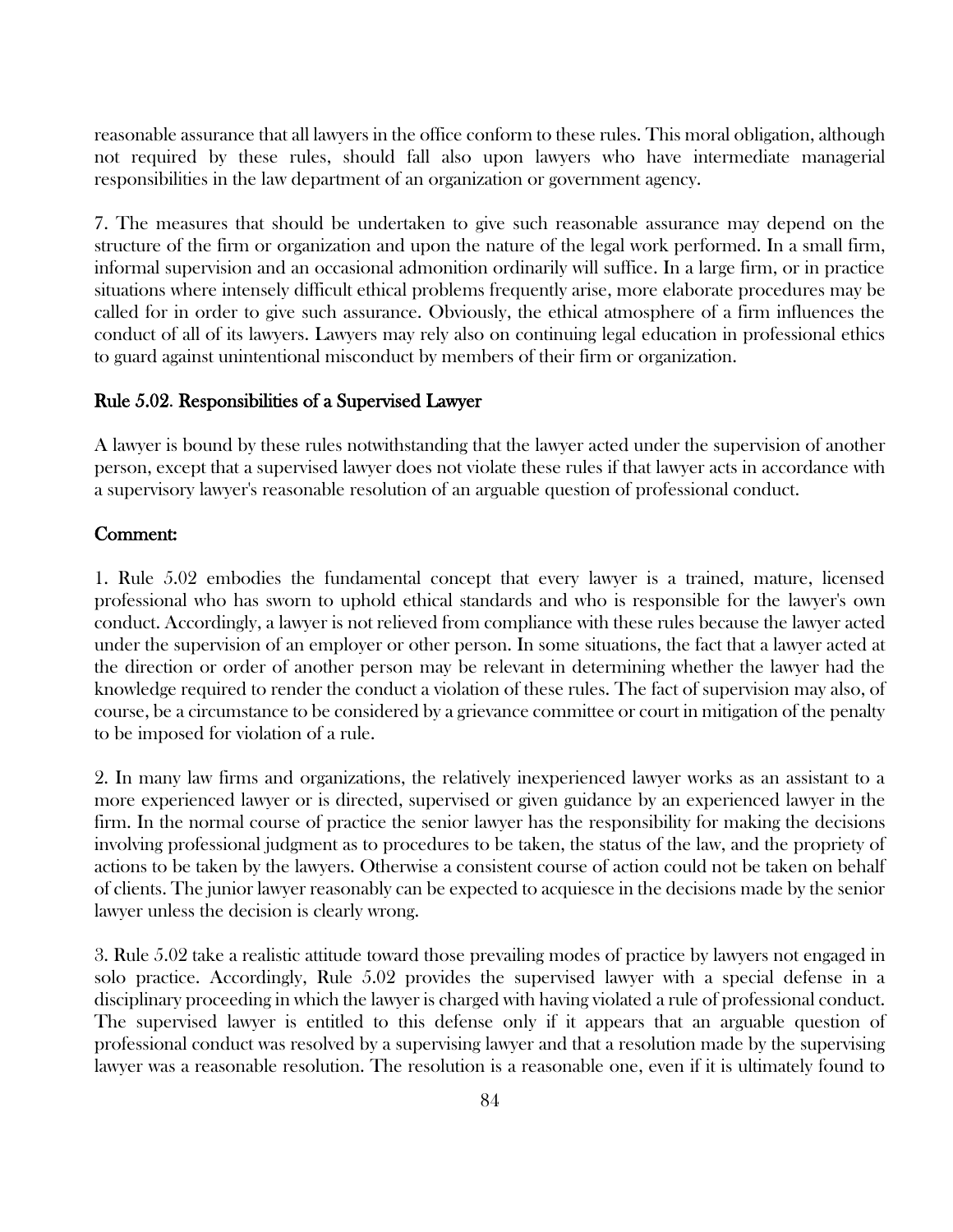be officially unacceptable, provided it would have appeared reasonable to a disinterested, competent lawyer based on the information reasonably available to the supervising lawyer at the time the resolution was made. "Supervisory lawyer" as used in Rule 5.02 should be construed in conformity with prevailing modes of practice in firms and other groups and, therefore, should include a senior lawyer who undertakes to resolve the question of professional propriety as well as a lawyer who more directly supervises the supervised lawyer.

4. By providing such a defense to the supervised lawyer, Rule. 5.02 recognizes that the inexperienced lawyer working under the direction or supervision of an employer or senior attorney is not in a favorable position to disagree with reasonable decisions made by the experienced lawyer. Often, the only choices available to the supervised lawyer would be to accept the decision made by the senior lawyer or to resign or otherwise lose the employment. This provision of Rule 5.02 also recognizes that it is not necessarily improper for the inexperienced lawyer to rely, reasonably and in good faith, upon decisions made in unclear matters by senior lawyers in the organization.

5. The defense provided by this Rule is available without regard to whether the conduct in question was originally proposed by the supervised lawyer or another person. Nevertheless, the supervised lawyer is not permitted to accept an unreasonable decision as to the propriety of professional conduct. The Rule obviously provides no defense to the supervised lawyer who participates in clearly wrongful conduct. Reliance can be placed only upon a reasonable resolution made by the supervisory lawyer.

6. The protection afforded by Rule 5.02 to a supervised lawyer relates only to professional disciplinary proceedings. Whether a similar defense may exist in actions in tort or for breach of contract is a question beyond the scope of the Texas Rules of Professional Conduct.

# Rule 5.03. Responsibilities Regarding Nonlawyer Assistants

With respect to a nonlawyer employed or retained by or associated with a lawyer:

(a) a lawyer having direct supervisory authority over the nonlawyer shall make reasonable efforts to ensure that the person's conduct is compatible with the professional obligations of the lawyer; and

(b) a lawyer shall be subject to discipline for the conduct of such a person that would be a violation of these rules if engaged in by a lawyer if:

(1) the lawyer orders, encourages, or permits the conduct involved; or

(2) the lawyer:

(i) is a partner in the law firm in which the person is employed, retained by, or associated with; or is the general counsel of a government agency's legal department in which the person is employed, retained by or associated with; or has direct supervisory authority over such person; and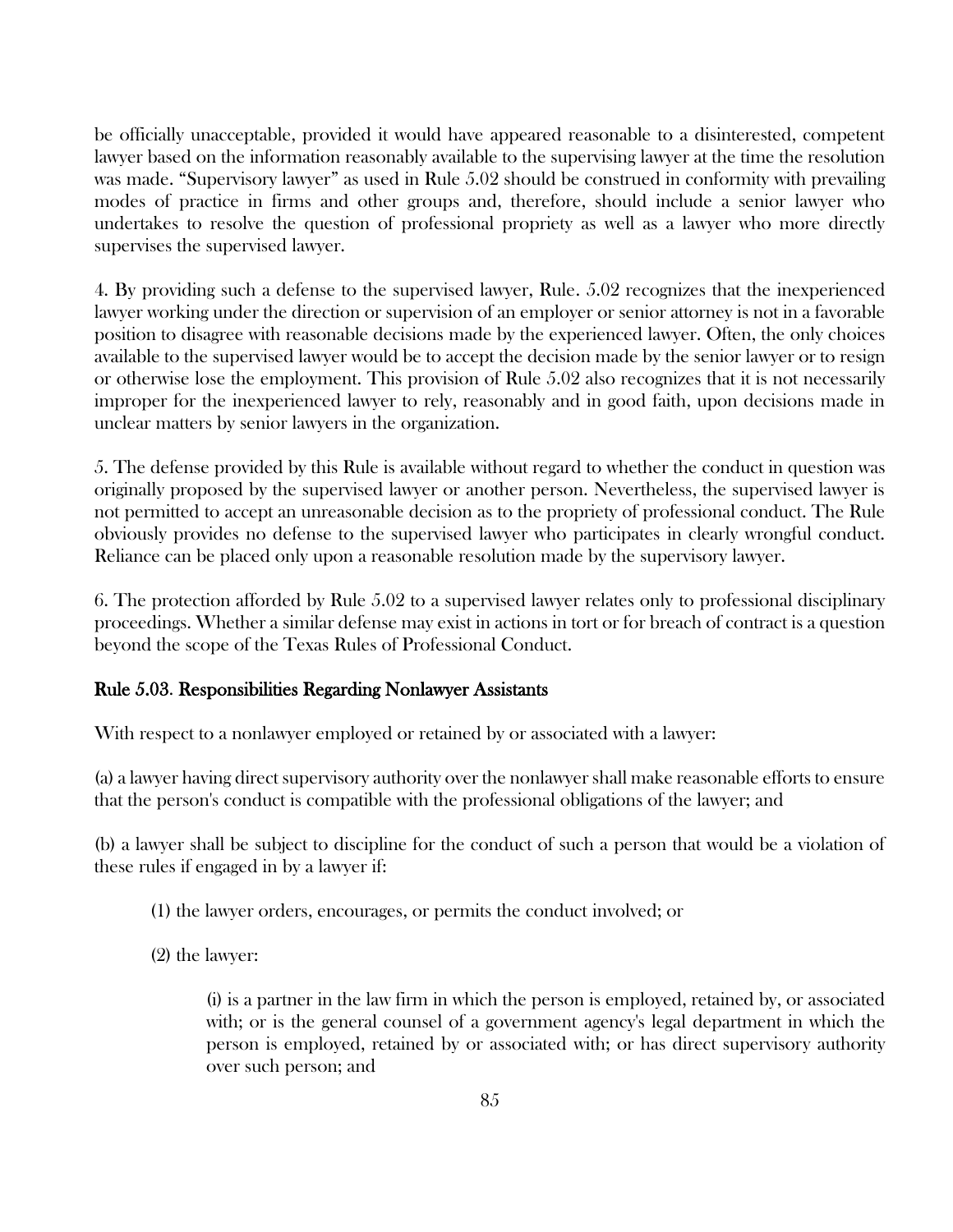(ii) with knowledge of such misconduct by the nonlawyer knowingly fails to take reasonable remedial action to avoid or mitigate the consequences of that person's misconduct.

#### Comment:

1. Lawyers generally employ assistants in their practice, including secretaries, investigators, law student interns, and paraprofessionals. Such assistants act for the lawyer in rendition of the lawyer's professional services. A lawyer should give such assistants appropriate instruction and supervision concerning the ethical aspects of their employment, particularly regarding the obligation not to disclose information relating to representation of the client, and should be responsible for their work product. The measures employed in supervising non-lawyers should take account of the fact that they do not have legal training and are not subject to professional discipline.

2. Each lawyer in a position of authority in a law firm or in a government agency should make reasonable efforts to ensure that the organization has in effect measures giving reasonable assurance that the conduct of nonlawyers employed or retained by or associated with the firm or legal department is compatible with the professional obligations of the lawyer. This ethical obligation includes lawyers having supervisory authority or intermediate managerial responsibilities in the law department of any enterprise or government agency.

#### Rule 5.04. Professional Independence of a Lawyer

(a) A lawyer or law firm shall not share or promise to share legal fees with a non-lawyer, except that:

(1) an agreement by a lawyer with the lawyer's firm, partner, or associate, or a lawful court order, may provide for the payment of money, over a reasonable period of time, to the lawyer's estate to or for the benefit of the lawyer's heirs or personal representatives, beneficiaries, or former spouse, after the lawyer's death or as otherwise provided by law or court order.

(2) a lawyer who undertakes to complete unfinished legal business of a deceased lawyer may pay to the estate of the deceased lawyer that proportion of the total compensation which fairly represents the services rendered by the deceased lawyer; and

(3) a lawyer or law firm may include non-lawyer employees in a retirement plan, even though the plan is based in whole or in part on a profit-sharing arrangement.

(b) A lawyer shall not form a partnership with a non-lawyer if any of the activities of the partnership consist of the practice of law.

(c) A lawyer shall not permit a person who recommends, employs, or pays the lawyer to render legal services for another to direct or regulate the lawyer's professional judgment in rendering such legal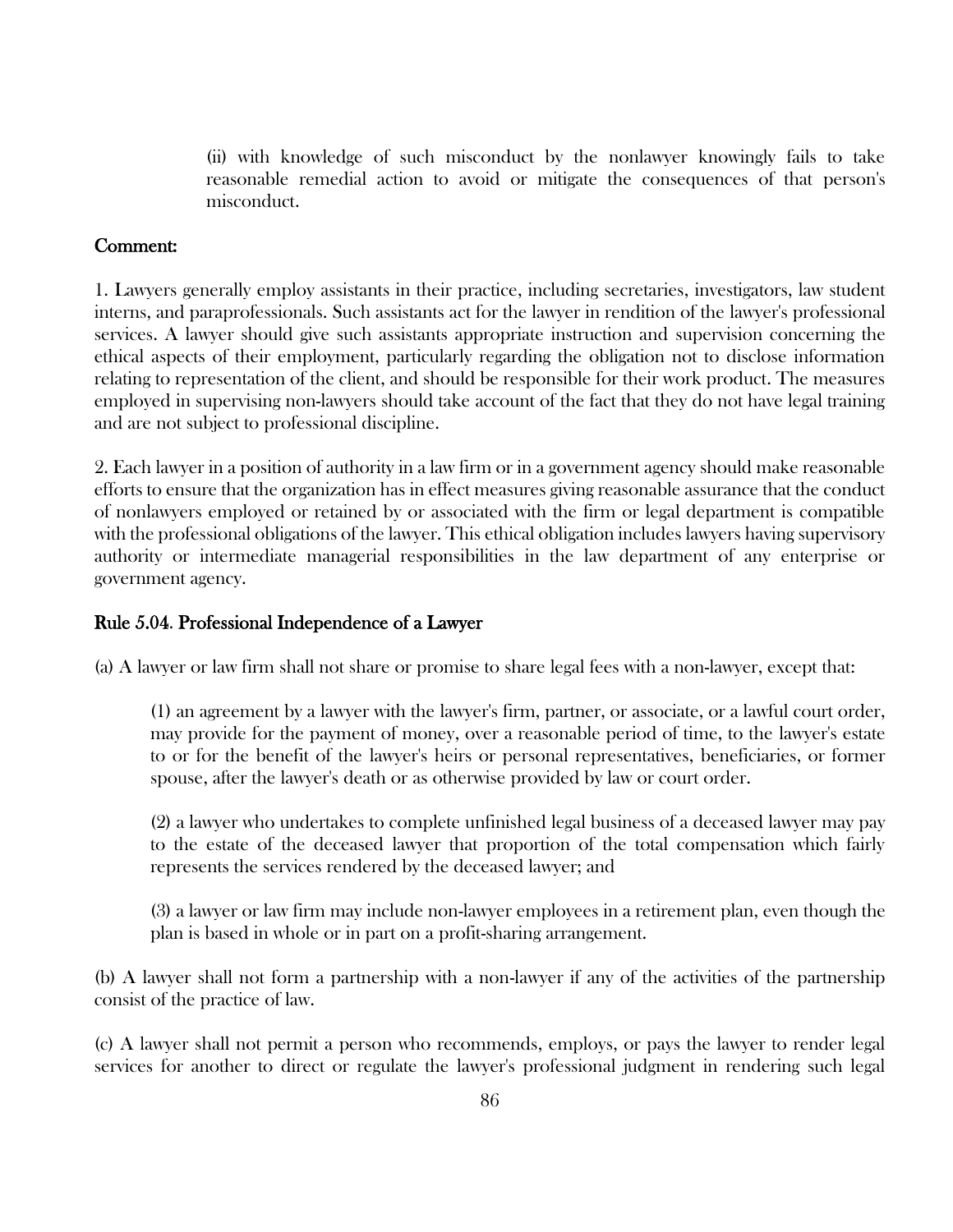services.

(d) A lawyer shall not practice with or in the form of a professional corporation or association authorized to practice law for a profit, if:

(1) a nonlawyer owns any interest therein, except that a fiduciary representative of the estate of a lawyer may hold the stock or interest of the lawyer for a reasonable time during administration;

(2) a nonlawyer is a corporate director or officer thereof; or

(3) a nonlawyer has the right to direct or control the professional judgment of a lawyer.

#### Comment:

1. The provisions of Rule 5.04(a) express traditional limitations on sharing legal fees with nonlawyers. The principal reasons for these limitations are to prevent solicitation by lay persons of clients for lawyers and to avoid encouraging or assisting nonlawyers in the practice of law. See Rules 5.04(d), 5.05 and 7.03. The same reasons support Rule 5.04(b).

2. The exceptions stated in Rule 5.04(a) involve situations where the sharing of legal fees with a nonlawyer is not likely to encourage improper solicitation or unauthorized practice of law. For example, it is appropriate for a law firm agreement to provide for the payment of money after the death of a lawyer, or after the establishment of a guardianship for an incapacitated lawyer, to the estate of or to a trust created by the lawyer. A court order, such as a divorce decree, may provide, when appropriate, for the division of legal fees with a nonlawyer. Likewise, the inclusion of a secretary or nonlawyer office administrator in a retirement plan to which the law firm contributes a portion of its profits or legal fees is proper because this division of legal fees is unlikely to encourage improper solicitation or unauthorized practice of law.

3. Rule 5.04(a) forbids only the sharing of legal fees with a nonlawyer and does not necessarily mandate that employees be paid only on the basis of a fixed salary. Thus, the payment of an annual or other bonus does not constitute the sharing of legal fees if the bonus is neither based on a percentage of the law firm's profits or on a percentage of particular legal fees nor is given as a reward for conduct forbidden to lawyers. Similarly, the division between lawyer and client of the proceeds of a settlement judgment or other award in which both damages and attorney fees have been included does not constitute an improper sharing of legal fees with a nonlawyer. Reimbursement by a lawyer made to a bona fide or pro bono legal services entity for its reasonable expenses in connection with the matter referred to or being handled by the lawyer does not constitute a division of legal fees within the meaning of Rule 5.04.

4. Because the lawyer-client relationship is a personal relationship in which the client generally must trust the lawyer to exercise appropriate professional judgment on the client's behalf, Rule 5.04(c) provides that a lawyer shall not permit improper interference with the exercise of the lawyer's professional judgment solely on behalf of the client. The lawyer's professional judgment should be exercised only for the benefit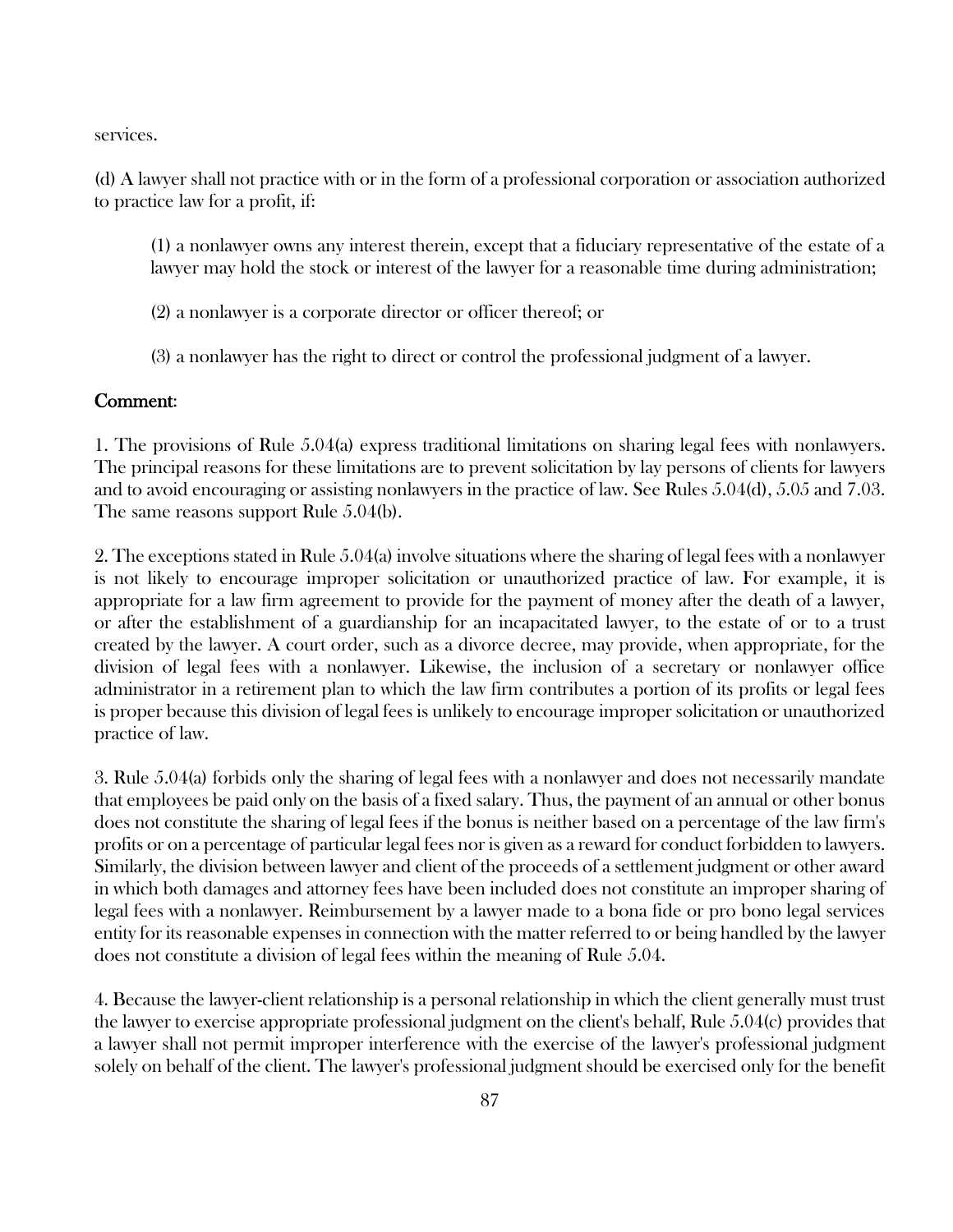of the client, free of compromising influences and loyalties. Therefore, under Rule 5.04(c) a person who recommends, employs, or pays the lawyer to render legal services for another cannot be permitted to interfere with the lawyer's professional relationship with that client. Similarly, neither the lawyer's personal interests, the interests of other clients, nor the desires of third persons should be permitted to dilute the lawyer's loyalty to the client.

5. Because a lawyer must always be free to exercise professional judgment without regard to the interests or motives of a third person, the lawyer who is employed or paid by one to represent another should guard constantly against erosion of the lawyer's professional judgment. The lawyer should recognize that a person or organization that pays or furnishes lawyers to represent others possesses a potential power to exert strong pressures against the independent judgment of the lawyer. The lawyer should be watchful that such persons or organizations are not seeking to further their own economic, political, or social goals without regard to the lawyer's responsibility to the client. Moreover, a lawyer employed by an organization is required by Rule 5.04(c) to decline to accept direction of the lawyer's professional judgment from any nonlawyer in the organization.

6. Rule 5.04(d) forbids a lawyer to practice with or in the form of a professional corporation or association in certain specific situations where erosion of the lawyer's professional independence may be threatened. The danger of erosion of the lawyer's professional independence sometimes may exist when a lawyer practices with associations or organizations not covered by Rule 5.04(d). For example, various types of legal aid offices are administered by boards of directors composed of lawyers and nonlawyers, and a lawyer should not accept or continue employment with such an organization unless the board sets only broad policies and does not interfere in the relationship of the lawyer and the individual client that the lawyer serves. See Rule 1.13. Whenever a lawyer is employed by an organization, a written agreement that defines the relationship between the lawyer and the organization and that provides for the lawyer's professional independence is desirable since it may serve to prevent misunderstanding as to their respective roles.

## Rule 5.05. Unauthorized Practice of Law

A lawyer shall not:

(a) practice law in a jurisdiction where doing so violates the regulation of the legal profession in that jurisdiction; or

(b) assist a person who is not a member of the bar in the performance of activity that constitutes the unauthorized practice of law.

#### Comment:

1. Courts generally have prohibited the unauthorized practice of law because of a perceived need to protect individuals and the public from the mistakes of the untrained and the schemes of the unscrupulous, who are not subject to the judicially imposed disciplinary standards of competence,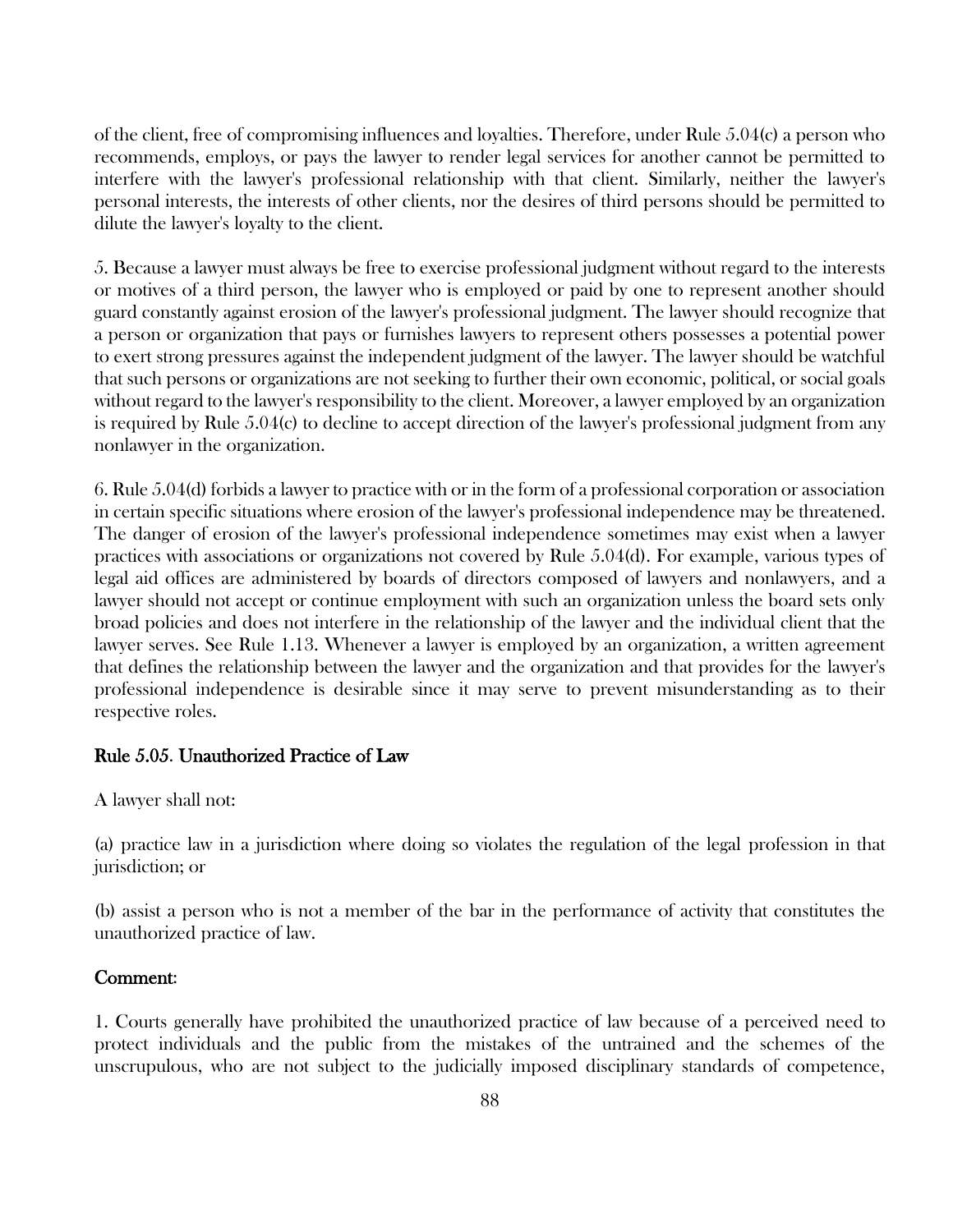responsibility and accountability.

2. Neither statutory nor judicial definitions offer clear guidelines as to what constitutes the practice of law or the unauthorized practice of law. All too frequently, the definitions are so broad as to be meaningless and amount to little more than the statement that "the practice of law" is merely whatever lawyers do or are traditionally understood to do. The definition of the practice of law is established by law and varies from one jurisdiction to another. Whatever the definition, limiting the practice of law to members of the bar protects the public against rendition of legal services by unqualified persons.

3. Rule 5.05 does not attempt to define what constitutes the "unauthorized practice of law" but leaves the definition to judicial development. Judicial development of the concept of "law practice" should emphasize that the concept is broad enough--but only broad enough--to cover all situations where there is rendition of services for others that call for the professional judgment of a lawyer and where the one receiving the services generally will be unable to judge whether adequate services are being rendered and is, therefore, in need of the protection afforded by the regulation of the legal profession.

Competent professional judgment is the product of a trained familiarity with law and legal processes, a disciplined, analytical approach to legal problems, and a firm ethical commitment; and the essence of the professional judgment of the lawyer is the lawyer's educated ability to relate the general body and philosophy of law to a specific legal problem of a client.

4. Paragraph (b) of Rule 5.05 does not prohibit a lawyer from employing the services of paraprofessionals and delegating functions to them. So long as the lawyer supervises the delegated work, and retains responsibility for the work, and maintains a direct relationship with the client, the paraprofessional cannot reasonably be said to have engaged in activity that constitutes the unauthorized practice of law. See Rule 5.03. Likewise, paragraph (b) does not prohibit lawyers from providing professional advice and instructions to nonlawyers whose employment requires knowledge of law. For example, claims adjusters, employees of financial institutions, social workers, abstracters, police officers, accountants, and persons employed in government agencies are engaged in occupations requiring knowledge of law; and a lawyer who assists them to carry out their proper functions is not assisting the unauthorized practice of law. In addition, a lawyer may counsel nonlawyers who wish to proceed pro se, since a nonlawyer who represents himself or herself is not engaged in the unauthorized practice of law.

5. Authority to engage in the practice of law conferred in any jurisdiction is not necessarily a grant of the right to practice elsewhere, and it is improper for a lawyer to engage in practice where doing so violates the regulation of the practice of law in that jurisdiction. However, the demands of business and the mobility of our society pose distinct problems in the regulation of the practice of law by individual states. In furtherance of the public interest, lawyers should discourage regulations that unreasonably impose territorial limitations upon the right of a lawyer to handle the legal affairs of a client or upon the opportunity of a client to obtain the services of a lawyer of his or her choice.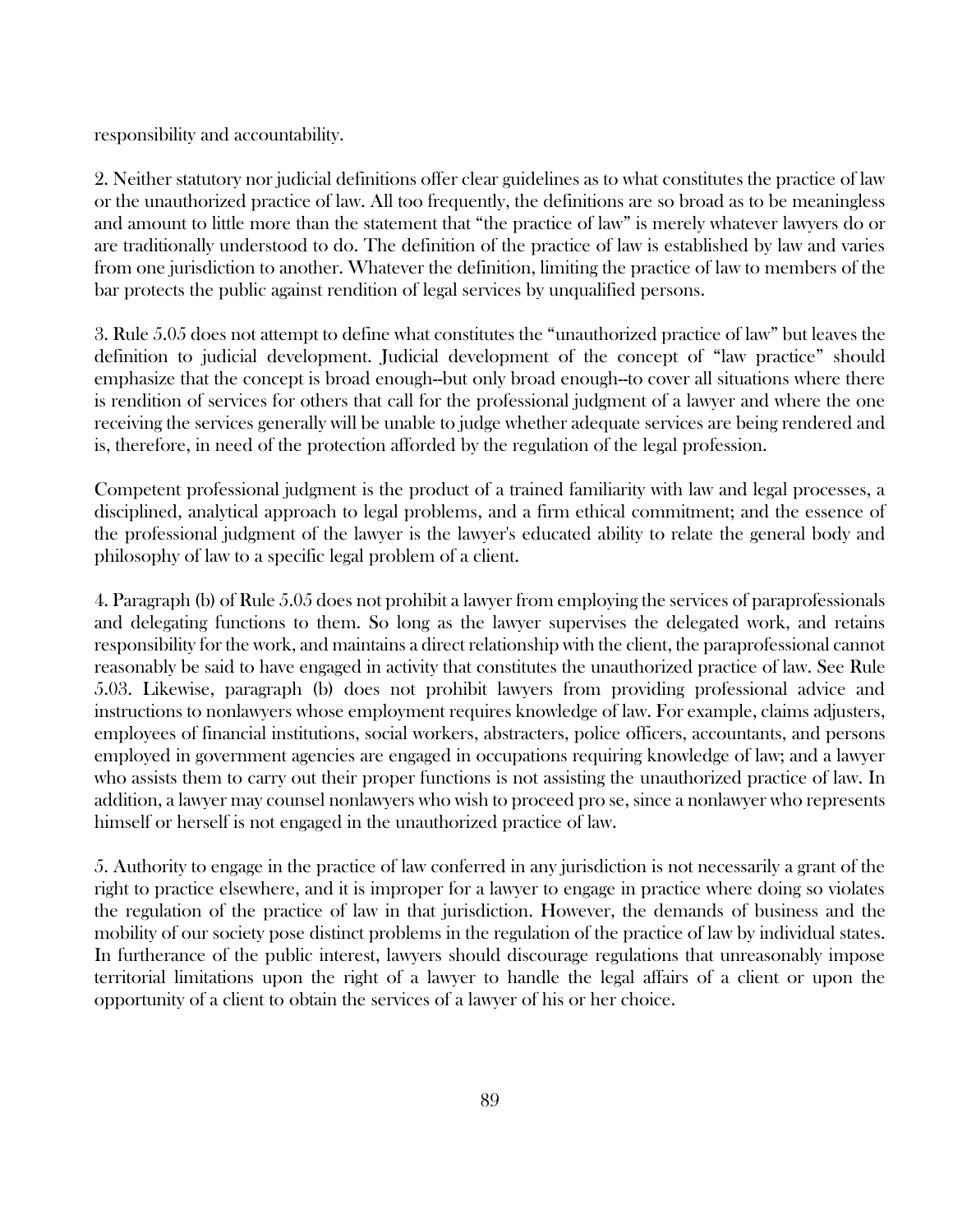## Rule 5.06. Restrictions on Right to Practice

A lawyer shall not participate in offering or making:

(a) a partnership or employment agreement that restricts the rights of a lawyer to practice after termination of the relationship, except an agreement concerning benefits upon retirement; or

(b) an agreement in which a restriction on the lawyer's right to practice is part of the settlement of a suit or controversy, except that as part of the settlement of a disciplinary proceedings against a lawyer an agreement may be made placing restrictions on the right of that lawyer to practice.

### Comment:

1. An agreement restricting the rights of partners or associates to practice after leaving a firm not only limits their professional autonomy but also limits the freedom of clients to choose a lawyer. Paragraph (a) prohibits such agreements except for restrictions incident to provisions concerning retirement benefits for service with the firm.

2. Paragraph (b) prohibits a lawyer from agreeing not to represent other persons in connection with settling a claim on behalf of a client.

## Rule 5.07. [Blank]

## Rule 5.08. Prohibited Discriminatory Activities

(a) A lawyer shall not willfully, in connection with an adjudicatory proceeding, except as provided in paragraph (b), manifest, by words or conduct, bias or prejudice based on race, color, national origin, religion, disability, age, sex, or sexual orientation towards any person involved in that proceeding in any capacity.

(b) Paragraph (a) does not apply to a lawyer's decision whether to represent a particular person in connection with an adjudicatory proceeding, nor to the process of jury selection, nor to communications protected as "confidential information" under these Rules. See Rule 1.05(a), (b). It also does not preclude advocacy in connection with an adjudicatory proceeding involving any of the factors set out in paragraph (a) if that advocacy:

(i) is necessary in order to address any substantive or procedural issues raised by the proceeding; and

(ii) is conducted in conformity with applicable rulings and orders of a tribunal and applicable rules of practice and procedure.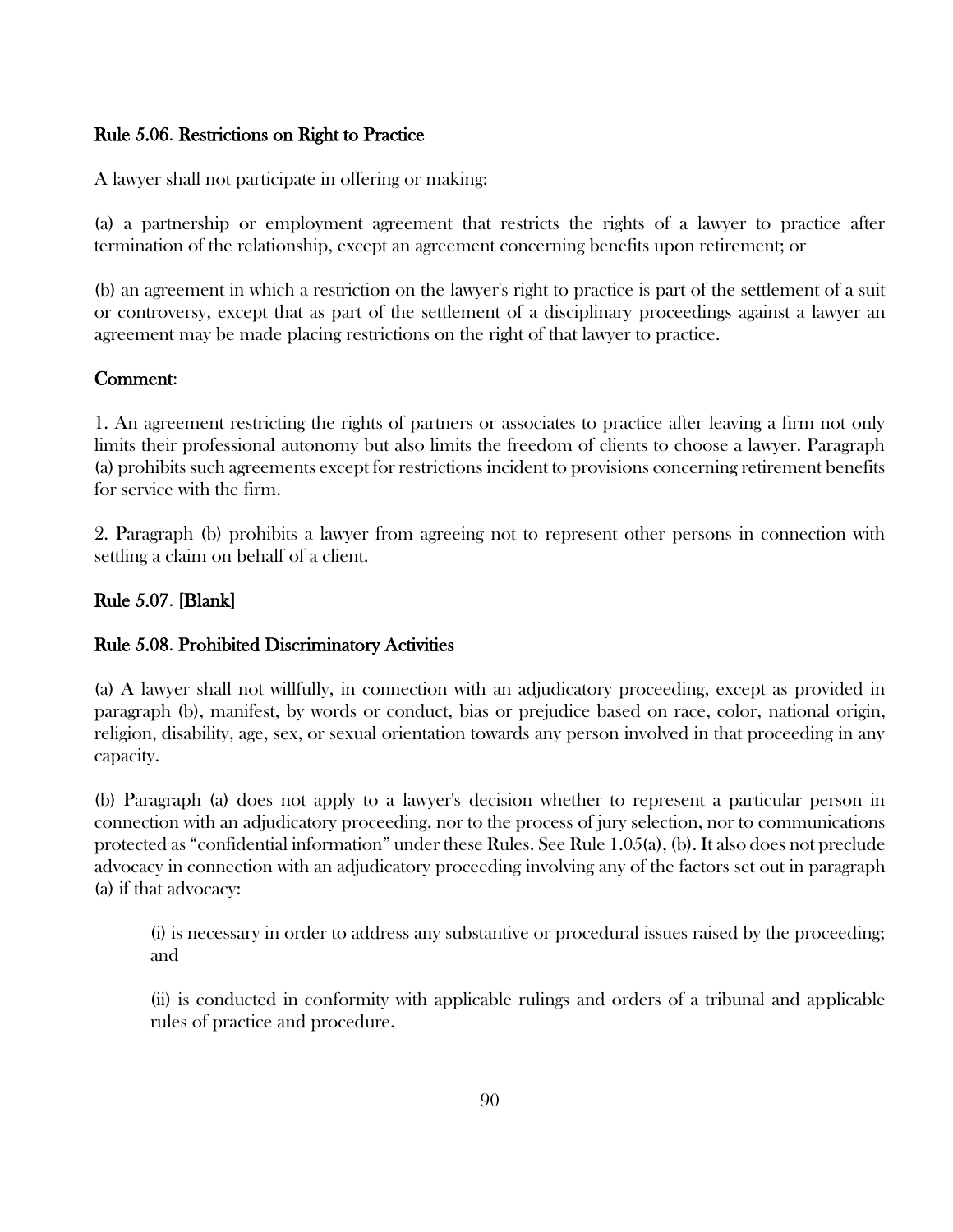#### Comment:

1. Subject to certain exemptions, paragraph (a) of this Rule prohibits willful expressions of bias or prejudice in connection with adjudicatory proceedings that are directed towards any persons involved with those proceedings in any capacity. Because the prohibited conduct only must occur "in connection" with" an adjudicatory proceeding, it applies to misconduct transpiring outside of as well as in the presence of the tribunal's presiding adjudicatory official. Moreover, the broad definition given to the term "adjudicatory proceeding" under these Rules means that paragraph (a)'s prohibition applies to many settings besides conventional litigation in federal or state courts. See Preamble: Terminology (definitions of "Adjudicatory Proceeding" and "Tribunal").

2. The Rule, however, contains several important limitations and exemptions. The first, found in paragraph (a), is that a lawyer's allegedly improper words or conduct must be shown to have been "willful" before the lawyer may be subjected to discipline.

3. In addition, paragraph (b) sets out four exemptions from the prohibition of paragraph (a). The first is a lawyer's decision whether to represent a client. The second is any communication made by the lawyer that is "confidential" under Rule 1.05(a) and (b). The third is a lawyer's communication that is necessary to represent a client properly and that complies with applicable rulings and orders of the tribunal as well as with applicable rules of practice or procedure.

4. The fourth exemption in paragraph (b) relates to the lawyer's words or conduct in selecting a jury. This exemption ensures that a lawyer will be free to thoroughly probe the venire in an effort to identify potential jurors having a bias or prejudice towards the lawyer's client, or in favor of the client's opponent, based on, among other things, the factors enumerated in paragraph (a). A lawyer, should remember, however, that the use of peremptory challenges to remove persons from juries based solely on some of the factors listed in paragraph (a) raises separate constitutional issues.

## VI. PUBLIC SERVICE

### Rule 6.01. Accepting Appointments by a Tribunal

A lawyer shall not seek to avoid appointment by a tribunal to represent a person except for good cause, such as:

(a) representing the client is likely to result in violation of law or rules of professional conduct;

(b) representing the client is likely to result in an unreasonable financial burden on the lawyer; or

(c) the client or the cause is so repugnant to the lawyer as to be likely to impair the client-lawyer relationship or the lawyer's ability to represent the client.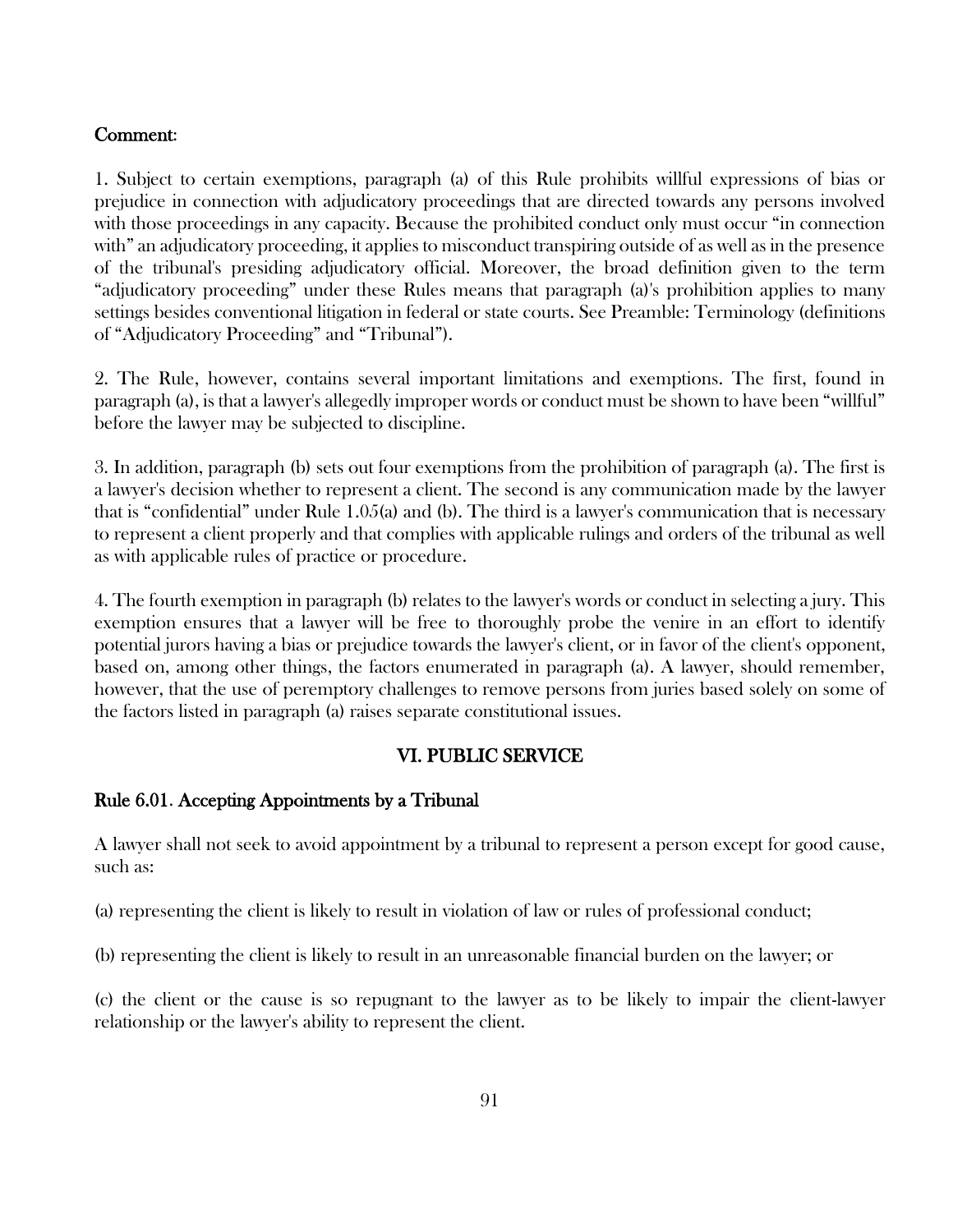#### Comment:

#### Appointment

1. A lawyer may be subject to appointment by a court to serve unpopular clients or persons unable to afford legal services. For good cause a lawyer may seek to decline an appointment to represent a person who cannot afford to retain counsel or whose cause is unpopular. Good cause exists if the lawyer could not handle the matter competently, see Rule 1.01, or if undertaking the representation would result in an improper conflict of interest, for example, when the client or the cause is so repugnant to the lawyer as to be likely to impair the client-lawyer relationship or the lawyer's ability to represent the client. Compare Rules 1.06(b),  $1.15(a)(2)$ ,  $1.15(b)(4)$ . A lawyer may also seek to decline an appointment if acceptance would be unreasonably burdensome, for example, when it would impose a financial sacrifice so great as to be unjust. Compare Rule 1.15(b)(6). However, a lawyer should not seek to decline an appointment because of such factors as a distaste for the subject matter or the proceeding, the identity or position of a person involved in the case, the lawyer's belief that a defendant in a criminal proceeding is guilty, or the lawyer's belief regarding the merits of a civil case.

2. An appointed lawyer has the same obligations to the client as retained counsel, including the obligations of loyalty and confidentiality, and is subject to the same limitations on the client-lawyer relationship, such as the obligation to refrain from assisting the client in violation of the Rules.

#### Public Interest Service

3. The rights and responsibilities of individuals and organizations in Texas and throughout the United States are increasingly defined in legal terms. As a consequence, legal assistance in coping with the web of statutes, rules and regulations is imperative for all persons. Consequently, each lawyer engaged in the practice of law should render public interest legal service. Personal involvement in the problems of the disadvantaged can be one of the most rewarding experiences in the life of a lawyer.

#### Unpopular Causes

4. A lawyer ordinarily is not obliged to accept a client whose character or cause the lawyer regards as repugnant. Frequently, however, the needs of such a client for a lawyer's services are particularly pressing and, in some cases, the client may have a right to legal representation. At the same time, either financial considerations or the same qualities of the client or the client's cause that make a lawyer reluctant to accept employment may severely limit the client's ability to obtain counsel. As a consequence, the lawyer's freedom to reject clients is morally qualified. Legal representation should not be denied to people who are unable to afford legal services, or whose cause is controversial or the subject of popular disapproval. By the same token, a lawyer's representation of a client, including representation by appointment, does not constitute an endorsement of the client's political, economic, social or moral views or activities.

5. An individual lawyer may fulfill the ethical responsibility to provide public interest legal service by accepting a fair share of unpopular matters or indigent or unpopular clients. History is replete with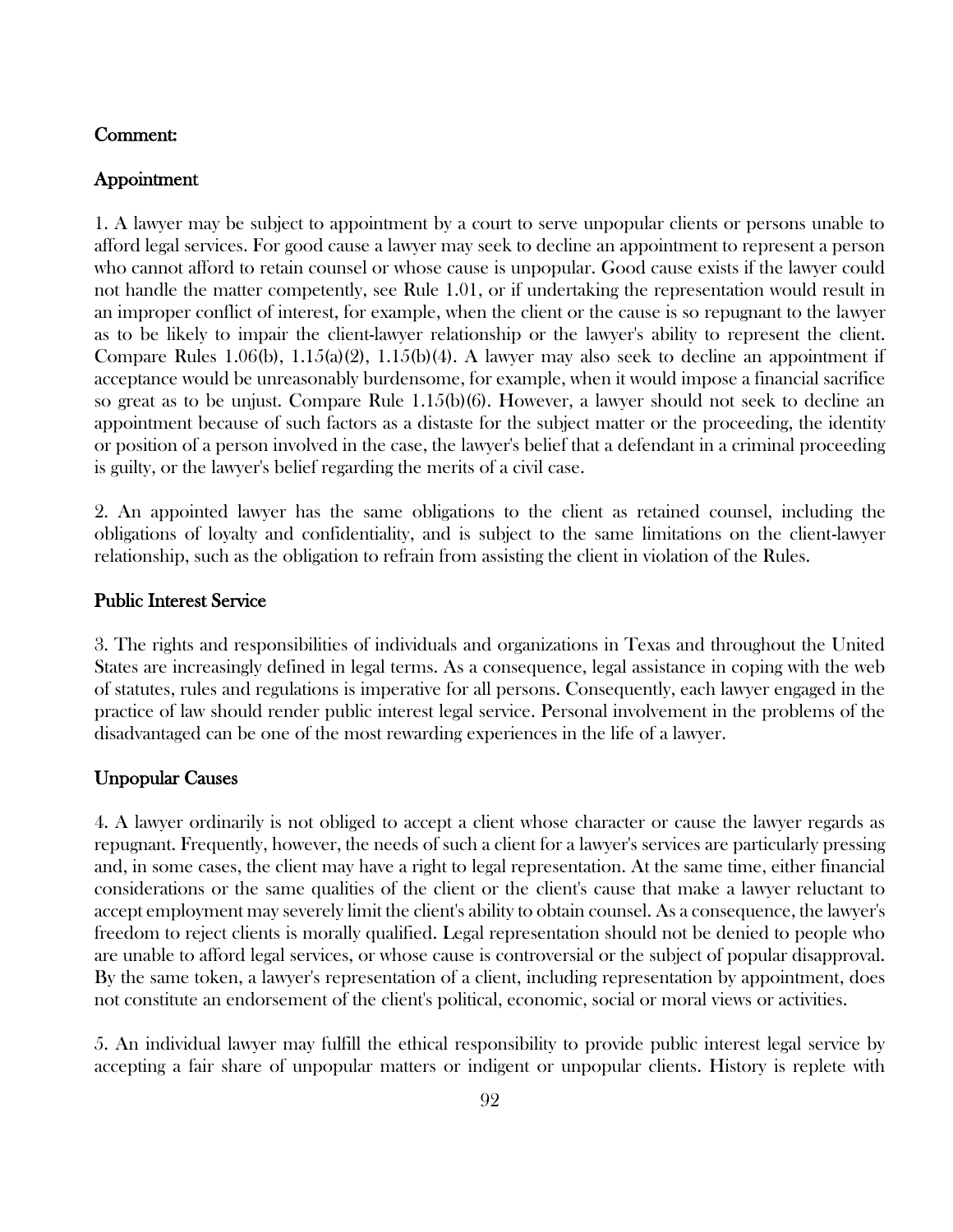instances of distinguished and sacrificial services by lawyers who have represented unpopular clients and causes. Regardless of his personal feelings, a lawyer should not decline representation because a client or a cause is unpopular or community reaction is adverse. Likewise, a lawyer should not reject tendered employment because of the personal preference of a lawyer to avoid adversary alignment against judges, other lawyers, public officials, or influential members of the community.

## Rule 6.02 [Blank]

Rule 6.03 [Blank]

## Rule 6.04 [Blank]

## Rule 6.05. Conflict of Interest Exceptions for Nonprofit and Limited Pro Bono Legal Services

(a) The conflicts of interest limitations on representation in Rules 1.06, 1.07, and 1.09 do not prohibit a lawyer from providing, or offering to provide, limited pro bono legal services unless the lawyer knows, at the time the services are provided, that the lawyer would be prohibited by those limitations from providing the services.

(b) Lawyers in a firm with a lawyer providing, or offering to provide, limited pro bono legal services shall not be prohibited by the imputation provisions of Rules 1.06, 1.07, and 1.09 from representing a client if that lawyer does not:

(1) disclose confidential information of the pro bono client to the lawyers in the firm; or

(2) maintain such information in a manner that would render it accessible to the lawyers in the firm.

(c) The eligibility information that an applicant is required to provide when applying for free legal services or limited pro bono legal services from a program described in subparagraph (d)(1) by itself will not create a conflict of interest if:

(1) the eligibility information is not material to the legal matter; or

(2) the applicant's provision of the eligibility information was conditioned on the applicant's informed consent that providing this information would not by itself prohibit a representation of another client adverse to the applicant.

(d) As used in this Rule, "limited pro bono legal services" means legal services that are:

(1) provided through a pro bono or assisted pro se program sponsored by a court, bar association, accredited law school, or nonprofit legal services program;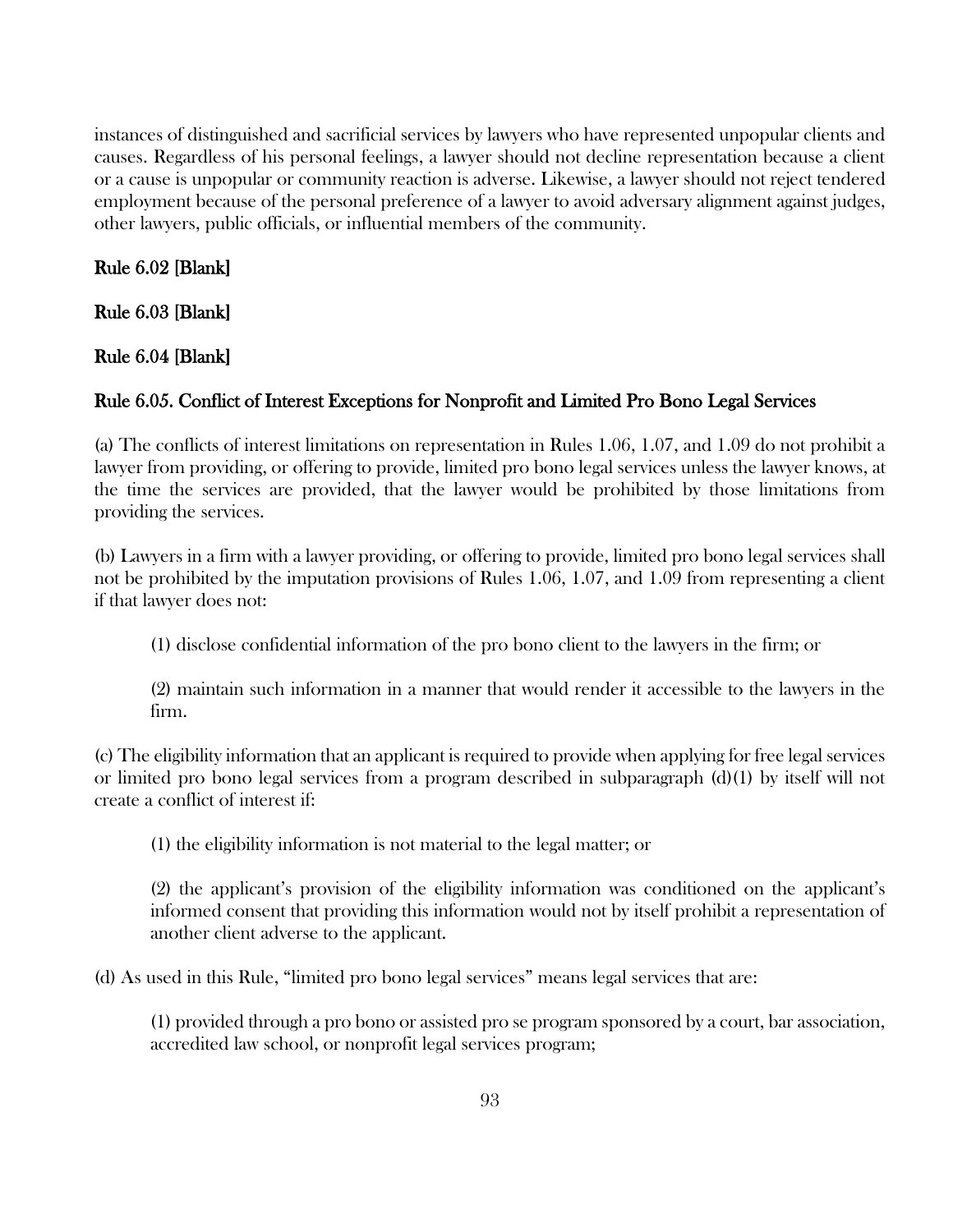(2) short-term services such as legal advice or other brief assistance with pro se documents or transactions, provided either in person or by phone, hotline, internet, or video conferencing; and

(3) provided without any expectation of extended representation of the limited assistance client or of receiving any legal fees in that matter.

(e) As used in this Rule, a lawyer is not "in a firm" with other lawyers solely because the lawyer provides limited pro bono legal services with the other lawyers.

## Comment:

1. Nonprofit legal services organizations, courts, law schools, and bar associations have programs through which lawyers provide short-term limited legal services typically to help low-income persons address their legal problems without further representation by the lawyers. In these programs, such as legal-advice hotlines, advice-only clinics, disaster legal services, or programs providing guidance to self-represented litigants, a client-lawyer relationship is established, but there is no expectation that the relationship will continue beyond the limited consultation and there is no expectation that the lawyer will receive any compensation from the client for the services. These programs are normally operated under circumstances in which it is not feasible for a lawyer to check for conflicts of interest as is normally required before undertaking a representation.

2. Application of the conflict of interest rules has deterred lawyers from participating in these programs, preventing persons of limited means from obtaining much needed legal services. To facilitate the provision of free legal services to the public, this Rule creates narrow exceptions to the conflict of interest rules for limited pro bono legal services. These exceptions are justified because the limited and shortterm nature of the legal services rendered in such programs reduces the risk that conflicts of interest will arise between clients represented through the program and other clients of the lawyer or the lawyer's firm. Other than the limited exceptions set forth in this Rule, a lawyer remains subject to all applicable conflict of interest rules.

### Scope of Representation

3. A lawyer who provides services pursuant to this Rule should secure the client's consent to the limited scope of the representation after explaining to the client what that means in the particular circumstance. See Rule 1.02(b). If a short-term limited representation would not be fully sufficient under the circumstances, the lawyer may offer advice to the client but should also advise the client of the need for further assistance of counsel. See Rule 1.03(b).

## Conflicts and the Lawyer Providing Limited Pro Bono Legal Services

4. Paragraph (a) exempts compliance with Rules 1.06, 1.07, and 1.09 for a lawyer providing limited pro bono legal services unless the lawyer actually knows that the representation presents a conflict of interest for the lawyer or for another lawyer in the lawyer's firm. A lawyer providing limited pro bono legal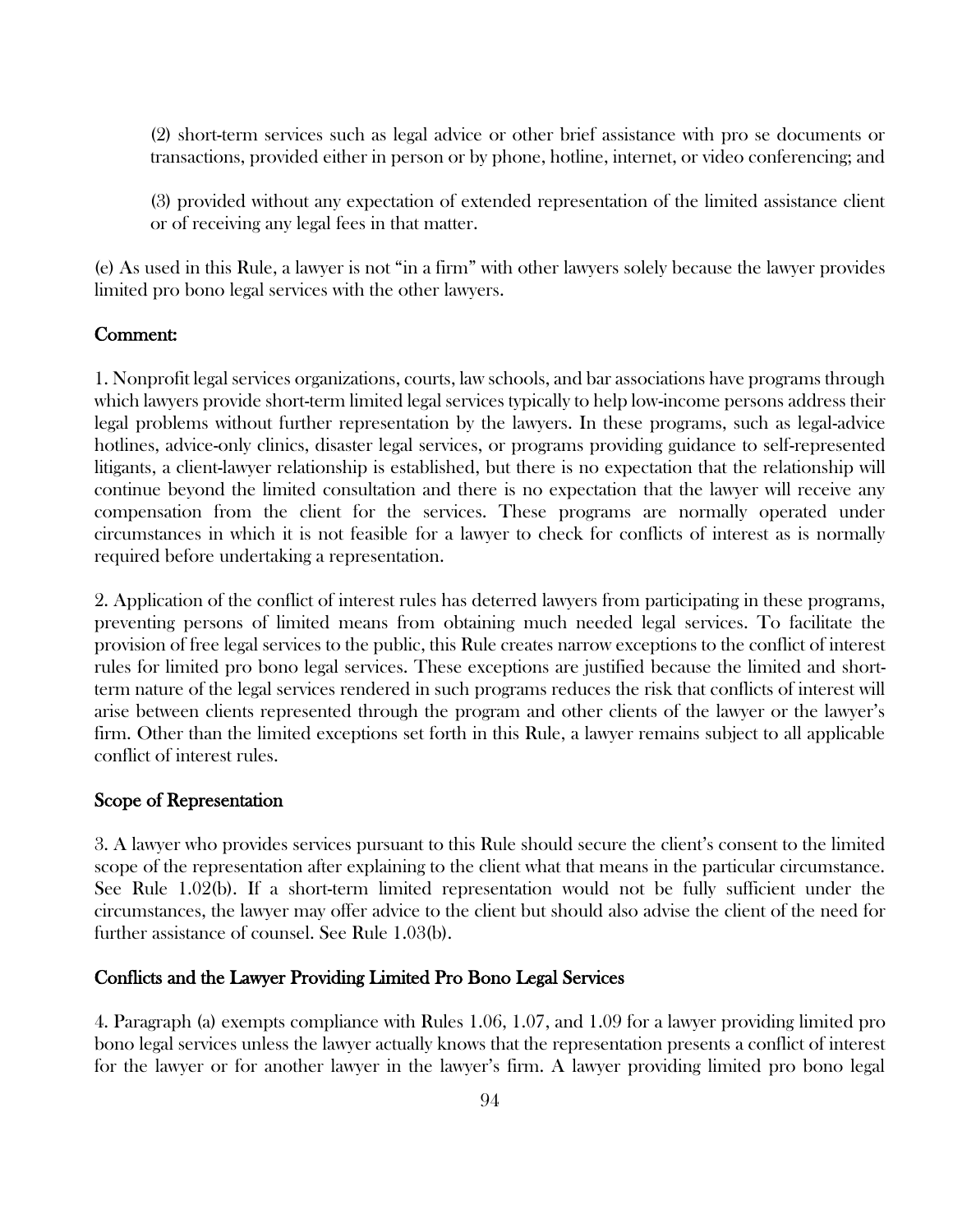services is not obligated to perform a conflicts check before undertaking the limited representation. If, after commencing a representation in accordance with this Rule, a lawyer undertakes to represent the client in the matter on an ongoing basis or the lawyer charges a fee for the legal assistance, the exceptions provided by this Rule no longer apply.

### Imputation of Conflicts

5. Paragraph (b) provides that a conflict of interest arising from a lawyer's representation covered by this Rule will not be imputed to the lawyers in the pro bono lawyer's firm if the pro bono lawyer complies with subparagraphs  $(b)(1)$  and  $(2)$ .

6. To prevent a conflict of interest arising from limited pro bono legal services from being imputed to the other lawyers in the firm, subparagraph (b)(1) requires that the pro bono lawyer not disclose to any lawyer in the firm any confidential information related to the pro bono representation.

7. Subparagraph (b)(2) covers the retention of documents or other memorialization of confidential information, such as the pro bono lawyer's notes, whether in paper or electronic form. To prevent imputation, a pro bono lawyer who retains confidential information is required by subparagraph (b)(2) to segregate and store it in such a way that no other lawyer in the pro bono lawyer's firm can access it, either physically or electronically.

### Eligibility Information

8. Paragraph (c) recognizes the unusual and uniquely sensitive personal information that applicants for free legal assistance may be required to provide. Organizations that receive funding to provide free legal assistance to low-income clients are generally required, as a condition of their funding, to screen the applicants for eligibility and to document eligibility for services paid for by those funding sources. Unlike other lawyers, law firms, and legal departments, these organizations ask for confidential information to determine an applicant's eligibility for free legal assistance and are required to maintain records of such eligibility determinations for potential audit by their funding sources. Required eligibility information typically includes income, asset values, marital status, citizenship or immigration status, and other facts the applicant may consider sensitive.

9. The first situation where the paragraph (c) exception is available is where none of the eligibility information is material to an issue in the legal matter. Alternatively, under subparagraph (c)(2), if the applicant provided confidential information after giving informed consent that the eligibility information would not prohibit the persons or entities identified in the consent from representing any other present or future client, then the eligibility information alone will not prohibit the representation. The lawyer should document the receipt of such informed consent, though a formal writing is not required. What constitutes informed consent is discussed in the comments to Rule 1.06.

10. Rule 1.05 continues to apply to the use or disclosure of all confidential information provided during an intake interview. Similarly, Rule 1.09 continues to apply to the representation of a person in a matter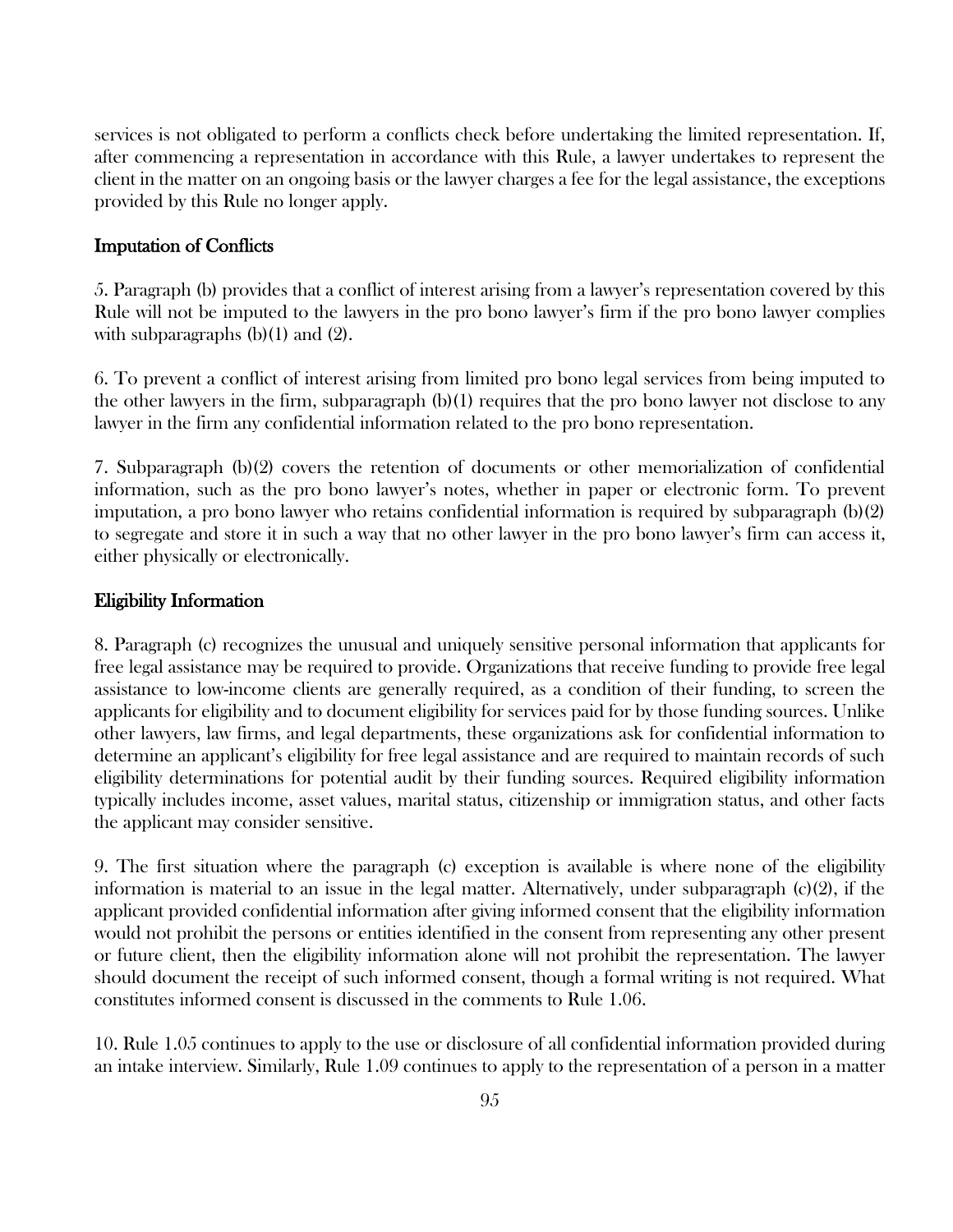adverse to the applicant. Notably, Rule  $1.05(c)(2)$  permits a lawyer to use or disclose information provided during an intake interview if the applicant consents after consultation to such use or disclosure, and Rule 1.09(a) excludes from its restrictions the representation of a person adverse to the applicant in the same or a substantially related matter if the applicant consents to such a representation.

#### Limited Pro Bono Legal Service Programs

11. This Rule applies only to services offered through a program that meets one of the descriptions in subparagraph (d)(1), regardless of the nature and amount of support provided. Some programs may be jointly sponsored by more than one of the listed sponsor types.

12. The second element of "limited pro bono legal services," set forth in subparagraph (d)(2), is designed to ensure that the services offered are so limited in time and scope that there is little risk that conflicts will arise between clients represented through the program and other clients of the lawyer or the lawyer's firm.

13. The third element of the definition, set forth in subparagraph (d)(3), is that the services are offered and provided without any expectation of either extended representation or the collection of legal fees in the matter. Before agreeing to proceed in the representation beyond "limited pro bono legal services," the lawyer should evaluate the potential conflicts of interest that may arise from the representation as with any other representation. Likewise, the exceptions in paragraphs (a) and (b) do not apply if the lawyer expects to collect any legal fees in the limited assistance matter.

#### Firm

14. Lawyers are not deemed to be part of the same firm simply because they volunteer through the same pro bono program. Nor will the personal prohibition of a lawyer participating in a pro bono program be imputed to other lawyers participating in the program solely by reason of that volunteer connection.

## VII. INFORMATION ABOUT LEGAL SERVICES

#### Rule 7.01. Communications Concerning a Lawyer's Services

(a) A lawyer shall not make or sponsor a false or misleading communication about the qualifications or services of a lawyer or law firm. Information about legal services must be truthful and nondeceptive. A communication is false or misleading if it contains a material misrepresentation of fact or law, or omits a fact necessary to make the statement considered as a whole not materially misleading. A statement is misleading if there is a substantial likelihood that it will lead a reasonable person to formulate a specific conclusion about the lawyer or the lawyer's services for which there is no reasonable factual foundation, or if the statement is substantially likely to create unjustified expectations about the results the lawyer can achieve.

(b) This Rule governs all communications about a lawyer's services, including advertisements and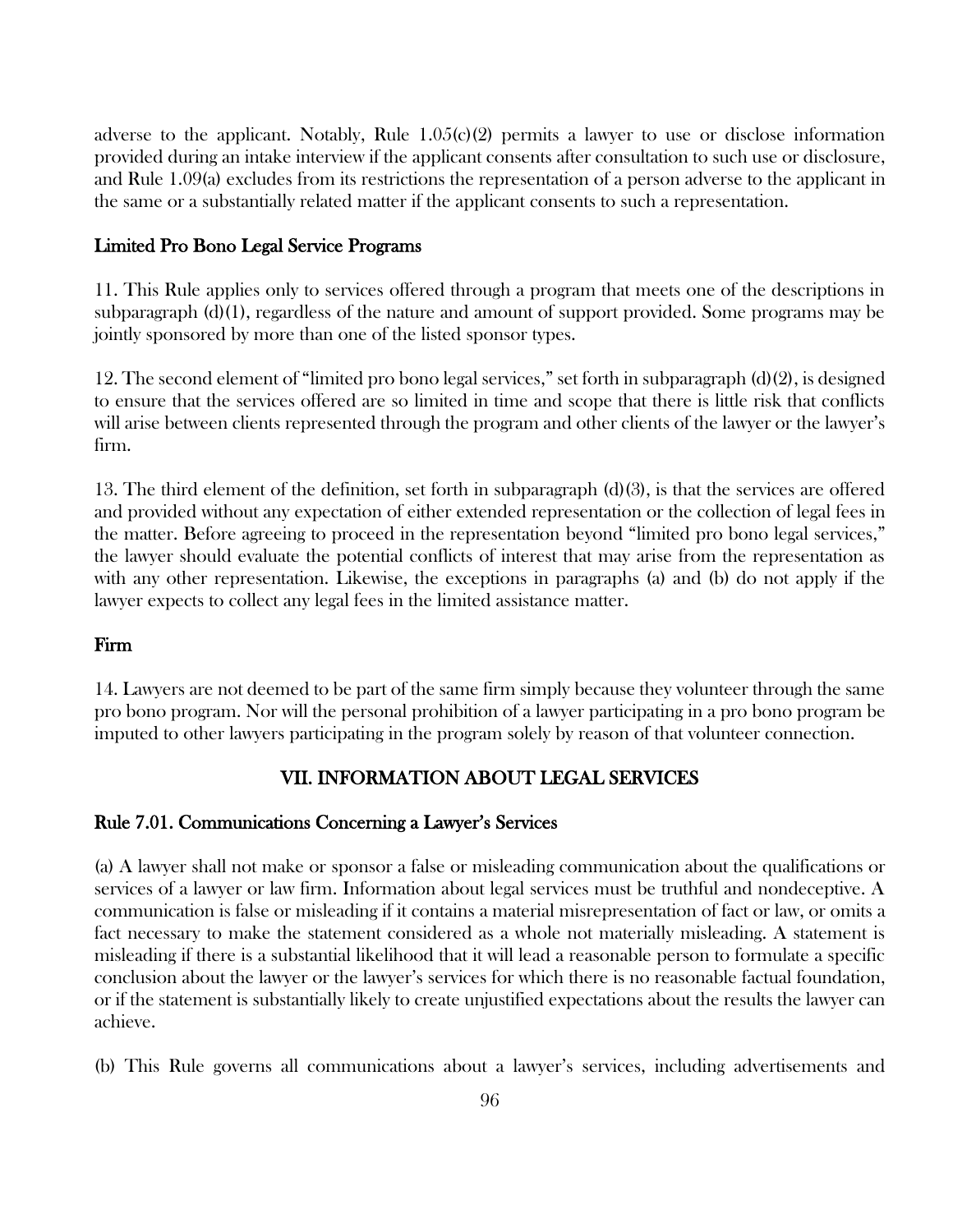solicitation communications. For purposes of Rules 7.01 to 7.06:

(1) An "advertisement" is a communication substantially motivated by pecuniary gain that is made by or on behalf of a lawyer to members of the public in general, which offers or promotes legal services under circumstances where the lawyer neither knows nor reasonably should know that the recipients need legal services in particular matters.

(2) A "solicitation communication" is a communication substantially motivated by pecuniary gain that is made by or on behalf of a lawyer to a specific person who has not sought the lawyer's advice or services, which reasonably can be understood as offering to provide legal services that the lawyer knows or reasonably should know the person needs in a particular matter.

(c) Lawyers may practice law under a trade name that is not false or misleading. A law firm name may include the names of current members of the firm and of deceased or retired members of the firm, or of a predecessor firm, if there has been a succession in the firm identity. The name of a lawyer holding a public office shall not be used in the name of a law firm, or in communications on its behalf, during any substantial period in which the lawyer is not actively and regularly practicing with the firm. A law firm with an office in more than one jurisdiction may use the same name or other professional designation in each jurisdiction, but identification of the lawyers in an office of the firm shall indicate the jurisdictional limitations on those not licensed to practice in the jurisdiction where the office is located.

(d) A statement or disclaimer required by these Rules shall be sufficiently clear that it can reasonably be understood by an ordinary person and made in each language used in the communication. A statement that a language is spoken or understood does not require a statement or disclaimer in that language.

(e) A lawyer shall not state or imply that the lawyer can achieve results in the representation by unlawful use of violence or means that violate these Rules or other law.

(f) A lawyer may state or imply that the lawyer practices in a partnership or other business entity only when that is accurate.

(g) If a lawyer who advertises the amount of a verdict secured on behalf of a client knows that the verdict was later reduced or reversed, or that the case was settled for a lesser amount, the lawyer must state in each advertisement of the verdict, with equal or greater prominence, the amount of money that was ultimately received by the client.

### Comment:

1. This Rule governs all communications about a lawyer's services, including firm names, letterhead, and professional designations. Whatever means are used to make known a lawyer's services, statements about them must be truthful and not misleading. As subsequent provisions make clear, some rules apply only to "advertisements" or "solicitation communications." A statement about a lawyer's services falls within those categories only if it was "substantially motivated by pecuniary gain," which means that pecuniary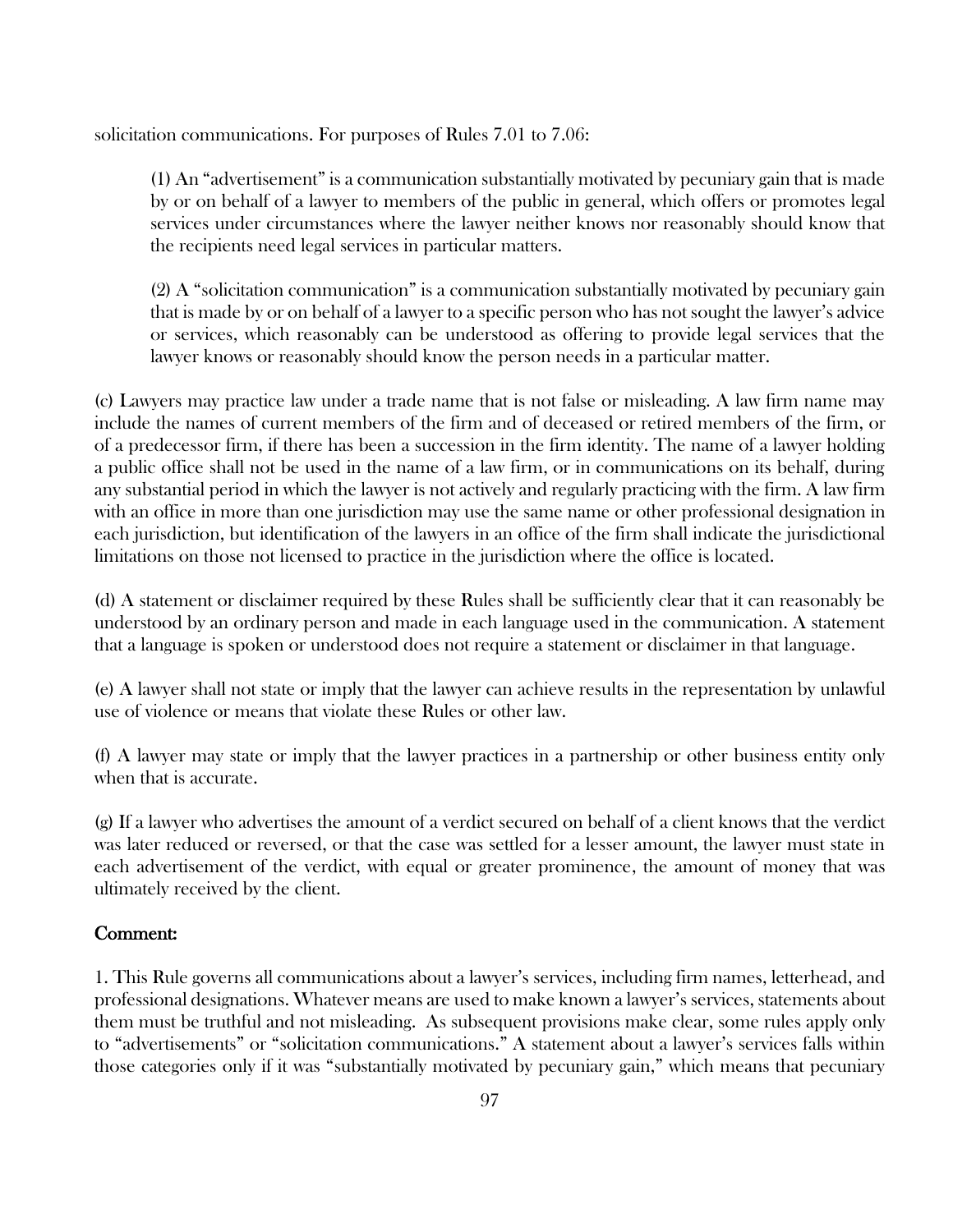gain was a substantial factor in the making of the statement.

### Misleading Truthful Statements

2. Misleading truthful statements are prohibited by this Rule. For example, a truthful statement is misleading if presented in a way that creates a substantial likelihood that a reasonable person would believe the lawyer's communication requires that person to take further action when, in fact, no action is required.

## Use of Actors

3. The use of an actor to portray a lawyer in a commercial is misleading if there is a substantial likelihood that a reasonable person will conclude that the actor is the lawyer who is offering to provide legal services. Whether a disclaimer—such as a statement that the depiction is a "dramatization" or shows an "actor portraying a lawyer"—is sufficient to make the use of an actor not misleading depends on a careful assessment of the relevant facts and circumstances, including whether the disclaimer is conspicuous and clear. Similar issues arise with respect to actors portraying clients in commercials. Such a communication is misleading if there is a substantial likelihood that a reasonable person will reach erroneous conclusions based on the dramatization.

## Intent to Refer Prospective Clients to Another Firm

4. A communication offering legal services is misleading if, at the time a lawyer makes the communication, the lawyer knows or reasonably should know, but fails to disclose, that a prospective client responding to the communication is likely to be referred to a lawyer in another firm.

## Unjustified Expectations

5. A communication is misleading if there is a substantial likelihood that it will create unjustified expectations on the part of prospective clients about the results that can be achieved. A communication that truthfully reports results obtained by a lawyer on behalf of clients or former clients may be misleading if presented so as to lead a reasonable person to form an unjustified expectation that the same results could be obtained for other clients in similar matters without reference to the specific factual and legal circumstances of each client's case. Depending on the facts and circumstances, the inclusion of an appropriate disclaimer or qualifying language may preclude a finding that a statement is likely to mislead the public.

## Required Statements and Disclaimers

6. A statement or disclaimer required by these Rules must be presented clearly and conspicuously such that it is likely to be noticed and reasonably understood by an ordinary person. In radio, television, and Internet advertisements, verbal statements must be spoken in a manner that their content is easily intelligible, and written statements must appear in a size and font, and for a sufficient length of time, that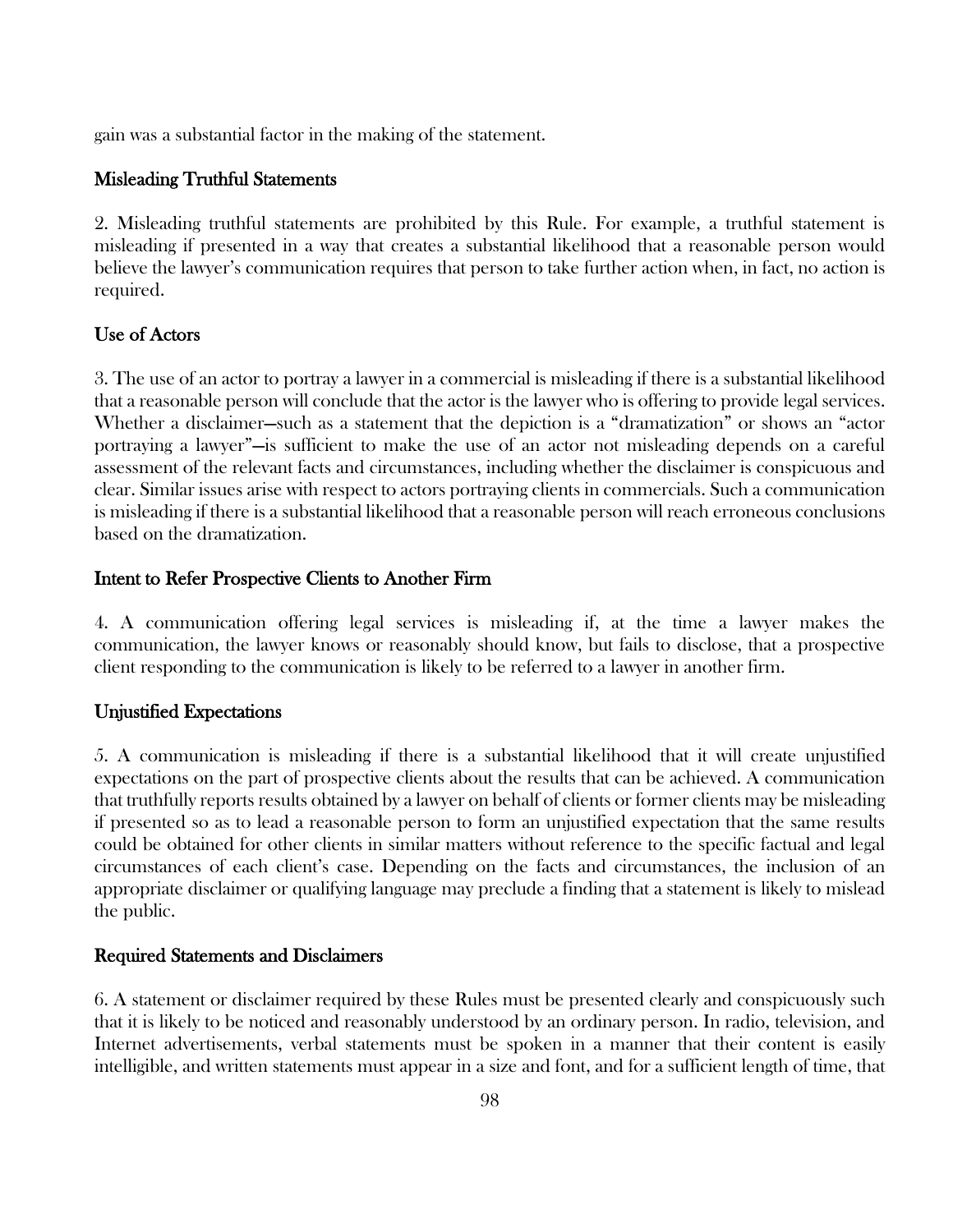a viewer can easily see and read the statements.

#### Unsubstantiated Claims and Comparisons

7. An unsubstantiated claim about a lawyer's or law firm's services or fees, or an unsubstantiated comparison of the lawyer's or law firm's services or fees with those of other lawyers or law firms, may be misleading if presented with such specificity as to lead a reasonable person to conclude that the comparison or claim can be substantiated.

#### Public Education Activities

8. As used in these Rules, the terms "advertisement" and "solicitation communication" do not include statements made by a lawyer that are not substantially motivated by pecuniary gain. Thus, communications which merely inform members of the public about their legal rights and about legal services that are available from public or charitable legal-service organizations, or similar non-profit entities, are permissible, provided they are not misleading. These types of statements may be made in a variety of ways, including community legal education sessions, know-your-rights brochures, public service announcements on television and radio, billboards, information posted on organizational social media sites, and outreach to low-income groups in the community, such as in migrant labor housing camps, domestic violence shelters, disaster resource centers, and dilapidated apartment complexes.

### Web Presence

9. A lawyer or law firm may be designated by a distinctive website address, e-mail address, social media username or comparable professional designation that is not misleading and does not otherwise violate these Rules.

#### Past Success and Results

10. A communication about legal services may be misleading because it omits an important fact or tells only part of the truth. A lawyer who knows that an advertised verdict was later reduced, reversed, or never collected, or that the case was settled for a lesser amount, must disclose the amount actually received by the client with equal or greater prominence to avoid creating unjustified expectations on the part of potential clients. A lawyer may claim credit for a prior judgement or settlement only if the lawyer played a substantial role in obtaining that result. This standard is satisfied if the lawyer served as lead counsel or was primarily responsible for the settlement. In other cases, whether the standard is met depends on the facts. A lawyer who did not play a substantial role in obtaining an advertised judgment or settlement is subject to discipline for misrepresenting the lawyer's experience and, in some cases, for creating unjustified expectations about the results the lawyer can achieve.

#### Related Rules

11. It is professional misconduct for a lawyer to engage in conduct involving dishonesty, fraud, deceit or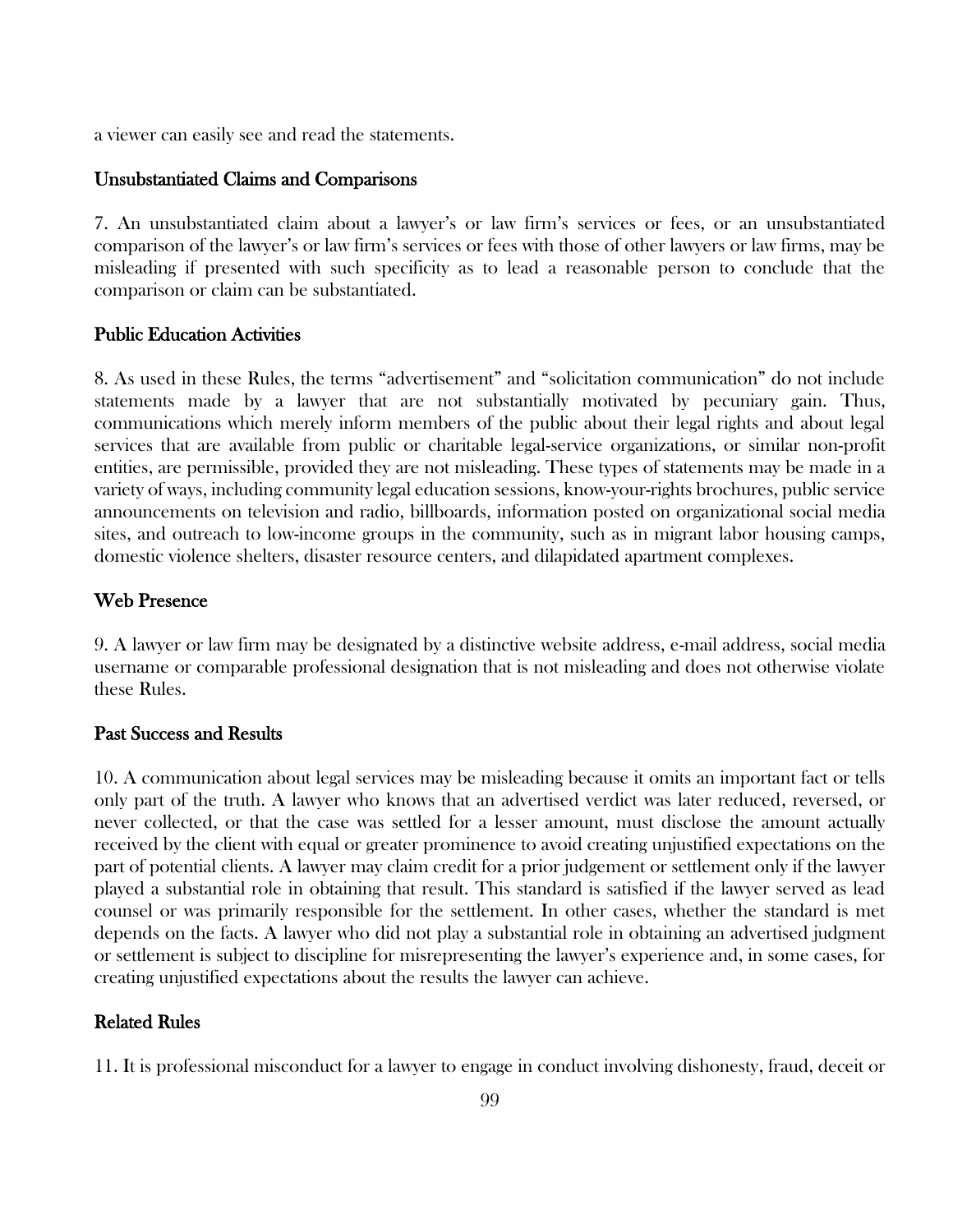misrepresentation. See Rule 8.04(a)(3); see also Rule 8.04(a)(5) (prohibiting communications stating or implying an ability to improperly influence a government agency or official).

## Rule 7.02. Advertisements

(a) An advertisement of legal services shall publish the name of a lawyer who is responsible for the content of the advertisement and identify the lawyer's primary practice location.

(b) A lawyer who advertises may communicate that the lawyer does or does not practice in particular fields of law, but shall not include a statement that the lawyer has been certified or designated by an organization as possessing special competence or a statement that the lawyer is a member of an organization the name of which implies that its members possess special competence, except that:

(1) a lawyer who has been awarded a Certificate of Special Competence by the Texas Board of Legal Specialization in the area so advertised, may state with respect to each such area, "Board Certified, area of specialization -- Texas Board of Legal Specialization"; and

(2) a lawyer who is a member of an organization the name of which implies that its members possess special competence, or who has been certified or designated by an organization as possessing special competence in a field of practice, may include a factually accurate, nonmisleading statement of such membership or certification, but only if that organization has been accredited by the Texas Board of Legal Specialization as a bona fide organization that admits to membership or grants certification only on the basis of published criteria which the Texas Board of Legal Specialization has established as required for such certification.

(c) If an advertisement by a lawyer discloses a willingness to render services on a contingent fee basis, the advertisement must state whether the client will be obligated to pay for other expenses, such as the costs of litigation.

(d) A lawyer who advertises a specific fee or range of fees for an identified service shall conform to the advertised fee or range of fees for the period during which the advertisement is reasonably expected to be in circulation or otherwise expected to be effective in attracting clients, unless the advertisement specifies a shorter period. However, a lawyer is not bound to conform to the advertised fee or range of fees for a period of more than one year after the date of publication, unless the lawyer has expressly promised to do so.

## Comment:

1. These Rules permit the dissemination of information that is not false or misleading about a lawyer's or law firm's name, address, e-mail address, website, and telephone number; the kinds of services the lawyer will undertake; the basis on which the lawyer's fees are determined, including prices for specific services and payment and credit arrangements; a lawyer's foreign language abilities; names of references and, with their consent, names of clients regularly represented; and other similar information that might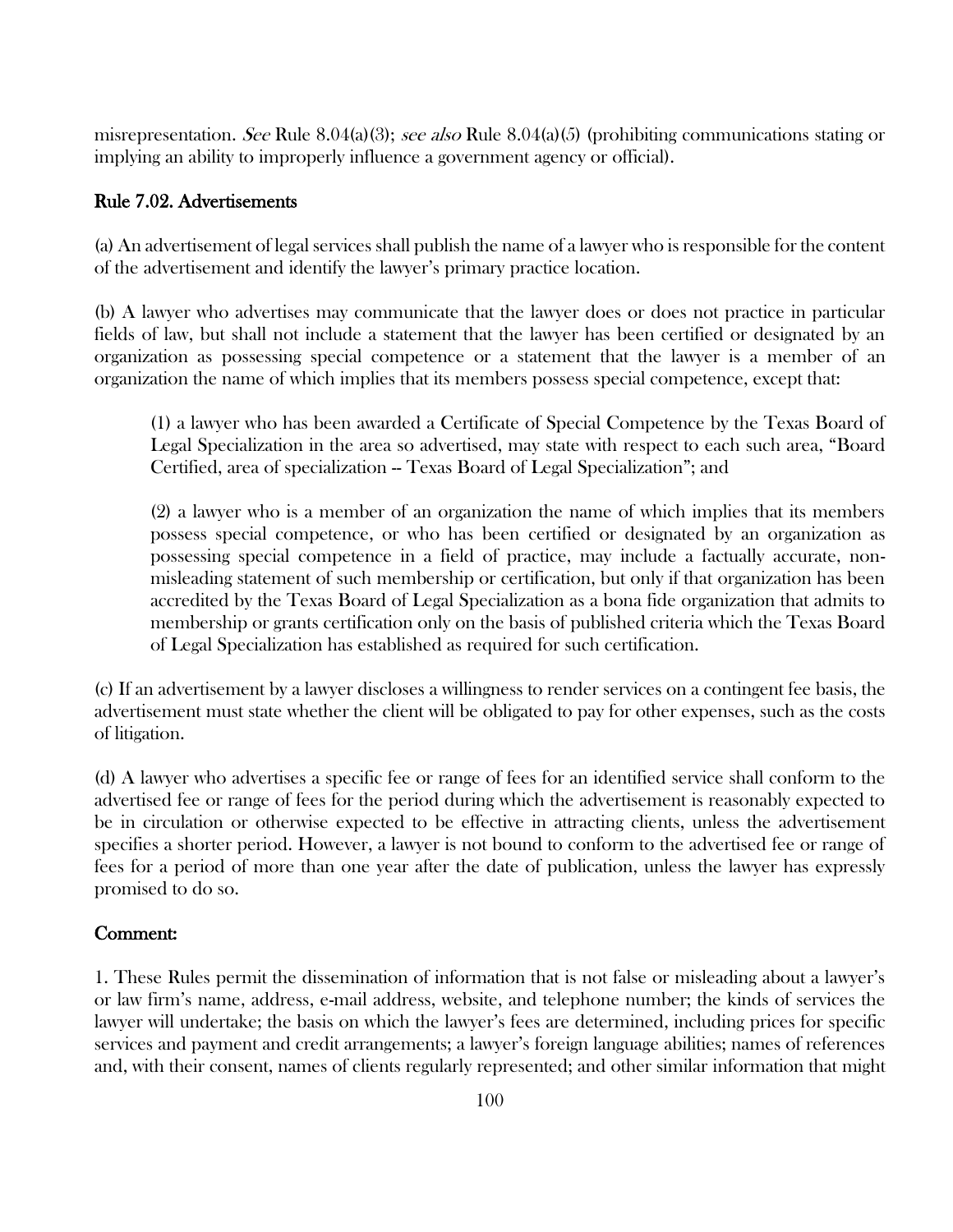invite the attention of those seeking legal assistance.

### Communications about Fields of Practice

2. Lawyers often benefit from associating with other lawyers for the development of practice areas. Thus, practitioners have established associations, organizations, institutes, councils, and practice groups to promote, discuss, and develop areas of the law, and to advance continuing education and skills development. While such activities are generally encouraged, participating lawyers must refrain from creating or using designations, titles, or certifications which are false or misleading. A lawyer shall not advertise that the lawyer is a member of an organization whose name implies that members possess special competence, unless the organization meets the standards of Rule 7.02(b). Merely stating a designated class of membership, such as Associate, Master, Barrister, Diplomate, or Advocate, does not, in itself, imply special competence violative of these Rules.

3. Paragraph (b) of this Rule permits a lawyer to communicate that the lawyer practices, focuses, or concentrates in particular areas of law. Such communications are subject to the "false and misleading" standard applied by Rule 7.01 to communications concerning a lawyer's services and must be objectively based on the lawyer's experience, specialized training, or education in the area of practice.

4. The Patent and Trademark Office has a long-established policy of designating lawyers practicing before the Office. The designation of Admiralty practice also has a long historical tradition associated with maritime commerce and the federal courts. A lawyer's communications about these practice areas are not prohibited by this Rule.

### Certified Specialist

5. This Rule permits a lawyer to state that the lawyer is certified as a specialist in a field of law if such certification is granted by the Texas Board of Legal Specialization or by an organization that applies standards of experience, knowledge and proficiency to ensure that a lawyer's recognition as a specialist is meaningful and reliable, if the organization is accredited by the Texas Board of Legal Specialization. To ensure that consumers can obtain access to useful information about an organization granting certification, the name of the certifying organization must be included in any communication regarding the certification.

### Rule 7.03. Solicitation and Other Prohibited Communications

(a) The following definitions apply to this Rule:

(1) "Regulated telephone, social media, or other electronic contact" means telephone, social media, or electronic communication initiated by a lawyer, or by a person acting on behalf of a lawyer, that involves communication in a live or electronically interactive manner.

(2) A lawyer "solicits" employment by making a "solicitation communication," as that term is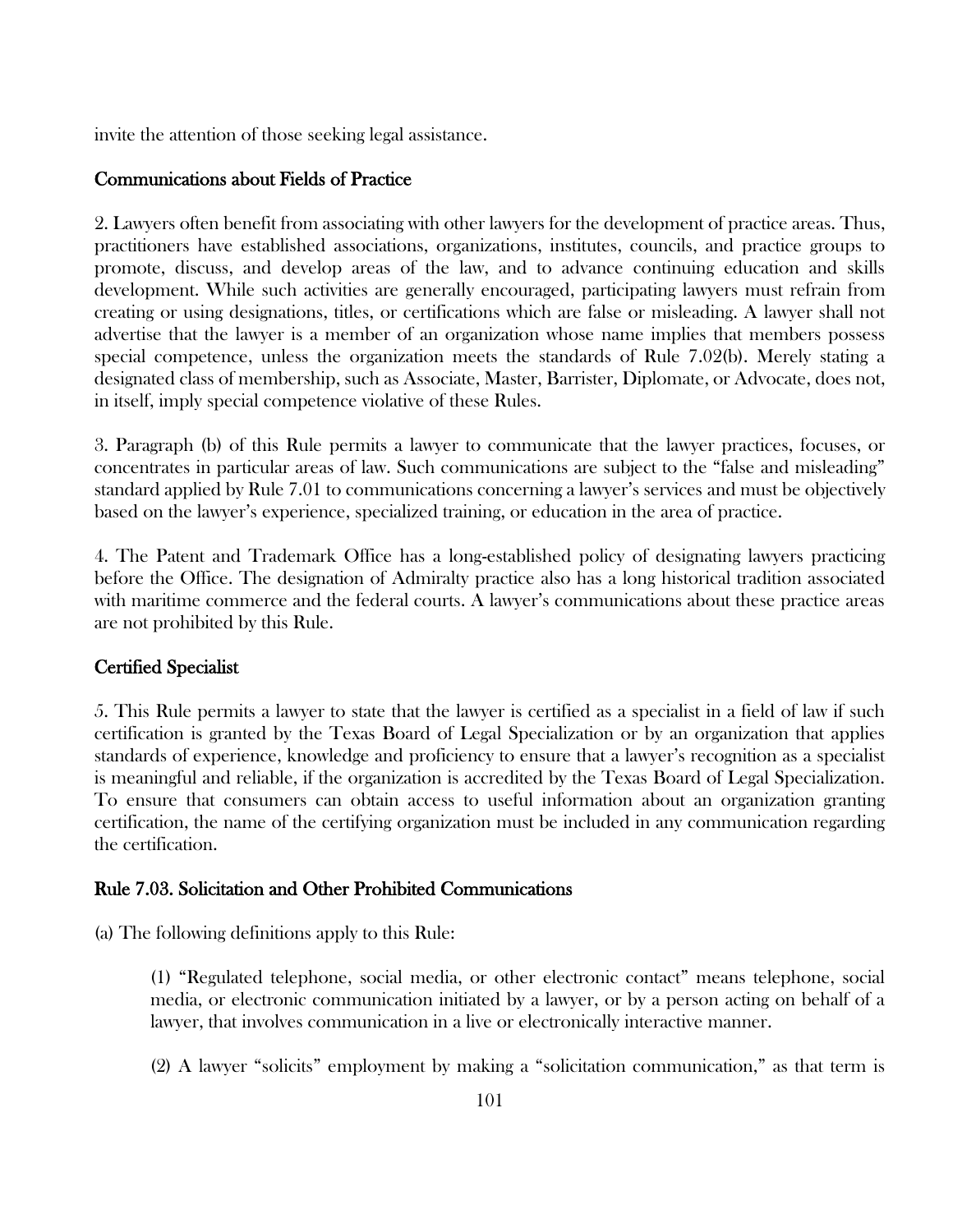defined in Rule 7.01(b)(2).

(b) A lawyer shall not solicit through in-person contact, or through regulated telephone, social media, or other electronic contact, professional employment from a non-client, unless the target of the solicitation is:

(1) another lawyer;

(2) a person who has a family, close personal, or prior business or professional relationship with the lawyer; or

(3) a person who is known by the lawyer to be an experienced user of the type of legal services involved for business matters.

(c) A lawyer shall not send, deliver, or transmit, or knowingly permit or cause another person to send, deliver, or transmit, a communication that involves coercion, duress, overreaching, intimidation, or undue influence.

(d) A lawyer shall not send, deliver, or transmit, or knowingly permit or cause another person to send, deliver, or transmit, a solicitation communication to a prospective client, if:

(1) the communication is misleadingly designed to resemble a legal pleading or other legal document; or

(2) the communication is not plainly marked or clearly designated an "ADVERTISEMENT" unless the target of the communication is:

(i) another lawyer;

(ii) a person who has a family, close personal, or prior business or professional relationship with the lawyer; or

(iii) a person who is known by the lawyer to be an experienced user of the type of legal services involved for business matters.

(e) A lawyer shall not pay, give, or offer to pay or give anything of value to a person not licensed to practice law for soliciting or referring prospective clients for professional employment, except nominal gifts given as an expression of appreciation that are neither intended nor reasonably expected to be a form of compensation for recommending a lawyer's services.

(1) This Rule does not prohibit a lawyer from paying reasonable fees for advertising and public relations services or the usual charges of a lawyer referral service that meets the requirements of Texas law.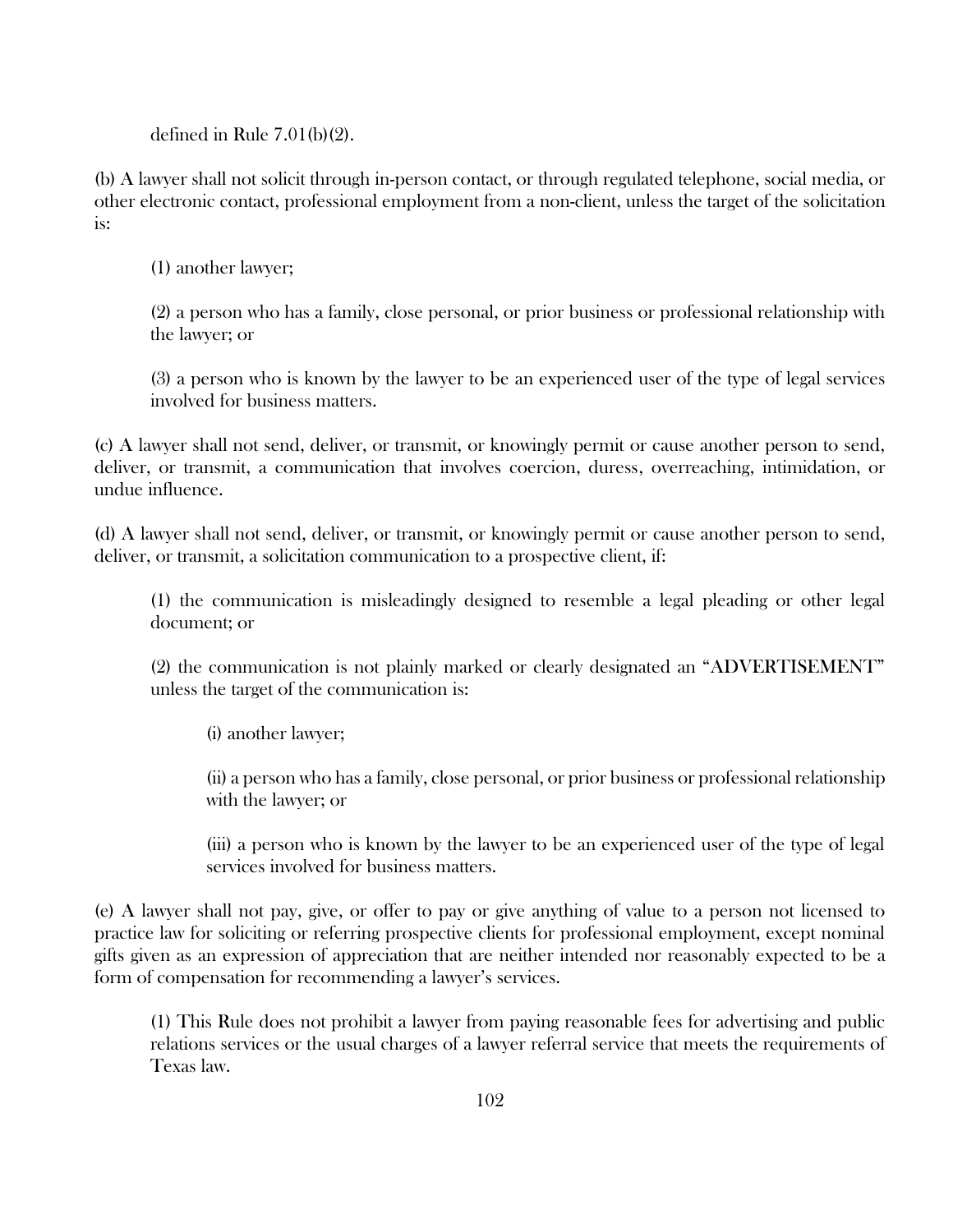(2) A lawyer may refer clients to another lawyer or a nonlawyer professional pursuant to an agreement not otherwise prohibited under these Rules that provides for the other person to refer clients or customers to the lawyer, if:

- (i) the reciprocal referral agreement is not exclusive;
- (ii) clients are informed of the existence and nature of the agreement; and
- (iii) the lawyer exercises independent professional judgment in making referrals.

(f) A lawyer shall not, for the purpose of securing employment, pay, give, advance, or offer to pay, give, or advance anything of value to a prospective client, other than actual litigation expenses and other financial assistance permitted by Rule 1.08(d), or ordinary social hospitality of nominal value.

(g) This Rule does not prohibit communications authorized by law, such as notice to members of a class in class action litigation.

### Comment:

### Solicitation by Public and Charitable Legal Services Organizations

1. Rule 7.01 provides that a "'solicitation communication' is a communication substantially motivated by pecuniary gain." Therefore, the ban on solicitation imposed by paragraph (b) of this Rule does not apply to the activities of lawyers working for public or charitable legal services organizations.

## Communications Directed to the Public or Requested

2. A lawyer's communication is not a solicitation if it is directed to the general public, such as through a billboard, an Internet banner advertisement, a website or a television commercial, or if it is made in response to a request for information, including an electronic search for information. The terms "advertisement" and "solicitation communication" are defined in Rule 7.01(b).

## The Risk of Overreaching

3. A potential for overreaching exists when a lawyer, seeking pecuniary gain, solicits a person known to be in need of legal services via in-person or regulated telephone, social media, or other electronic contact. These forms of contact subject a person to the private importuning of the trained advocate in a direct interpersonal encounter. The person, who may already feel overwhelmed by the circumstances giving rise to the need for legal services, may find it difficult to fully evaluate all available alternatives with reasoned judgment and appropriate self‑interest in the face of the lawyer's presence and insistence upon an immediate response. The situation is fraught with the possibility of undue influence, intimidation, and overreaching.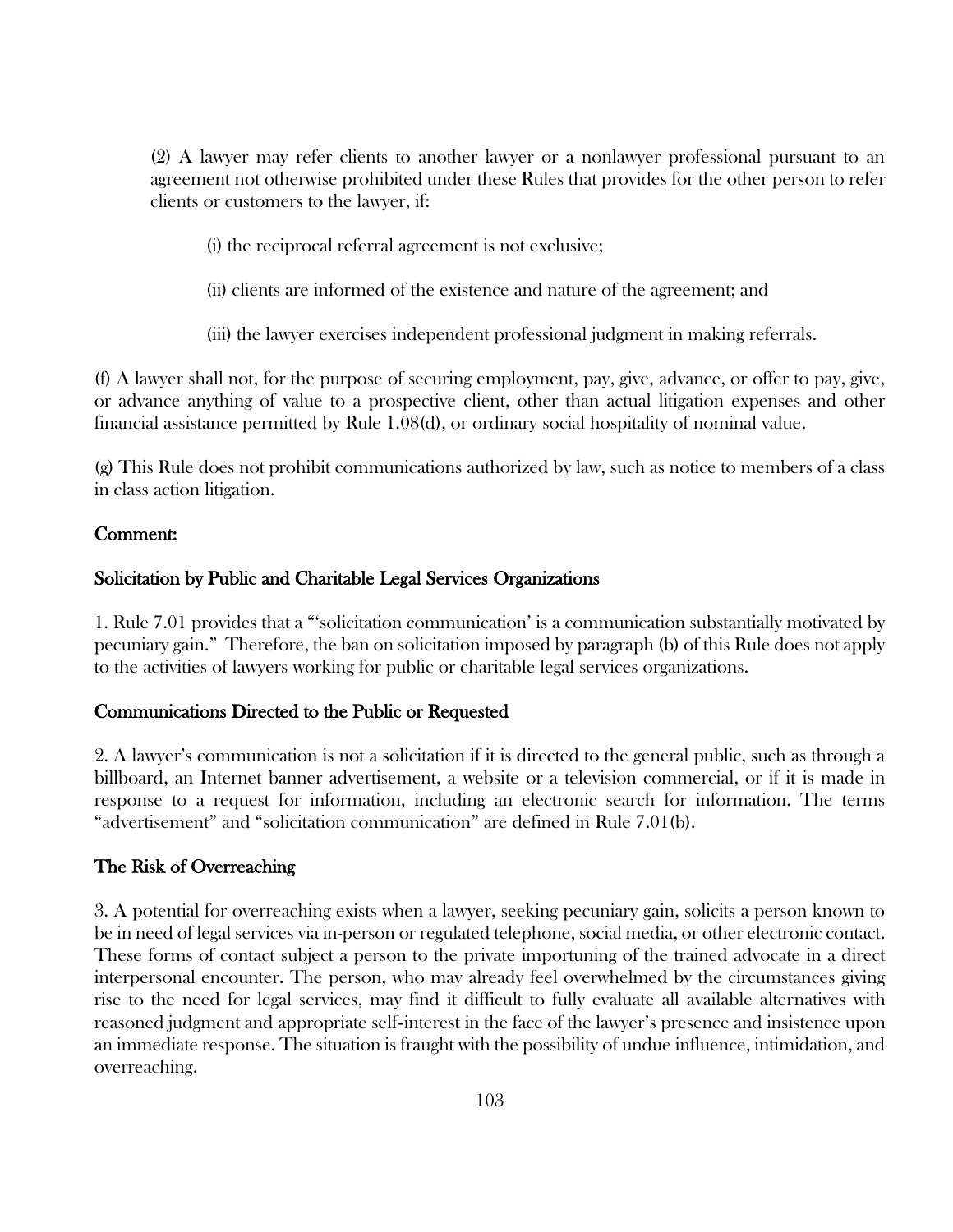4. The potential for overreaching that is inherent in in-person or regulated telephone, social media, or other electronic contact justifies their prohibition, since lawyers have alternative means of conveying necessary information. In particular, communications can be sent by regular mail or e-mail, or by other means that do not involve communication in a live or electronically interactive manner. These forms of communications make it possible for the public to be informed about the need for legal services, and about the qualifications of available lawyers and law firms, with minimal risk of overwhelming a person's judgment.

5. The contents of live person-to-person contact can be disputed and may not be subject to third-party scrutiny. Consequently, they are much more likely to approach (and occasionally cross) the dividing line between accurate representations and those that are false and misleading.

## Targeted Mail Solicitation

6. Regular mail or e-mail targeted to a person that offers to provide legal services that the lawyer knows or reasonably should know the person needs in a particular matter is a solicitation communication within the meaning of Rule 7.01(b)(2), but is not prohibited by subsection (b) of this Rule. Unlike in-person and electronically interactive communication by "regulated telephone, social media, or other electronic contact," regular mail and e-mail can easily be ignored, set aside, or reconsidered. There is a diminished likelihood of overreaching because no lawyer is physically present and there is evidence in tangible or electronic form of what was communicated. See Shapero v. Kentucky B. Ass'n, 486 U.S. 466 (1988).

## Personal, Family, Business, and Professional Relationships

7. There is a substantially reduced likelihood that a lawyer would engage in overreaching against a former client, a person with whom the lawyer has a close personal, family, business or professional relationship, or in situations in which the lawyer is motivated by considerations other than pecuniary gain. Nor is there a serious potential for overreaching when the person contacted is a lawyer or is known to routinely use the type of legal services involved for business purposes. Examples include persons who routinely hire outside counsel to represent an entity; entrepreneurs who regularly engage business, employment law, or intellectual property lawyers; small business proprietors who routinely hire lawyers for lease or contract issues; and other people who routinely retain lawyers for business transactions or formations.

## Constitutionally Protected Activities

8. Paragraph (b) is not intended to prohibit a lawyer from participating in constitutionally protected activities of public or charitable legal-service organizations or bona fide political, social, civic, fraternal, employee, or trade organizations whose purposes include providing or recommending legal services to their members or beneficiaries. See In re Primus, 436 U.S. 412 (1978).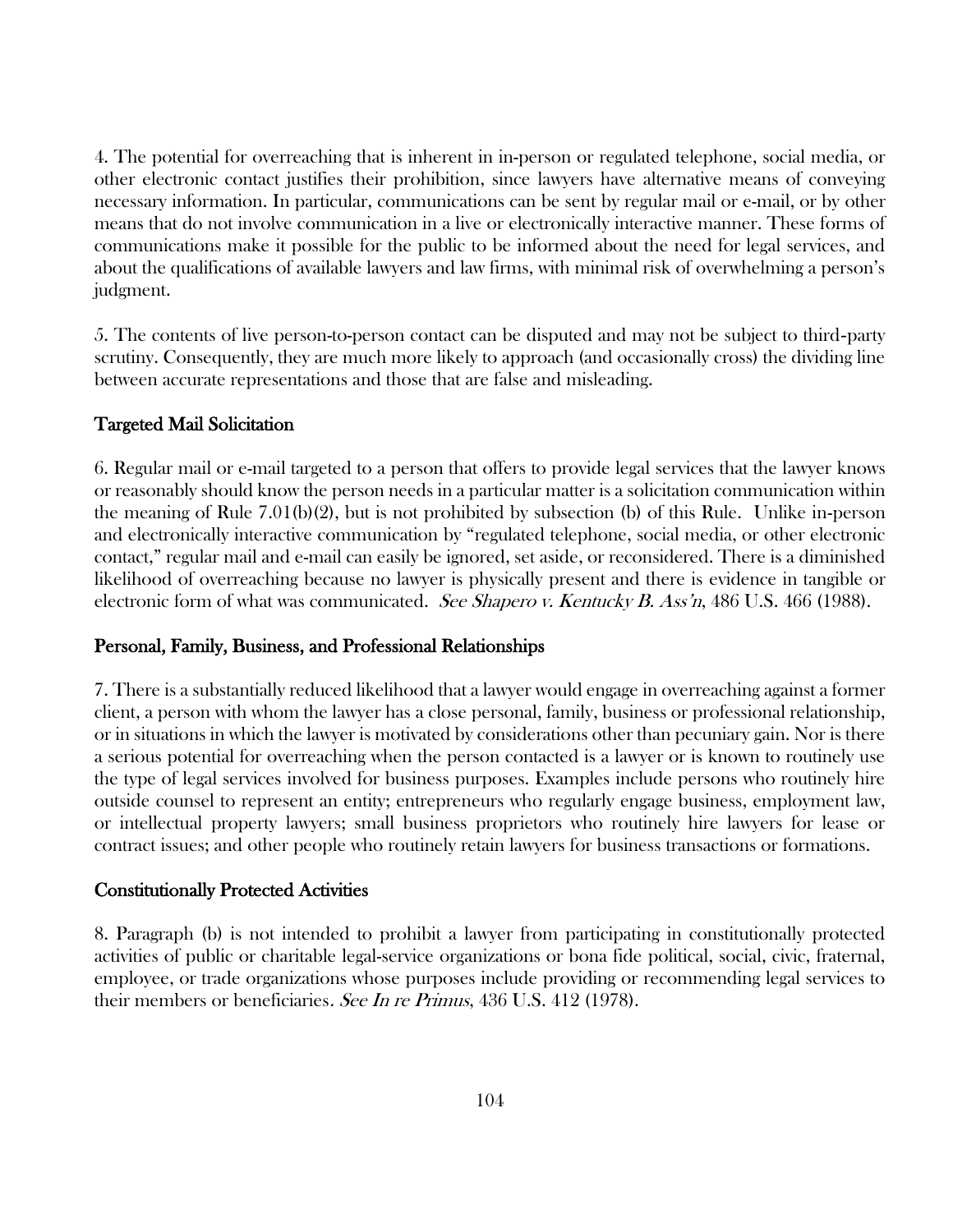### Group and Prepaid Legal Services Plans

9. This Rule does not prohibit a lawyer from contacting representatives of organizations or entities that may be interested in establishing a group or prepaid legal plan for their members, insureds, beneficiaries, or other third parties. Such communications may provide information about the availability and terms of a plan which the lawyer or lawyer's firm is willing to offer. This form of communication is not directed to persons who are seeking legal services for themselves. Rather, it is usually addressed to a fiduciary seeking a supplier of legal services for others, who may, if they choose, become prospective clients of the lawyer. Under these circumstances, the information transmitted is functionally similar to the types of advertisements permitted by these Rules.

### Designation as an Advertisement

10. For purposes of paragraph (d)(2) of this Rule, a communication is rebuttably presumed to be "plainly marked or clearly designated an 'ADVERTISEMENT'" if: (a) in the case of a letter transmitted in an envelope, both the outside of the envelope and the first page of the letter state the word "ADVERTISEMENT" in bold face all-capital letters that are 3/8" high on a uncluttered background; (b) in the case of an e-mail message, the first word in the subject line is "ADVERTISEMENT" in all capital letters; and (c) in the case of a text message or message on social media, the first word in the message is "ADVERTISEMENT" in all capital letters.

### Paying Others to Recommend a Lawyer

11. This Rule allows a lawyer to pay for advertising and communications, including the usual costs of printed or online directory listings or advertisements, television and radio airtime, domain-name registrations, sponsorship fees, and group advertising. A lawyer may compensate employees, agents, and vendors who are engaged to provide marketing or client development services, such as publicists, publicrelations personnel, business-development staff, television and radio station employees or spokespersons, and website designers.

12. This Rule permits lawyers to give nominal gifts as an expression of appreciation to a person for recommending the lawyer's services or referring a prospective client. The gift may not be more than a token item as might be given for holidays, or other ordinary social hospitality. A gift is prohibited if offered or given in consideration of any promise, agreement, or understanding that such a gift would be forthcoming or that referrals would be made or encouraged in the future.

13. A lawyer may pay others for generating client leads, such as Internet-based client leads, as long as the lead generator does not recommend the lawyer, any payment to the lead generator is consistent with Rule 5.04(a) (division of fees with nonlawyers) and Rule 5.04(c) (nonlawyer interference with the professional independence of the lawyer), and the lead generator's communications are consistent with Rule 7.01 (communications concerning a lawyer's services). To comply with Rule 7.01, a lawyer must not pay a lead generator that states, implies, or creates a reasonable impression that it is recommending the lawyer, is making the referral without payment from the lawyer, or has analyzed a person's legal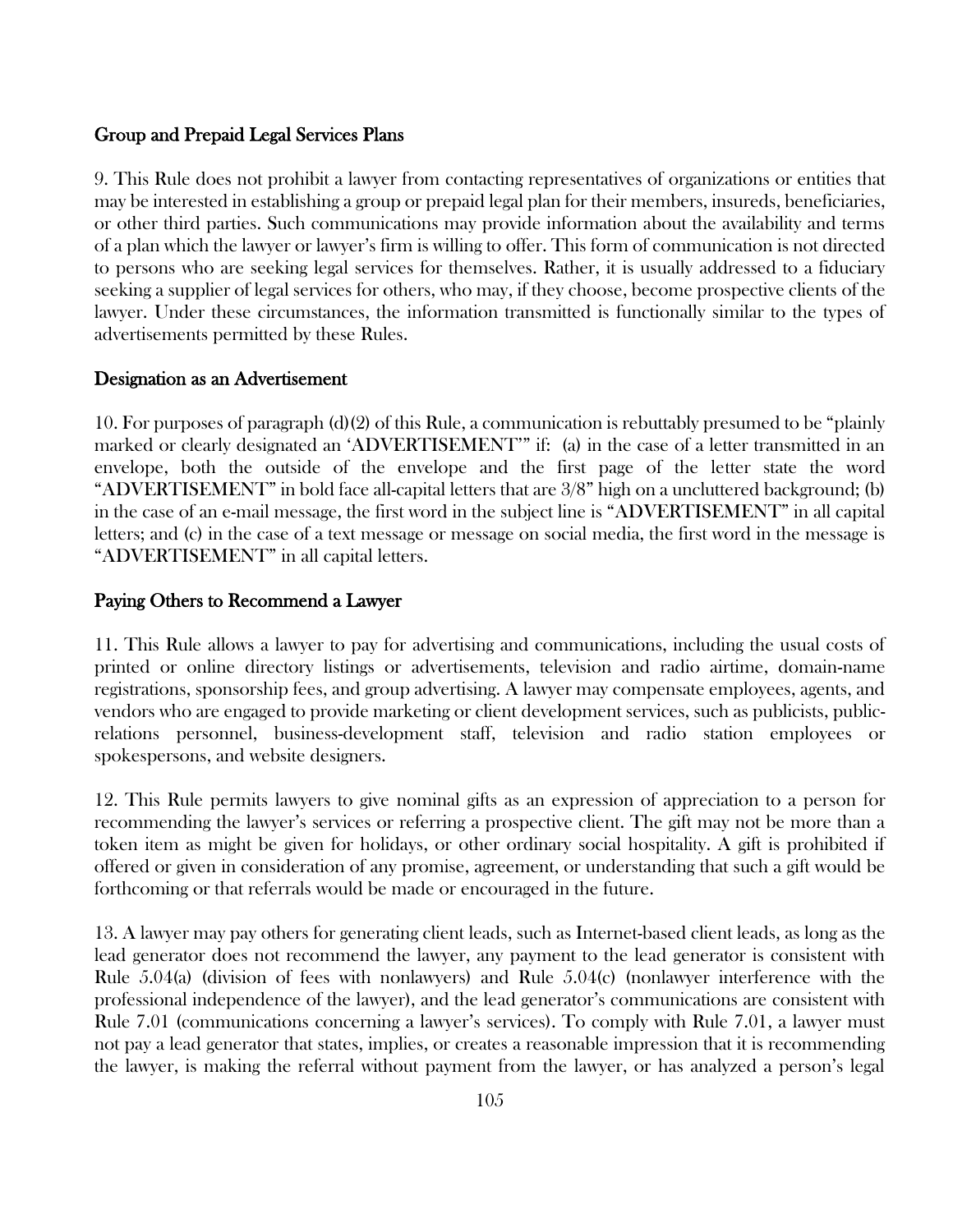problems when determining which lawyer should receive the referral. See also Rule 5.03 (duties of lawyers and law firms with respect to the conduct of nonlawyers); Rule 8.04(a)(1) (duty to avoid violating the Rules through the acts of another).

### Charges of and Referrals by a Legal Services Plan or Lawyer Referral Service

14. A lawyer may pay the usual charges of a legal services plan or a not-for-profit or qualified lawyer referral service. A legal service plan is a prepaid or group legal service plan or a similar delivery system that assists people who seek to secure legal representation. A lawyer referral service, on the other hand, is any organization that holds itself out to the public as a lawyer referral service. Qualified referral services are consumer-oriented organizations that provide unbiased referrals to lawyers with appropriate experience in the subject matter of the representation and afford other client protections, such as complaint procedures or malpractice insurance requirements.

15. A lawyer who accepts assignments or referrals from a legal service plan or referrals from a lawyer referral service must act reasonably to assure that the activities of the plan or service are compatible with the lawyer's professional obligations. Legal service plans and lawyer referral services may communicate with the public, but such communication must be in conformity with these Rules. Thus, advertising must not be false or misleading, as would be the case if the communications of a group advertising program or a group legal services plan would mislead the public to think that it was a lawyer referral service sponsored by a state agency or bar association.

### Reciprocal Referral Arrangements

16. A lawyer does not violate paragraph (e) of this Rule by agreeing to refer clients to another lawyer or nonlawyer professional, so long as the reciprocal referral agreement is not exclusive, the client is informed of the referral agreement, and the lawyer exercises independent professional judgment in making the referral. Reciprocal referral agreements should not be of indefinite duration and should be reviewed periodically to determine whether they comply with these Rules. A lawyer should not enter into a reciprocal referral agreement with another lawyer that includes a division of fees without determining that the agreement complies with Rule 1.04(f).

## Meals or Entertainment for Prospective Clients

17. This Rule does not prohibit a lawyer from paying for a meal or entertainment for a prospective client that has a nominal value or amounts to ordinary social hospitality.

### Rule 7.04. Filing Requirements for Advertisements and Solicitation Communications

(a) Except as exempt under Rule 7.05, a lawyer shall file with the Advertising Review Committee, State Bar of Texas, no later than ten (10) days after the date of dissemination of an advertisement of legal services, or ten (10) days after the date of a solicitation communication sent by any means: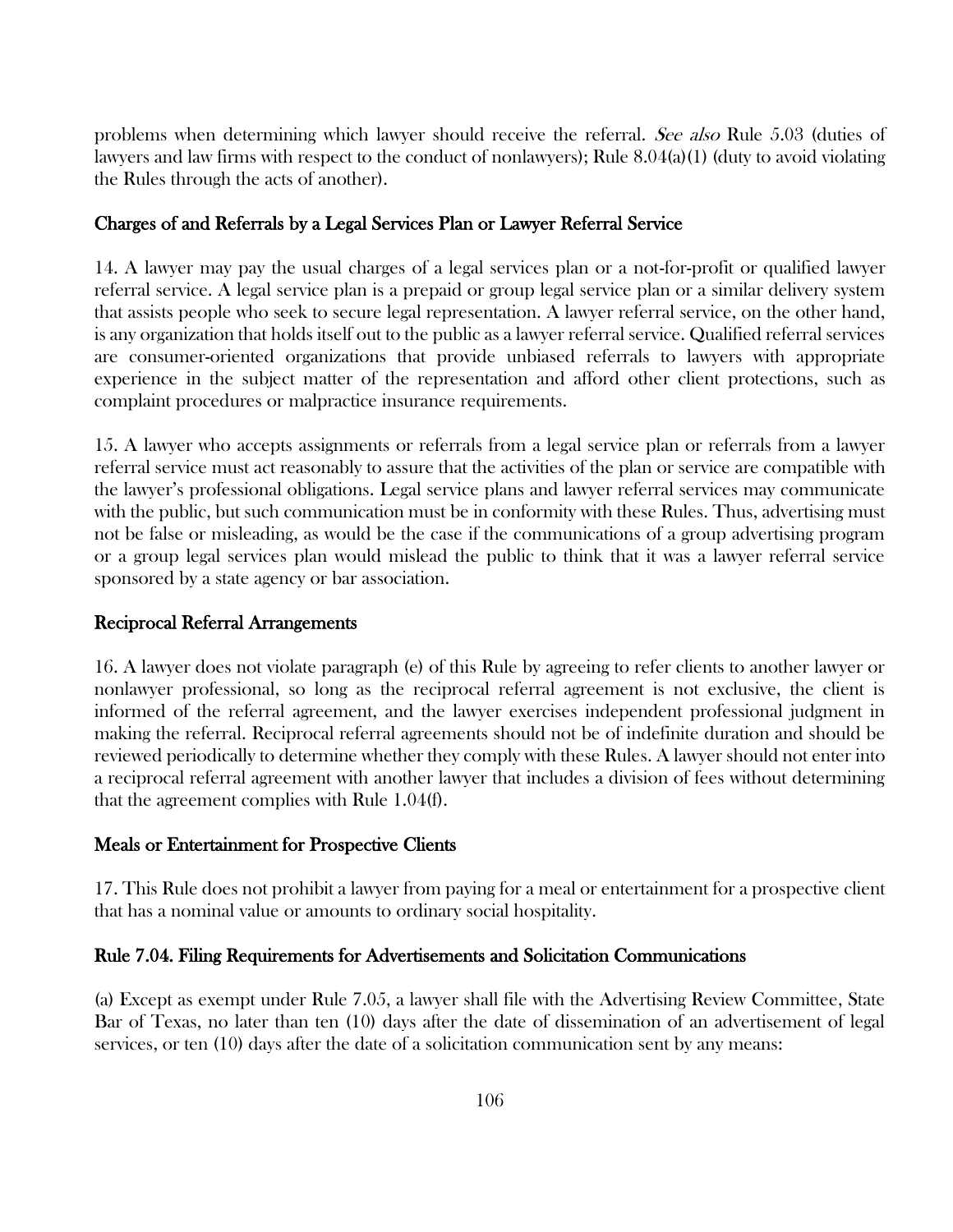(1) a copy of the advertisement or solicitation communication (including packaging if applicable) in the form in which it appeared or will appear upon dissemination;

(2) a completed lawyer advertising and solicitation communication application; and

(3) payment to the State Bar of Texas of a fee authorized by the Board of Directors.

(b) If requested by the Advertising Review Committee, a lawyer shall promptly submit information to substantiate statements or representations made or implied in an advertisement or solicitation communication.

(c) A lawyer who desires to secure pre-approval of an advertisement or solicitation communication may submit to the Advertising Review Committee, not fewer than thirty (30) days prior to the date of first dissemination, the material specified in paragraph (a), except that in the case of an advertisement or solicitation communication that has not yet been produced, the documentation will consist of a proposed text, production script, or other description, including details about the illustrations, actions, events, scenes, and background sounds that will be depicted. A finding of noncompliance by the Advertising Review Committee is not binding in a disciplinary proceeding or action, but a finding of compliance is binding in favor of the submitting lawyer as to all materials submitted for pre-approval if the lawyer fairly and accurately described the advertisement or solicitation communication that was later produced. A finding of compliance is admissible evidence if offered by a party.

### Comment:

1. The Advertising Review Committee shall report to the appropriate disciplinary authority any lawyer whom, based on filings with the Committee, it reasonably believes disseminated a communication that violates Rules 7.01, 7.02, or 7.03, or otherwise engaged in conduct that raises a substantial question as to that lawyer's honesty, trustworthiness, or fitness as a lawyer in other respects. See Rule 8.03(a).

## Multiple Solicitation Communications

2. Paragraph (a) does not require that a lawyer submit a copy of each written solicitation letter a lawyer sends. If the same form letter is sent to several persons, only a representative sample of each form letter, along with a representative sample of the envelopes used to mail the letters, need be filed.

## Requests for Additional Information

3. Paragraph (b) does not empower the Advertising Review Committee to seek information from a lawyer to substantiate statements or representations made or implied in communications about legal services that were not substantially motivated by pecuniary gain.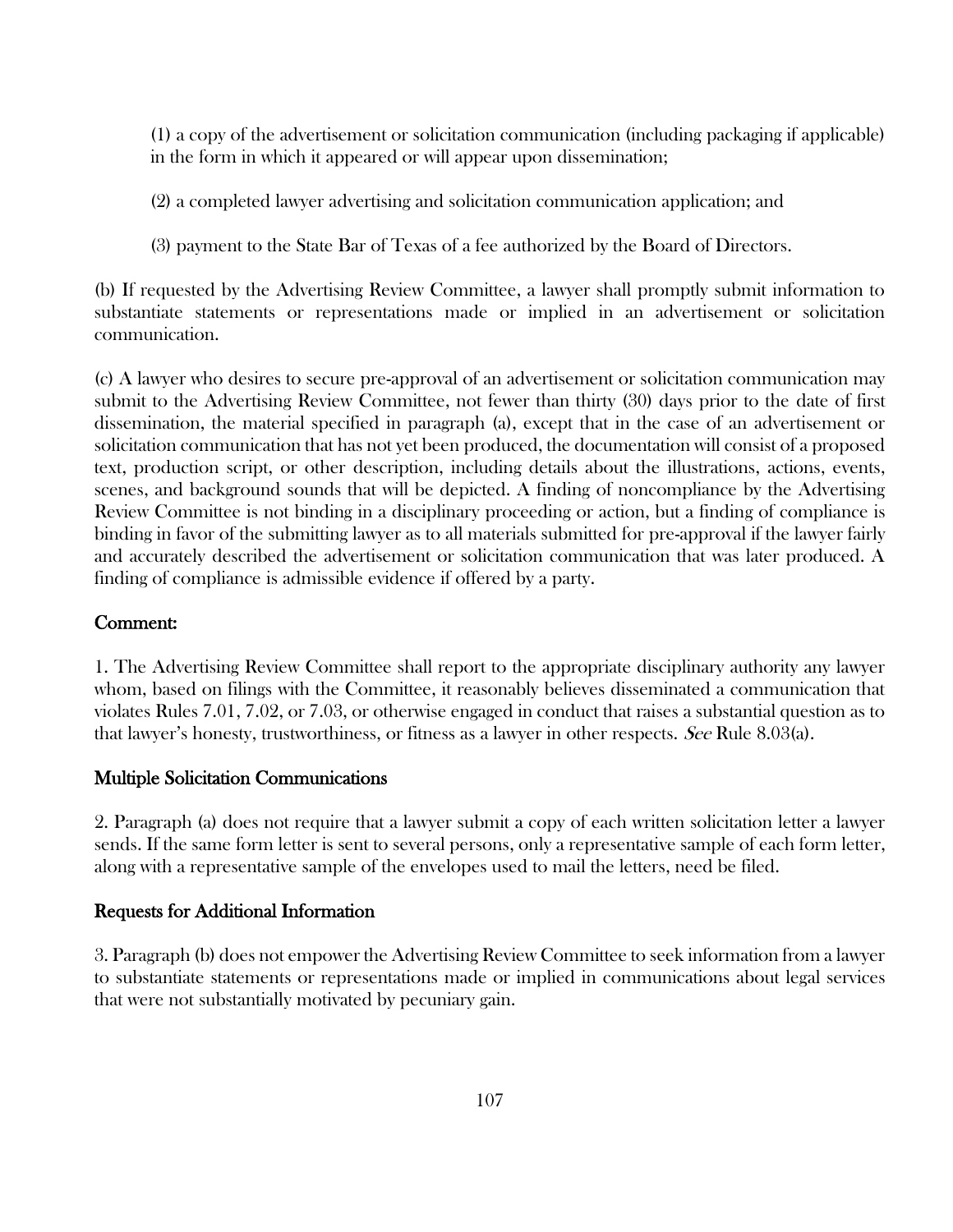## Rule 7.05. Communications Exempt from Filing Requirements

The following communications are exempt from the filing requirements of Rule 7.04 unless they fail to comply with Rules 7.01, 7.02, and 7.03:

(a) any communication of a bona fide nonprofit legal aid organization that is used to educate members of the public about the law or to promote the availability of free or reduced-fee legal services;

(b) information and links posted on a law firm website, except the contents of the website homepage, unless that information is otherwise exempt from filing;

(c) a listing or entry in a regularly published law list;

(d) an announcement card stating new or changed associations, new offices, or similar changes relating to a lawyer or law firm, or a business card;

(e) a professional newsletter in any media that it is sent, delivered, or transmitted only to:

- (1) existing or former clients;
- (2) other lawyers or professionals;

(3) persons known by the lawyer to be experienced users of the type of legal services involved for business matters;

(4) members of a nonprofit organization which has requested that members receive the newsletter; or

(5) persons who have asked to receive the newsletter;

(f) a solicitation communication directed by a lawyer to:

(1) another lawyer;

(2) a person who has a family, close personal, or prior business or professional relationship with the lawyer; or

(3) a person who is known by the lawyer to be an experienced user of the type of legal services involved for business matters;

(g) a communication in social media or other media, which does not expressly offer legal services, and that: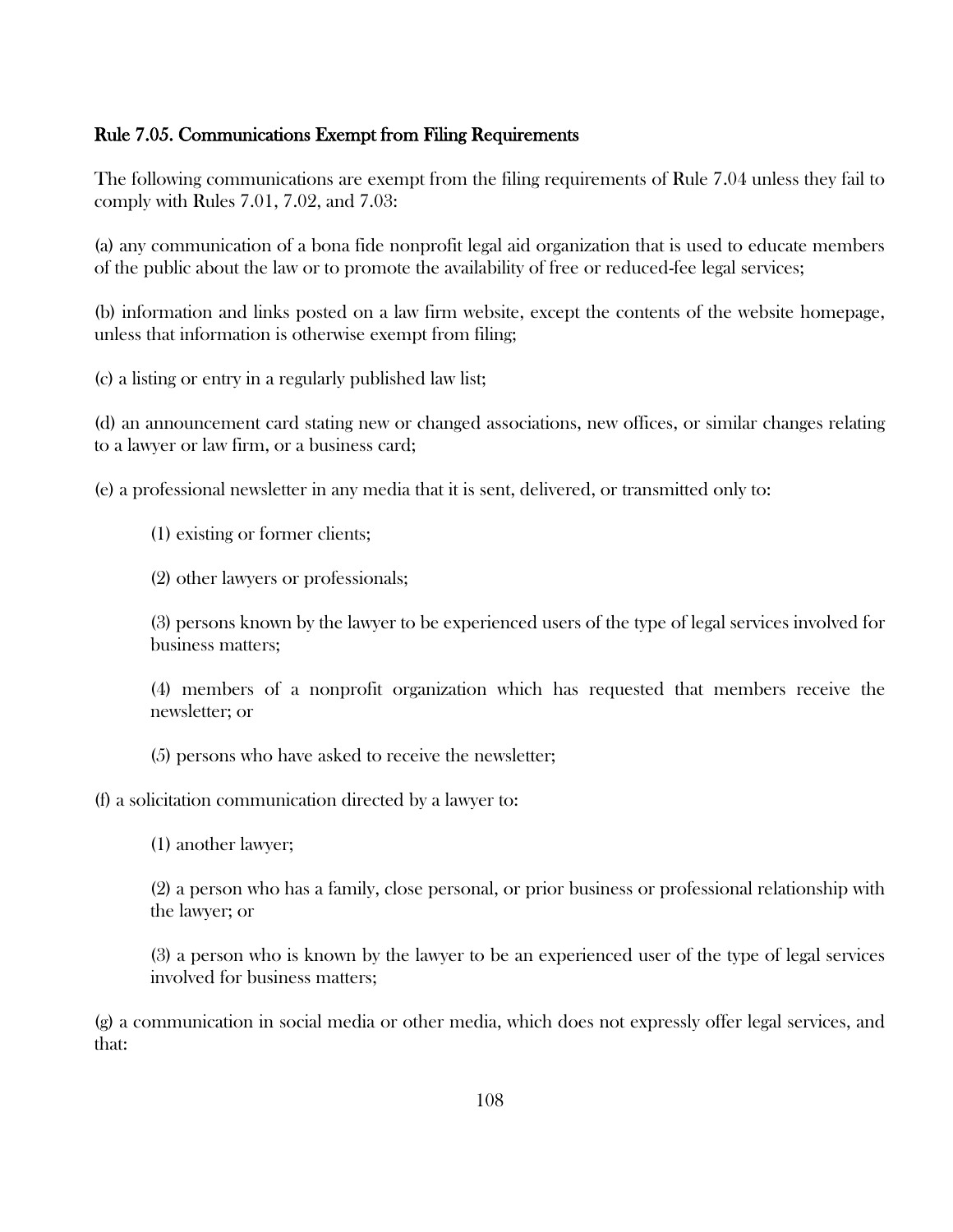(1) is primarily informational, educational, political, or artistic in nature, or made for entertainment purposes; or

(2) consists primarily of the type of information commonly found on the professional resumes of lawyers;

(h) an advertisement that:

(1) identifies a lawyer or a firm as a contributor or sponsor of a charitable, community, or public interest program, activity, or event; and

(2) contains no information about the lawyers or firm other than names of the lawyers or firm or both, location of the law offices, contact information, and the fact of the contribution or sponsorship;

(i) communications that contain only the following types of information:

(1) the name of the law firm and any lawyer in the law firm, office addresses, electronic addresses, social media names and addresses, telephone numbers, office and telephone service hours, telecopier numbers, and a designation of the profession, such as "attorney," "lawyer," "law office," or "firm;"

(2) the areas of law in which lawyers in the firm practice, concentrate, specialize, or intend to practice;

(3) the admission of a lawyer in the law firm to the State Bar of Texas or the bar of any court or jurisdiction;

(4) the educational background of the lawyer;

(5) technical and professional licenses granted by this state and other recognized licensing authorities;

(6) foreign language abilities;

(7) areas of law in which a lawyer is certified by the Texas Board of Legal Specialization or by an organization that is accredited by the Texas Board of Legal Specialization;

(8) identification of prepaid or group legal service plans in which the lawyer participates;

- (9) the acceptance or nonacceptance of credit cards;
- (10) fees charged for an initial consultation or routine legal services;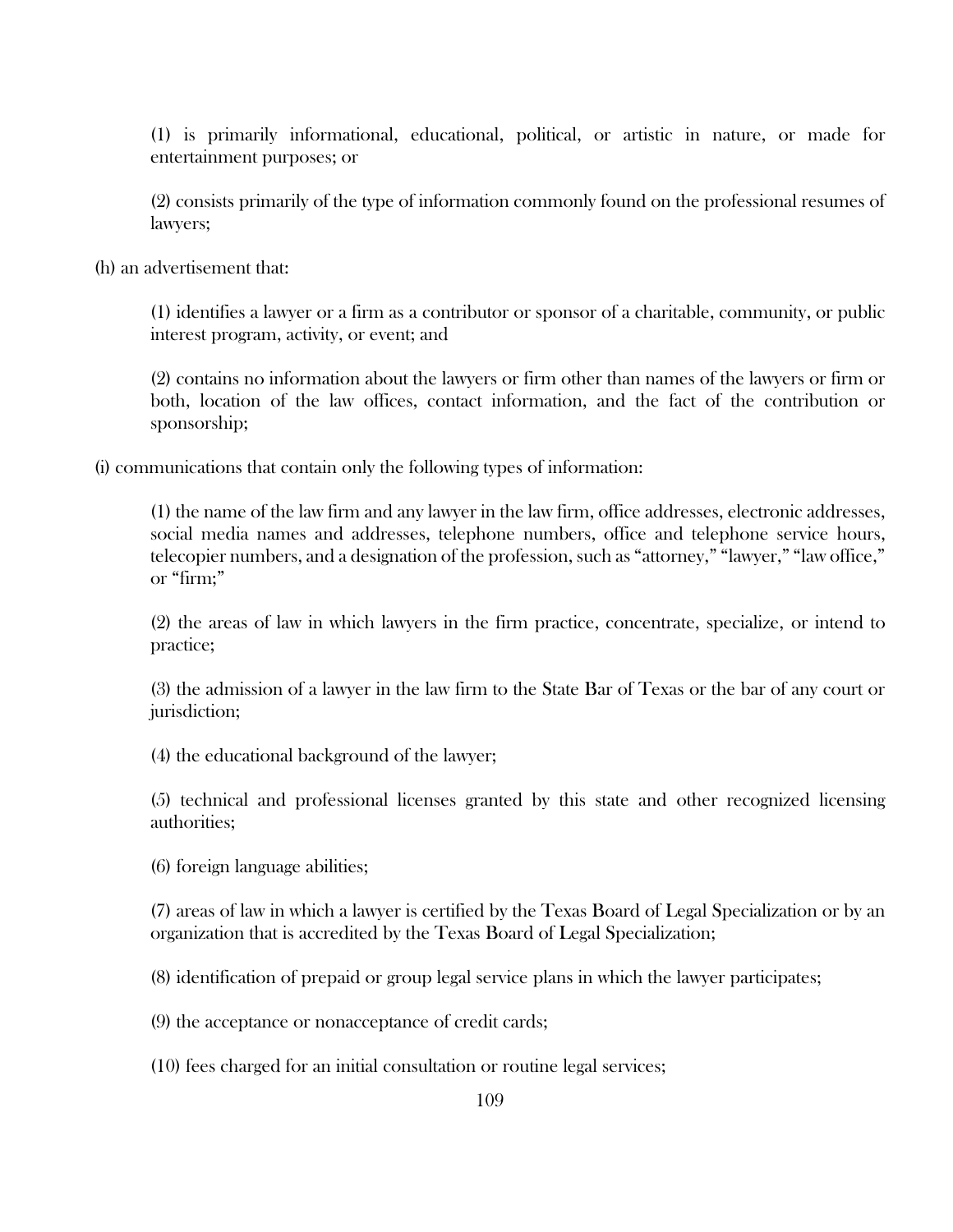(11) identification of a lawyer or a law firm as a contributor or sponsor of a charitable, community, or public interest program, activity or event;

- (12) any disclosure or statement required by these Rules; and
- (13) any other information specified in orders promulgated by the Supreme Court of Texas.

#### Comment:

1. This Rule exempts certain types of communications from the filing requirements of Rule 7.04. Communications that were not substantially motivated by pecuniary gain do not need to be filed.

### Website-Related Filings

2. While the entire website of a lawyer or law firm must be compliant with Rules 7.01 and 7.02, the only material on the website that may need to be filed pursuant to this Rule is the contents of the homepage. However, even a homepage does not need to be filed if the contents of the homepage are exempt from filing under the provisions of this Rule. Under Rule 7.04(c), a lawyer may voluntarily seek pre-approval of any material that is part of the lawyer's website.

## Rule 7.06. Prohibited Employment

(a) A lawyer shall not accept or continue employment in a matter when that employment was procured by conduct prohibited by Rules 7.01 through 7.03, 8.04(a)(2), or 8.04(a)(9), engaged in by that lawyer personally or by another person whom the lawyer ordered, encouraged, or knowingly permitted to engage in such conduct.

(b) A lawyer shall not accept or continue employment in a matter when the lawyer knows or reasonably should know that employment was procured by conduct prohibited by Rules 7.01 through 7.03, 8.04(a)(2), or 8.04(a)(9), engaged in by another person or entity that is a shareholder, partner, or member of, an associate in, or of counsel to that lawyer's firm; or by any other person whom the foregoing persons or entities ordered, encouraged, or knowingly permitted to engage in such conduct.

(c) A lawyer who has not violated paragraph (a) or (b) in accepting employment in a matter shall not continue employment in that matter once the lawyer knows or reasonably should know that the person procuring the lawyer's employment in the matter engaged in, or ordered, encouraged, or knowingly permitted another to engage in, conduct prohibited by Rules 7.01 through 7.03, 8.04(a)(2), or 8.04(a)(9) in connection with the matter unless nothing of value is given thereafter in return for that employment.

### Comment:

1. This Rule deals with three different situations: personal disqualification, imputed disqualification, and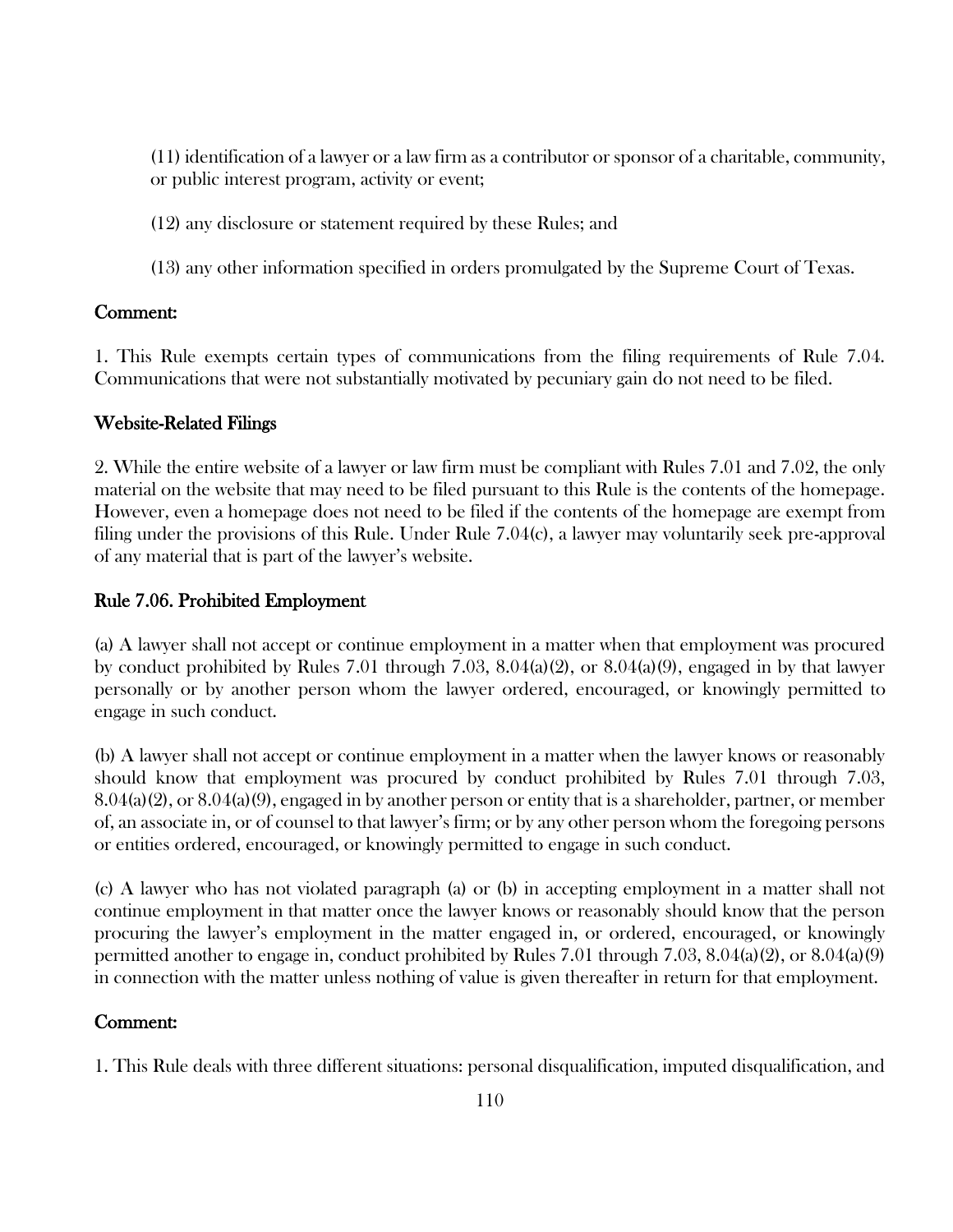referral-related payments.

## Personal Disqualification

2. Paragraph (a) addresses situations where the lawyer in question has violated the specified advertising rules or other provisions dealing with serious crimes and barratry. The Rule makes clear that the offending lawyer cannot accept or continue to provide representation. This prohibition also applies if the lawyer ordered, encouraged, or knowingly permitted another to violate the Rules in question.

# Imputed Disqualification

3. Second, paragraph (b) addresses whether other lawyers in a firm can provide representation if a person or entity in the firm has violated the specified advertising rules or other provisions dealing with serious crimes and barratry, or has ordered, encouraged, or knowingly permitted another to engage in such conduct. The Rule clearly indicates that the other lawyers cannot provide representation if they knew or reasonably should have known that the employment was procured by conduct prohibited by the stated Rules. This effectively means that, in such cases, the disqualification that arises from a violation of the advertising rules and other specified provisions is imputed to other members of the firm.

## Restriction on Referral-Related Payments

4. Paragraph (c) deals with situations where a lawyer knows or reasonably should know that a case referred to the lawyer or the lawyer's law firm was procured by violation of the advertising rules or other specified provisions. The Rule makes clear that, even if the lawyer's conduct did not violate paragraph (a) or (b), the lawyer can continue to provide representation only if the lawyer does not pay anything of value, such as a referral fee, to the person making the referral.

# VIII. MAINTAINING THE INTEGRITY OF THE PROFESSION

# Rule 8.01. Bar Admission, Reinstatement, and Disciplinary Matters

An applicant for admission to the bar, a petitioner for reinstatement to the bar, or a lawyer in connection with a bar admission application, a petition for reinstatement, or a disciplinary matter, shall not:

(a) knowingly make a false statement of material fact; or

(b) fail to correct a misapprehension known by the person to have arisen in the matter, or knowingly fail to respond to a lawful demand for information from an admission, reinstatement, or disciplinary authority, except that this rule does not require disclosure of information otherwise protected by Rule 1.05.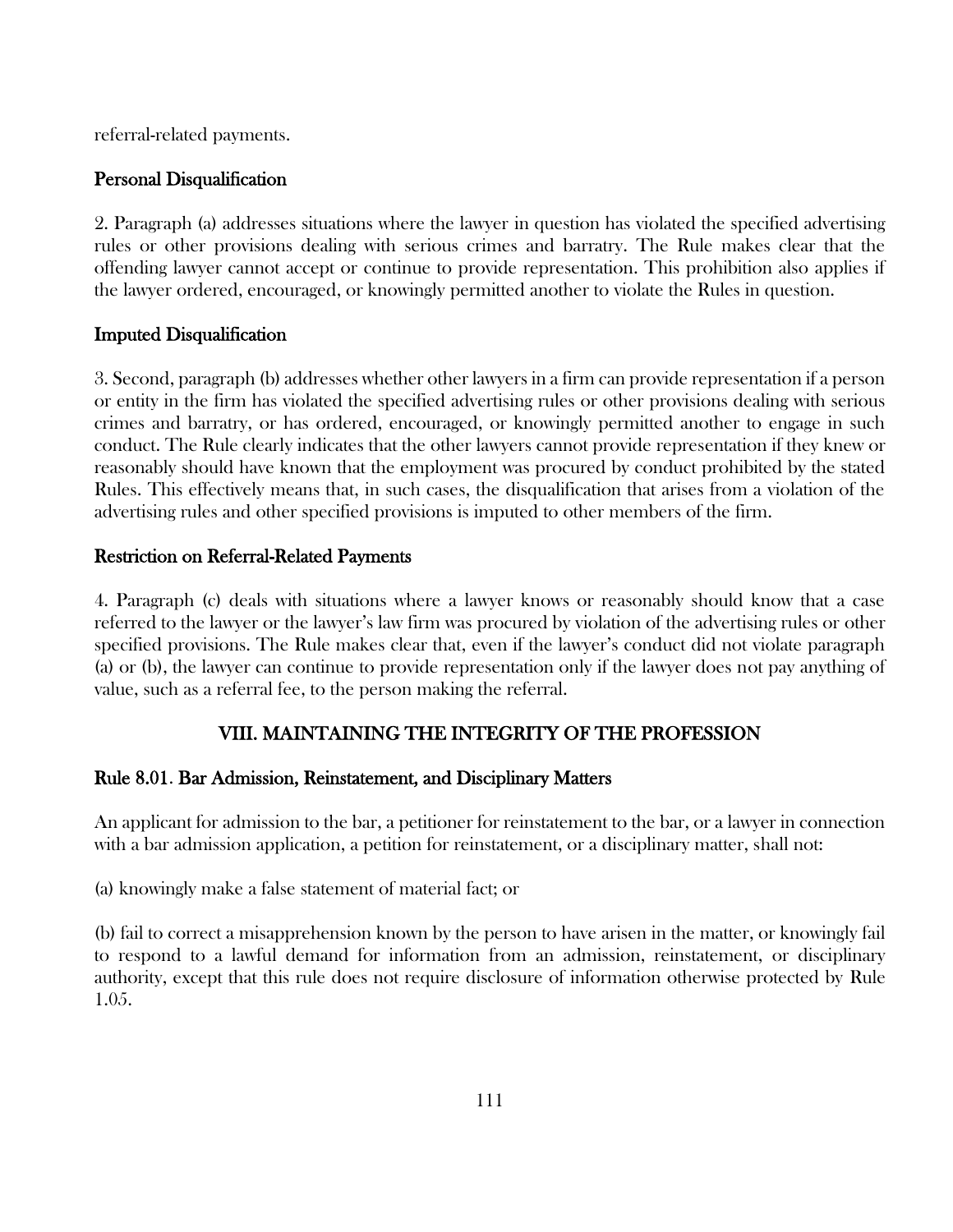#### Comment:

1. The duty imposed by this Rule extends to persons seeking admission or reinstatement to the bar as well as to lawyers. Hence, if a person makes a material false statement in connection with an application for admission or a petition for reinstatement, it may be the basis for subsequent disciplinary action if the person is admitted or reinstated, and in any event may be relevant in any subsequent application for admission or petition for reinstatement. The duty imposed by this Rule applies to a lawyer's own admission, reinstatement or discipline as well as that of others. Thus, for example, it is a separate professional offense for a lawyer to knowingly make a material misrepresentation or omission in connection with a disciplinary investigation of the lawyer's own conduct. Likewise, it is a separate professional offense for a lawyer to fail to respond to a lawful demand for information of a disciplinary authority inquiring into that lawyer's professional activities or conduct. Cf. State Bar Rules, art. X, sec. 7(4). This Rule also requires affirmative clarification of any misunderstanding on the part of the admissions, reinstatement or disciplinary authority of which the person involved becomes aware.

2. This Rule is subject to the provisions of the Fifth Amendment of the United States Constitution and corresponding provisions of Article 1, Section 10 of the Texas Constitution. A person relying on such a provision in response to a specific question or more general demand for information, however, should do so openly and not use the right of nondisclosure as an unasserted justification for failure to comply with this Rule. Cf. State Bar Rules, art. X, sec. 7(4).

3. A lawyer representing an applicant for admission or petitioner for reinstatement to the bar, or representing a lawyer who is the subject of a disciplinary inquiry or proceeding, is governed by the rules applicable to the client-lawyer relationship, including those concerning the confidentiality of attorneyclient communications. If such communications are protected under Rule 1.05, the lawyer need not and should not disclose them under this Rule. See also Rule 8.03(c).

### Rule 8.02. Judicial and Legal Officials

(a) A lawyer shall not make a statement that the lawyer knows to be false or with reckless disregard as to its truth or falsity concerning the qualifications or integrity of a judge, adjudicatory official or public legal officer, or of a candidate for election or appointment to judicial or legal office.

(b) A lawyer who is a candidate for judicial office shall comply with the applicable provisions of the Texas Code of Judicial Conduct.

(c) A lawyer who is a candidate for an elective public office shall comply with the applicable provisions of the Texas Election Code.

### Comment:

1. Assessments by lawyers are relied on in evaluating the professional or personal fitness of persons being considered for election or appointment to judicial office and to public legal offices, such as attorney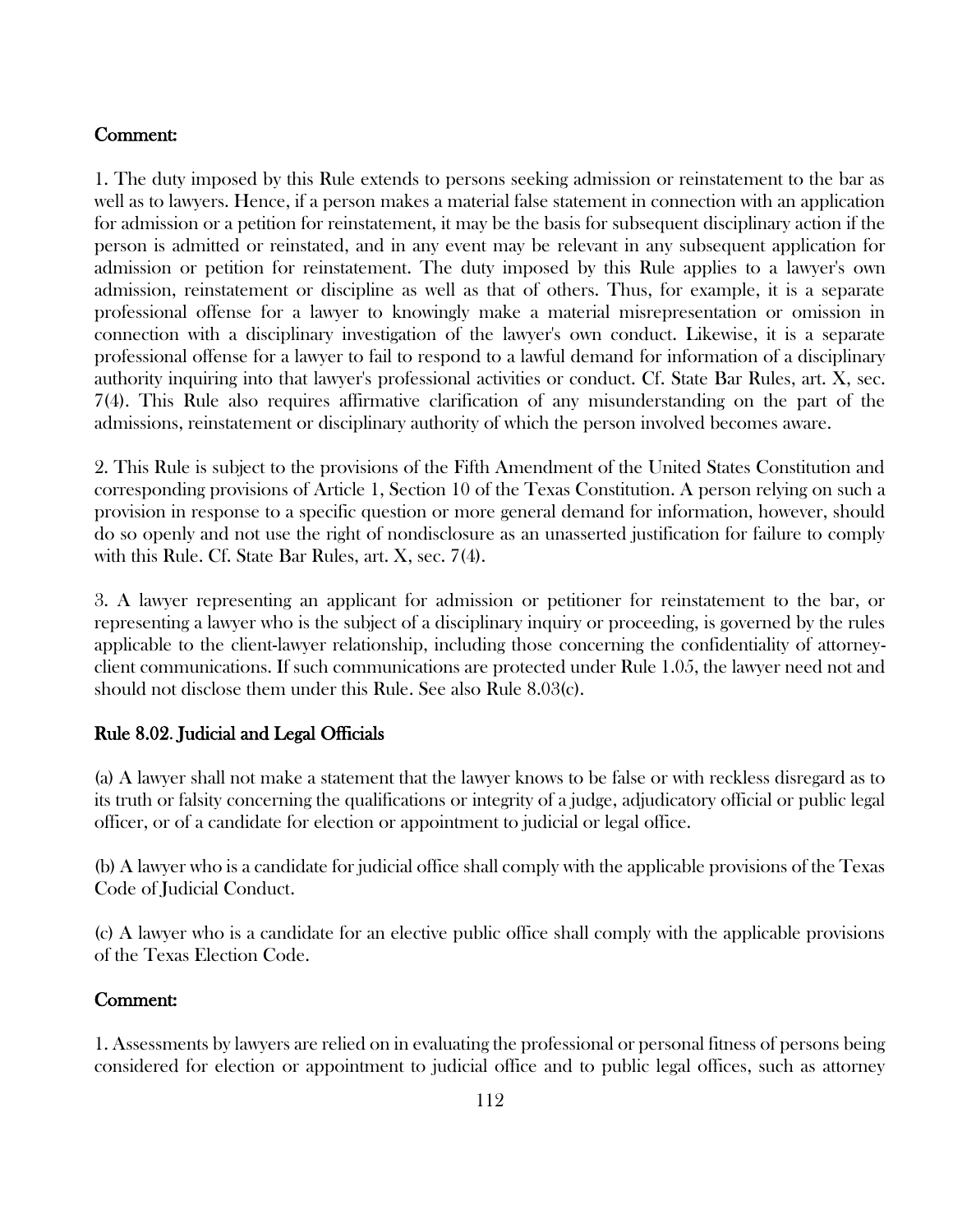general, prosecuting attorney and public defender. Expressing honest and candid opinions on such matters contributes to improving the administration of justice. Conversely, false statements by a lawyer can unfairly undermine public confidence in the administration of justice.

2. When a lawyer seeks judicial or other elective public office, the lawyer should be bound by applicable limitations on political activity.

3. To maintain the fair and independent administration of justice, lawyers are encouraged to continue traditional efforts to defend judges and courts unjustly criticized.

## Rule 8.03. Reporting Professional Misconduct

- (a) Except as permitted in paragraphs (c) or (d), a lawyer having knowledge that another lawyer has committed a violation of applicable rules of professional conduct that raises a substantial question as to that lawyer's honesty, trustworthiness or fitness as a lawyer in other respects, shall inform the appropriate disciplinary authority.
- (b) Except as permitted in paragraphs (c) or (d), a lawyer having knowledge that a judge has committed a violation of applicable rules of judicial conduct that raises a substantial question as to the judge's fitness for office shall inform the appropriate authority.
- (c) A lawyer having knowledge or suspecting that another lawyer or judge whose conduct the lawyer is required to report pursuant to paragraphs (a) or (b) of this Rule is impaired by chemical dependency on alcohol or drugs or by mental illness may report that person to an approved peer assistance program rather than to an appropriate disciplinary authority. If a lawyer elects that option, the lawyer's report to the approved peer assistance program shall disclose any disciplinary violations that the reporting lawyer would otherwise have to disclose to the authorities referred to in paragraphs (a) and (b).
- (d) This rule does not require disclosure of knowledge or information otherwise protected as confidential information:
	- (1) by Rule 1.05 or
	- (2) by any statutory or regulatory provisions applicable to the counseling activities of the approved peer assistance program.
- (e) A lawyer who has been convicted or placed on probation, with or without an adjudication of guilt, by any court for barratry, any felony, or for a misdemeanor involving theft, embezzlement, or fraudulent or reckless misappropriation of money or other property—including a conviction or sentence of probation for attempt, conspiracy, or solicitation—must notify the chief disciplinary counsel within 30 days of the date of the order or judgment. The notice must include a copy of the order or judgment.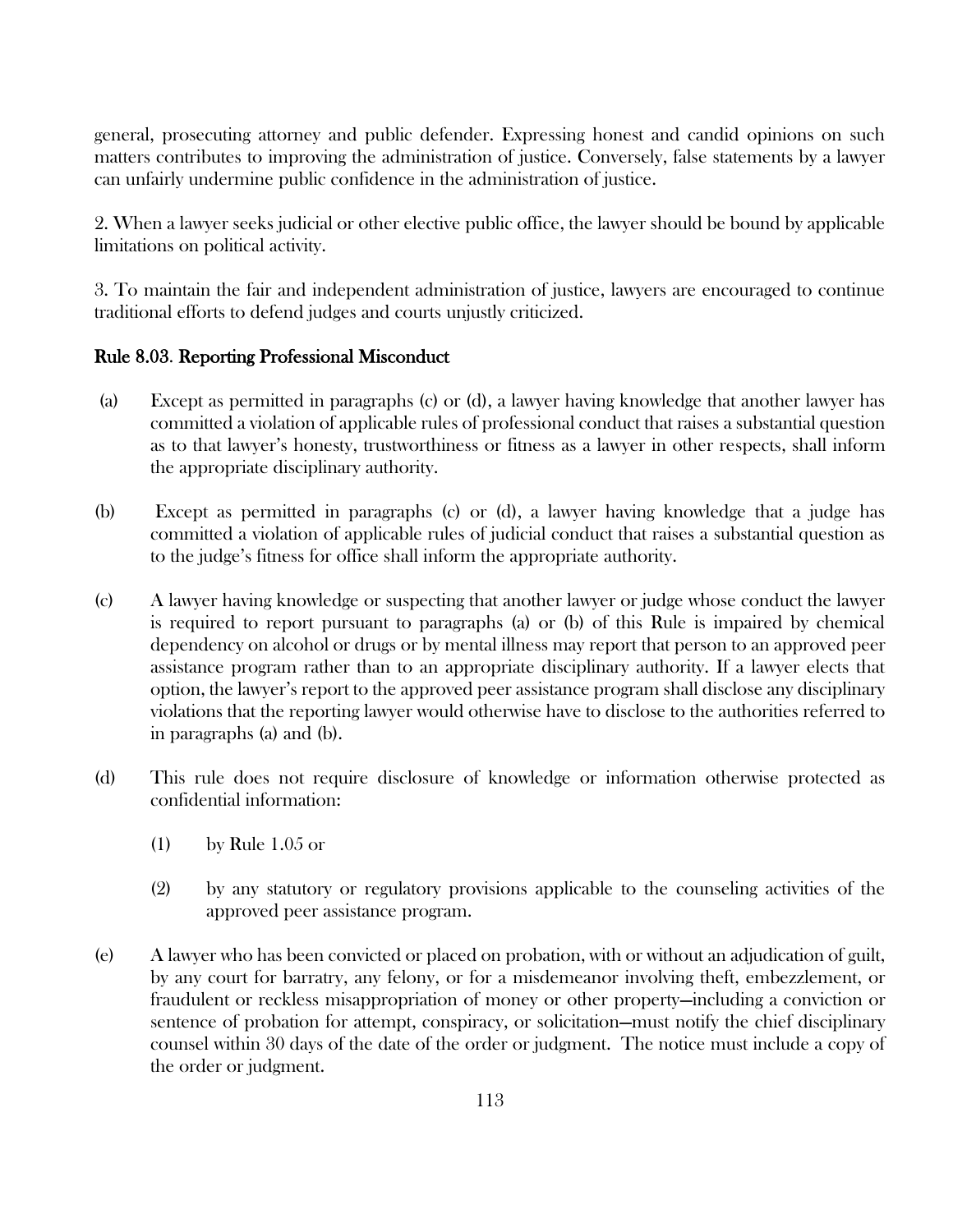(f) A lawyer who has been disciplined by the attorney-regulatory agency of another jurisdiction, or by a federal court or federal agency, must notify the chief disciplinary counsel within 30 days of the date of the order or judgment. The notice must include a copy of the order or judgment. For purposes of this paragraph, "discipline" by a federal court or federal agency means a public reprimand, suspension, or disbarment; the term does not include a letter of "warning" or "admonishment" or a similar advisory by a federal court or federal agency.

#### Comment:

- 1. Self-regulation of the legal profession requires that members of the profession initiate disciplinary investigations when they have knowledge not protected by Rule 1.05 that a violation of these rules has occurred. Lawyers have a similar obligation with respect to judicial misconduct. Frequently, the existence of a violation cannot be established with certainty until a disciplinary investigation has been undertaken. Similarly, an apparently isolated violation may indicate a pattern of misconduct that only a disciplinary investigation can uncover. Consequently, a lawyer should not fail to report an apparent disciplinary violation merely because he cannot determine its existence or scope with absolute certainty. Reporting a violation is especially important where the victim is unlikely to discover the offense.
- 2. It should be noted that this Rule describes only those disciplinary violations that must be revealed by the disclosing lawyer in order to avoid violating these rules himself. It is not intended to, nor does it, limit those actual or suspected violations that a lawyer may report. However, if a lawyer were obliged to report every violation of these rules, the failure to report any violation would itself be a professional offense. Such a requirement existed in many jurisdictions but proved to be unenforceable. This Rule limits the reporting obligation to those offenses that a self-regulating profession must vigorously endeavor to prevent. A measure of judgment is, therefore, required in complying with the provisions of this Rule. Similar considerations apply to the reporting of judicial misconduct. The term "substantial" refers to the seriousness of the possible offense and not the quantum of evidence of which the lawyer is aware. The term "fitness" has the meanings ascribed to it in the Terminology provisions of these Rules.
- 3. A report of professional misconduct by a lawyer should be made and processed in accordance with Article X of the State Bar Rules. A lawyer need not report misconduct where the report would involve a violation of Rule 1.05. However, a lawyer should encourage a client to consent to disclosure where prosecution of the violation would not substantially prejudice the client's interests. Likewise, the duty to report professional misconduct does not apply to a lawyer retained to represent a lawyer whose past professional conduct is in question. Such a situation is governed by the rules applicable to the client-lawyer relationship.
- 4. Paragraphs (e) and (f) are added under section 81.081 of the Government Code.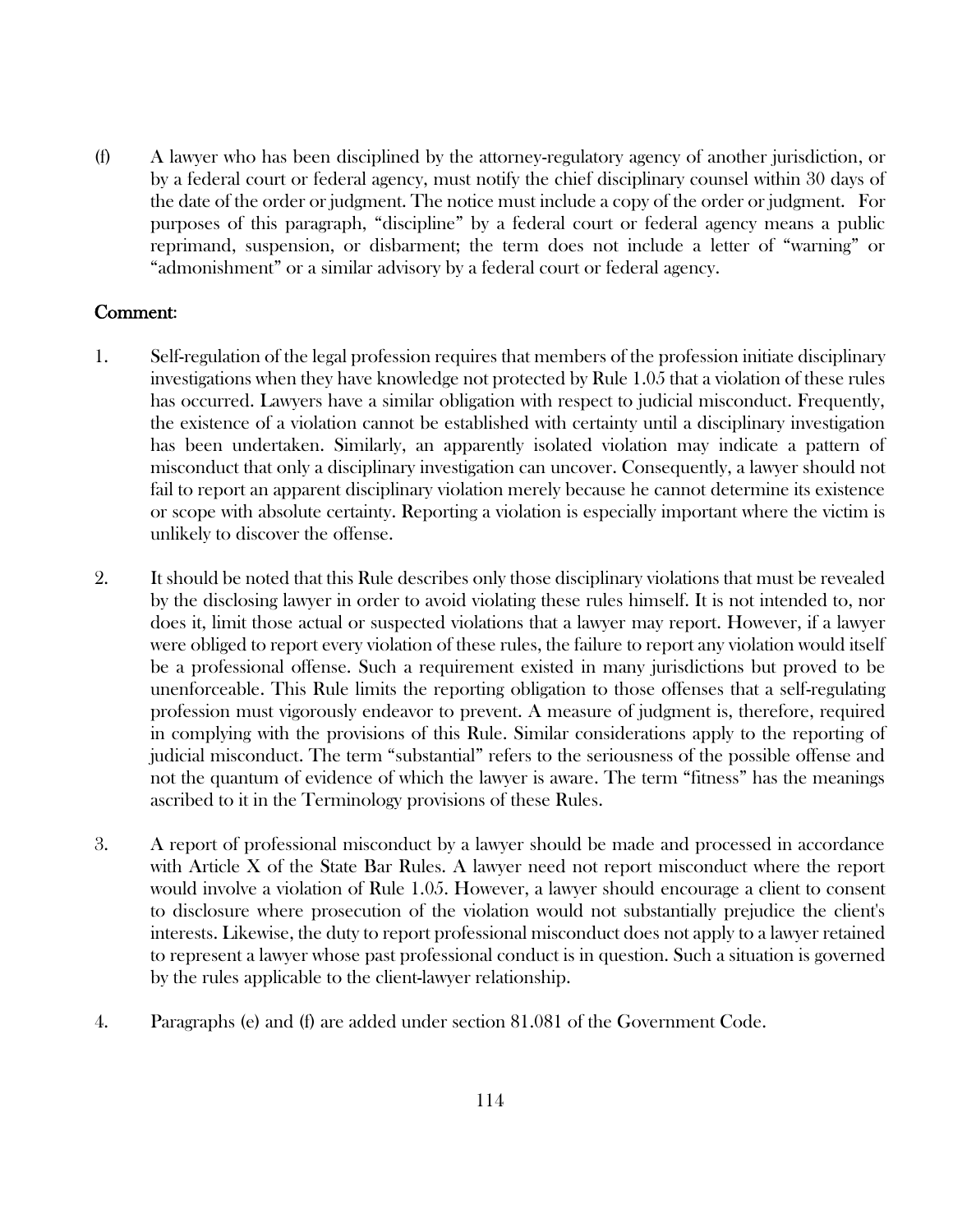#### Rule 8.04. Misconduct

- (a) A lawyer shall not:
	- (1) violate these rules, knowingly assist or induce another to do so, or do so through the acts of another, whether or not the violation occurred in the course of a client-lawyer relationship;
	- (2) commit a serious crime or commit any other criminal act that reflects adversely on the lawyers honesty, trustworthiness or fitness as a lawyer in other respects;
	- (3) engage in conduct involving dishonesty, fraud, deceit or misrepresentation;
	- (4) engage in conduct constituting obstruction of justice;
	- (5) state or imply an ability to influence improperly a government agency or official;
	- (6) knowingly assist a judge or judicial officer in conduct that is a violation of applicable rules of judicial conduct or other law;
	- (7) violate any disciplinary or disability order or judgment;
	- (8) fail to timely furnish to the Chief Disciplinary Counsels office or a district grievance committee a response or other information as required by the Texas Rules of Disciplinary Procedure, unless he or she in good faith timely asserts a privilege or other legal ground for failure to do so;
	- (9) engage in conduct that constitutes barratry as defined by the law of this state;
	- (10) fail to comply with section 13.01 of the Texas Rules of Disciplinary Procedure relating to notification of an attorneys cessation of practice;
	- (11) engage in the practice of law when the lawyer is on inactive status, except as permitted by section 81.053 of the Government Code and Article XIII of the State Bar Rules, or when the lawyers right to practice has been suspended or terminated, including, but not limited to, situations where a lawyer's right to practice has been administratively suspended for failure to timely pay required fees or assessments or for failure to comply with Article XII of the State Bar Rules relating to Mandatory Continuing Legal Education; or
	- (12) violate any other laws of this state relating to the professional conduct of lawyers and to the practice of law.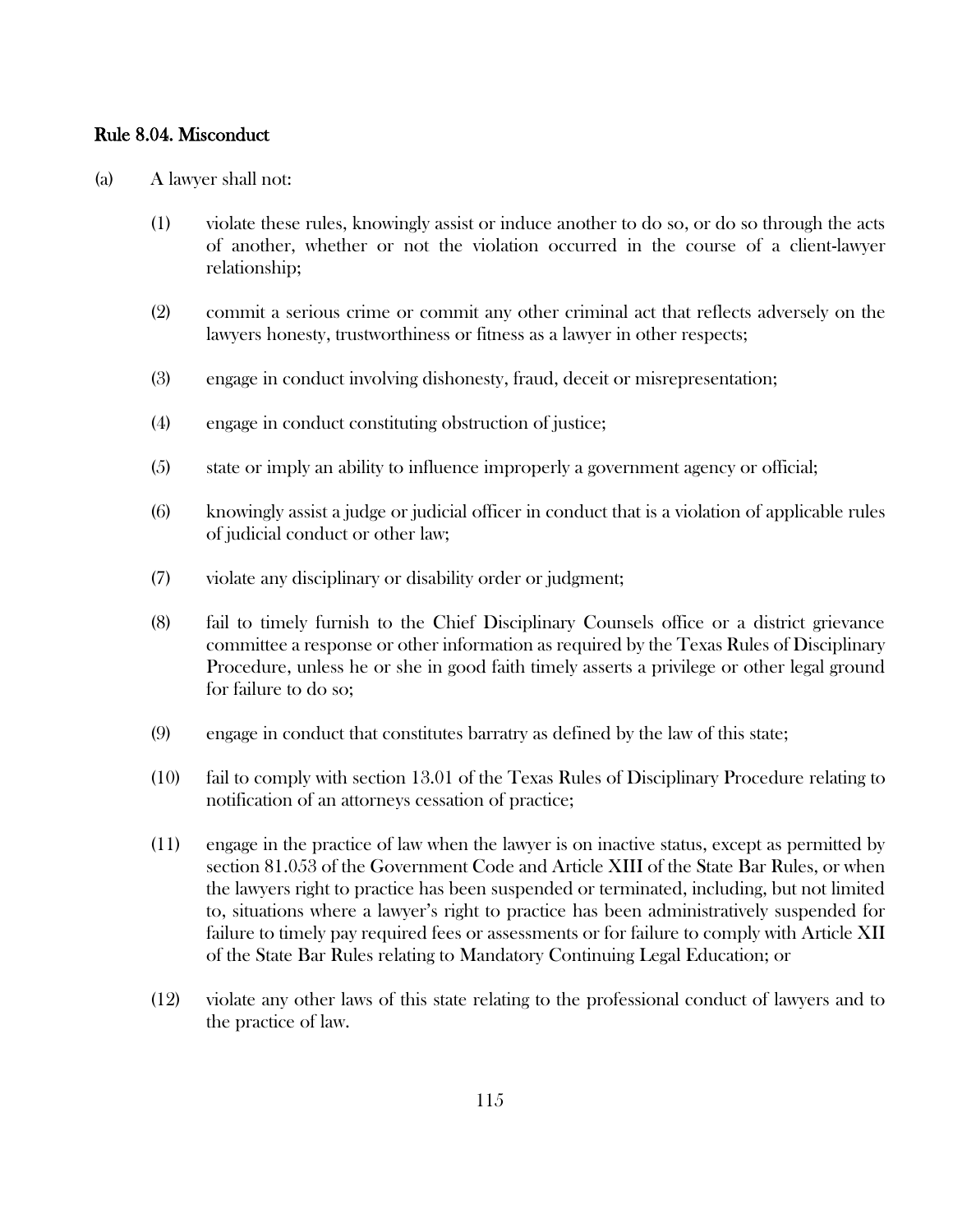(b) As used in subsection (a)(2) of this Rule, "serious crime" means barratry; any felony involving moral turpitude; any misdemeanor involving theft, embezzlement, or fraudulent or reckless misappropriation of money or other property; or any attempt, conspiracy, or solicitation of another to commit any of the foregoing crimes.

#### Comment:

- 1. There are four principal sources of professional obligations for lawyers in Texas: these rules, the State Bar Act, the State Bar Rules, and the Texas Rules of Disciplinary Procedure (TRDP). All lawyers are presumed to know the requirements of these sources. Rule 8.04(a)(1) provides a partial list of conduct that will subject a lawyer to discipline.
- 2. Many kinds of illegal conduct reflect adversely on fitness to practice law. However, some kinds of offenses carry no such implication. Traditionally in this state, the distinction has been drawn in terms of those crimes subjecting a lawyer to compulsory discipline, criminal acts relevant to a lawyer's fitness for the practice of law, and other offenses. Crimes subject to compulsory discipline are governed by TRDP, Part VIII. In addition, although a lawyer is personally answerable to the entire criminal law, a lawyer should be professionally answerable only for criminal acts that indicate a lack of those characteristics relevant to the lawyer's fitness for the practice of law. A pattern of repeated criminal acts, even ones of minor significance when considered separately, can indicate indifference to legal obligations that legitimately could call a lawyer's overall fitness to practice into question. See TRDP, Part VIII; Rule 8.04(a)(2).
- 3. A lawyer may refuse to comply with an obligation imposed by law upon a good faith belief, openly asserted, that no valid obligation exists. The provisions of Rule 1.02(c) concerning a good faith challenge to the validity, scope, meaning or application of the law apply to challenges to legal regulation of the practice of law.
- 4. Lawyers holding public office assume legal responsibilities going beyond those of other citizens. A lawyer's abuse of public office can suggest an inability to fulfill the professional role of attorney. The same is true of abuse of positions of private trust.

### Rule 8.05. Jurisdiction

(a) A lawyer is subject to the disciplinary authority of this state, if admitted to practice in this state or if specially admitted by a court of this state for a particular proceeding. In addition to being answerable for his or her conduct occurring in this state, any such lawyer also may be disciplined here for conduct occurring in another jurisdiction or resulting in lawyer discipline in another jurisdiction, if it is professional misconduct under Rule 8.04.

(b) A lawyer admitted to practice in this state is also subject to the disciplinary authority for:

(1) an advertisement in the public media that does not comply with these rules and that is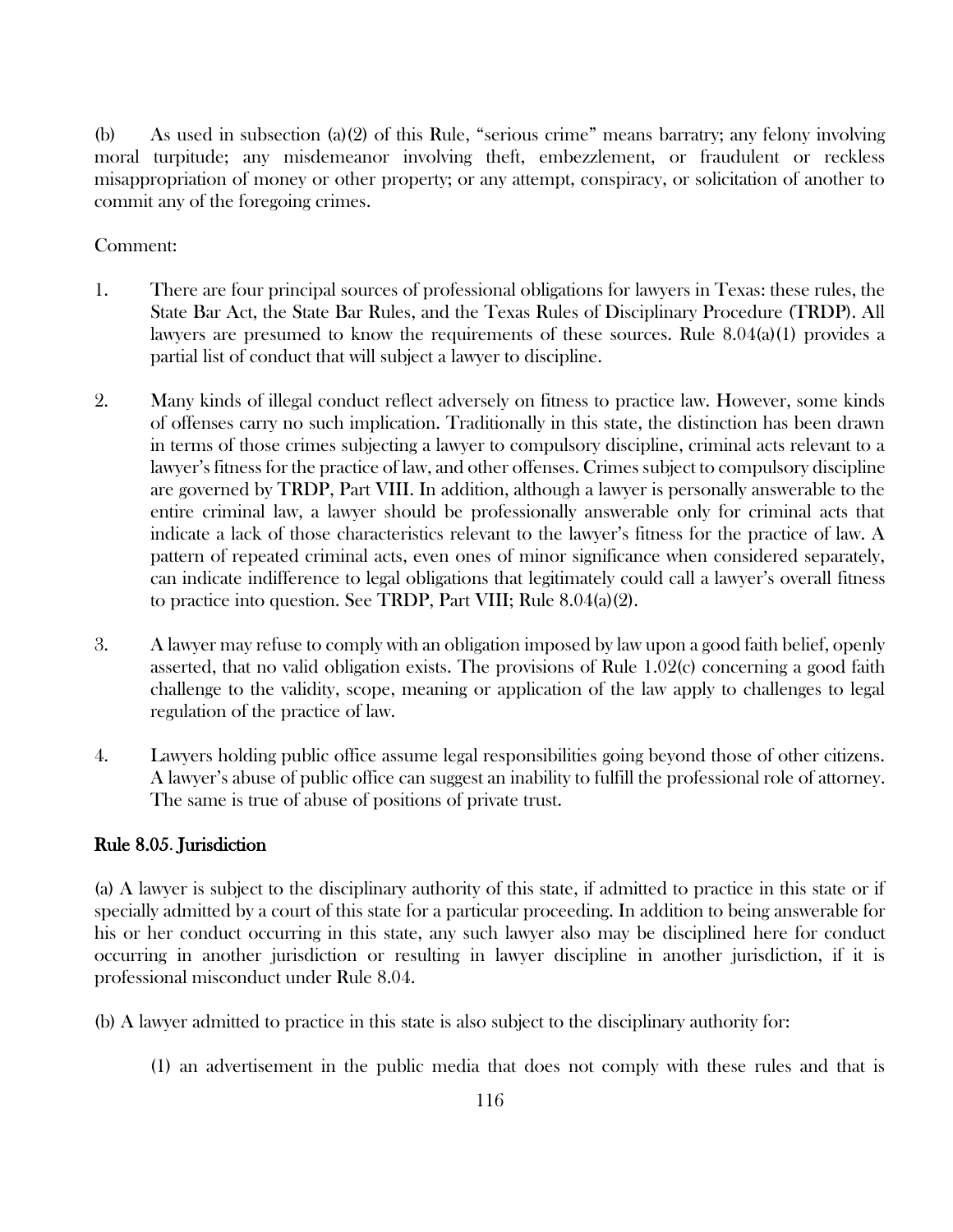broadcast or disseminated in another jurisdiction, even if the advertisement complies with the rules governing lawyer advertisements in that jurisdiction, if the broadcast or dissemination of the advertisement is intended to be received by prospective clients in this state and is intended to secure employment to be performed in this state; and

(2) a written solicitation communication that does not comply with these rules and that is mailed in another jurisdiction, even if the communication complies with the rules governing written solicitation communications by lawyers in that jurisdiction, if the communication is mailed to an addressee in this state or is intended to secure employment to be performed in this state.

#### Comment:

1. This Rule describes those lawyers who are subject to the disciplinary authority of this state. It includes all lawyers licensed to practice here, as well as lawyers admitted specially for a particular proceeding. This Rule is not intended to have any effect on the powers of a court to punish lawyers for contempt or for other breaches of applicable rules of practice or procedure.

2. In modern practice lawyers licensed in Texas frequently act outside the territorial limits or judicial system of this state. In doing so, they remain subject to the governing authority of this state. If their activity in another jurisdiction is substantial and continuous, it may constitute the practice of law in that jurisdiction. See Rule 5.05.

3. If the rules of professional conduct of this state and that other jurisdiction differ, principles of conflict of laws may apply. Similar problems can arise when a lawyer is licensed to practice in more than one jurisdiction and these jurisdictions impose conflicting obligations. A related problem arises with respect to practice before a federal tribunal, where the general authority of the state to regulate the practice of law must be reconciled with such authority as federal tribunals may have to regulate practice before them. In such cases, this state will not impose discipline for conduct arising in connection with the practice of law in another jurisdiction or resulting in lawyer discipline in another jurisdiction unless that conduct constitutes professional misconduct under Rule 8.04.

4. Normally, discipline will not be imposed in this state for conduct occurring solely in another jurisdiction or judicial system and authorized by the rules of professional conduct applicable thereto, even if that conduct would violate these Rules.

### IX. SEVERABILITY OF RULES

### Rule 9.01. Severability

If any provision of these rules or any application of these rules to any person or circumstances is held invalid, such invalidity shall not affect any other provision or application of these rules that can be given effect without the invalid provision or application and, to this end, the provisions of these rules are severable.